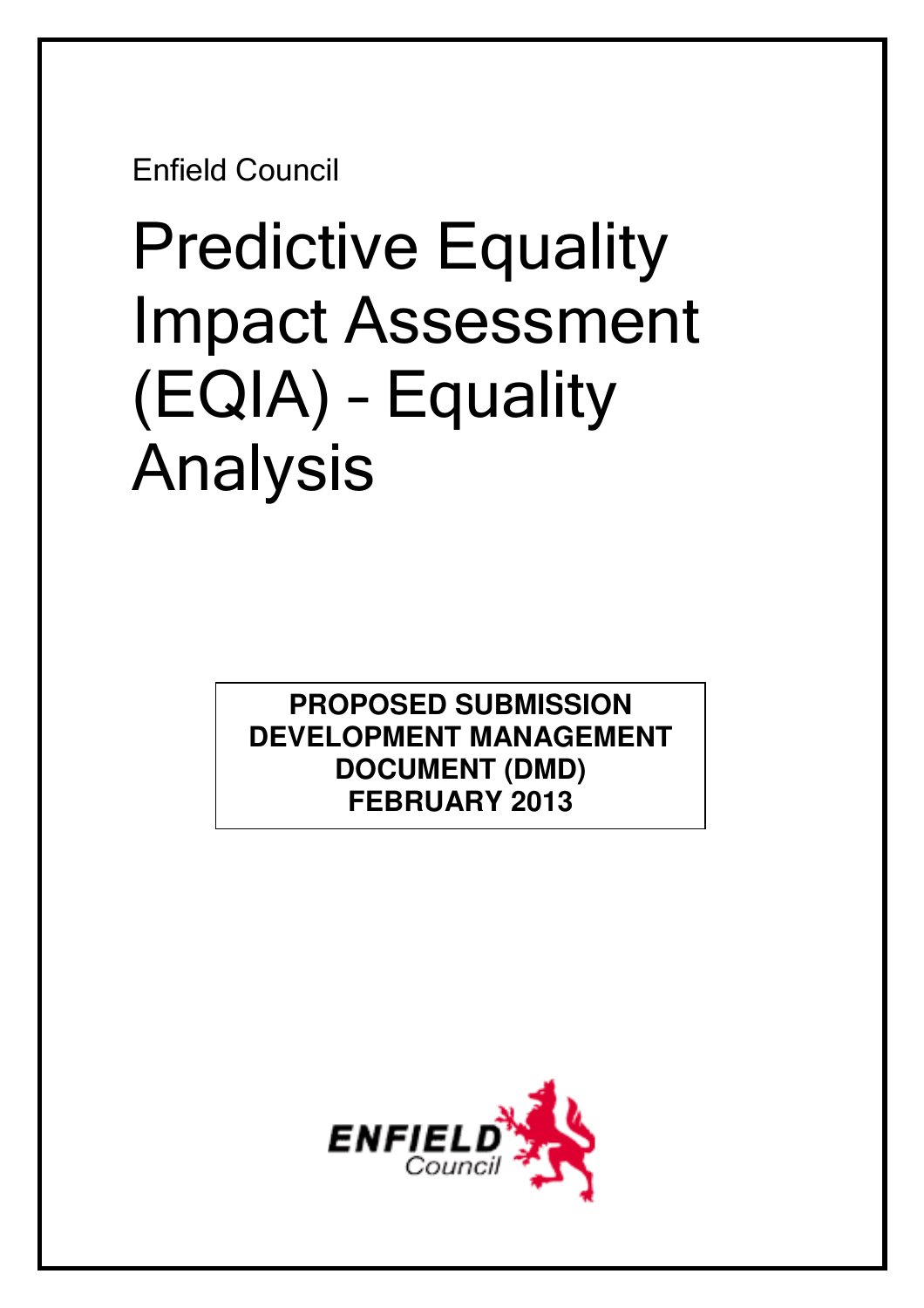| Proposed change to service/policy   | <b>Development Management</b><br><b>Document (DMD)</b><br><b>Proposed Submission Draft</b><br><b>Part of Enfield's Local Plan</b><br>February 2013 |
|-------------------------------------|----------------------------------------------------------------------------------------------------------------------------------------------------|
| Officer completing the assessment   | <b>Ismail Mulla</b><br><b>Principal Planning Policy Officer</b>                                                                                    |
| <b>Extension Number</b>             | 3490                                                                                                                                               |
| <b>Service</b>                      | <b>Strategic Planning and Design</b>                                                                                                               |
| <b>Department</b>                   | <b>Regeneration, Leisure and Culture</b>                                                                                                           |
| Date impact assessment<br>completed | February 2013                                                                                                                                      |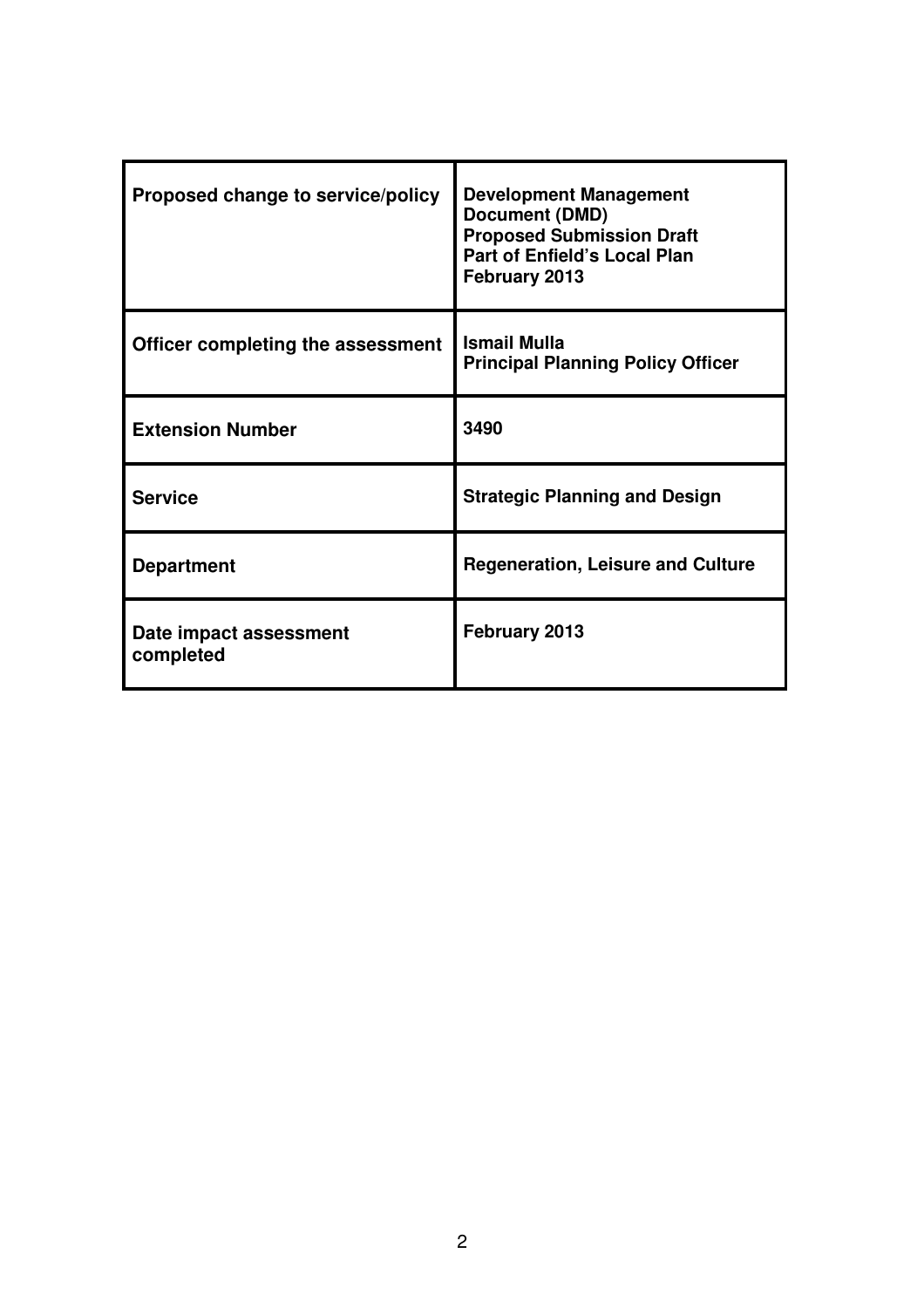# **Section 1 – About the service, policy and proposed change**

## **Q1. Please provide a brief description of the service and policy**

The planning system helps to decide who can build what, where and how. The purpose of the planning system is to deliver sustainable development. Sustainable development is about directing development to the right locations and delivering high standards in all new development.

In 2010 the Council adopted its Core Strategy which sets the spatial planning framework for development of the borough over the next 10 to 20 years. It is a strategic document providing the broad strategy for the scale and distribution of development and the provision of supporting infrastructure. It contains core policies for guiding patterns of development.

The Development Management Document (DMD) provides detailed criteria and standard based policies by which planning applications will be determined and will be a key vehicle in delivering the vision and objectives for Enfield as set out in the Core Strategy.

The Core Strategy and Development Management Document alongside the Area Action Plans (AAP) collectively form Enfield's Local Plan.

## **Q2. Please provide a brief description of the proposed change(s) to the service and policy**

Planning applications in Enfield are currently determined using Core Strategy policies, 'saved' policies in the Council's Unitary Development Plan (UDP) adopted March 1994, and relevant policies in the London Plan. The DMD will supplement the Core Strategy and London Plan policies and replace the remaining saved UDP policies.

The Development Management Document will guide decisions on planning applications within Enfield. Each DMD policy links to one or more of the Core Strategy policies. The relationship to relevant core policies is highlighted throughout the DMD document.

## **Q3. Does equalities monitoring of your service show that the beneficiaries in terms of the recipients of the service, policy and the proposed change, include people from the following groups?**

The Council's Core Strategy sets out economic, social and environmental planning policies based on the identified needs of the borough over the next 10-15 years. Taken together these policies define what sustainable development is for the borough and the benefits to residents. The Council's emerging Sustainability Programme also demonstrates how these elements of sustainable development can simultaneously be achieved.

The development management policies within this document seek to ensure that decisions are made that deliver the economic, social and environmental components of sustainable development. This will be delivered through policies which protect employment, land and jobs, homes, community facilities, open space and natural habitats, and through policies which set standards for sustainable design and construction, and energy savings.

A key element of sustainable development is ensuring the creation of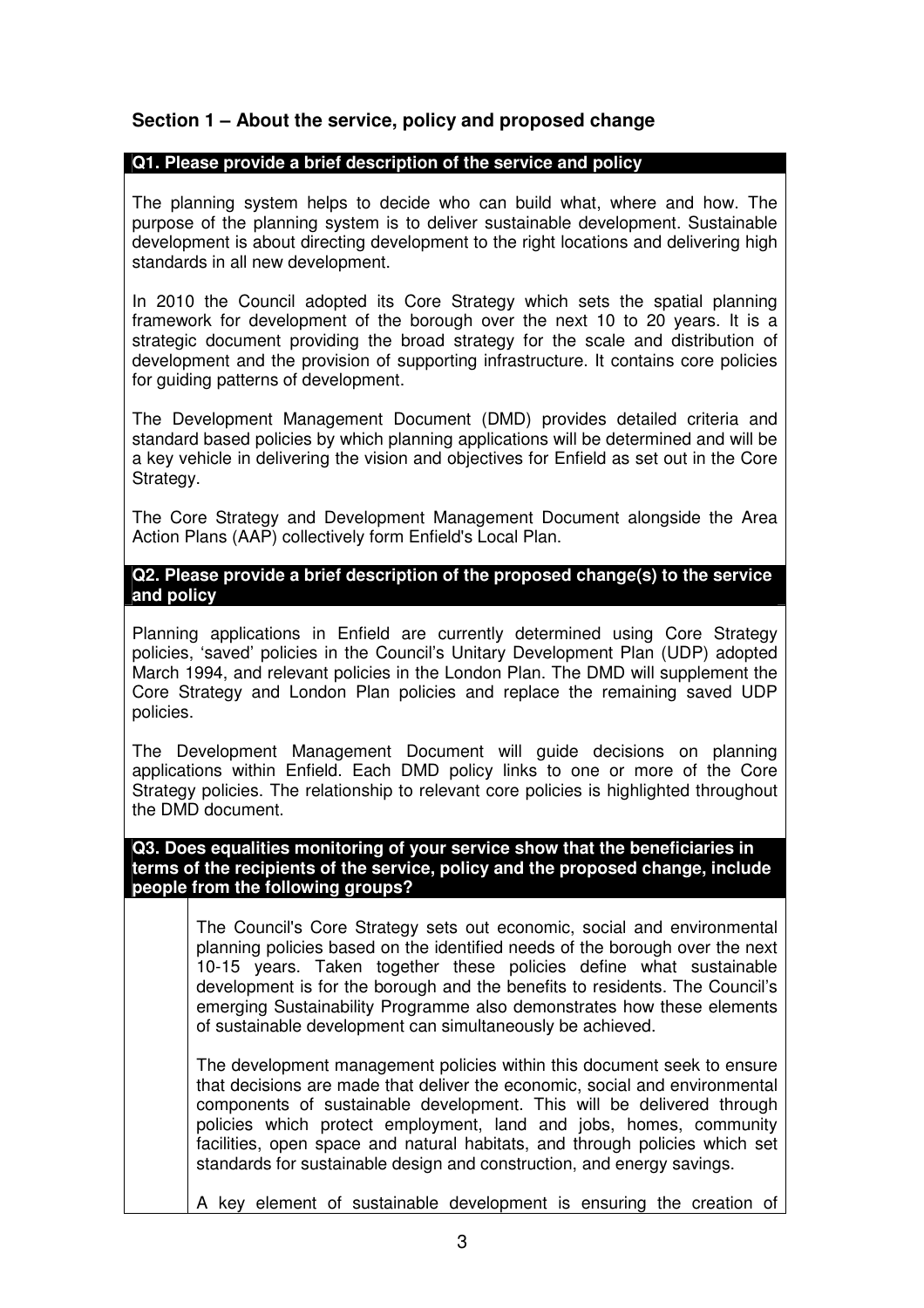|   | sustainable communities. All new development is expected to play its part<br>and should recognise and respond to the needs of communities, maximise<br>opportunities to create sustainable communities and deliver accessible and<br>inclusive environments. Developments will be expected to be of good design<br>and be appropriately located. In accordance with the London Plan, new<br>development should be designed to meet Lifetime Neighbourhood principles.<br>Specific equalities monitoring will not be carried out for each planning<br>application, rather just for major applications where it is deemed that<br>elements of development have a potential impact. However, it is noted that<br>there will be potential impacts to all groups of residents through development<br>that will need to be considered at the planning application stage, utilising the<br>policies of the DMD.<br>See Appendix 1 for detailed information on the policies of the DMD and<br>their potential impact on different equalities groups. |
|---|----------------------------------------------------------------------------------------------------------------------------------------------------------------------------------------------------------------------------------------------------------------------------------------------------------------------------------------------------------------------------------------------------------------------------------------------------------------------------------------------------------------------------------------------------------------------------------------------------------------------------------------------------------------------------------------------------------------------------------------------------------------------------------------------------------------------------------------------------------------------------------------------------------------------------------------------------------------------------------------------------------------------------------------------|
| R | <b>YES</b>                                                                                                                                                                                                                                                                                                                                                                                                                                                                                                                                                                                                                                                                                                                                                                                                                                                                                                                                                                                                                                   |
|   |                                                                                                                                                                                                                                                                                                                                                                                                                                                                                                                                                                                                                                                                                                                                                                                                                                                                                                                                                                                                                                              |
|   | Certain ethnic groups may also have specific requirements that need to be<br>addressed in the borough. For example larger family groups may choose to<br>live in the same household so larger houses with gardens are sought.                                                                                                                                                                                                                                                                                                                                                                                                                                                                                                                                                                                                                                                                                                                                                                                                                |
|   | The employment policies of the DMD aim to improve residents' access to<br>employment opportunities, however the types of jobs created in the borough<br>may also affect different ethnic groups. If English is not the first language of<br>some residents this will impact on the type of jobs they are eligible for.                                                                                                                                                                                                                                                                                                                                                                                                                                                                                                                                                                                                                                                                                                                       |
| D | <b>YES</b>                                                                                                                                                                                                                                                                                                                                                                                                                                                                                                                                                                                                                                                                                                                                                                                                                                                                                                                                                                                                                                   |
|   | There are a higher proportion of disabled people and residents with long-<br>term illnesses in parts of the borough. The type of new housing provided will<br>need to account for this and ensure that wheelchair accessible homes are<br>provided with easy access to car parking spaces. The affordability of new<br>housing also needs to be considered for disabled people as the earning<br>potential of some residents may be reduced if they are unable to work due to<br>their disability.                                                                                                                                                                                                                                                                                                                                                                                                                                                                                                                                           |
|   | The DMD contains policies to require the provision of lifetime homes,<br>wheelchair accessible housing and affordable homes.                                                                                                                                                                                                                                                                                                                                                                                                                                                                                                                                                                                                                                                                                                                                                                                                                                                                                                                 |
| G | <b>YES</b>                                                                                                                                                                                                                                                                                                                                                                                                                                                                                                                                                                                                                                                                                                                                                                                                                                                                                                                                                                                                                                   |
|   | Some women, particularly those from certain ethnic groups, may feel unsafe<br>walking around some parts of the borough, especially at night. The DMD<br>policies will collectively address these issues by improving the design of new<br>developments to increase surveillance and encourage more people to walk<br>around in the area at night. This can be achieved by creating a community<br>focal point and encouraging more evening activity such as cafes and<br>restaurants.                                                                                                                                                                                                                                                                                                                                                                                                                                                                                                                                                        |
| A | <b>YES</b>                                                                                                                                                                                                                                                                                                                                                                                                                                                                                                                                                                                                                                                                                                                                                                                                                                                                                                                                                                                                                                   |
|   | Current data shows that there are more people in younger and older age<br>groups in the borough and there are a higher number of 16 - 44 year olds.<br>The DMD seeks to provide a mix of housing on a range of sites to meet the<br>needs of different age groups and household types.                                                                                                                                                                                                                                                                                                                                                                                                                                                                                                                                                                                                                                                                                                                                                       |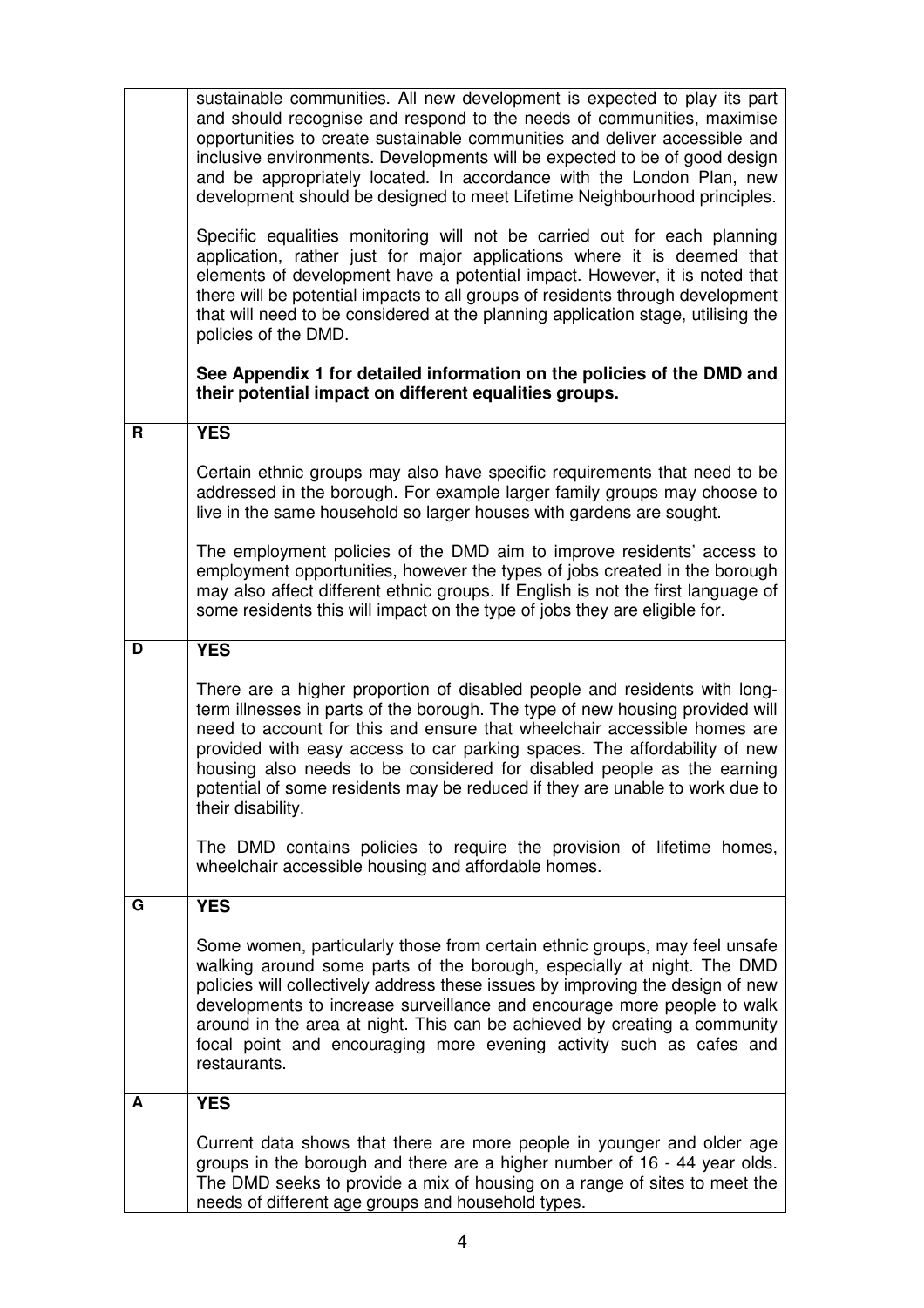|             | Public transport, pedestrian and cycle routes will also need to be considered<br>as both younger and older people may be less likely to drive. Policies on the<br>design of public realm address these issues. The DMD seeks the provision<br>of new play areas as part of new development.                                                                                                                                         |
|-------------|-------------------------------------------------------------------------------------------------------------------------------------------------------------------------------------------------------------------------------------------------------------------------------------------------------------------------------------------------------------------------------------------------------------------------------------|
| F           | <b>YES</b><br>The faith of some people may impact on their housing needs as certain<br>residents may choose to live with extended family members. There is a<br>general need for larger family housing in the borough. Certain faith groups<br>may also require community facilities to meet their needs such as faith<br>premises. DMD policies on the provision of new faith and community<br>facilities address this.            |
| $\mathbf s$ | <b>YES</b><br>Members of the Lesbian, Gay, Bisexual (LGB) community may often feel<br>vulnerable in certain situations, in particular relating to public transport and<br>walking around the borough.<br>The DMD policies can help to reduce this vulnerability by making areas more<br>pedestrian friendly to walk around, creating community hubs and increasing<br>natural surveillance through design.                          |
| T<br>М      | <b>YES</b><br>Members of the transgender community may often feel vulnerable in certain<br>situations, in particular relating to public transport and walking around the<br>area.<br>The DMD policies can help to reduce this vulnerability by making areas in<br>the borough more pedestrian friendly to walk around, creating community<br>hubs and increasing natural surveillance through design.<br>No disproportionate impact |
| P           | Policies on the protection and provision of community facilities and<br>accessible design will benefit the needs of pregnant women when<br>considering improvements to pedestrian links in the borough.                                                                                                                                                                                                                             |
| N/A         | Q4. If you answered 'no' to any of the groups listed in Q3, please state why?                                                                                                                                                                                                                                                                                                                                                       |
|             | Q5. How will the proposed change eliminate discrimination, promote equality                                                                                                                                                                                                                                                                                                                                                         |

**of opportunity, or promote good relations between groups in the community?**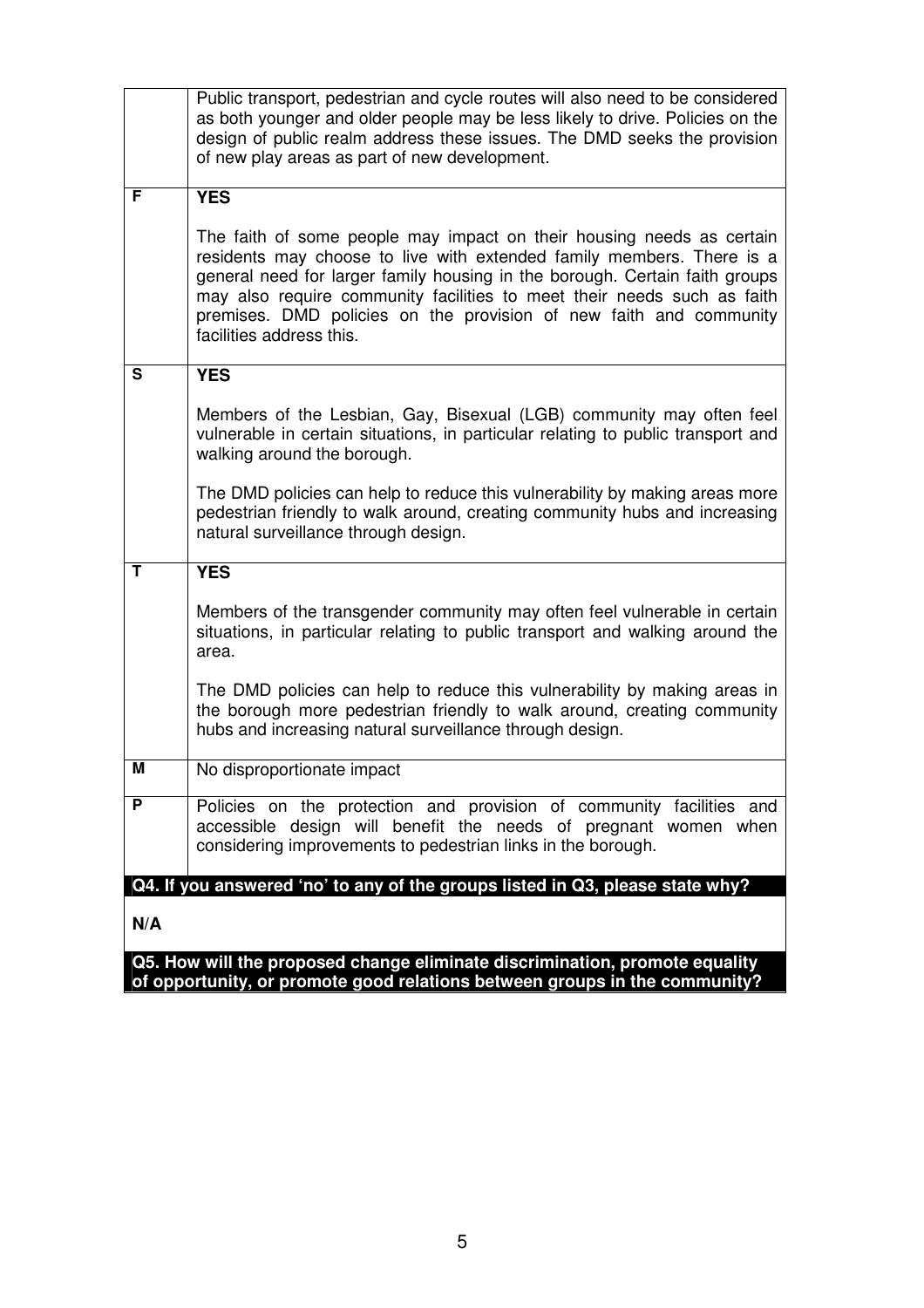As part of the Local Plan, the Council has produced a Core Strategy which sets out the long term spatial vision for the borough and the policies required to deliver it over the next 20 years.

The DMD will now provide more detailed policy guidance on a wide range of topics such as employment, housing, and community services. The policies will promote social equity and aim to reduce inequalities between communities of 'place' and 'identity'.

The DMD policies recognise the diversity within the communities in the borough and the need to reduce inequalities that exist and deliver new housing and jobs. The approach is closely linked to Enfield's Sustainable Community Strategy in promoting social inclusion and tackling deprivation.

The cumulative impact of policies will ensure equitable outcomes for all groups in the community through coordinated delivery of social, economic, health educational, physical and environmental infrastructure.

# **Section 2 – Consultation and communication**

|   | Q6. Please list any recent consultation activity with disadvantaged groups                                                                            |
|---|-------------------------------------------------------------------------------------------------------------------------------------------------------|
|   | carried out in relation to this proposal                                                                                                              |
| R | Enfield Racial Equality Council (EREC) Meeting 2.7.12                                                                                                 |
|   | Enfield Strategic Partnership (ESP) Board 6.3.12                                                                                                      |
|   | Enfield Voluntary Action Newsletter (EVA)                                                                                                             |
|   | Consultation letters sent to representatives from Black and Ethnic Minority                                                                           |
|   | (BME) community                                                                                                                                       |
|   | Voluntary and Community Sector Strategy Group - 19 <sup>th</sup> & 21 <sup>st</sup> March 2012                                                        |
| D | <b>EVA Newsletter</b>                                                                                                                                 |
|   | Consultation letters sent to groups representing people with disabilities                                                                             |
|   | including Enfield Disability Action (EDA) and One-to-One Enfield                                                                                      |
|   | One-to-One meeting 24.7.12                                                                                                                            |
|   | Enfield Strategic Partnership (ESP) Board 6.3.12                                                                                                      |
|   | Voluntary and Community Sector Strategy Group - 19 <sup>th</sup> & 21 <sup>st</sup> March 2012                                                        |
| G | Enfield Strategic Partnership (ESP) Board 6.3.12                                                                                                      |
|   | <b>EVA Newsletter</b>                                                                                                                                 |
|   | Consultation/ notification letters sent to individuals and Enfield Women's                                                                            |
|   | Centre                                                                                                                                                |
|   | Enfield Women's Centre newsletter                                                                                                                     |
| A | Voluntary and Community Sector Strategy Group - 19 <sup>th</sup> & 21 <sup>st</sup> March 2012                                                        |
|   | Enfield Strategic Partnership (ESP) Board 6.3.12<br><b>EVA Newsletter</b>                                                                             |
|   |                                                                                                                                                       |
|   | Consultation letters to be sent to groups representing children and young<br>people (including Enfield Children and Young Persons service and Enfield |
|   | Parents and Children) and older people (including Age Concern Enfield and                                                                             |
|   | the Over 50s Forum)                                                                                                                                   |
|   | Over 50s forum newsletter                                                                                                                             |
|   | Over 50s forum event 19.7.12                                                                                                                          |
|   | Voluntary and Community Sector Strategy Group - 19 <sup>th</sup> & 21 <sup>st</sup> March 2012                                                        |
| F | Enfield Strategic Partnership (ESP) Board 6.3.12                                                                                                      |
|   | <b>EVA Newsletter</b>                                                                                                                                 |
|   | Consultation letters sent to different faith groups including the Faith Forum                                                                         |
|   | Voluntary and Community Sector Strategy Group - 19 <sup>th</sup> & 21 <sup>st</sup> March 2012                                                        |
| S | Enfield Strategic Partnership (ESP) Board 6.3.12                                                                                                      |
|   | <b>EVA Newsletter</b>                                                                                                                                 |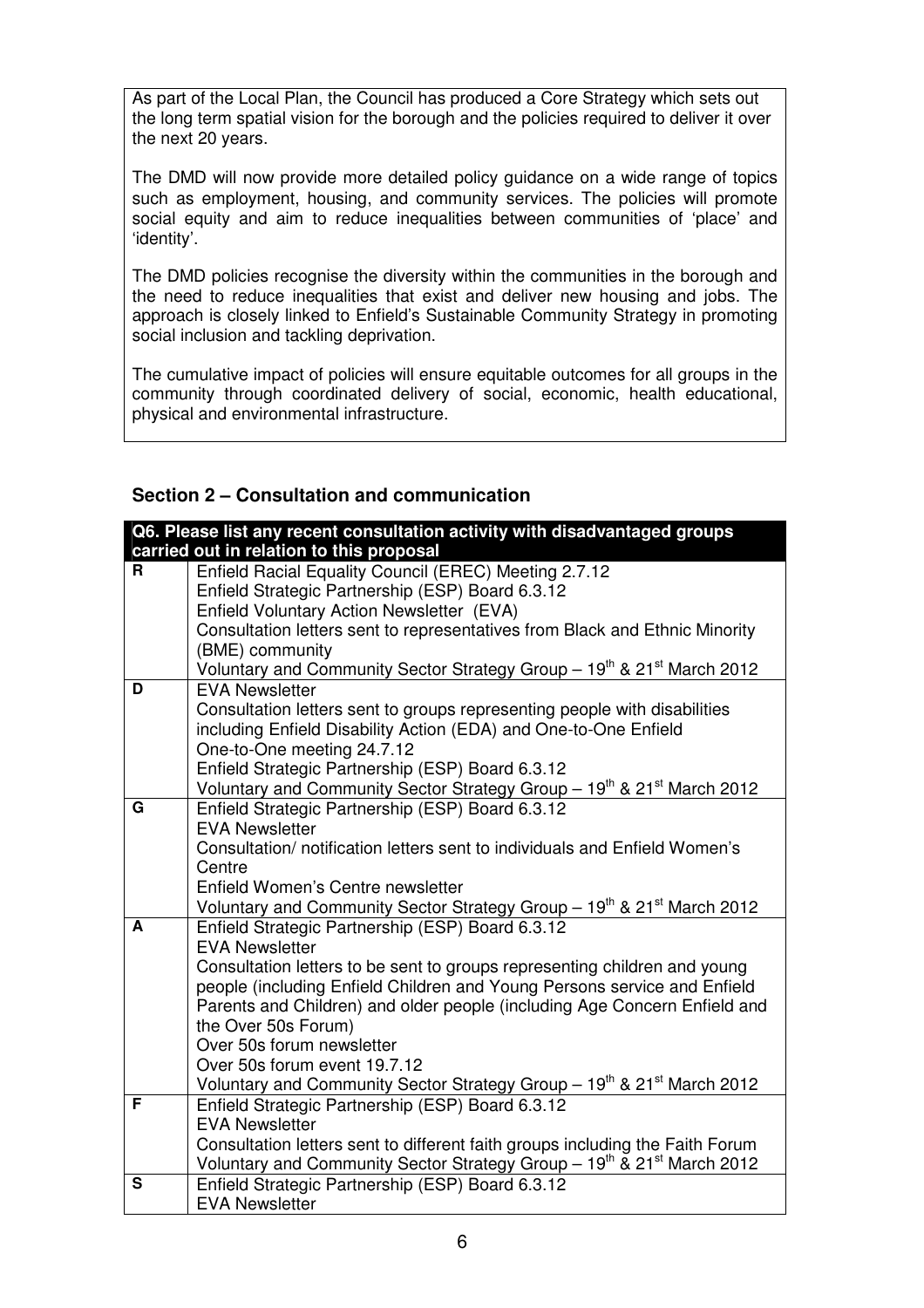|                         | Consultation letter email/ press release to Enfield Lesbian, Gay, Bisexual &                                                                       |
|-------------------------|----------------------------------------------------------------------------------------------------------------------------------------------------|
|                         | Transgender network                                                                                                                                |
| T                       | Voluntary and Community Sector Strategy Group - 19 <sup>th</sup> & 21 <sup>st</sup> March 2012<br>Enfield Strategic Partnership (ESP) Board 6.3.12 |
|                         | <b>EVA Newsletter</b>                                                                                                                              |
|                         | Consultation letter email/ press release to Enfield Lesbian, Gay, Bisexual &                                                                       |
|                         | Transgender network                                                                                                                                |
|                         | Voluntary and Community Sector Strategy Group - 19 <sup>th</sup> & 21 <sup>st</sup> March 2012                                                     |
| м                       | Enfield Strategic Partnership (ESP) Board 6.3.12                                                                                                   |
|                         | <b>EVA Newsletter</b>                                                                                                                              |
|                         | Consultation/notification letters sent to individuals and Enfield Women's                                                                          |
|                         | Centre<br>Enfield Women's Centre newsletter                                                                                                        |
|                         | Voluntary and Community Sector Strategy Group - 19 <sup>th</sup> & 21 <sup>st</sup> March 2012                                                     |
| P                       | Enfield Strategic Partnership (ESP) Board 6.3.12                                                                                                   |
|                         | <b>EVA Newsletter</b>                                                                                                                              |
|                         | Consultation/notification letters sent to individuals and Enfield Women's                                                                          |
|                         | Centre                                                                                                                                             |
|                         | Enfield Women's Centre newsletter                                                                                                                  |
|                         | Voluntary and Community Sector Strategy Group - 19 <sup>th</sup> & 21 <sup>st</sup> March 2012                                                     |
|                         | Q7. Please state how you have publicised the results of these consultation<br>exercises, and what action you have taken in response                |
|                         | The feedback from the consultation events has been accounted for through                                                                           |
|                         | the preparation of the Proposed Submission version of the DMD. A                                                                                   |
|                         | supporting consultation statement will be published as supporting evidence                                                                         |
|                         | to the DMD demonstrating the chain of consultation and how it has                                                                                  |
|                         | influenced policy development.                                                                                                                     |
|                         | These documents will be made available on the Council's website and the                                                                            |
|                         | libraries. A further round of consultation will be publicised to representative                                                                    |
|                         | organisations in the community through a variety of media.                                                                                         |
| R.                      | See above and Consultation Statement                                                                                                               |
| D                       | See above and Consultation Statement                                                                                                               |
|                         |                                                                                                                                                    |
| $\overline{\mathbf{G}}$ | See above and Consultation Statement                                                                                                               |
| A                       | See above and Consultation Statement                                                                                                               |
| F                       |                                                                                                                                                    |
|                         | See above and Consultation Statement                                                                                                               |
| S                       | See above and Consultation Statement                                                                                                               |
| Т                       | See above and Consultation Statement                                                                                                               |
| Μ                       | See above and Consultation Statement                                                                                                               |
|                         |                                                                                                                                                    |
| P.                      | See above and Consultation Statement                                                                                                               |
|                         |                                                                                                                                                    |

# **Section 3 – Assessment of impact**

# **Q8. Please describe any other relevant research undertaken to determine any possible impact of the proposed change**

The extensive amount of community engagement work carried out on the draft DMD helped to gauge the potential impact of the policies on different groups and the results of the consultation on the draft plan have supported the content of the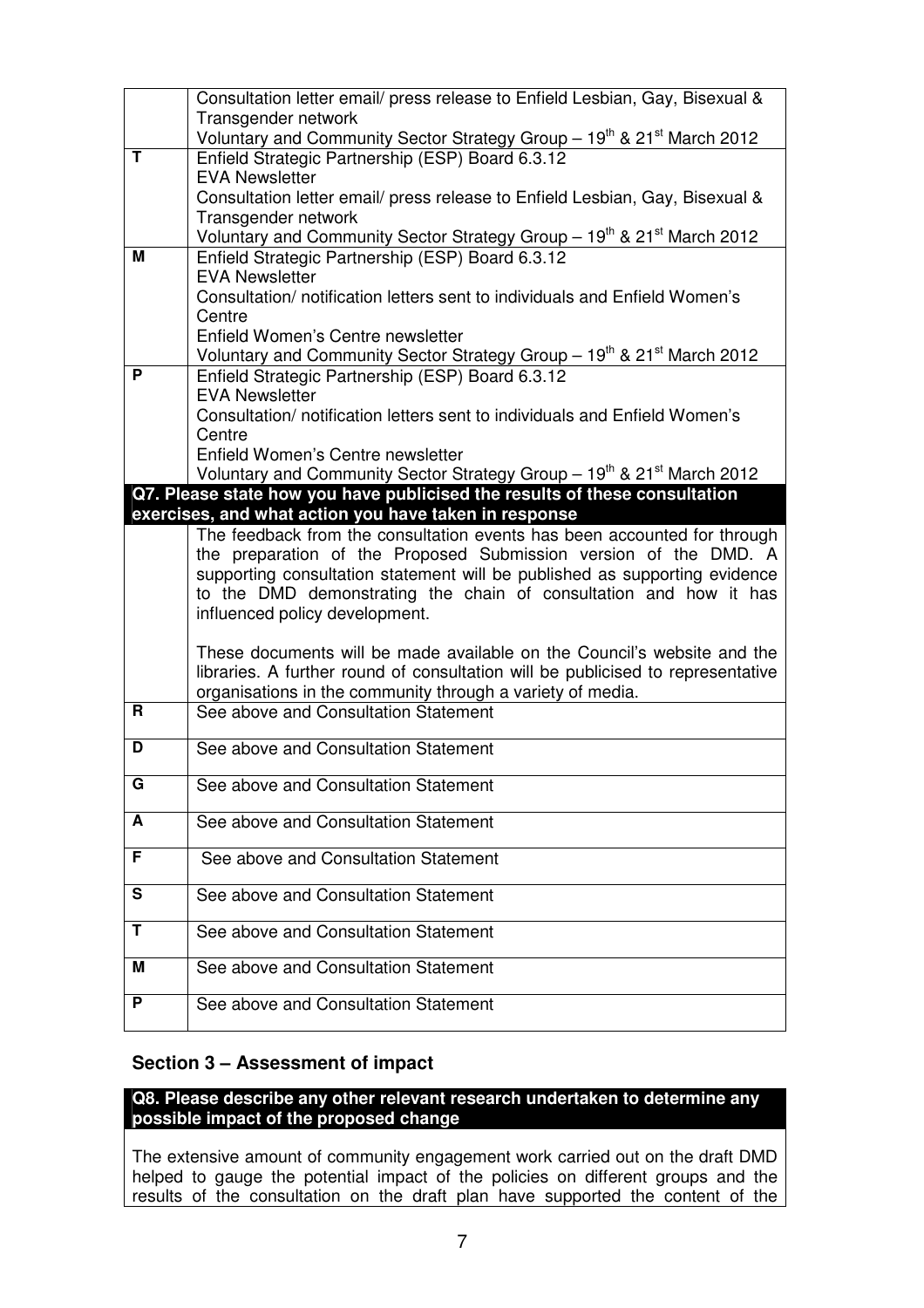Proposed Submission Draft DMD.

We also prepared a Sustainability Appraisal of the DMD which is a process to assess the potential economic, social and environmental impacts of the policies.

**See Appendix 1 for detailed information on the DMD policies and their potential impact on different equalities groups.** 

|              | Q9. Please list any other evidence you have that the proposed change may<br>have an adverse impact on different disadvantaged groups in the community |
|--------------|-------------------------------------------------------------------------------------------------------------------------------------------------------|
| R.           | See Appendix 1 for detailed information on the DMD policies and their<br>potential impact on different equalities groups.                             |
| D            | As above                                                                                                                                              |
| G            | As above                                                                                                                                              |
| A            | As above                                                                                                                                              |
| F            | As above                                                                                                                                              |
| S            | As above                                                                                                                                              |
| $\mathbf{T}$ | As above                                                                                                                                              |
| M            | As above                                                                                                                                              |
| P            | As above                                                                                                                                              |
|              | Q10. Could the proposal discriminate, directly or indirectly, and if so, is it                                                                        |
|              | justifiable under legislation?                                                                                                                        |
| <b>No</b>    |                                                                                                                                                       |
|              | Q11. Could the proposal have an adverse impact on relations between different<br>groups? If so, please describe                                       |
| <b>No</b>    |                                                                                                                                                       |
|              | Q12. How could this proposal affect access to your service by different groups<br>in the community?                                                   |
| R.           | A summary of the draft DMD was prepared as an accessible document for<br>all members of the community. The consultation process on the document       |
|              | has made the service area become more accessible to different equality<br>groups.                                                                     |
|              | See Appendix 1 for detailed information on the DMD policies and their<br>potential impact on different equalities groups.                             |
| D            | As above                                                                                                                                              |
| G            | As above                                                                                                                                              |
| A            | As above                                                                                                                                              |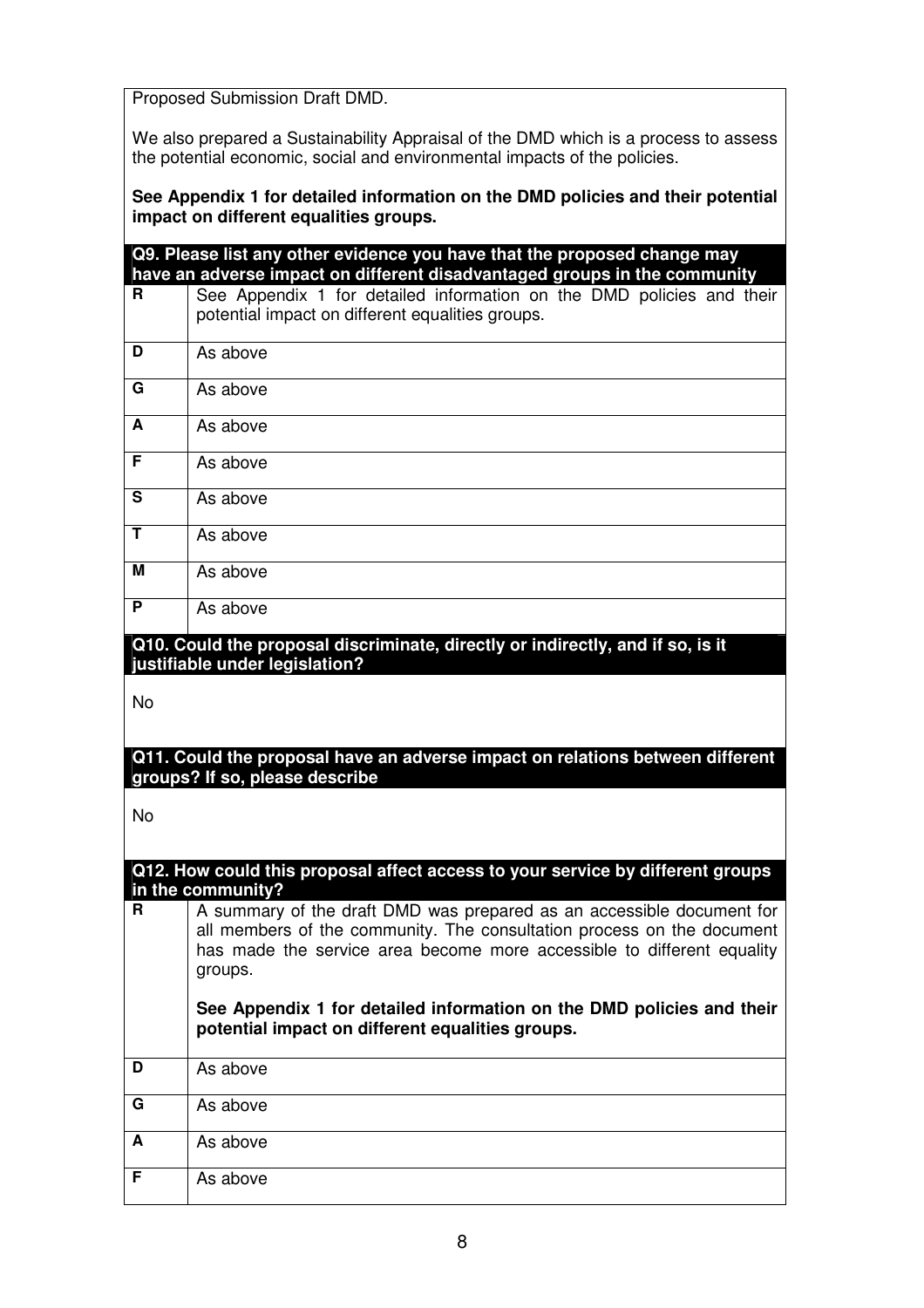| S | As above                                                                                                                                                                                                                                                         |
|---|------------------------------------------------------------------------------------------------------------------------------------------------------------------------------------------------------------------------------------------------------------------|
| T | As above                                                                                                                                                                                                                                                         |
| М | As above                                                                                                                                                                                                                                                         |
| P | As above                                                                                                                                                                                                                                                         |
|   | Q13. How could this proposal affect access to information about your service<br>by different groups in the community?                                                                                                                                            |
| R | In terms of consultation on the previous draft DMD, a number of consultation<br>events were held across the borough in a range of communities to ensure<br>residents had an opportunity to participate in the consultation and comment<br>on the draft policies. |
| D | As above                                                                                                                                                                                                                                                         |
| G | As above                                                                                                                                                                                                                                                         |
| A | As above                                                                                                                                                                                                                                                         |
| F | As above                                                                                                                                                                                                                                                         |
| S | As above                                                                                                                                                                                                                                                         |
| T | As above                                                                                                                                                                                                                                                         |
| M | As above                                                                                                                                                                                                                                                         |
| P | As above                                                                                                                                                                                                                                                         |

# **Section 4 – Tackling socio-economic inequality**

**Q14. Will the proposal in any way specifically impact on communities disadvantaged through the following socio-economic factors? Please explain below.** If it does not, please state how you intend to remedy this *(if applicable to your* service), and include it in the action plan

## **Communities living in deprived wards/areas**

The DMD policy approach is inclusive of all communities and will have positive impacts in addressing blight and poor environment in parallel with tacking deprivation issues in the deprived areas.

The DMD will support the delivery of the Local Plan documents and will allow comprehensive delivery of new development that meets the needs of the demographic in the deprived areas of the borough.

#### **People not in employment, education or training**

The DMD policies for economy, town centres and shopping recognise that the future economic prosperity and diversity of the borough is vital. By applying a policy approach of safeguarding existing employment land and allowing flexibility of potential opportunity sites for development, it will enable a strong economy to develop that can provide employment opportunities for all sections of the community including all equalities groups.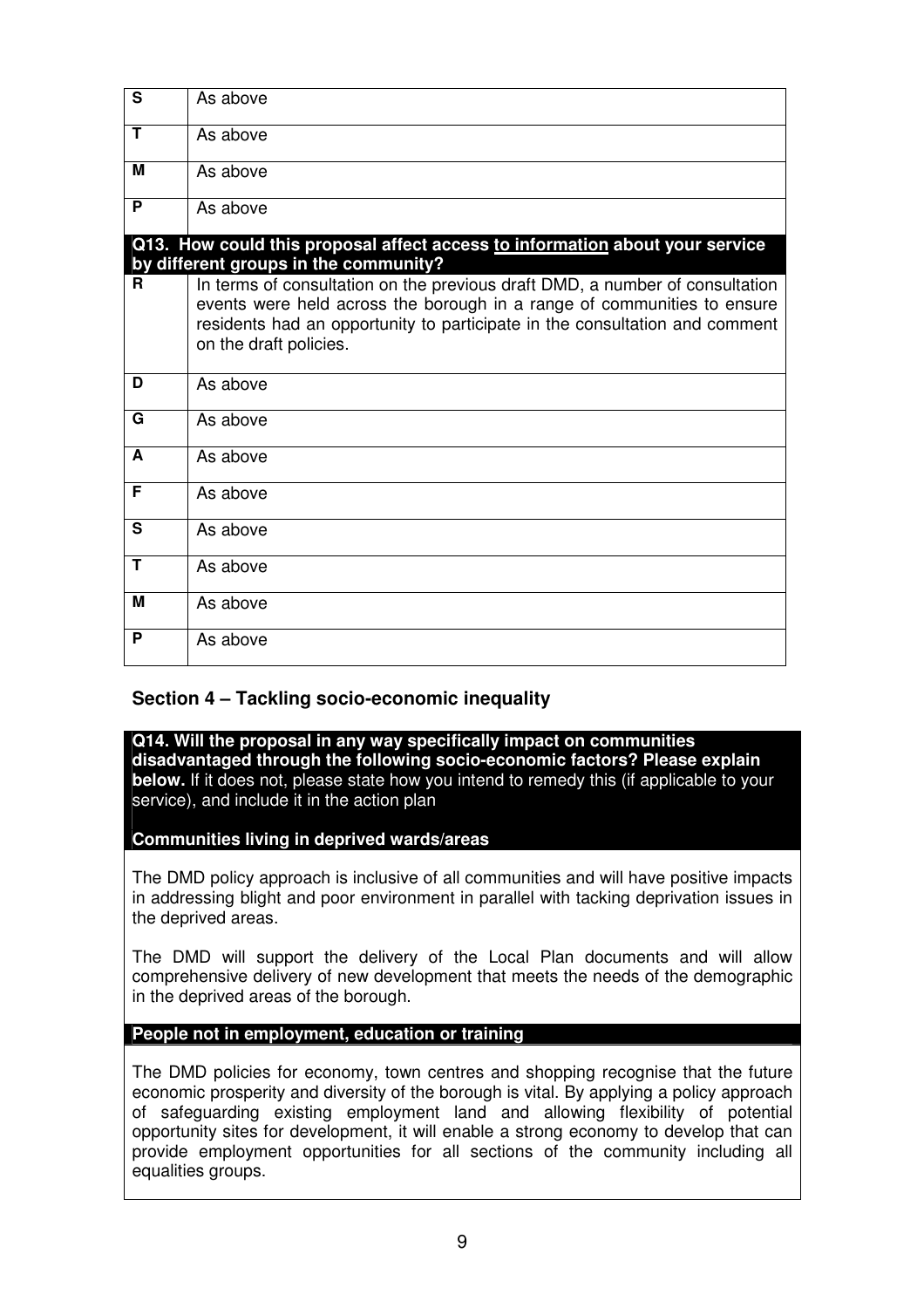## **People with low academic qualifications**

The community facilities policies of the DMD support the Council's Core Policy and emerging Area Action Plans in delivering a range of identified educational needs of children and young people. The policies will positively impact the lives of children and young people and those on low incomes.

Improvements in educational infrastructure, creating a positive learning environment and improving the overall quality of life in the borough will help achieve higher educational attainment levels.

## **People living in social housing**

The DMD supports Core Strategy policy and seeks to secure the provision of additional social rented and affordable rent housing.

The policy confirms the borough-wide affordable housing target of 40% and the need to the need to provide an appropriate mix of tenures to meet local housing need and reflect a borough-wide target of 70% social rent and Affordable Rent; and 30% intermediate.

## **Lone parents**

The DMD policies are inclusive of all groups in the borough. The cumulative impact of policies on lone parent families will be positive with the potential delivery of improvements to a range of social infrastructure.

## **People on low incomes**

The cumulative impact of the DMD policies will ensure equitable outcomes for people on low incomes in the community through coordinated delivery of social, economic, educational, physical and environmental infrastructure.

The overall Enfield Local Plan recognises the diversity within the communities in the borough and the need to reduce inequalities that exist and deliver new housing and jobs. The approach is closely linked to Enfield's Sustainable Community Strategy in promoting social inclusion and tackling deprivation.

#### **People in poor health**

The community facilities policies of the DMD seek to ensure that there is adequate healthcare provision appropriate to the need and location and will have a positive impact on all equality groups in the area, particularly the elderly and disabled groups who require good access to primary care services.

## **Any other socio-economic factor**

No

# **Section 5 – Impact on staff**

**Q15. How have you consulted, or otherwise engaged with, all relevant staff about this proposal (including any staff on sickness or maternity leave)?** 

Not Applicable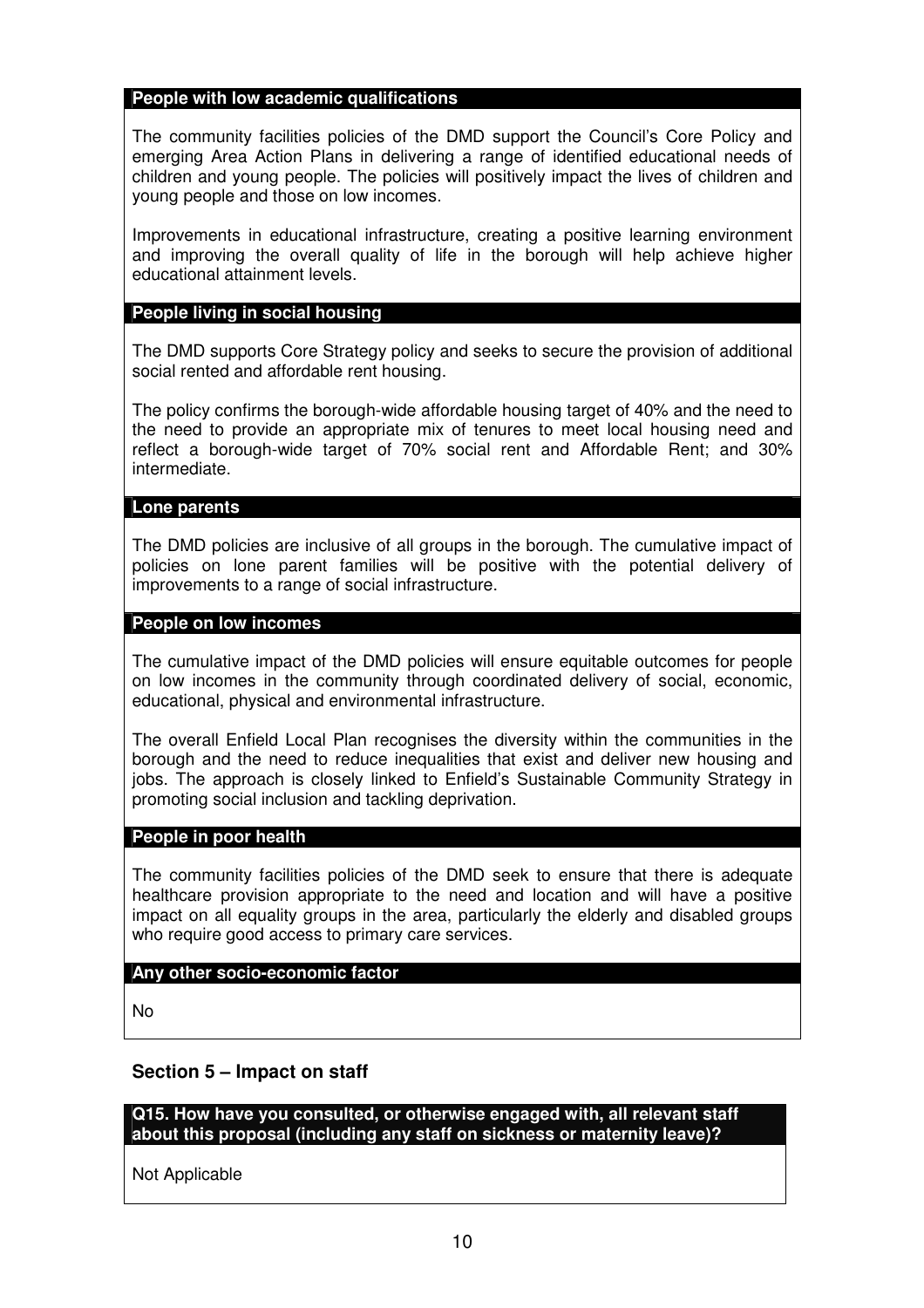## **Q.16 If your proposal involves a staff restructuring, how have you discussed this with relevant trade unions?**

## Not Applicable

|                         | Q17. Does job matching of existing staff against the new proposed staff<br>structure, following any assimilation process, indicate that any particular |
|-------------------------|--------------------------------------------------------------------------------------------------------------------------------------------------------|
|                         | groups of staff are adversely affected more than others?                                                                                               |
| R.                      | <b>NO</b>                                                                                                                                              |
| D                       | <b>NO</b>                                                                                                                                              |
| G                       | <b>NO</b>                                                                                                                                              |
| A                       | <b>NO</b>                                                                                                                                              |
| F                       | <b>NO</b>                                                                                                                                              |
| $\overline{\mathbf{s}}$ | <b>NO</b>                                                                                                                                              |
| Ŧ                       | <b>NO</b>                                                                                                                                              |
| М                       | <b>NO</b>                                                                                                                                              |
| P                       | <b>NO</b>                                                                                                                                              |
|                         | Q.18 Are there any proposed changes to working hours, work locations or                                                                                |
|                         | duties likely to have a negative impact on particular groups of staff?                                                                                 |
| R                       | <b>NO</b>                                                                                                                                              |
| D                       | <b>NO</b>                                                                                                                                              |
| G                       | <b>NO</b>                                                                                                                                              |
| A                       | <b>NO</b>                                                                                                                                              |
| F                       | <b>NO</b>                                                                                                                                              |
| $\mathbf{s}$            | <b>NO</b>                                                                                                                                              |
| Ŧ                       | <b>NO</b>                                                                                                                                              |
| м                       | <b>NO</b>                                                                                                                                              |
| P                       | <b>NO</b>                                                                                                                                              |

# **Section 6 - Miscellaneous**

**Q19. Do you plan to publicise the results of this assessment? Please describe how you plan to do this** 

The results of this assessment will be published alongside the DMD and made available on the Council's website.

## **Q20. How and when will you monitor and review the effects of this proposal?**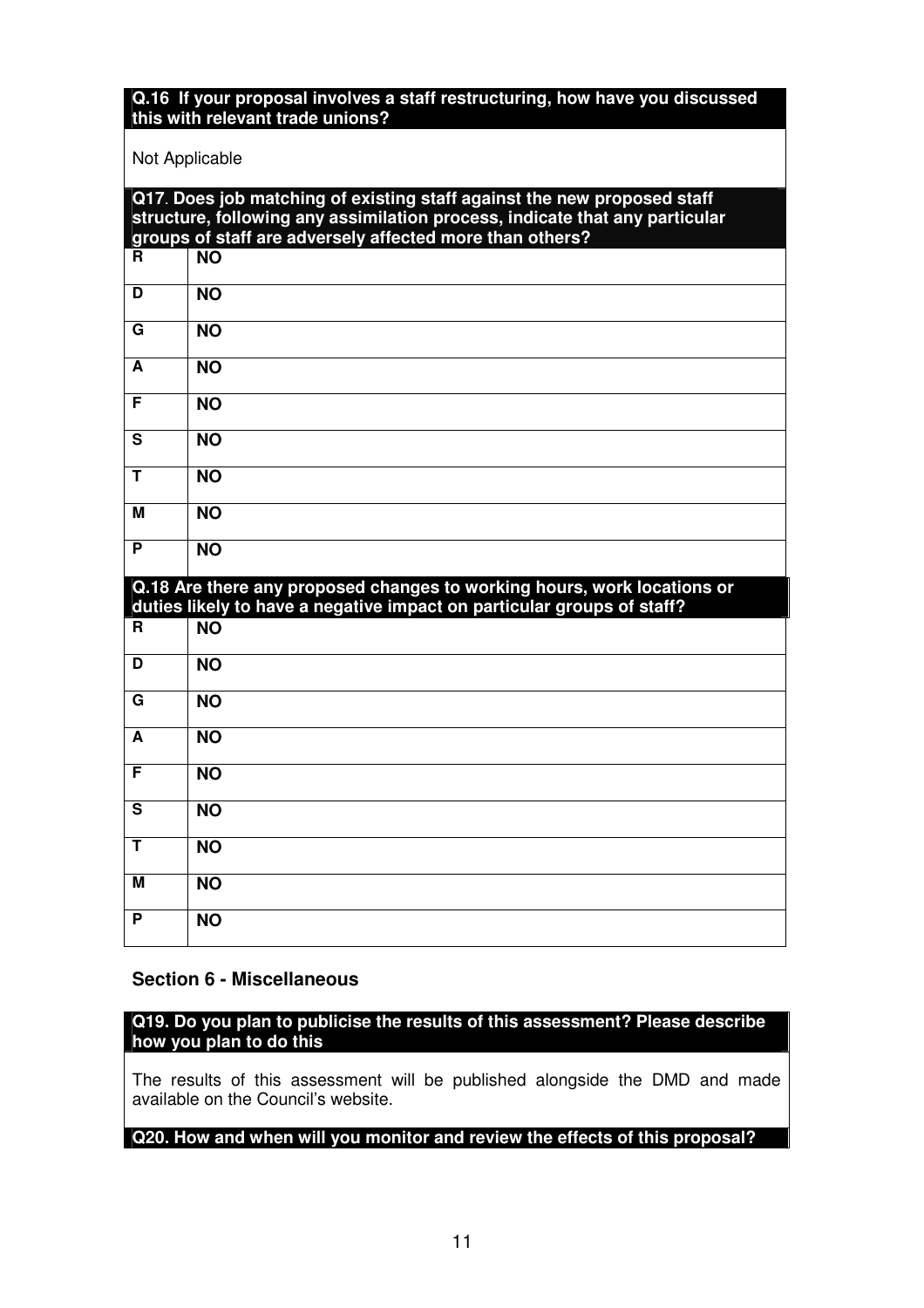The implementation and success of DMD policies will be monitored through the Local Plan Monitoring process.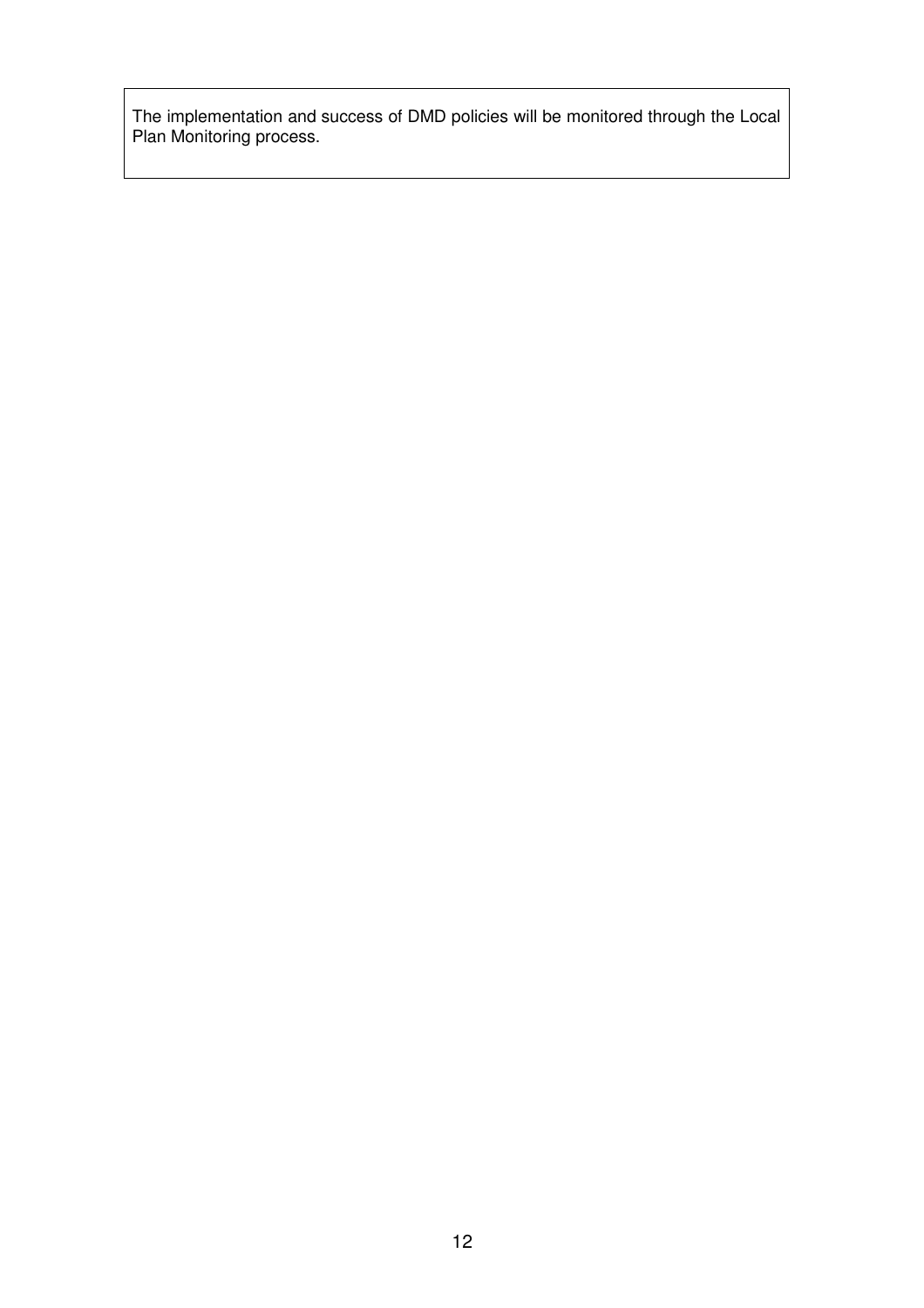# **Action plan template for proposed changes to service, policy**

Proposed change to, or new, service, policy: **Proposed Submission Development Management Document, February 2013**

Team: **Strategic Planning and Design** Department: **Regeneration, Leisure and Culture (RLC)**

Service manager: **Joanne Woodward** 

| <b>Issue</b>                                                                         | <b>Action required</b>                                                                                            | <b>Lead officer</b>                                | Timescale                                  | <b>Costs</b>      | <b>Comments</b>                             |
|--------------------------------------------------------------------------------------|-------------------------------------------------------------------------------------------------------------------|----------------------------------------------------|--------------------------------------------|-------------------|---------------------------------------------|
| Council approval - six-<br>week statutory<br>consultation                            | Following approval of<br>this version of the DMD<br>further consultation will<br>be undertaken                    | Natalie Broughton-Team<br>Leader - Planning Policy | May/June 2013                              | Local Plan Budget | Need to ensure<br>consultation is inclusive |
| Monitoring the<br>application of individual<br>policies and assessing<br>the impacts | The success of policy<br>application will be<br>monitored through the<br><b>Local Plan Monitoring</b><br>process. | Natalie Broughton-Team<br>Leader - Planning Policy | Following the adoption<br>process -2013/14 | Local Plan Budget |                                             |

APPROVAL BY THE RELEVANT ASSISTANT DIRECTOR - NAME……………………………SIGNATURE……………………………….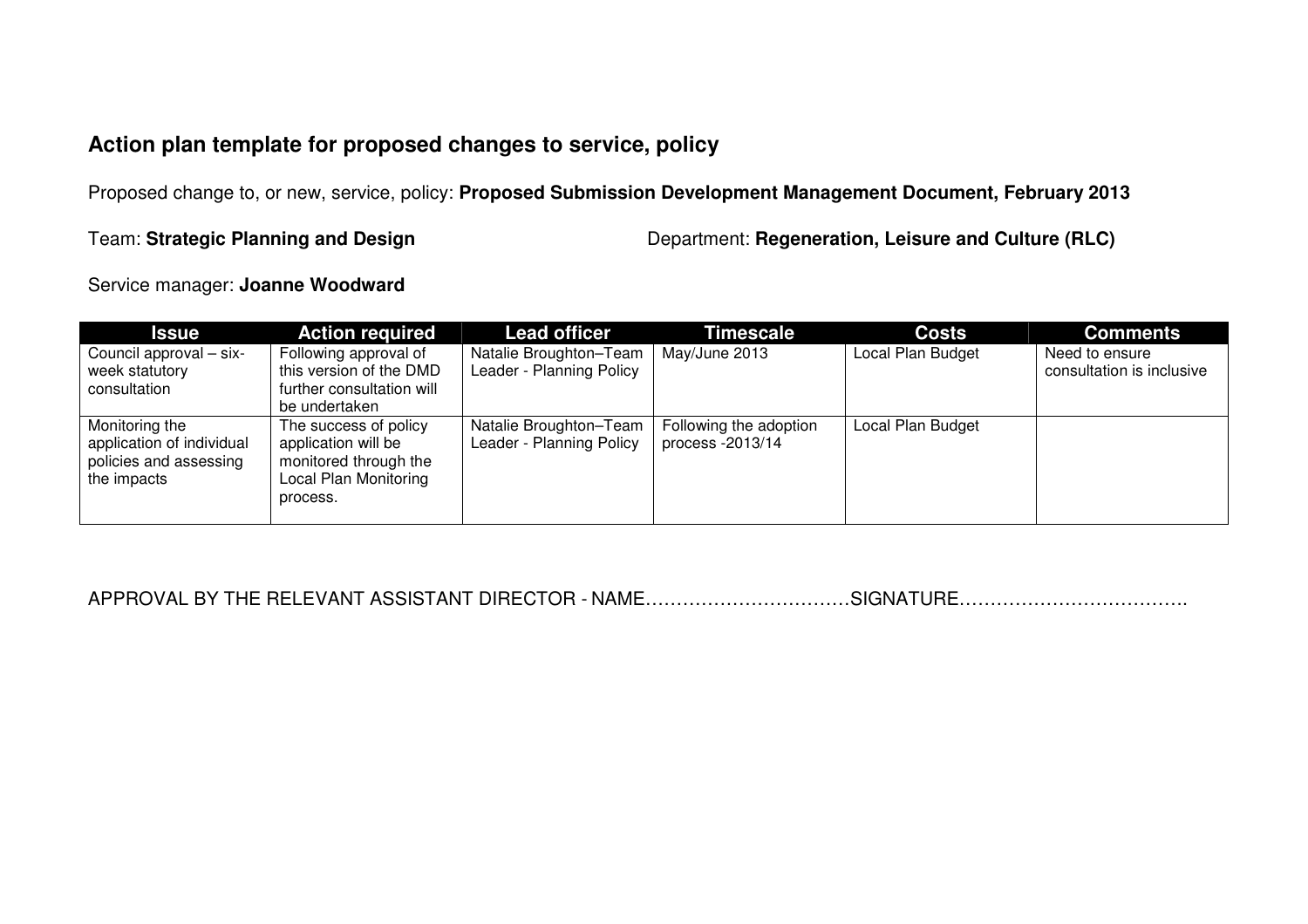# Appendix 1: Assessment of Development Management Document Policies

| <b>Chapter 2: Housing</b>                                                                                                                                                                                                                                                                                                                                                         |              |                   |              |            |              |                                     |                    |                 |                  |  |
|-----------------------------------------------------------------------------------------------------------------------------------------------------------------------------------------------------------------------------------------------------------------------------------------------------------------------------------------------------------------------------------|--------------|-------------------|--------------|------------|--------------|-------------------------------------|--------------------|-----------------|------------------|--|
| DMD <sub>1</sub>                                                                                                                                                                                                                                                                                                                                                                  | <b>Race</b>  | <b>Disability</b> | Gender       | <b>Age</b> | <b>Faith</b> | <b>Sexual</b><br><b>Orientation</b> | <b>Transgender</b> | <b>Marriage</b> | <b>Pregnancy</b> |  |
| Affordable Housing on Sites Capable of Providing 10<br>units or more                                                                                                                                                                                                                                                                                                              |              |                   |              |            |              |                                     |                    |                 |                  |  |
| Development should provide the maximum amount of<br>affordable housing having regard to:                                                                                                                                                                                                                                                                                          | Y+           | $Y+$              | $\mathbf{o}$ | $Y+$       | $Y+$         | $\mathbf o$                         | O                  | $\mathbf o$     | O                |  |
| a. the borough-wide affordable housing target of 40%; and<br>b. the need to provide an appropriate mix of tenures to meet<br>local housing need and reflect a borough wide target of 70%<br>social rent and Affordable Rent; and 30% intermediate.                                                                                                                                |              |                   |              |            |              |                                     |                    |                 |                  |  |
| Any negotiations on an appropriate tenure mix will take into<br>account the specific nature of the site; development viability;<br>the need to achieve more mixed and balanced communities;<br>particular priority to secure affordable family homes at rental<br>levels which meet both local and strategic needs; available<br>funding resources; and evidence on housing need. |              |                   |              |            |              |                                     |                    |                 |                  |  |
| Mixed tenure residential development proposals must be<br>designed to be 'tenure blind', so that the scheme as a whole is<br>well integrated, cohesive and complementary. Tenure should<br>be spread throughout the development to prevent<br>concentrations or clear distinctions.                                                                                               |              |                   |              |            |              |                                     |                    |                 |                  |  |
| This policy should be read in conjunction with Core Strategy<br>policy 3.                                                                                                                                                                                                                                                                                                         |              |                   |              |            |              |                                     |                    |                 |                  |  |
| DMD <sub>2</sub>                                                                                                                                                                                                                                                                                                                                                                  | <b>Race</b>  | <b>Disability</b> | Gender       | <b>Age</b> | <b>Faith</b> | <b>Sexual</b>                       | <b>Transgender</b> | <b>Marriage</b> | <b>Pregnancy</b> |  |
| Affordable Housing for Development of Less than 10 units                                                                                                                                                                                                                                                                                                                          |              |                   |              |            |              | <b>Orientation</b>                  |                    |                 |                  |  |
| A financial contribution to deliver off-site affordable housing<br>will be required for all developments of less than ten units<br>involving a net gain in residential units based on a 20% target<br>set out in the Core Strategy.                                                                                                                                               | $\mathbf{o}$ | O                 | $\mathbf{o}$ | O          | $\mathbf{o}$ | $\mathbf o$                         | O                  | $\mathbf o$     | O                |  |
| This policy should be read in conjunction with Core Strategy<br>policy 3.                                                                                                                                                                                                                                                                                                         |              |                   |              |            |              |                                     |                    |                 |                  |  |
|                                                                                                                                                                                                                                                                                                                                                                                   |              |                   |              |            |              |                                     |                    |                 |                  |  |

## Analysis

The policy approach of 40% seeks to secure housing provision for all equality groups; in particular the policy is most relevant to households on low incomes and vulnerable groups such as the elderly, those with disabilities and BME groups.

The policy clarifies the position with regard to the borough-wide targets for tenure mix set out in the Core Strategy following the introduction of Affordable Rent Tenure and recognises those in the community that are on low income that will be particularly affected by the current proposed welfare reform proposals.

## Analysis

An off-site financial contribution to secure affordable housing will assist in provision for all equality groups. The policy provides further clarification on an existing policy (Core Strategy)so there is no future impact.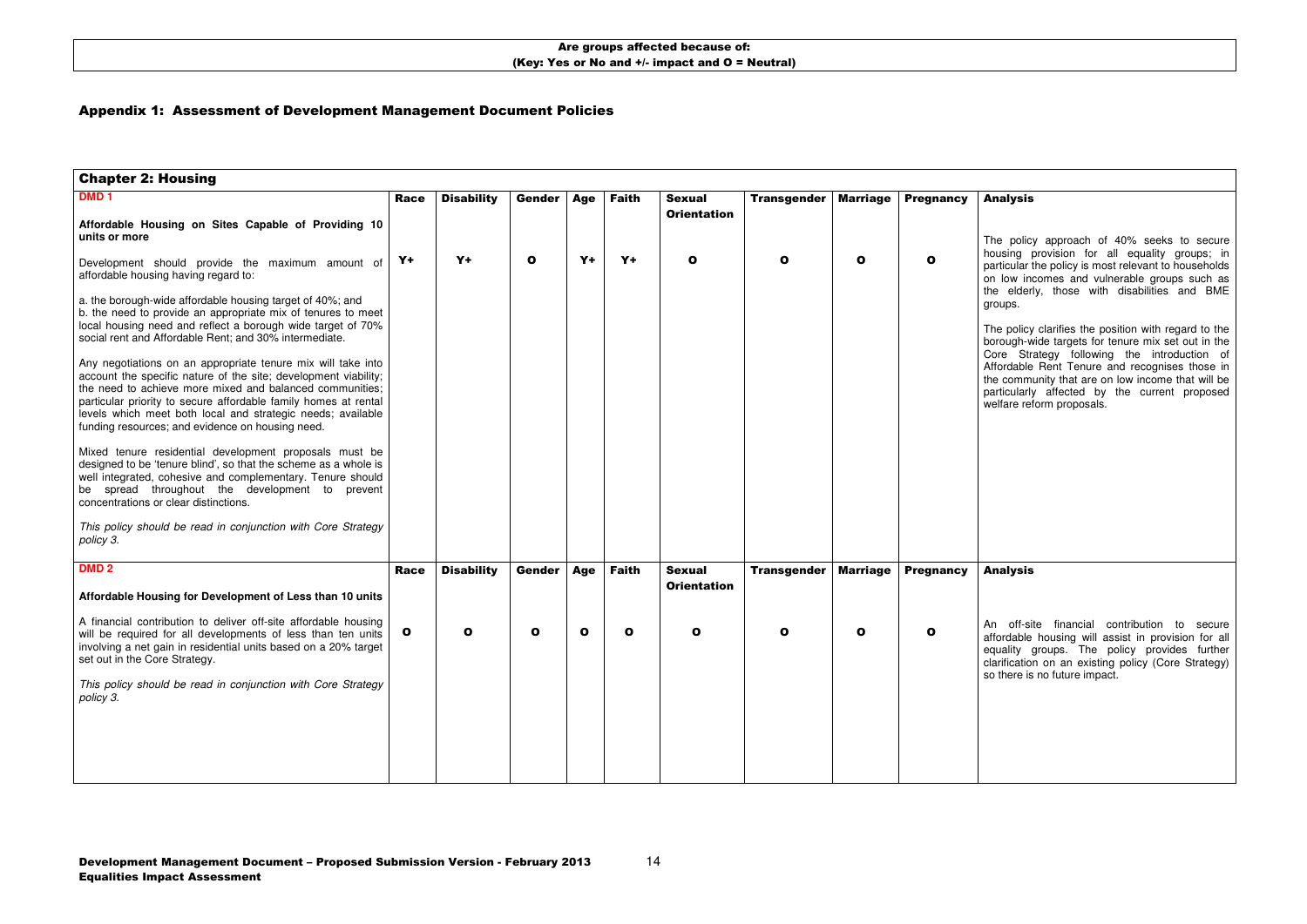15

## Analysis

The policy approach seeks to address the housing needs of all groups and communities. It is an inclusive policy that seeks to match new housing with existing and projected household profiling.

The policy will ensure that development contributes towards delivering Core Strategy mix of different sized homes and takes account into account the introduction of Affordable Rent Tenure.

| DMD <sub>3</sub>                                                                                                                                                                                                                                                                                            | <b>Race</b> | <b>Disability</b> | <b>Gender</b> | Age          | <b>Faith</b> | <b>Sexual</b><br><b>Orientation</b> | <b>Transgender</b> | <b>Marriage</b> | <b>Pregnancy</b> |  |
|-------------------------------------------------------------------------------------------------------------------------------------------------------------------------------------------------------------------------------------------------------------------------------------------------------------|-------------|-------------------|---------------|--------------|--------------|-------------------------------------|--------------------|-----------------|------------------|--|
| <b>Providing a Mix of Different Sized Homes</b>                                                                                                                                                                                                                                                             |             |                   |               |              |              |                                     |                    |                 |                  |  |
| A mix of different sized homes should be provided in line with<br>the targets in Core Strategy Policy 5. Affordable Rent should<br>meet the targets set for social rented units.                                                                                                                            | $Y+$        | $Y+$              | $Y+$          | $\mathbf{o}$ | $Y+$         | $\mathbf{o}$                        | $\mathbf{o}$       | $\mathbf o$     | $\mathbf o$      |  |
| Development on sites capable of accommodating 10 or more<br>dwellings, in particular, should meet the targets. Development<br>of less than 10 units should contribute towards meeting these<br>targets by providing a mix of different sizes homes, including<br>family sized accommodation.                |             |                   |               |              |              |                                     |                    |                 |                  |  |
| Developers will be expected to take a design led approach to<br>maximising the provision of family units $(3 \text{ bed } +)$ , and Design<br>and Access Statements must demonstrate that proposals<br>have assessed whether family units can be designed into the<br>scheme.                               |             |                   |               |              |              |                                     |                    |                 |                  |  |
| This policy should be read in conjunction with Core Strategy<br>policy 5.                                                                                                                                                                                                                                   |             |                   |               |              |              |                                     |                    |                 |                  |  |
|                                                                                                                                                                                                                                                                                                             |             |                   |               |              |              |                                     |                    |                 |                  |  |
| DMD <sub>4</sub>                                                                                                                                                                                                                                                                                            | <b>Race</b> | <b>Disability</b> | <b>Gender</b> | Age          | <b>Faith</b> | <b>Sexual</b><br><b>Orientation</b> | <b>Transgender</b> | <b>Marriage</b> | <b>Pregnancy</b> |  |
| <b>Loss of Existing Residential Units</b>                                                                                                                                                                                                                                                                   |             |                   |               |              |              |                                     |                    |                 |                  |  |
| 1) Residential uses                                                                                                                                                                                                                                                                                         |             |                   |               |              |              |                                     |                    |                 |                  |  |
| Development involving the loss of existing residential units,<br>particularly family homes, that can still be used, with or without<br>adaptation, will only be permitted if:                                                                                                                               | $Y +$       | $Y+$              | $Y+$          | $\mathbf{o}$ | $Y+$         | $\mathbf{o}$                        | $\mathbf o$        | $\mathbf{o}$    | $\mathbf{o}$     |  |
| a. There is no net loss of residential floorspace as a result of<br>the redevelopment; or<br>b. It is to provide a community facility, where a specific need<br>has been identified, and no alternative locations are available;                                                                            |             |                   |               |              |              |                                     |                    |                 |                  |  |
| or<br>c. It can be clearly demonstrated that continuing residential<br>use is not satisfactory when assessed in the light of the<br>following:                                                                                                                                                              |             |                   |               |              |              |                                     |                    |                 |                  |  |
| The environment of the area including adjoining land<br>uses; and<br>The standard of accommodation, its amenities and<br>access arrangements.                                                                                                                                                               |             |                   |               |              |              |                                     |                    |                 |                  |  |
| 2) Affordable housing                                                                                                                                                                                                                                                                                       |             |                   |               |              |              |                                     |                    |                 |                  |  |
| Development involving the net loss of affordable housing and<br>of social rented accommodation in particular will be refused<br>unless the net loss arises from the managed replacement of<br>housing, planned through estate renewal programmes or<br>adopted masterplans/regeneration strategies, and the |             |                   |               |              |              |                                     |                    |                 |                  |  |

#### Analysis

The policy approach seeks to protect existing housing stock including affordable housing in the borough and sets out clear guidelines as to what will be acceptable.

The policy aims to support managed programmes of housing investment which target issues of housing quality.

The policy is inclusive of all equality groups in the borough.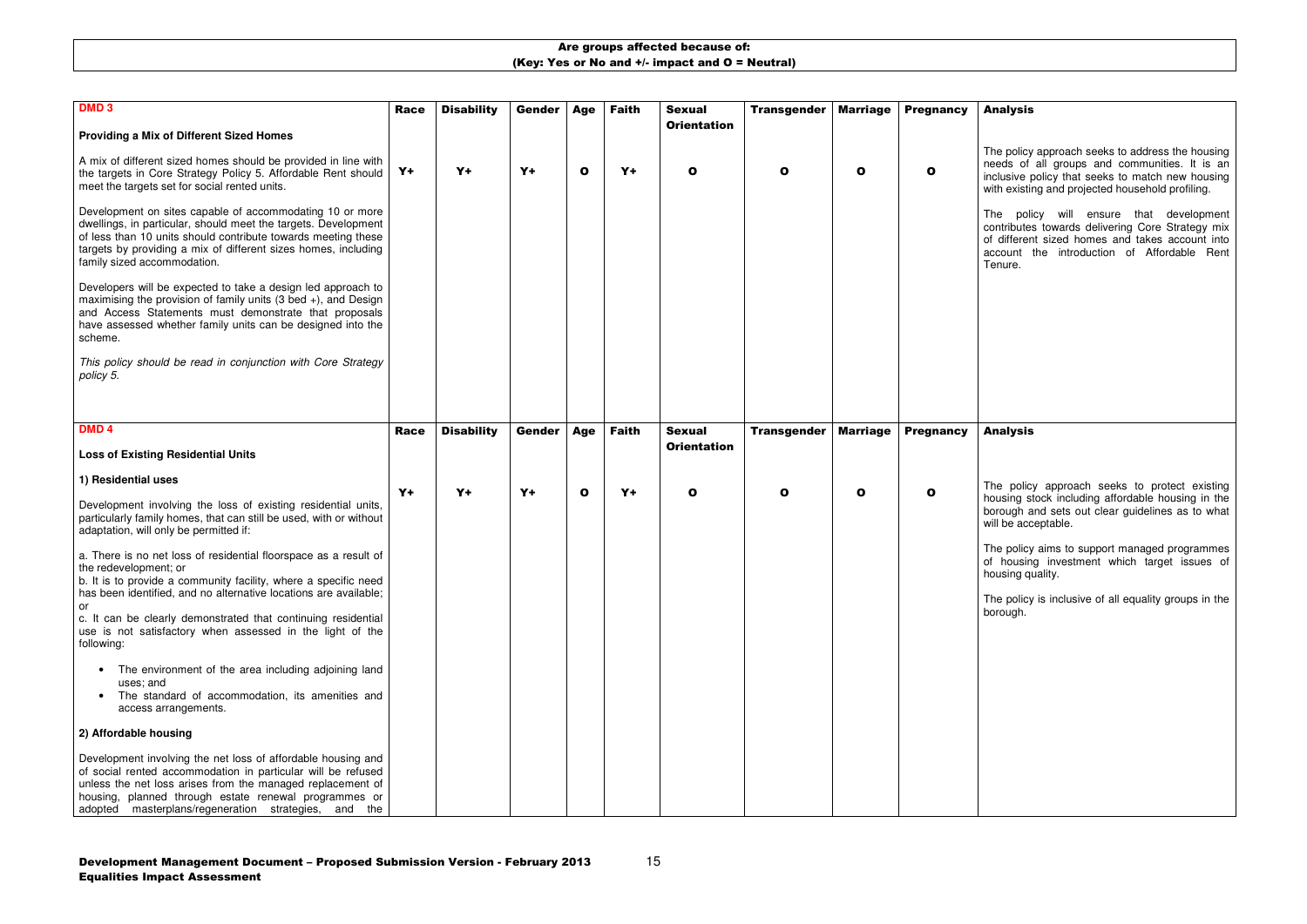| following criteria are met. The development must:                                                                                                                                                                                                                      |              |                   |               |              |              |                    |                    |                 |                  |  |
|------------------------------------------------------------------------------------------------------------------------------------------------------------------------------------------------------------------------------------------------------------------------|--------------|-------------------|---------------|--------------|--------------|--------------------|--------------------|-----------------|------------------|--|
| a. Achieve a more appropriate mix of housing types and<br>tenures in line with housing needs across the borough and the<br>delivery of mixed and balanced communities at the local level;                                                                              |              |                   |               |              |              |                    |                    |                 |                  |  |
| or<br>b. not result in overall loss in the total number of habitable<br>rooms. In all cases, provide new units of a higher quality and<br>design standard, and deliver a scheme which improves the                                                                     |              |                   |               |              |              |                    |                    |                 |                  |  |
| wider external environment.                                                                                                                                                                                                                                            |              |                   |               |              |              |                    |                    |                 |                  |  |
| This policy should be read in conjunction with Core Strategy<br>policies 2, 3 and 5.                                                                                                                                                                                   |              |                   |               |              |              |                    |                    |                 |                  |  |
| DMD <sub>5</sub>                                                                                                                                                                                                                                                       | <b>Race</b>  | <b>Disability</b> | <b>Gender</b> | <b>Age</b>   | <b>Faith</b> | <b>Sexual</b>      | <b>Transgender</b> | <b>Marriage</b> | <b>Pregnancy</b> |  |
| <b>Residential Conversions</b>                                                                                                                                                                                                                                         |              |                   |               |              |              | <b>Orientation</b> |                    |                 |                  |  |
| Development involving the conversion of existing units into<br>self contained flats and houses of multiple occupation (HMO)<br>will only be permitted if the following criteria are met:                                                                               | $Y+$         | O                 | $Y +$         | $Y+$         | $Y +$        | $\mathbf{o}$       | O                  | O               | O                |  |
| All development must:                                                                                                                                                                                                                                                  |              |                   |               |              |              |                    |                    |                 |                  |  |
| a. Provide a high quality form of accommodation which meets<br>internal floor space standards in the London Plan;<br>b. Not harm the residential character of the area or result in an<br>excessive number or clustering of conversions. The number of<br>conversions: |              |                   |               |              |              |                    |                    |                 |                  |  |
| must not exceed 20% of all properties along any road;<br>$\bullet$<br>and                                                                                                                                                                                              |              |                   |               |              |              |                    |                    |                 |                  |  |
| only 1 out of a consecutive row of 5 units may be<br>$\bullet$<br>converted.                                                                                                                                                                                           |              |                   |               |              |              |                    |                    |                 |                  |  |
| c. Not lead to an unacceptable level of noise and disturbance<br>for occupiers and adjoining properties;                                                                                                                                                               |              |                   |               |              |              |                    |                    |                 |                  |  |
| d. Incorporate adequate parking and refuse storage<br>arrangements that do not, by design or form, adversely affect<br>the quality of the street scene.                                                                                                                |              |                   |               |              |              |                    |                    |                 |                  |  |
| 2. For the conversion of existing family units into self<br>contained flats:                                                                                                                                                                                           |              |                   |               |              |              |                    |                    |                 |                  |  |
| a. Compensatory provision for family accommodation (3<br>bedrooms $+$ ) is provided within the development.                                                                                                                                                            |              |                   |               |              |              |                    |                    |                 |                  |  |
| This policy should be read in conjunction with Core Strategy<br>policies 5 and 6.                                                                                                                                                                                      |              |                   |               |              |              |                    |                    |                 |                  |  |
| DMD <sub>6</sub>                                                                                                                                                                                                                                                       | <b>Race</b>  | <b>Disability</b> | Gender        | <b>Age</b>   | <b>Faith</b> | <b>Sexual</b>      | <b>Transgender</b> | <b>Marriage</b> | <b>Pregnancy</b> |  |
| <b>Residential Character</b>                                                                                                                                                                                                                                           |              |                   |               |              |              | <b>Orientation</b> |                    |                 |                  |  |
| Proposed development must be of a density appropriate to the                                                                                                                                                                                                           |              |                   |               |              |              |                    |                    |                 |                  |  |
| locality. Development will only be permitted if it complies with<br>the London Plan density matrix and the following criteria are<br>met:                                                                                                                              | $\mathbf{o}$ | O                 | O             | $\mathbf{o}$ | $\mathbf{o}$ | O                  | O                  | $\mathbf{o}$    | O                |  |

## Analysis

The policy approach will play an important role in ensuring that there is no loss of family sized accommodation.

## Analysis

The policy makes clear the key principles that will ensure the scale of development is appropriate to the character of the locality, responsive to housing needs, and is well serviced in terms of infrastructure.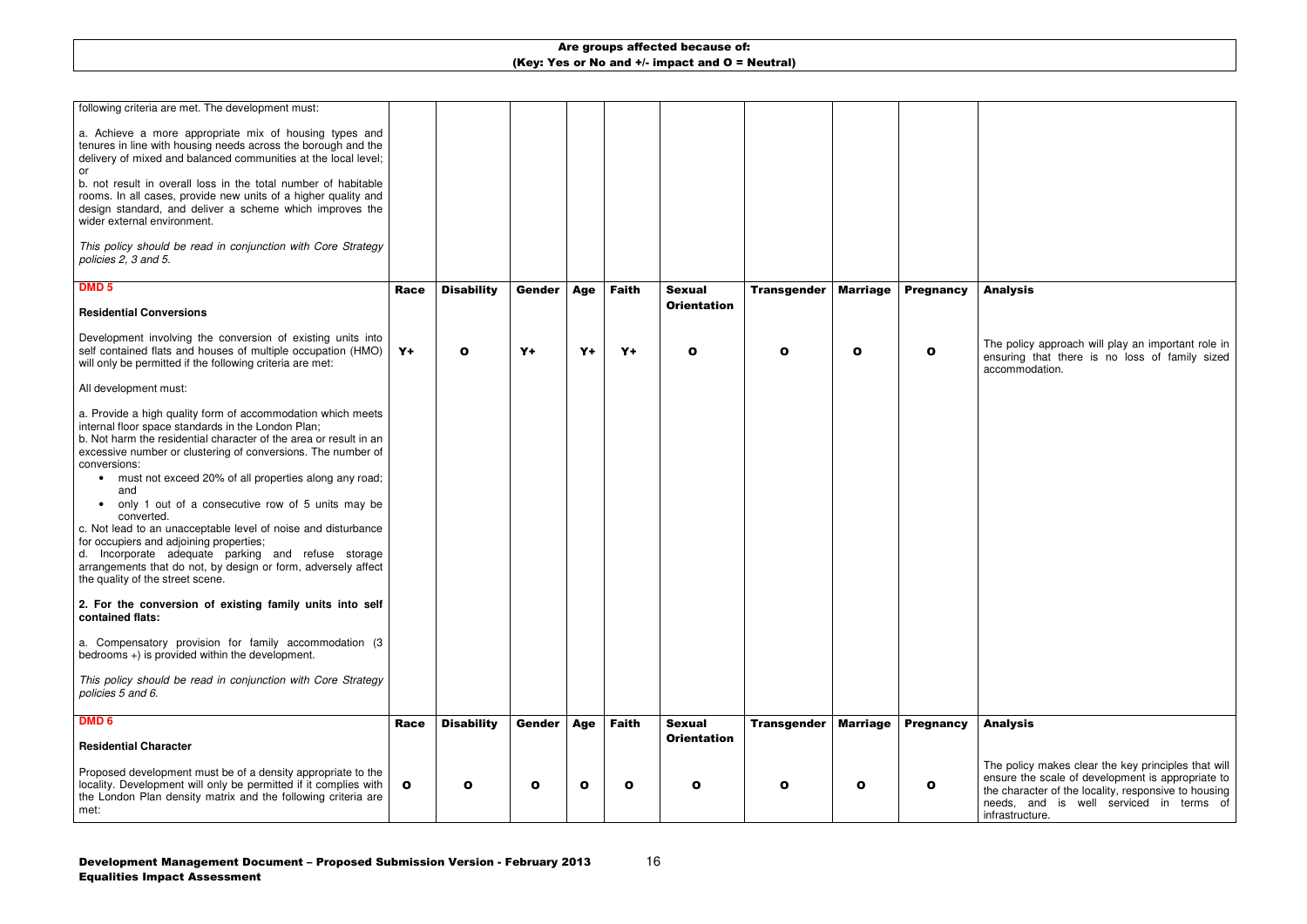The policy seeks to protect and enhance the positive contribution gardens make to the character of the borough.

| a. The scale and form of development is appropriate to the<br>existing pattern of development or setting, having regard to<br>the character typologies;<br>b. The development delivers a housing output having regard<br>to policies on housing mix;<br>c. A high quality of design and standard of accommodation is<br>achieved, in line with policies in the London Plan, DMD 8<br>'General Standards for New Residential Development' and<br>other design polices in the DMD;<br>d. The density of development has appropriately considered<br>existing or planned transport capacity;<br>e. The density of development takes into account the existing<br>and planned provision of local facilities such as shops, public<br>and private open space, and community, leisure and play;<br>Development exceeding the London Plan density ranges may<br>be appropriate in the case of developments in the Council's<br>regeneration areas where this can be justified through the<br>development of a masterplan/planning brief where there are<br>opportunities to comprehensively consider and address the<br>issues.<br>This policy should be read in conjunction with Core Strategy<br>policy 5 |              |                   |               |              |              |                    |                    |                 |                  |
|------------------------------------------------------------------------------------------------------------------------------------------------------------------------------------------------------------------------------------------------------------------------------------------------------------------------------------------------------------------------------------------------------------------------------------------------------------------------------------------------------------------------------------------------------------------------------------------------------------------------------------------------------------------------------------------------------------------------------------------------------------------------------------------------------------------------------------------------------------------------------------------------------------------------------------------------------------------------------------------------------------------------------------------------------------------------------------------------------------------------------------------------------------------------------------------------------|--------------|-------------------|---------------|--------------|--------------|--------------------|--------------------|-----------------|------------------|
| <b>DMD7</b>                                                                                                                                                                                                                                                                                                                                                                                                                                                                                                                                                                                                                                                                                                                                                                                                                                                                                                                                                                                                                                                                                                                                                                                          | <b>Race</b>  | <b>Disability</b> | <b>Gender</b> | Age          | <b>Faith</b> | <b>Sexual</b>      | <b>Transgender</b> | <b>Marriage</b> | <b>Pregnancy</b> |
| <b>Development of Garden Land</b>                                                                                                                                                                                                                                                                                                                                                                                                                                                                                                                                                                                                                                                                                                                                                                                                                                                                                                                                                                                                                                                                                                                                                                    |              |                   |               |              |              | <b>Orientation</b> |                    |                 |                  |
| The Council seeks to protect and enhance the positive<br>contribution gardens make to the character of the Borough.<br>Development on garden land will only be permitted if all of the<br>following criteria are met:                                                                                                                                                                                                                                                                                                                                                                                                                                                                                                                                                                                                                                                                                                                                                                                                                                                                                                                                                                                | $\mathbf{o}$ | O                 | $\mathbf{o}$  | $\mathbf{o}$ | $\mathbf{o}$ | $\mathbf{o}$       | $\mathbf o$        | $\mathbf{o}$    | $\mathbf{o}$     |
| a. The development does not harm the character of the area;<br>b. Increased density is appropriate taking into account the site<br>context in terms of its location, accessibility and the provision<br>of local infrastructure;<br>c. The original plot is of a sufficient size to allow for additional                                                                                                                                                                                                                                                                                                                                                                                                                                                                                                                                                                                                                                                                                                                                                                                                                                                                                             |              |                   |               |              |              |                    |                    |                 |                  |

## Analysis

The majority of Enfield's residential areas are based on a form of a perimeter block, where the fronts of buildings face directly on to the street and the backs are at the back enclosing gardens. The policy seeks to maintain this pattern of development.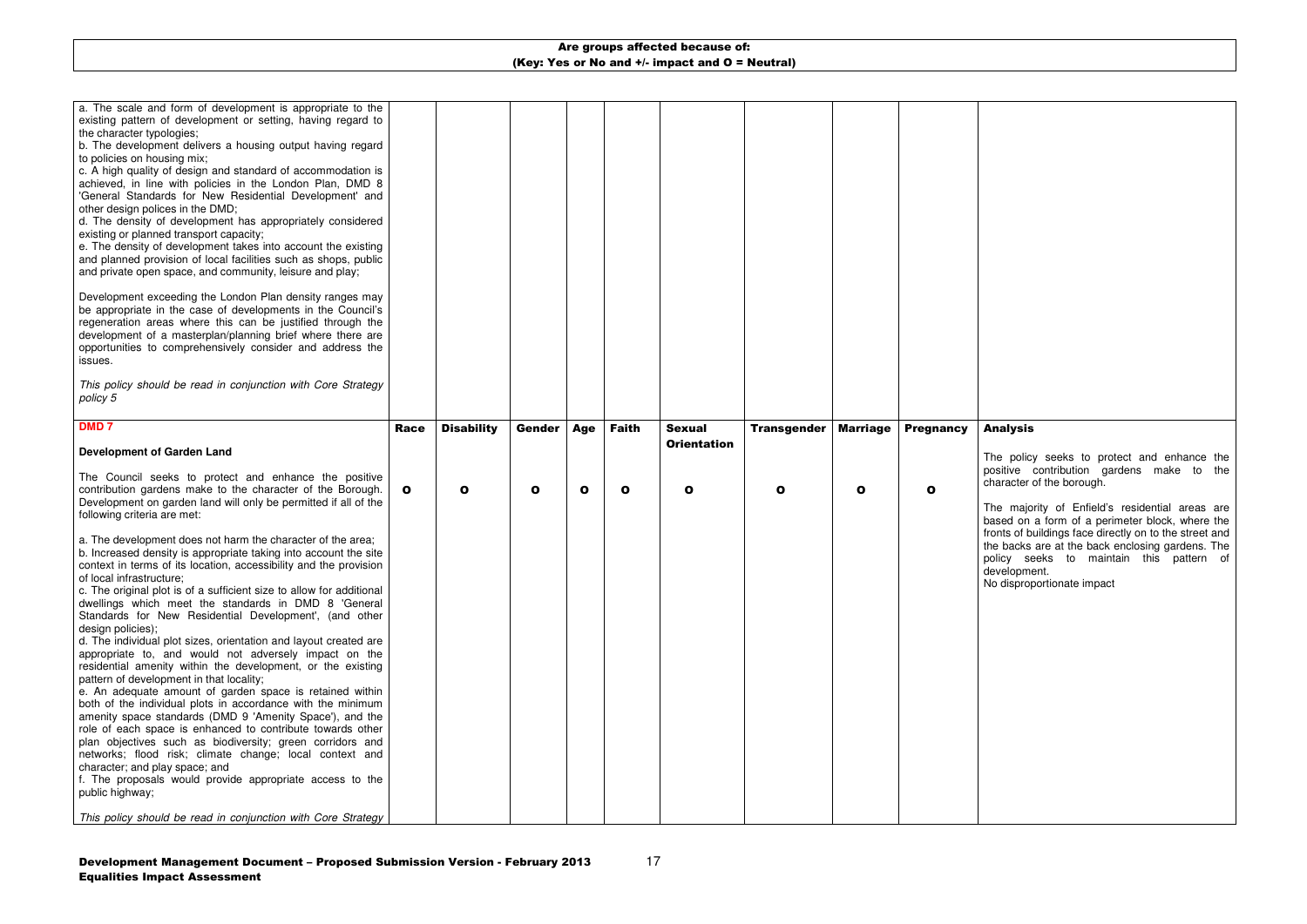| $\mathbf{o}$ | $Y+$              | $\mathbf{o}$      | $Y+$ | $\mathbf{o}$  | $\mathbf{o}$       | O                                   | $\mathbf o$        | $Y+$             |                  |
|--------------|-------------------|-------------------|------|---------------|--------------------|-------------------------------------|--------------------|------------------|------------------|
|              |                   |                   |      |               |                    |                                     |                    |                  |                  |
|              |                   |                   |      |               |                    |                                     |                    |                  |                  |
|              |                   |                   |      |               |                    |                                     |                    |                  |                  |
|              |                   |                   |      |               |                    |                                     |                    |                  |                  |
|              |                   |                   |      |               |                    |                                     |                    |                  |                  |
|              |                   |                   |      |               |                    |                                     |                    |                  |                  |
|              |                   |                   |      |               |                    |                                     |                    |                  |                  |
|              |                   |                   |      |               |                    |                                     |                    |                  |                  |
|              |                   |                   |      |               |                    |                                     |                    |                  |                  |
|              |                   |                   |      |               |                    |                                     |                    |                  |                  |
|              |                   |                   |      |               |                    |                                     |                    |                  |                  |
|              |                   |                   |      |               |                    |                                     |                    |                  |                  |
|              |                   |                   |      |               |                    |                                     |                    |                  |                  |
|              |                   |                   |      |               |                    |                                     |                    |                  |                  |
|              |                   |                   |      |               |                    |                                     |                    |                  |                  |
|              |                   |                   |      |               |                    |                                     |                    |                  |                  |
|              |                   |                   |      |               |                    |                                     |                    |                  |                  |
|              |                   |                   |      |               |                    |                                     |                    |                  |                  |
| Race         | <b>Disability</b> | Gender            | Age  | <b>Faith</b>  | <b>Sexual</b>      | <b>Transgender</b>                  | <b>Marriage</b>    | <b>Pregnancy</b> |                  |
|              |                   |                   |      |               | <b>Orientation</b> |                                     |                    |                  |                  |
|              |                   |                   |      |               |                    |                                     |                    |                  |                  |
| $\mathbf{o}$ | O                 | $\mathbf{o}$      | $Y+$ | $\mathbf{o}$  | O                  | O                                   | $\mathbf o$        | $\mathbf{o}$     |                  |
|              |                   |                   |      |               |                    |                                     |                    |                  |                  |
|              | Race              | <b>Disability</b> |      | Gender<br>Age | <b>Faith</b>       | <b>Sexual</b><br><b>Orientation</b> | <b>Transgender</b> | <b>Marriage</b>  | <b>Pregnancy</b> |

## Analysis

The policy approach seeks to ensure that development is of high quality, sustainable, has regard for and enhance local character, can meet existing and future needs of residents, and protects residential amenity for neighbouring residents.

The policy requires the provision of wheelchair accessible homes (including specific wide dimensions for new doorways) and life time homes which provide benefits to those with disabilities, older people and families with young children.

## Analysis

This policy approach is inclusive of all equality groups and sets parameters amenity space.

Amenity space associated with housing provides opportunities for play, sport, biodiversity, socialising, to engage in interests such as gardening and food production. Access to multi-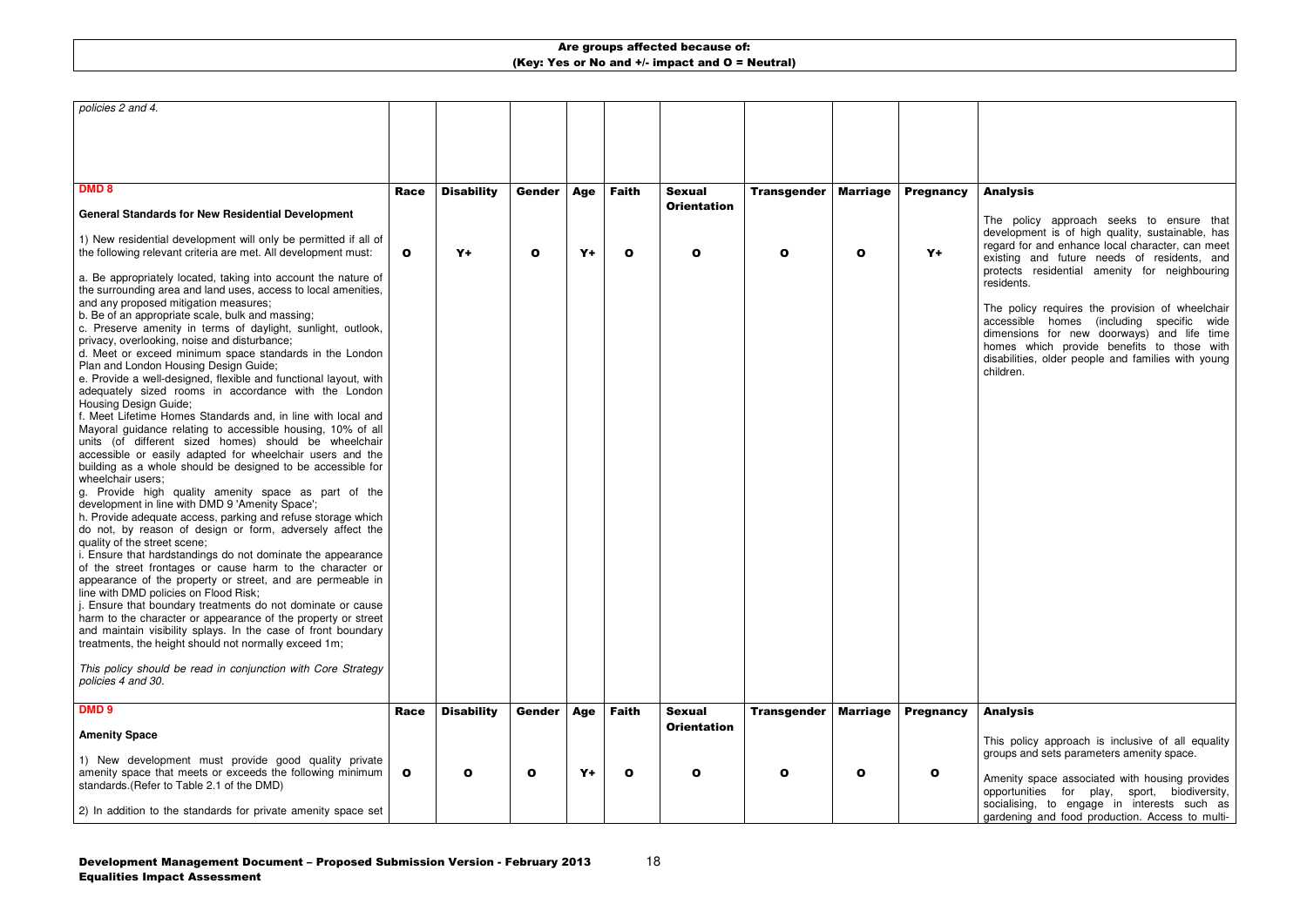functional amenity space can enhance the 'liveability' and enjoyment of people's homes.

A large amount of amenity space is required for family sized homes, ensuring that this has a positive impact on children and young people.

| out above, flats must provide communal amenity space which:                                                                    |              |                   |               |              |              |                                     |                    |                 |                  |  |
|--------------------------------------------------------------------------------------------------------------------------------|--------------|-------------------|---------------|--------------|--------------|-------------------------------------|--------------------|-----------------|------------------|--|
| a. Provides a functional area of amenity space having regard                                                                   |              |                   |               |              |              |                                     |                    |                 |                  |  |
| to the housing mix/types to be provided by the development;<br>b. Is overlooked by surrounding development;                    |              |                   |               |              |              |                                     |                    |                 |                  |  |
| c. is accessible to wheelchair users and other disabled people;<br>d. has suitable management arrangements in place.           |              |                   |               |              |              |                                     |                    |                 |                  |  |
|                                                                                                                                |              |                   |               |              |              |                                     |                    |                 |                  |  |
| This policy links to Core Strategy policy 4.                                                                                   |              |                   |               |              |              |                                     |                    |                 |                  |  |
|                                                                                                                                |              |                   |               |              |              |                                     |                    |                 |                  |  |
|                                                                                                                                |              |                   |               |              |              |                                     |                    |                 |                  |  |
|                                                                                                                                |              |                   |               |              |              |                                     |                    |                 |                  |  |
| <b>DMD 10</b>                                                                                                                  | <b>Race</b>  | <b>Disability</b> | <b>Gender</b> | <b>Age</b>   | <b>Faith</b> | <b>Sexual</b>                       | <b>Transgender</b> | <b>Marriage</b> | <b>Pregnancy</b> |  |
| <b>Distancing</b>                                                                                                              |              |                   |               |              |              | <b>Orientation</b>                  |                    |                 |                  |  |
|                                                                                                                                |              |                   |               |              |              |                                     |                    |                 |                  |  |
| 1. New development should maintain the following distances<br>between buildings, unless it can be demonstrated that the        | $\mathbf{o}$ | $\mathbf{o}$      | $\mathbf{o}$  | $\mathbf{o}$ | $\mathbf{o}$ | $\mathbf{o}$                        | O                  | $\mathbf{o}$    | 0`               |  |
| proposed development would not result in housing with<br>inadequate daylight/sunlight or privacy for the proposed or           |              |                   |               |              |              |                                     |                    |                 |                  |  |
| surrounding development. (Refer to Table 2.2 of the DMD)                                                                       |              |                   |               |              |              |                                     |                    |                 |                  |  |
| 2. Side windows will not be permitted unless it can be                                                                         |              |                   |               |              |              |                                     |                    |                 |                  |  |
| demonstrated that they are necessary to achieve positive<br>surveillance (such as the overlooking of side alleys, streets),    |              |                   |               |              |              |                                     |                    |                 |                  |  |
| and do not result in an adverse degree overlooking and loss of<br>privacy. Consideration may be given to the use of high level |              |                   |               |              |              |                                     |                    |                 |                  |  |
| windows or obscured glazing, obscure view/angled windows,<br>use of level changes, staggered windows.                          |              |                   |               |              |              |                                     |                    |                 |                  |  |
|                                                                                                                                |              |                   |               |              |              |                                     |                    |                 |                  |  |
| This policy should be read in conjunction with Core Strategy<br>policy 4.                                                      |              |                   |               |              |              |                                     |                    |                 |                  |  |
|                                                                                                                                |              |                   |               |              |              |                                     |                    |                 |                  |  |
|                                                                                                                                |              |                   |               |              |              |                                     |                    |                 |                  |  |
|                                                                                                                                |              |                   |               |              |              |                                     |                    |                 |                  |  |
| <b>DMD 11</b>                                                                                                                  |              |                   |               |              |              |                                     |                    |                 |                  |  |
|                                                                                                                                | <b>Race</b>  | <b>Disability</b> | Gender        | <b>Age</b>   | <b>Faith</b> | <b>Sexual</b><br><b>Orientation</b> | <b>Transgender</b> | <b>Marriage</b> | <b>Pregnancy</b> |  |
| <b>Rear Extensions</b>                                                                                                         |              |                   |               |              |              |                                     |                    |                 |                  |  |
| 1. Proposed extensions will only be permitted if:                                                                              | $Y+$         | $Y+$              | $Y+$          | $Y+$         | $\mathbf{o}$ | $\mathbf{o}$                        | $\mathbf{o}$       | $\mathbf{o}$    | $\mathbf{o}$     |  |
| a. There is no impact the amenities of the original building and                                                               |              |                   |               |              |              |                                     |                    |                 |                  |  |
| its neighbouring properties;<br>b. Adequate amenity space and the maintenance of                                               |              |                   |               |              |              |                                     |                    |                 |                  |  |
| satisfactory access to existing garages or garage/parking<br>space is retained; and                                            |              |                   |               |              |              |                                     |                    |                 |                  |  |
| c. There is no adverse visual impact.                                                                                          |              |                   |               |              |              |                                     |                    |                 |                  |  |
| 2. Single storey extensions must:                                                                                              |              |                   |               |              |              |                                     |                    |                 |                  |  |

## Analysis

This policy approach seeks to protect the residential amenity of all communities in the borough.

Distancing between developments serves a number of purposes: it helps to maintain a sense of privacy, it is also key to avoiding overshadowing and ensuring adequate amounts of sunlight are available for new and existing developments. The spacing between development at the rear offers the space for amenity uses. It is therefore important that an appropriate distance is achieved and maintained as a result of development of new residential units and extensions.

#### Analysis

The policy approach recognises extensions to residential properties can be an efficient and, in difficult housing markets, more affordable and practical way of adapting to household changes. This could be particularly beneficial for house holds adapting to change because of physical disabilities, large or growing family.

However, extensions may disrupt the established pattern and form of development and therefore may have impacts on residential amenity that needs to be protected through these parameters.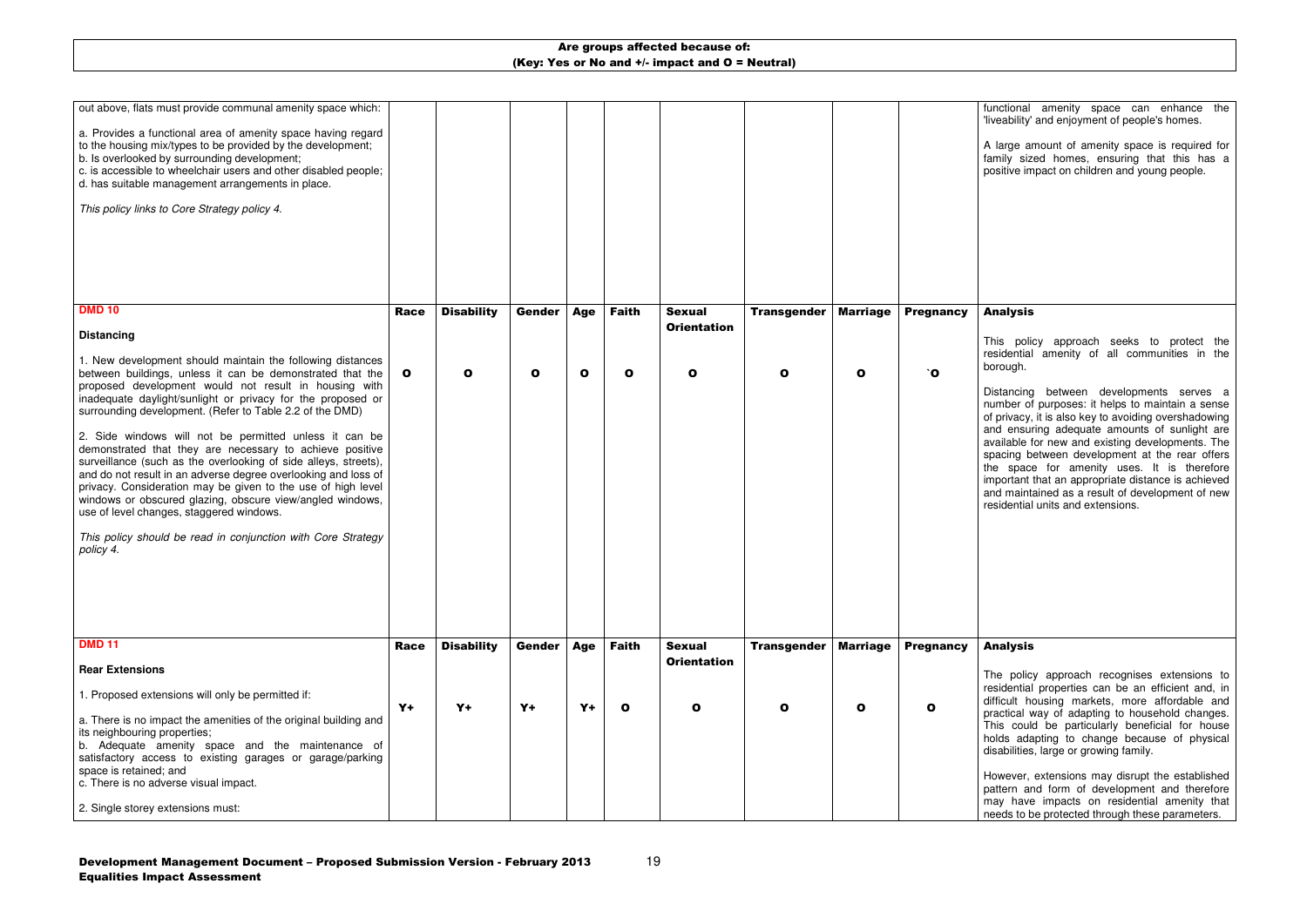| a. Not exceed 3 metres in depth beyond the original rear wall<br>in the case of terraced and semi-detached properties, or 4<br>metres for detached dwellings. In the case of a flat roof, the<br>single storey extension should not exceed a height of 3 metres<br>from ground level when measured to the eaves with an<br>allowance of between 3.3-3.5 metres to the top of a parapet<br>wall. For pitched roofs the extension should not exceed 4<br>metres in height when measured from the ridge and 3 metres<br>at the eaves.<br>b. Not exceed a line taken at a 45-degrees from the mid-point<br>of the nearest original ground floor window to any of the<br>adjacent properties; or<br>c. Secure a common alignment of rear extensions.<br>3. First floor extensions must:<br>a. Not exceed a line taken a 30-degrees from the mid-point of<br>the nearest original first floor window to any if the adjacent<br>properties; and,<br>b. Where appropriate, secure a common alignment of rear<br>extensions.<br>This policy should be read in conjunction with Core Strategy<br>policy 4. |             |                   |        |       |              |                                     |                    |                 |                  |  |
|--------------------------------------------------------------------------------------------------------------------------------------------------------------------------------------------------------------------------------------------------------------------------------------------------------------------------------------------------------------------------------------------------------------------------------------------------------------------------------------------------------------------------------------------------------------------------------------------------------------------------------------------------------------------------------------------------------------------------------------------------------------------------------------------------------------------------------------------------------------------------------------------------------------------------------------------------------------------------------------------------------------------------------------------------------------------------------------------------|-------------|-------------------|--------|-------|--------------|-------------------------------------|--------------------|-----------------|------------------|--|
| <b>DMD 12</b>                                                                                                                                                                                                                                                                                                                                                                                                                                                                                                                                                                                                                                                                                                                                                                                                                                                                                                                                                                                                                                                                                    | <b>Race</b> | <b>Disability</b> | Gender | Age   | <b>Faith</b> | <b>Sexual</b>                       | <b>Transgender</b> | <b>Marriage</b> | <b>Pregnancy</b> |  |
| <b>Outbuildings</b>                                                                                                                                                                                                                                                                                                                                                                                                                                                                                                                                                                                                                                                                                                                                                                                                                                                                                                                                                                                                                                                                              |             |                   |        |       |              | <b>Orientation</b>                  |                    |                 |                  |  |
| Proposals for outbuildings will only be permitted if all of the<br>following criteria are met:                                                                                                                                                                                                                                                                                                                                                                                                                                                                                                                                                                                                                                                                                                                                                                                                                                                                                                                                                                                                   | $Y+$        | $Y+$              | $Y+$   | $Y +$ | $\mathbf{o}$ | $\mathbf{o}$                        | O                  | $\mathbf{o}$    | $\mathbf o$      |  |
| a. The building must be ancillary to the use as a residential<br>dwelling;<br>b. The design should have regard to topography;<br>c. It should not normally project forward of the front building<br>line;<br>d. Maintain an adequate distance from the dwelling and be of<br>an appropriate height and bulk so as not to adversely impact<br>on the character of the local area and amenities of<br>neighbouring properties;<br>e. The size, scale and siting of the development must not have<br>an unacceptable impact on the adjoining properties in line with<br>relevant criteria in DMD 8 'General Standards for New<br>Residential Development'.<br>This policy should be read in conjunction with Core Strategy<br>policy 4.<br><b>DMD 13</b>                                                                                                                                                                                                                                                                                                                                            |             |                   |        |       |              |                                     |                    |                 |                  |  |
|                                                                                                                                                                                                                                                                                                                                                                                                                                                                                                                                                                                                                                                                                                                                                                                                                                                                                                                                                                                                                                                                                                  | <b>Race</b> | <b>Disability</b> | Gender | Age   | <b>Faith</b> | <b>Sexual</b><br><b>Orientation</b> | <b>Transgender</b> | <b>Marriage</b> | <b>Pregnancy</b> |  |
| <b>Roof Extensions</b>                                                                                                                                                                                                                                                                                                                                                                                                                                                                                                                                                                                                                                                                                                                                                                                                                                                                                                                                                                                                                                                                           |             |                   |        |       |              |                                     |                    |                 |                  |  |
| 1. Roof extensions to residential properties will only be<br>permitted if all of the following criteria are met:                                                                                                                                                                                                                                                                                                                                                                                                                                                                                                                                                                                                                                                                                                                                                                                                                                                                                                                                                                                 | $Y+$        | $Y+$              | $Y+$   | $Y+$  | $\bullet$    | $\bullet$                           | $\bullet$          | $\mathbf{o}$    | O                |  |

## Analysis

The policy approach recognises that outbuildings can provide space for activities ancillary to the residential dwelling such as space for a study, gym or playroom/summer house. The scale of the development will be expected to be proportional to its ancillary function, and therefore be subordinate within the site.

#### Analysis

The policy approach recognises that roof extensions, due to their visibility, can have a more discernible impact on the street scene.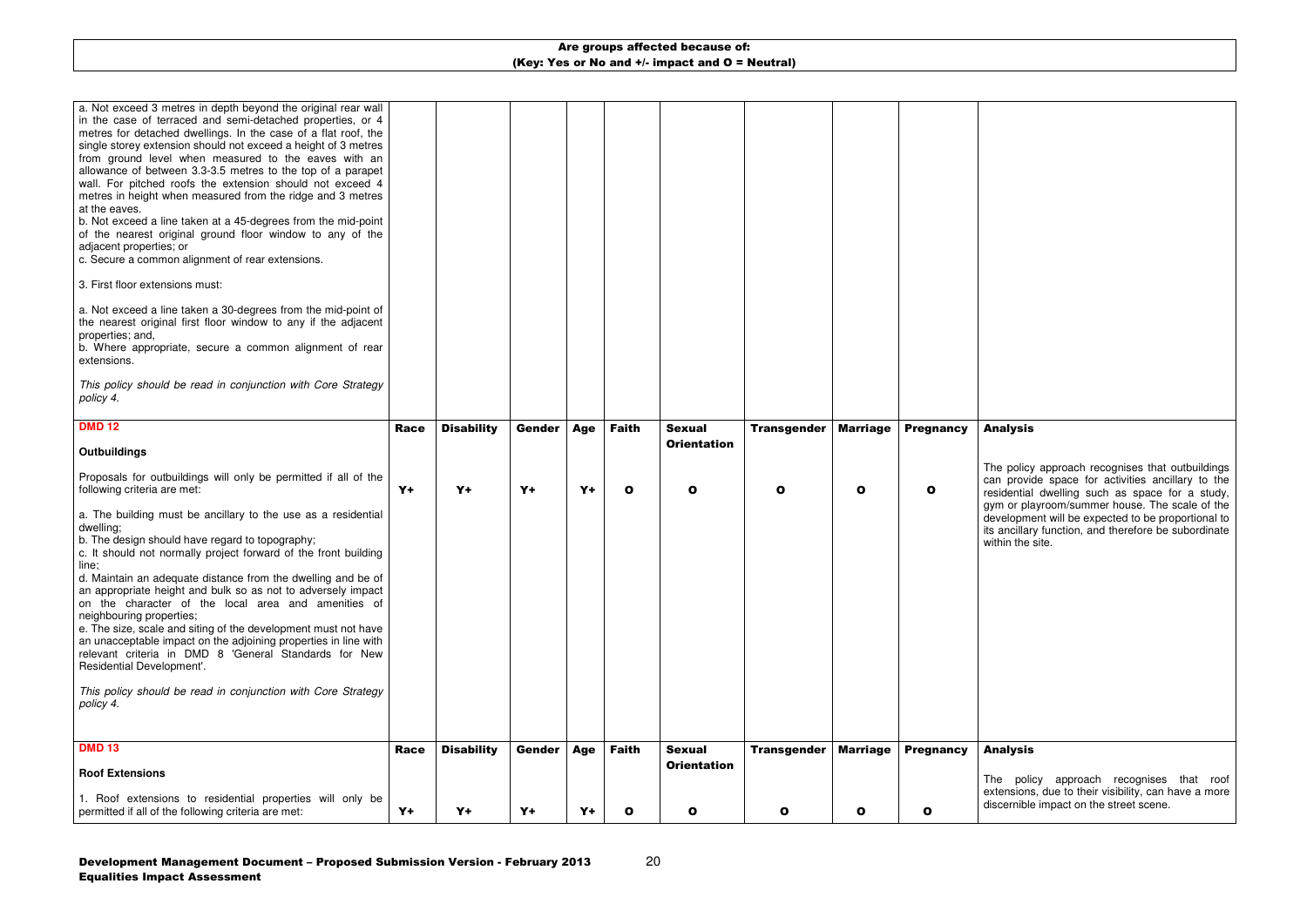niformity in architectural treatments, such as roof lines, and the rhythm of building widths are important to maintaining a continuity of character across parts of Enfield. Side facing dormers, in particular, can result in awkward development forms and disrupt the balance of a row of terraced or pair of semi-detached houses, where roof eatments are mirrored.

ee comments under DMD 11

#### nalysis

he policy approach recognises side extensions can, if developed right up to the side boundaries adjoining neighbouring properties, lead to a 'terracing' effect, as semi-detached or detached properties becomes attached via extensions to ose adjoining properties.

certain cases, this would be out of keeping with the character of the locality and, therefore to prevent this, a clear separation between the built form will be maintained through the policy arameters.

ee comments under DMD 11

#### nalysis

he policy approach seeks to meet the needs of particular vulnerable equality groups such as accommodation services with rehabilitation support, sheltered housing with care support and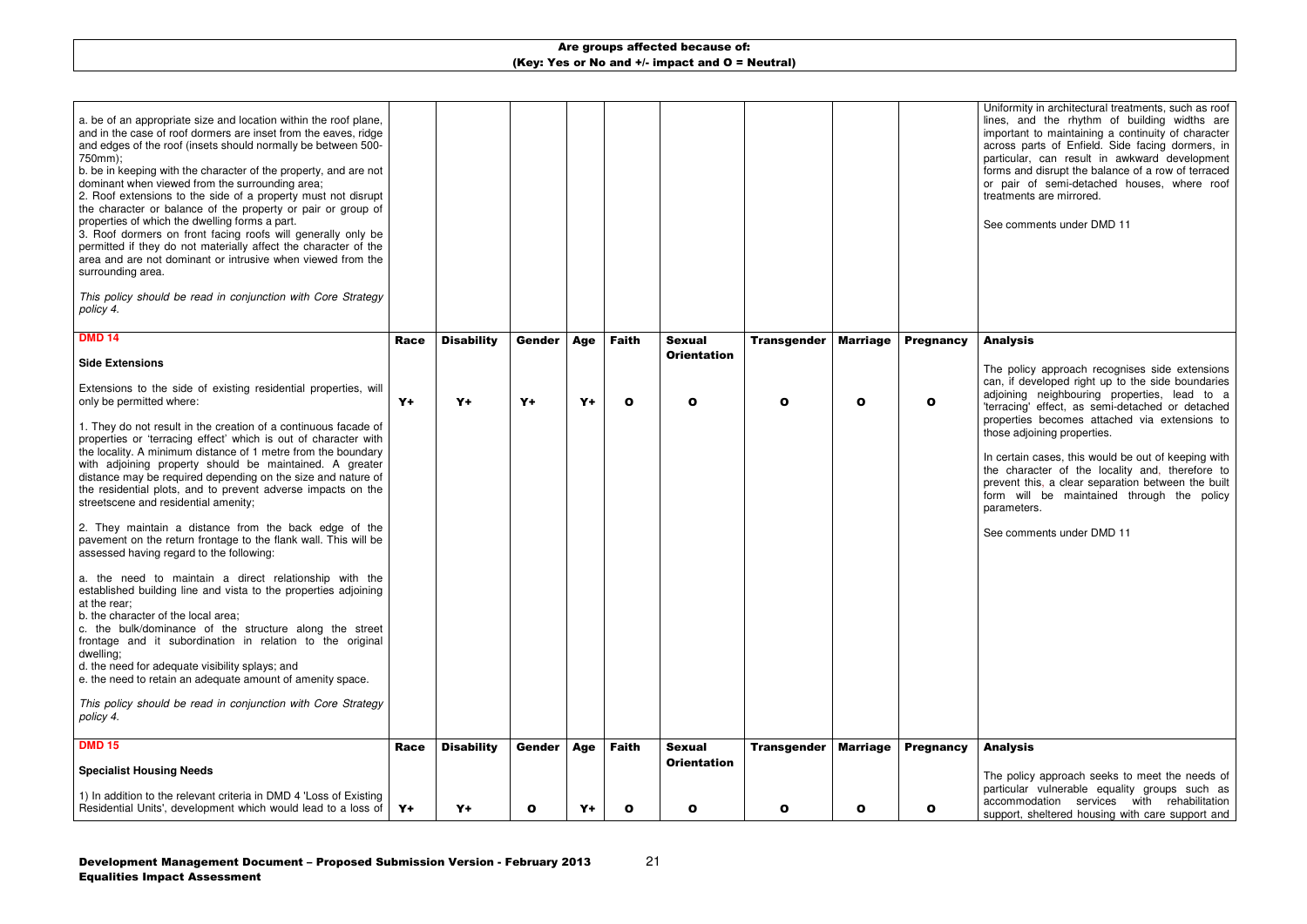22

#### esidential care homes.

| specialist forms of housing will only be permitted if:                                                                                                                                                                          |  |  |  |  |  |
|---------------------------------------------------------------------------------------------------------------------------------------------------------------------------------------------------------------------------------|--|--|--|--|--|
| a. It is no longer required to address that specialist housing<br>need, both including its use and tenure, or<br>b. The floorspace is satisfactorily re-provided to an equivalent<br>or better standard.                        |  |  |  |  |  |
| 2) Development proposals for new specialist forms of housing<br>would only be permitted if all of the following criteria are met:                                                                                               |  |  |  |  |  |
| a. The development would meet an identified borough need<br>for that form of specialist housing having regard to evidence of<br>need in the Council's Market Statement or the needs                                             |  |  |  |  |  |
| assessment of a recognised public health care body;<br>b. The property is suitable for such a use and would not result<br>in an over intensive use of the site;                                                                 |  |  |  |  |  |
| c. That residential amenity is preserved in accordance with the<br>relevant criteria in policy DMD 8 'General Standards for New<br>Residential Development';                                                                    |  |  |  |  |  |
| d. It would not result in an excessive number or concentration<br>of similar uses in a locality which would be detrimental to<br>residential character or amenity;<br>e. The development is adaptable, well designed, of a high |  |  |  |  |  |
| quality, accessible (internally and externally), meets the needs<br>of the specific client groups it serves and their carers but is<br>flexible in case these change. Developments must have                                    |  |  |  |  |  |
| regard 'General Standards for new development', other design<br>considerations and local guidance. The Council will work with<br>partners to ensure the facilities provide an adequate form of                                  |  |  |  |  |  |
| accommodation; and<br>f. The development is well located so that it is easily<br>accessible to existing local community facilities, infrastructure                                                                              |  |  |  |  |  |
| and services, such as public transport, health services, retail<br>centres, recreation and leisure opportunities.                                                                                                               |  |  |  |  |  |
| This policy should be read in conjunction with Core Strategy<br>policy 6.                                                                                                                                                       |  |  |  |  |  |

The policy will have positive impacts for older people and people with physical and learning difficulties.

The policy approach is inclusive of all equality groups in the borough and recognises to achieve the Council's commitment to make Enfield a healthy, prosperous and cohesive community there must be accessible local services that meet community needs and support well-being.

The Council will plan positively for the provision and integration of community facilities to enhance the sustainability of communities, recognising the importance of community facilities to the success f new developments in strategic growth areas.

The Council recognises specialist housing accommodation and associated care/support plays a key role in supporting and enhancing the quality of life of a large number of individuals and their families. Where existing specialist housing provision helps to fulfil a local need for that type of housing it needs to be maintained. This will help to maintain these essential services and ensure that we do not undermine this element of housing supply.

The Council are developing a commissioning strategy for the development of accommodation, support and care services for vulnerable adults. This strategy will be underpinned by the principles of, and will help to manage the local implications of the Personalisation agenda.

# Chapter 3: Community Facilities

| <b>DMD 16</b>                                                                                                                                                                                                                                                                                                                                           | <b>Race</b> | <b>Disability</b> | Gender | Age  | Faith | <b>Sexual</b>      | <b>Transgender</b> | <b>Marriage</b> | <b>Pregnancy</b> |   |
|---------------------------------------------------------------------------------------------------------------------------------------------------------------------------------------------------------------------------------------------------------------------------------------------------------------------------------------------------------|-------------|-------------------|--------|------|-------|--------------------|--------------------|-----------------|------------------|---|
| <b>Provision of New Community Facilities</b>                                                                                                                                                                                                                                                                                                            |             |                   |        |      |       | <b>Orientation</b> |                    |                 |                  |   |
| New community facilities will be supported borough-wide and<br>will be required as part of development within the strategic<br>growth areas, to ensure the creation of prosperous,<br>sustainable communities. Planning permission will be granted<br>provided the proposed development:                                                                | $Y+$        | Y+                | $Y+$   | $Y+$ | $Y +$ | $Y+$               | $Y+$               | $Y+$            | Y+               | h |
| a. Is demonstrated to have a community need;<br>b. Makes an efficient and effective use of land and buildings,<br>and where appropriate, provides opportunities for co-location,<br>flexible spaces and multi-use;<br>c. Is easily accessible to the community it is intended to serve<br>by walking, cycling and public transport to reduce dependence |             |                   |        |      |       |                    |                    |                 |                  |   |

#### Analysis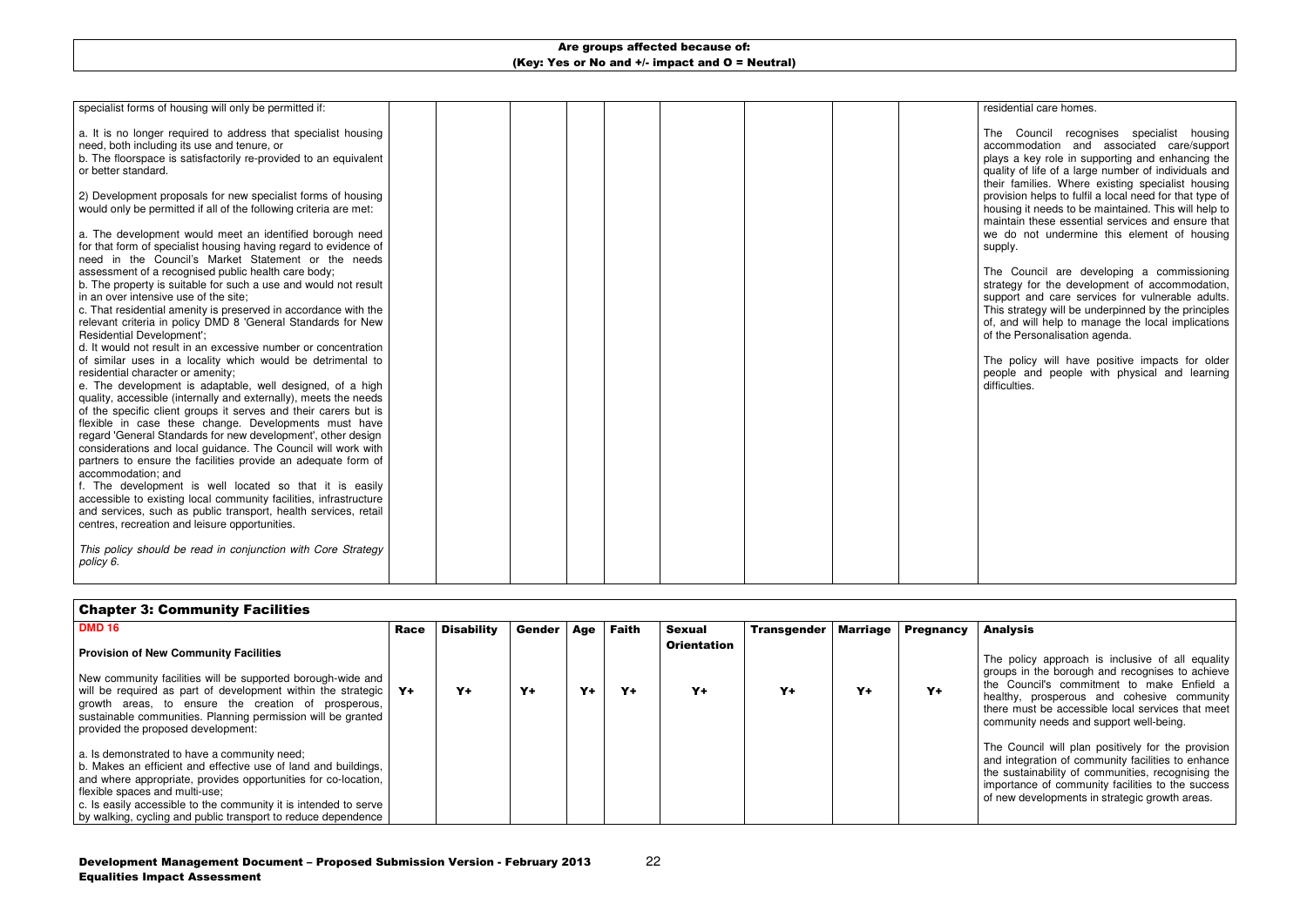23

Community facilities may be provided to meet needs of different communities of place, interest and identity and will positively impact all equalities groups.

| upon private car transport;<br>d. Is designed to provide access for physically impaired users,<br>in accordance with DMD 37 'Achieving High Quality and<br>Design-Led Development';<br>e. Does not harm the amenities of neighbouring and nearby<br>properties;<br>f. Does not have a negative impact on the area in terms of the<br>potential traffic generated. Development should be located in<br>local centres and town centres or edge of centres where<br>appropriate, depending on the scale of development, in<br>accordance with DMD 25 'Locations for New Retail, Leisure<br>and Office Development'.<br>This policy should be read in conjunction with Core Strategy<br>policies 7, 8 and 11. |              |                   |               |      |              |                                     |                    |                 |                  |  |
|-----------------------------------------------------------------------------------------------------------------------------------------------------------------------------------------------------------------------------------------------------------------------------------------------------------------------------------------------------------------------------------------------------------------------------------------------------------------------------------------------------------------------------------------------------------------------------------------------------------------------------------------------------------------------------------------------------------|--------------|-------------------|---------------|------|--------------|-------------------------------------|--------------------|-----------------|------------------|--|
| <b>DMD 17</b>                                                                                                                                                                                                                                                                                                                                                                                                                                                                                                                                                                                                                                                                                             | <b>Race</b>  | <b>Disability</b> | Gender        | Age  | <b>Faith</b> | <b>Sexual</b>                       | <b>Transgender</b> | <b>Marriage</b> | <b>Pregnancy</b> |  |
| <b>Protection of Community Facilities</b>                                                                                                                                                                                                                                                                                                                                                                                                                                                                                                                                                                                                                                                                 |              |                   |               |      |              | <b>Orientation</b>                  |                    |                 |                  |  |
| The Council will protect existing community facilities in the<br>borough. Proposals involving the loss of community facilities<br>will not be permitted unless:                                                                                                                                                                                                                                                                                                                                                                                                                                                                                                                                           | $Y+$         | $Y+$              | $Y+$          | $Y+$ | $Y+$         | $Y+$                                | $Y+$               | $Y+$            | $Y+$             |  |
| a. A suitable replacement facility is provided to cater for the<br>local community that maintains the same level of public<br>provision and accessibility; or<br>b. Evidence is submitted to demonstrate that there is no<br>demand for the existing use or any alternative community use.                                                                                                                                                                                                                                                                                                                                                                                                                |              |                   |               |      |              |                                     |                    |                 |                  |  |
| This policy should be read in conjunction with Core Strategy<br>policies 7, 11 and 34.<br><b>DMD 18</b>                                                                                                                                                                                                                                                                                                                                                                                                                                                                                                                                                                                                   |              |                   |               |      |              |                                     |                    |                 |                  |  |
|                                                                                                                                                                                                                                                                                                                                                                                                                                                                                                                                                                                                                                                                                                           | <b>Race</b>  | <b>Disability</b> | <b>Gender</b> | Age  | <b>Faith</b> | <b>Sexual</b><br><b>Orientation</b> | <b>Transgender</b> | <b>Marriage</b> | <b>Pregnancy</b> |  |
| <b>Early Years Provision</b>                                                                                                                                                                                                                                                                                                                                                                                                                                                                                                                                                                                                                                                                              |              |                   |               |      |              |                                     |                    |                 |                  |  |
| Early years facilities will be encouraged to co-locate with other<br>community uses and use existing community facilities.<br>Proposals involving a change from residential use will only be<br>accepted where it can be demonstrated that there are no<br>suitable community facilities available, subject to the following:                                                                                                                                                                                                                                                                                                                                                                             | $\mathbf{o}$ | $\mathbf{o}$      | $Y +$         | $Y+$ | $\mathbf{o}$ | O                                   | $\mathbf o$        | $\mathbf{o}$    | $\mathbf{o}$     |  |
| a. New early years facilities within existing terraced or flatted                                                                                                                                                                                                                                                                                                                                                                                                                                                                                                                                                                                                                                         |              |                   |               |      |              |                                     |                    |                 |                  |  |

## Analysis

The policy approach is inclusive of equality groups and recognises there are a limited number of suitably located sites that can accommodate community uses in the borough, and consequently existing social and community facilities should be protected.

The demand for a social and community facility may change over time as the nature and needs of a local community change. However, community facilities should be safeguarded against the unnecessary loss of facilities and services, particularly where this would reduce the community's ability to meet its day to day needs.

See DMD 16

#### Analysis

The policy approach recognises that a day nursery provides day care and education for pre-school age children. This includes early years provision such as crèches, playgroups, playschools and work place crèches. Nurseries are often provided in community and church halls. Nurseries are increasingly run on a commercial basis, often through the conversion and expansion of existing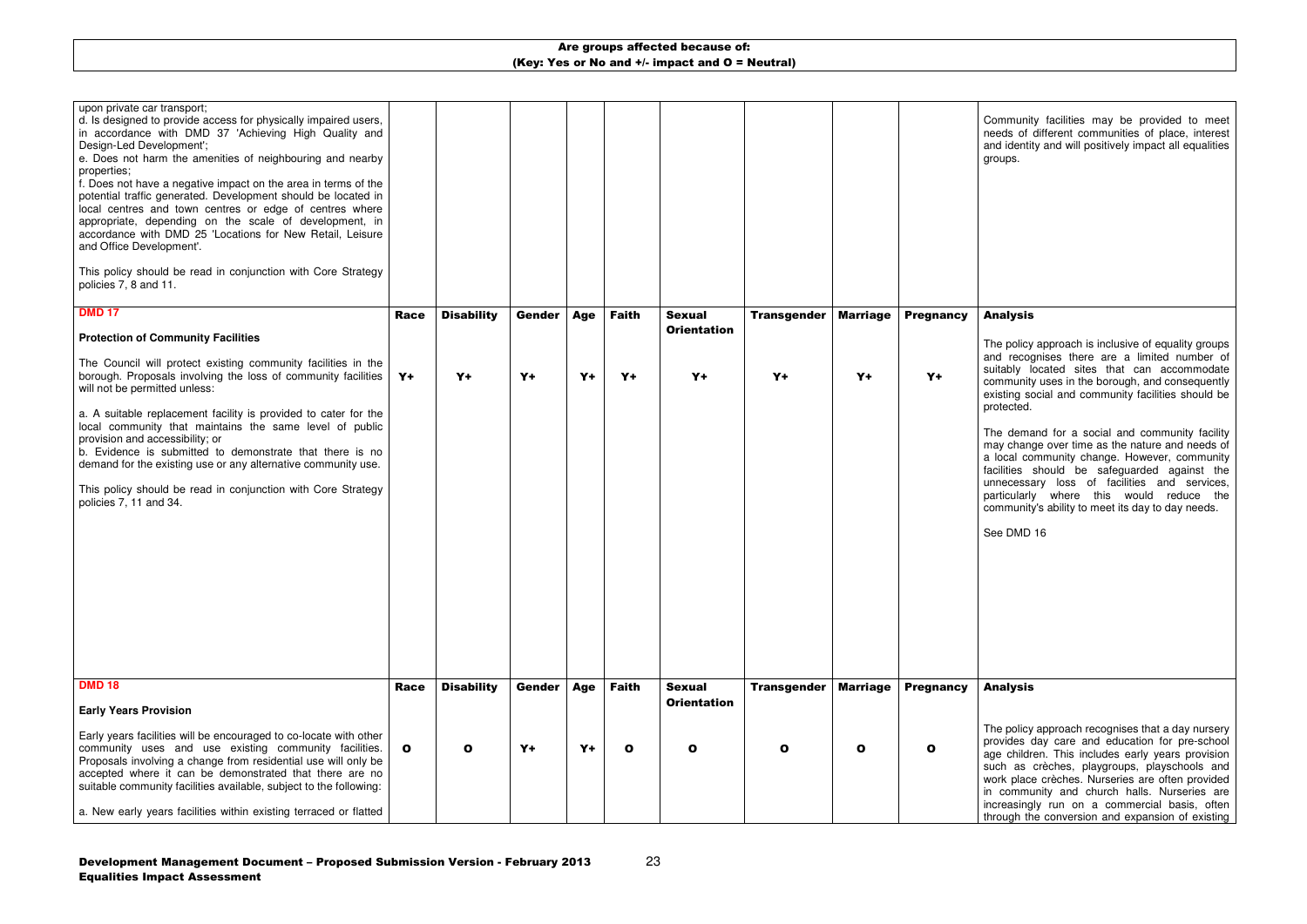#### esidential properties.

| developments will not generally be permitted as the proposal       |  |  |  |  |  |
|--------------------------------------------------------------------|--|--|--|--|--|
| is likely to result in noise and disturbance to a residential area |  |  |  |  |  |
| from traffic movements and on street parking.                      |  |  |  |  |  |
| b. New early years facilities within detached houses with          |  |  |  |  |  |
| sufficient garden and curtilage for off street parking will be     |  |  |  |  |  |
| permitted subject to it being demonstrated that noise and          |  |  |  |  |  |
| disturbance is limited, and access, parking and servicing          |  |  |  |  |  |
| managed as appropriate.                                            |  |  |  |  |  |
| c. New early years facilities within semi detached houses may      |  |  |  |  |  |
| be acceptable if they are modest in scale, are confined to the     |  |  |  |  |  |
| ground floor and have limited impact on the amenity of the         |  |  |  |  |  |
| adjoining property.                                                |  |  |  |  |  |
| d. Proposals for new early years facilities which are              |  |  |  |  |  |
| incorporated into new build residential development may be         |  |  |  |  |  |
| acceptable, subject to the configuration of the development        |  |  |  |  |  |
| and incorporation of appropriate sound insulation.                 |  |  |  |  |  |
|                                                                    |  |  |  |  |  |

Day nurseries will bring benefits to the community by reducing barriers to work for parents and carers and will provide an environment conducive to the development of the children who attend.

This policy would have particular benefits to children and women.

| <b>Chapter 4: Enfield's Economy</b>                                                                                                                                                                                                                                                                                                                                                                                                                                                                                                                                                                                                                                      |              |                   |               |             |              |                                     |                    |                 |                  |   |
|--------------------------------------------------------------------------------------------------------------------------------------------------------------------------------------------------------------------------------------------------------------------------------------------------------------------------------------------------------------------------------------------------------------------------------------------------------------------------------------------------------------------------------------------------------------------------------------------------------------------------------------------------------------------------|--------------|-------------------|---------------|-------------|--------------|-------------------------------------|--------------------|-----------------|------------------|---|
| <b>DMD 19</b>                                                                                                                                                                                                                                                                                                                                                                                                                                                                                                                                                                                                                                                            | <b>Race</b>  | <b>Disability</b> | <b>Gender</b> | Age         | <b>Faith</b> | <b>Sexual</b><br><b>Orientation</b> | <b>Transgender</b> | <b>Marriage</b> | <b>Pregnancy</b> |   |
| <b>Strategic Industrial Locations</b>                                                                                                                                                                                                                                                                                                                                                                                                                                                                                                                                                                                                                                    |              |                   |               |             |              |                                     |                    |                 |                  |   |
| 1. Preferred Industrial Location (PIL)<br>a. Only proposals involving general industrial, light industrial,<br>storage and distribution, waste management, recycling, some<br>transport related functions, utilities and other industrial related<br>activities, including green industries and management of<br>waste, will be permitted within Preferred Industrial Locations<br>(PIL). Proposals involving the loss of industrial capacity will be<br>refused.                                                                                                                                                                                                        | $\mathbf{o}$ | O                 | $\mathbf{o}$  | $\mathbf o$ | $\mathbf{o}$ | $\mathbf{o}$                        | O                  | O               | O                | р |
| 2. Great Cambridge Road<br>a. Proposals for industrial activities that require a better quality<br>surrounding, including research and development, light<br>industrial and small scale distribution, will be permitted within<br>the Great Cambridge Road Industrial Business Park (IBP).<br>b. A change of use from industrial uses in the Great<br>Cambridge Road Industrial Business Park will be refused,<br>unless all of the following criteria are met:                                                                                                                                                                                                          |              |                   |               |             |              |                                     |                    |                 |                  |   |
| The proposed use would not compromise: the function<br>$\bullet$<br>and operation of the industrial area as a whole, the<br>operating conditions of the other remaining industrial<br>uses, or the potential future use of neighbouring sites<br>for appropriate industrial uses;<br>The proposed use does not have a significant adverse<br>$\bullet$<br>impact on surrounding residents in terms of pollution,<br>noise and traffic:<br>There is no significant net loss of industrial capacity;<br>$\bullet$<br>The proposed use generates significant additional<br>employment;<br>The proposed development makes a significant<br>contribution to the public realm. |              |                   |               |             |              |                                     |                    |                 |                  |   |

#### Analysis

The policy recognises Strategic Industrial Locations (SIL) in the borough and the need to safeguard such land uses for future economic prosperity. A strong economy will provide employment opportunities for all sections of the population including all equalities groups.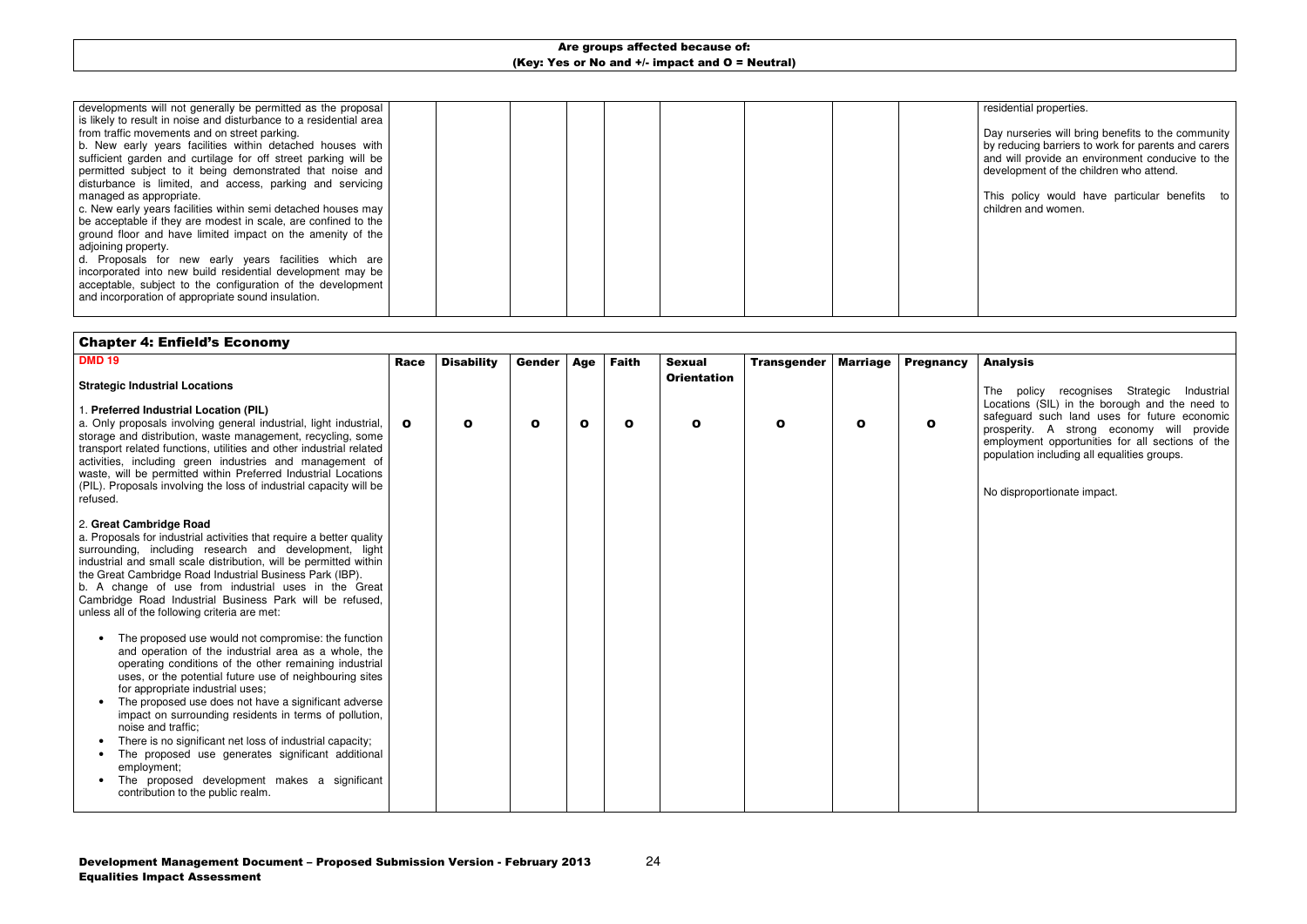| c. Other employment generating uses such as car show<br>rooms, hotel and conferencing facilities may be permitted on<br>the main road frontages and gateways of the Great<br>Cambridge Road IBP, provided that there is no adverse<br>impact to highway safety and the proposed use does not<br>prejudice the efficient and effective operation of the industrial<br>area. Car showrooms will only be permitted provided there is<br>an associated vehicle servicing/repair activity in conjunction<br>with the showroom.<br>This policy should be read in conjunction with Core Strategy<br>policies 13 and 14. |              |                   |        |            |              |                                     |                    |                 |                  |  |
|------------------------------------------------------------------------------------------------------------------------------------------------------------------------------------------------------------------------------------------------------------------------------------------------------------------------------------------------------------------------------------------------------------------------------------------------------------------------------------------------------------------------------------------------------------------------------------------------------------------|--------------|-------------------|--------|------------|--------------|-------------------------------------|--------------------|-----------------|------------------|--|
| <b>DMD 20</b>                                                                                                                                                                                                                                                                                                                                                                                                                                                                                                                                                                                                    | <b>Race</b>  | <b>Disability</b> | Gender | <b>Age</b> | <b>Faith</b> | <b>Sexual</b><br><b>Orientation</b> | <b>Transgender</b> | <b>Marriage</b> | <b>Pregnancy</b> |  |
| <b>Locally Significant Industrial Sites</b>                                                                                                                                                                                                                                                                                                                                                                                                                                                                                                                                                                      |              |                   |        |            |              |                                     |                    |                 |                  |  |
| 1. Proposals involving the loss of industrial uses within LSIS<br>will be refused, unless it can be demonstrated that the<br>development site is no longer suitable and viable for its<br>existing or alternative industrial use in the short, medium and<br>long term.                                                                                                                                                                                                                                                                                                                                          | $\mathbf{o}$ | $\mathbf{o}$      | O      | O          | $\mathbf{o}$ | $\mathbf{o}$                        | O                  | $\mathbf{o}$    | O                |  |
| 2. Where the above can be demonstrated, a change of use<br>involving a loss of industrial uses will only be acceptable if all<br>of the following criteria are met:                                                                                                                                                                                                                                                                                                                                                                                                                                              |              |                   |        |            |              |                                     |                    |                 |                  |  |
| a. The proposed use would not compromise the primary<br>function of the LSIS, the operating conditions of other<br>remaining industrial uses or the potential future use of<br>neighbouring sites for industrial uses;<br>b. The development provides for a mix of uses including a<br>significant element of business/ industrial uses or other<br>employment generating uses; and<br>c. The proposed use is well designed and compatible to its<br>surroundings.                                                                                                                                               |              |                   |        |            |              |                                     |                    |                 |                  |  |
| 3. In exceptional circumstances, where a significant element<br>of business/ industrial uses or other employment generating<br>uses cannot be provided within the development, applications<br>for the loss of industrial land will be acceptable, provided there<br>is appropriate mitigation in accordance with the Council's<br>S106 Supplementary Planning Document.                                                                                                                                                                                                                                         |              |                   |        |            |              |                                     |                    |                 |                  |  |
| 4. Where redevelopment of industrial land or premises is<br>accepted, particular consideration will be given towards<br>ensuring the future viability of individual businesses that might<br>be displaced. The onus is on the developer to find alternative<br>accommodation for any displaced businesses.                                                                                                                                                                                                                                                                                                       |              |                   |        |            |              |                                     |                    |                 |                  |  |
| This policy should be read in conjunction with Core Strategy<br>policies 13 and 15.                                                                                                                                                                                                                                                                                                                                                                                                                                                                                                                              |              |                   |        |            |              |                                     |                    |                 |                  |  |

### Analysis

The policy recognises Locally Significant Industrial Sites (LSIS) in the borough and the need to safeguard such land uses for future economic prosperity.

Outside of the SIL hierarchy a number of smaller but locally significant sites often located within residential areas or in proximity to town centres are identified as Locally Significant Industrial Sites (LSIS). The Council recognises that LSIS fulfil an important role providing local employment and business opportunities.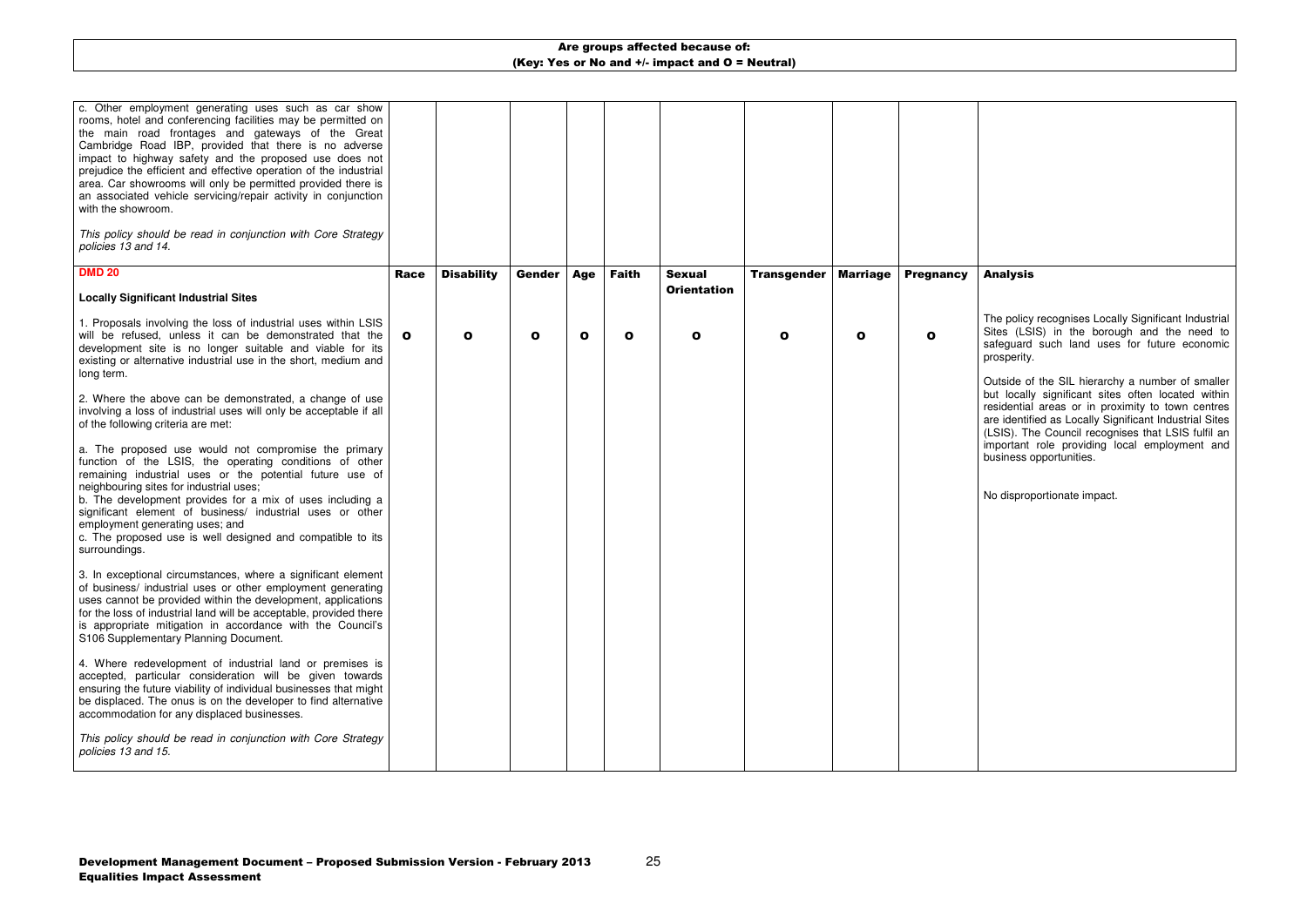#### Analysis

The Council recognises that uses which assist in the functioning of the industrial area such as a small scale shop/ cafe/ creche aimed at serving the needs of the workers are considered to be appropriate with industrial areas and provide further employment opportunities and support for all groups in the borough.

No disproportionate impact

| <b>DMD 21</b><br><b>Complementary and Supporting Uses within SIL and LSIS</b>                                                                                                                                                                                                                                                                                                                                                                                                                           | <b>Race</b>  | <b>Disability</b> | Gender       | <b>Age</b>   | <b>Faith</b> | <b>Sexual</b><br><b>Orientation</b> | <b>Transgender</b> | <b>Marriage</b> | <b>Pregnancy</b> |  |
|---------------------------------------------------------------------------------------------------------------------------------------------------------------------------------------------------------------------------------------------------------------------------------------------------------------------------------------------------------------------------------------------------------------------------------------------------------------------------------------------------------|--------------|-------------------|--------------|--------------|--------------|-------------------------------------|--------------------|-----------------|------------------|--|
| 1. Services<br>Small scale walk-to services such as a workplace crèche or<br>café which meet the essential day to day needs of the<br>industrial occupiers will generally be permitted, provided that<br>the proposed use is necessary to support industrial activity<br>and it would not adversely affect the industrial status or<br>operation of the area.                                                                                                                                           | $\mathbf{o}$ | $\mathbf o$       | $\mathbf{o}$ | $\mathbf{o}$ | $\mathbf{o}$ | $\mathbf{o}$                        | $\mathbf o$        | $\mathbf o$     | O                |  |
| 2. Direct Sales or Trade Counters<br>Proposals involving an element of direct sales will generally be<br>accepted, provided that all of the following criteria are met:                                                                                                                                                                                                                                                                                                                                 |              |                   |              |              |              |                                     |                    |                 |                  |  |
| a. The retail element does not become the dominant use and<br>is no more than 10% of the overall floorspace of the unit; and<br>b. The retail element is on the ground floor.                                                                                                                                                                                                                                                                                                                           |              |                   |              |              |              |                                     |                    |                 |                  |  |
| This policy should be read in conjunction with Core Strategy<br>policies 13, 14 and 15.                                                                                                                                                                                                                                                                                                                                                                                                                 |              |                   |              |              |              |                                     |                    |                 |                  |  |
| <b>DMD 22</b>                                                                                                                                                                                                                                                                                                                                                                                                                                                                                           | <b>Race</b>  | <b>Disability</b> | Gender       | <b>Age</b>   | <b>Faith</b> | <b>Sexual</b>                       | <b>Transgender</b> | <b>Marriage</b> | <b>Pregnancy</b> |  |
| Loss of Employment Outside of Designated Areas                                                                                                                                                                                                                                                                                                                                                                                                                                                          |              |                   |              |              |              | <b>Orientation</b>                  |                    |                 |                  |  |
| 1. Preventing the loss of employment<br>Proposals involving a change of use that would result in a loss<br>or reduction of employment outside of Strategic Industrial<br>Locations (SIL) or Locally Significant Industrial Site (LSIS) will<br>be refused, unless it can be demonstrated that the site is no<br>longer suitable and viable for its continued use. Where the<br>above can be demonstrated, a change of use will be<br>permitted, provided that all of the following criteria can be met: | $\mathbf{o}$ | O                 | $\mathbf{o}$ | $\mathbf{o}$ | $\mathbf{o}$ | $\mathbf{o}$                        | O                  | $\mathbf o$     | O                |  |
| a. The proposed use would not compromise the operating<br>conditions for other employment uses or the potential future<br>use of neighbouring sites for employment uses;<br>b. Mitigation for the loss of employment uses is provided in<br>accordance with the Council's S106 Supplementary Planning<br>Document.                                                                                                                                                                                      |              |                   |              |              |              |                                     |                    |                 |                  |  |
| Proposals involving the change of use that would result in a<br>loss or reduction of office floorspace within Enfield Town and<br>Southgate town centres will be resisted unless it can be<br>demonstrated that the site is no longer suitable and viable for<br>its continued office use.                                                                                                                                                                                                              |              |                   |              |              |              |                                     |                    |                 |                  |  |
| Where the above can be demonstrated, a change of use will<br>be permitted, provided:                                                                                                                                                                                                                                                                                                                                                                                                                    |              |                   |              |              |              |                                     |                    |                 |                  |  |
| a. The proposed use is appropriate for a town centre location<br>and provides employment opportunities; or<br>b. Appropriate mitigation for the loss of employment in<br>accordance with the Council's S106 Supplementary Planning                                                                                                                                                                                                                                                                      |              |                   |              |              |              |                                     |                    |                 |                  |  |

## Analysis

The policy recognises industrial sites outside of designated areas contribute to the borough's industrial capacity and provide an important source of employment.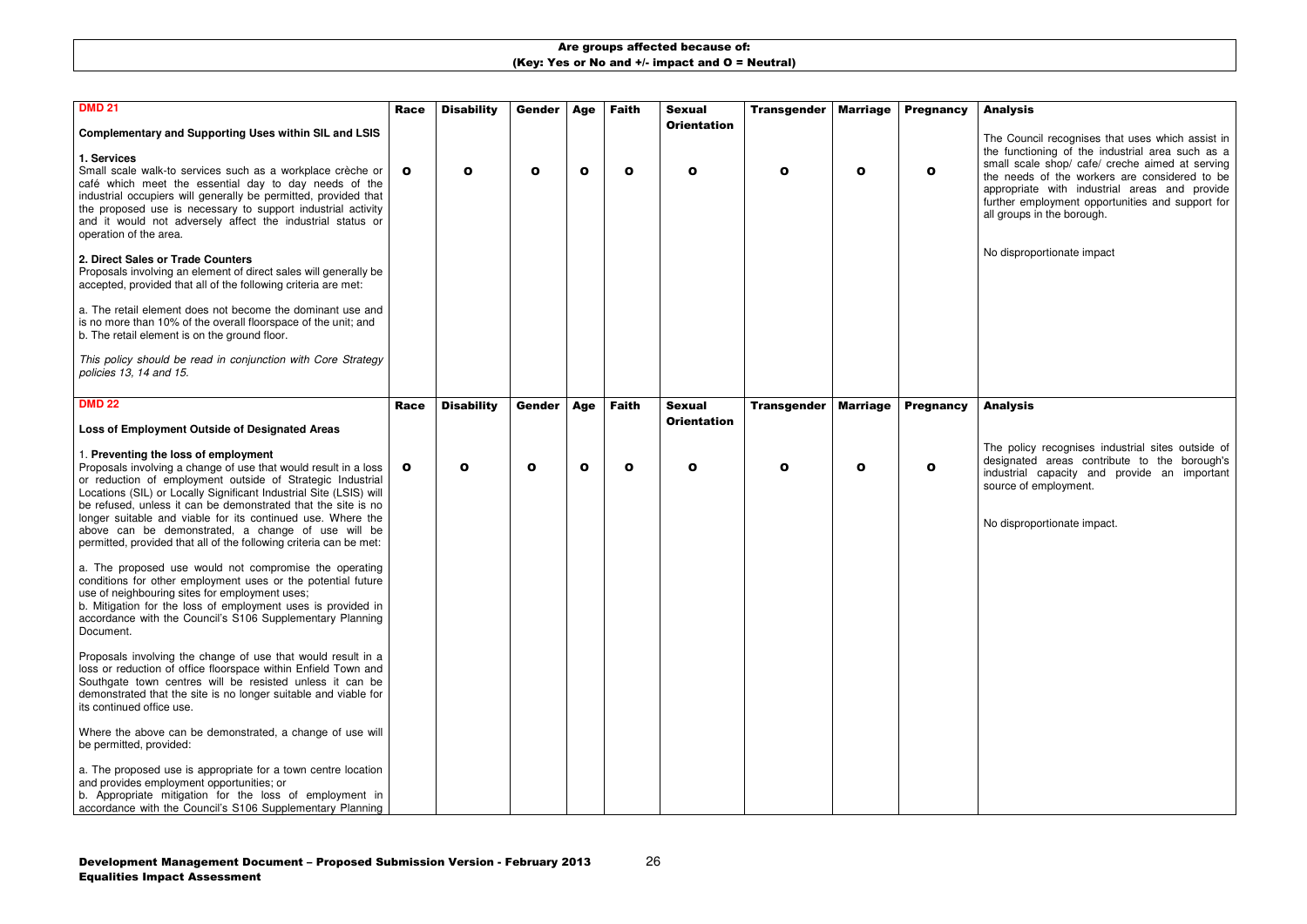| <b>Small Businesses</b>                                                                                                                                                                                                                                                                                                                                                                                                                                                                               |              |                   |              |            |              |                                     |                    |                 |                  |  |
|-------------------------------------------------------------------------------------------------------------------------------------------------------------------------------------------------------------------------------------------------------------------------------------------------------------------------------------------------------------------------------------------------------------------------------------------------------------------------------------------------------|--------------|-------------------|--------------|------------|--------------|-------------------------------------|--------------------|-----------------|------------------|--|
| <b>DMD 24</b>                                                                                                                                                                                                                                                                                                                                                                                                                                                                                         | <b>Race</b>  | <b>Disability</b> | Gender       | <b>Age</b> | <b>Faith</b> | <b>Sexual</b><br><b>Orientation</b> | <b>Transgender</b> | <b>Marriage</b> | <b>Pregnancy</b> |  |
| This policy should be read in conjunction with Core Strategy<br>policies 13, 14, 15 and 19.                                                                                                                                                                                                                                                                                                                                                                                                           |              |                   |              |            |              |                                     |                    |                 |                  |  |
| a. The use should be compatible with the existing uses in the<br>surrounding area and there should be no adverse impact on<br>the surrounding areas;<br>b. There should be no adverse impact on the capacity of the<br>local road network;<br>c. The development should provide adequate on-site parking<br>and servicing for its intended use, including space for waiting<br>goods vehicles.                                                                                                        |              |                   |              |            |              |                                     |                    |                 |                  |  |
| Proposals for new industrial/ warehousing and related<br>development will be directed to the borough's Preferred<br>Industrial Locations (PIL), Industrial Business Parks (IBP), and<br>Locally Significant Industrial Sites (LSIS). Proposals outside<br>these locations will be assessed against all of the following<br>criteria:                                                                                                                                                                  |              |                   |              |            |              |                                     |                    |                 |                  |  |
| 2. Industrial Development Outside Designated Industrial<br><b>Areas</b>                                                                                                                                                                                                                                                                                                                                                                                                                               |              |                   |              |            |              |                                     |                    |                 |                  |  |
| Proposals for industrial development within SIL and/ or LSIS<br>will be expected to contribute to, where appropriate,<br>environmental and traffic improvement schemes for that<br>industrial location.                                                                                                                                                                                                                                                                                               |              |                   |              |            |              |                                     |                    |                 |                  |  |
| a. There is no adverse impact as a result of noise and<br>disturbance, access, parking and servicing in the area;<br>b. The accommodation provided is flexible and suitable to<br>meet future needs and requirements of local businesses and<br>small firms, where appropriate;<br>c. The scale, bulk and appearance of the development is<br>compatible with the character of its surroundings;<br>d. On-site servicing and space for waiting goods vehicles is<br>provided to an adequate standard. |              |                   |              |            |              |                                     |                    |                 |                  |  |
| 1. Industrial development within SIL and LSIS<br>New industrial development will be permitted provided the<br>following criteria are met:                                                                                                                                                                                                                                                                                                                                                             | $\mathbf{o}$ | O                 | $\mathbf{o}$ | O          | $\mathbf o$  | O                                   | O                  | $\mathbf{o}$    | O                |  |
| <b>New Employment Development</b>                                                                                                                                                                                                                                                                                                                                                                                                                                                                     |              |                   |              |            |              | <b>Orientation</b>                  |                    |                 |                  |  |
| <b>DMD 23</b>                                                                                                                                                                                                                                                                                                                                                                                                                                                                                         | <b>Race</b>  | <b>Disability</b> | Gender       | Age        | <b>Faith</b> | <b>Sexual</b>                       | <b>Transgender</b> | <b>Marriage</b> | <b>Pregnancy</b> |  |
| This policy should be read in conjunction with Core Strategy<br>policies 13, 14, 15 and 19.                                                                                                                                                                                                                                                                                                                                                                                                           |              |                   |              |            |              |                                     |                    |                 |                  |  |
| Document.                                                                                                                                                                                                                                                                                                                                                                                                                                                                                             |              |                   |              |            |              |                                     |                    |                 |                  |  |

## Analysis

The policy approach recognises that a strong economy provides employment opportunities for all sections of the population including all equalities groups.

The borough needs to continue to redevelop and renew existing industrial locations across the borough to meet the demands of business.

No disproportionate impact.

## Analysis

The policy approach recognises that Enfield's economy is likely to become more diversified and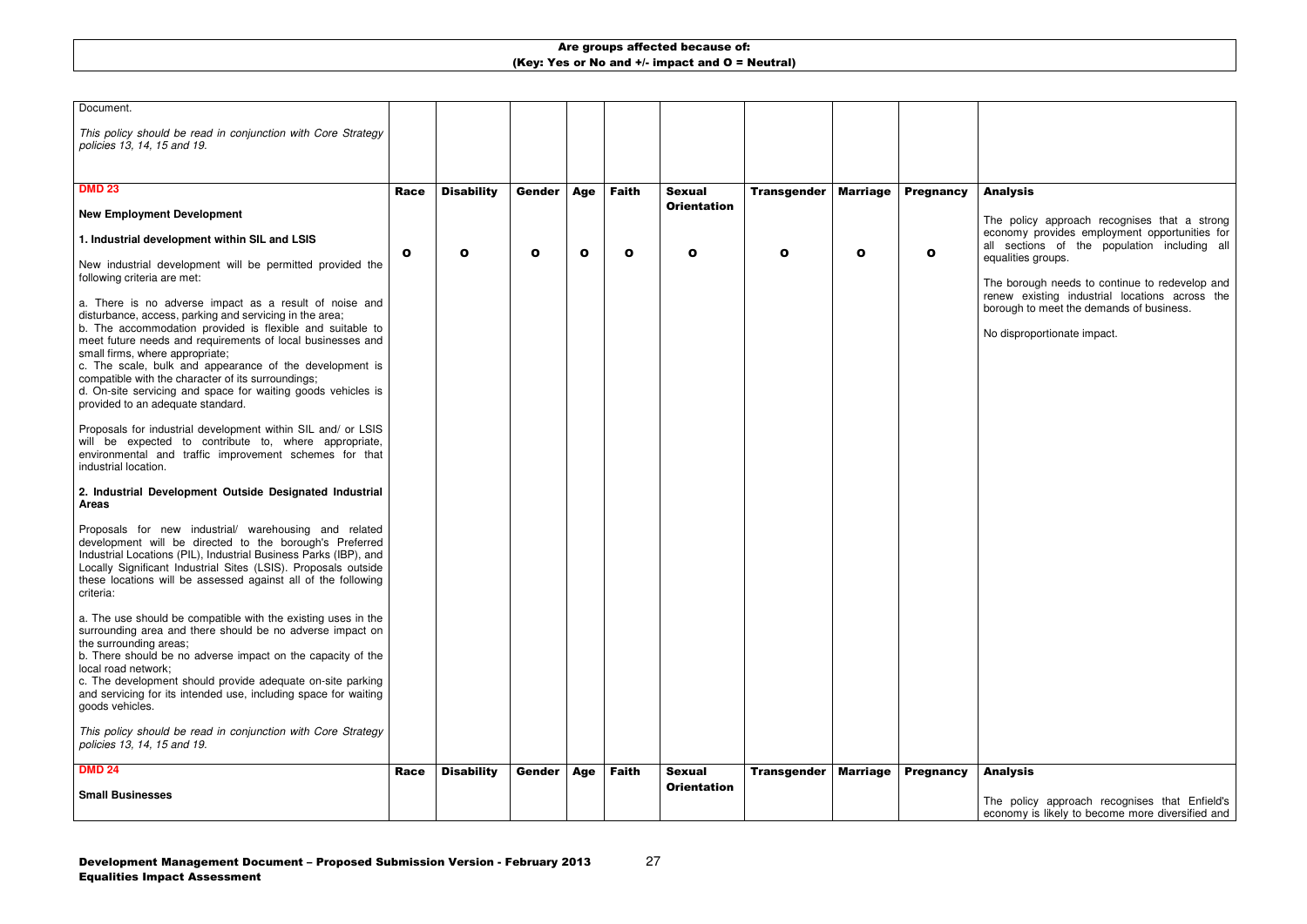28

| Proposals involving the loss of units of less than 50 sqm  <br>suitable for start-ups and small businesses will be refused.                                                                                        | $Y+$ | $\mathbf{o}$ | $Y+$ | $\mathbf o$ | $\mathbf{o}$ | $\Omega$ | O | O | О |  |
|--------------------------------------------------------------------------------------------------------------------------------------------------------------------------------------------------------------------|------|--------------|------|-------------|--------------|----------|---|---|---|--|
| The provision of small business units will be sought as part of<br>proposals for the redevelopment of an existing employment-<br>generating site and as part of mixed use schemes, in<br>appropriate locations.    |      |              |      |             |              |          |   |   |   |  |
| Subject to the above, proposals for small business premises<br>will be considered favourably and will be permitted provided<br>that all of the criteria set out in DMD 23 'New Employment<br>Development' are met. |      |              |      |             |              |          |   |   |   |  |
| This policy should be read in conjunction with Core Strategy<br>policies 13, 14 and 15.                                                                                                                            |      |              |      |             |              |          |   |   |   |  |
|                                                                                                                                                                                                                    |      |              |      |             |              |          |   |   |   |  |
|                                                                                                                                                                                                                    |      |              |      |             |              |          |   |   |   |  |

continued support for the development of start-up and small businesses is important in sustaining economic growth.

Maintaining and promoting diversity is also important in respect of avoiding over-reliance on any one sector. This policy is considered sufficiently flexible to accommodate structural and market changes in the economy, whilst seeking to retain and expand diverse employment opportunities for local people including all equalities groups.

This policy would have particular benefits to certain ethnic groups and women who are under represented in SME's.

Strengthening the role of the town centres will tackle social exclusion to some degree by providing new homes, new jobs, services and improvements to transport and the public realm. In particular it will benefit those who do not have access to a car or are less independently mobile, or example the elderly, young and disabled.

| <b>DMD 25</b>                                                                                                                     | <b>Race</b> | <b>Disability</b> | Gender       | Age  | <b>Faith</b> | <b>Sexual</b>      | <b>Transgender</b> | <b>Marriage</b> | <b>Pregnancy</b> |  |
|-----------------------------------------------------------------------------------------------------------------------------------|-------------|-------------------|--------------|------|--------------|--------------------|--------------------|-----------------|------------------|--|
| Locations for New Retail, Leisure and Office Development                                                                          |             |                   |              |      |              | <b>Orientation</b> |                    |                 |                  |  |
| 1. Main and bulk convenience, comparison shopping and<br>major leisure and office development                                     | O           | $Y +$             | $\mathbf{o}$ | $Y+$ | $\mathbf o$  | O                  | O                  | O               | O                |  |
| a. New development will permitted within Enfield Town and                                                                         |             |                   |              |      |              |                    |                    |                 |                  |  |
| the borough's four district centres.                                                                                              |             |                   |              |      |              |                    |                    |                 |                  |  |
| b. If no sites are suitable or available within the town centres                                                                  |             |                   |              |      |              |                    |                    |                 |                  |  |
| listed in part a. of this policy, then retail development at edge<br>of centre locations that are well connected to and up to 300 |             |                   |              |      |              |                    |                    |                 |                  |  |
| metres from the primary shopping area will be permitted.                                                                          |             |                   |              |      |              |                    |                    |                 |                  |  |
| c. New development within the boundary of the Council's                                                                           |             |                   |              |      |              |                    |                    |                 |                  |  |
| existing retail parks of Enfield retail park, De Manderville Gate,                                                                |             |                   |              |      |              |                    |                    |                 |                  |  |
| Ravenside and Angel Road (as defined in the Core Strategy                                                                         |             |                   |              |      |              |                    |                    |                 |                  |  |
| and on the Policies Map) will only be permitted if the applicant                                                                  |             |                   |              |      |              |                    |                    |                 |                  |  |
| can demonstrate to the Council's satisfaction that a sequential                                                                   |             |                   |              |      |              |                    |                    |                 |                  |  |
| test has been applied which shows no suitable sites available                                                                     |             |                   |              |      |              |                    |                    |                 |                  |  |
| within or on the edge of the town centres. Furthermore, a retail                                                                  |             |                   |              |      |              |                    |                    |                 |                  |  |
| impact assessment should demonstrate that the development                                                                         |             |                   |              |      |              |                    |                    |                 |                  |  |
| is not likely to have a negative impact to the viability and                                                                      |             |                   |              |      |              |                    |                    |                 |                  |  |
| vitality of Enfield's centres or planned investment in centres                                                                    |             |                   |              |      |              |                    |                    |                 |                  |  |
| and that the development increases the overall sustainability<br>and accessibility of the retail park in question.                |             |                   |              |      |              |                    |                    |                 |                  |  |
| d. Proposals for leisure development in Picketts Lock will be                                                                     |             |                   |              |      |              |                    |                    |                 |                  |  |
| permitted if a sequential test has been applied to demonstrate                                                                    |             |                   |              |      |              |                    |                    |                 |                  |  |
| the location is the most appropriate for the proposed use.                                                                        |             |                   |              |      |              |                    |                    |                 |                  |  |

#### Analysis

All sections of the community will benefit from this policy approach.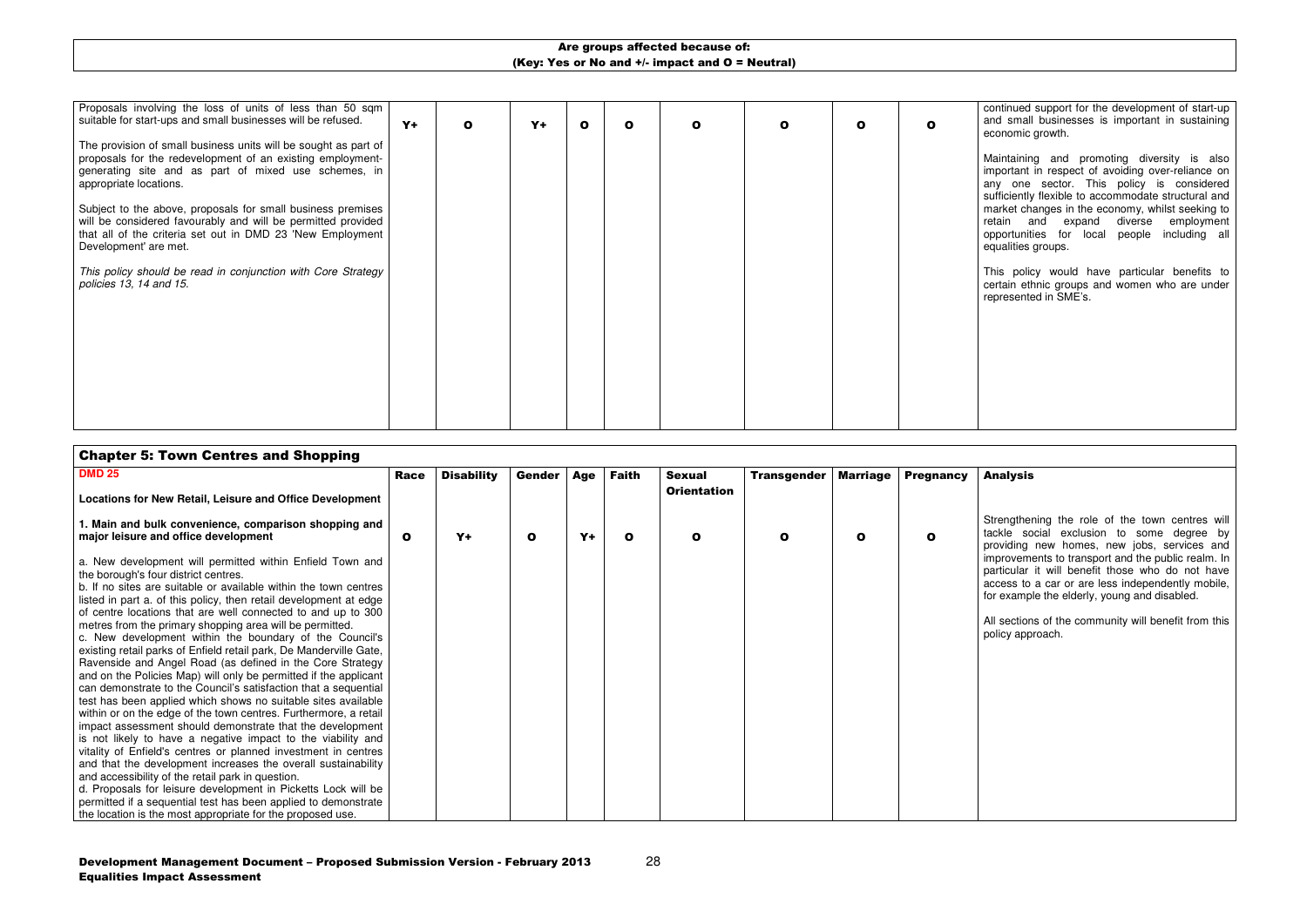Strengthening the role of Enfield Town will tackle social exclusion to some degree by providing new homes, new jobs, services and improvements to transport and the public realm. In particular it will benefit those who do not have access to a car or are less independently mobile, for example the elderly, young and disabled.

| e. Development outside of the locations set out in parts a - d<br>of the policy above will not be permitted.                                                                                                                                                                                                                                                                                                                                                                                                                                                                                                                                                                                                                                                                                                      |              |                   |               |      |              |                    |                    |                 |                  |
|-------------------------------------------------------------------------------------------------------------------------------------------------------------------------------------------------------------------------------------------------------------------------------------------------------------------------------------------------------------------------------------------------------------------------------------------------------------------------------------------------------------------------------------------------------------------------------------------------------------------------------------------------------------------------------------------------------------------------------------------------------------------------------------------------------------------|--------------|-------------------|---------------|------|--------------|--------------------|--------------------|-----------------|------------------|
| 2. Local Shopping Facilities                                                                                                                                                                                                                                                                                                                                                                                                                                                                                                                                                                                                                                                                                                                                                                                      |              |                   |               |      |              |                    |                    |                 |                  |
| Proposals for new retail (A1) and A2-5 uses, leisure and other<br>community uses of a scale which provide local shopping<br>facilities and services for communities will be permitted within<br>the boundaries of large local centres, small local centres and<br>local parades, as defined on the Policies Map. Proposed retail<br>development outside of centres will be refused.                                                                                                                                                                                                                                                                                                                                                                                                                               |              |                   |               |      |              |                    |                    |                 |                  |
| 3. General considerations for town centre development                                                                                                                                                                                                                                                                                                                                                                                                                                                                                                                                                                                                                                                                                                                                                             |              |                   |               |      |              |                    |                    |                 |                  |
| Development will be permitted provided that all of the following<br>criteria are met:                                                                                                                                                                                                                                                                                                                                                                                                                                                                                                                                                                                                                                                                                                                             |              |                   |               |      |              |                    |                    |                 |                  |
| a. The proposed use supports town centre vitality and viability;<br>b. The design and siting of the development promotes visual<br>continuity with the surrounding built environment;<br>c. The proposed use does not harm the character,<br>appearance and amenity of the area;<br>d. The residential amenities of local residents will not be<br>harmed by way of noise, disturbance, loss of daylight or<br>privacy;<br>e. The proposal will not have an adverse impact on safety and<br>traffic flows or unacceptably add to traffic and parking<br>problems in the area;<br>f. The scale of parking is proportionate to the size of the<br>development; and<br>g. An active frontage is achieved at the ground floor.<br>This policy should be read in conjunction with Core Strategy<br>policies 17 and 18. |              |                   |               |      |              |                    |                    |                 |                  |
| <b>DMD 26</b>                                                                                                                                                                                                                                                                                                                                                                                                                                                                                                                                                                                                                                                                                                                                                                                                     | <b>Race</b>  | <b>Disability</b> | <b>Gender</b> | Age  | <b>Faith</b> | <b>Sexual</b>      | <b>Transgender</b> | <b>Marriage</b> | <b>Pregnancy</b> |
| <b>Enfield Town</b>                                                                                                                                                                                                                                                                                                                                                                                                                                                                                                                                                                                                                                                                                                                                                                                               |              |                   |               |      |              | <b>Orientation</b> |                    |                 |                  |
| 1. Primary Shopping Area                                                                                                                                                                                                                                                                                                                                                                                                                                                                                                                                                                                                                                                                                                                                                                                          |              |                   |               |      |              |                    |                    |                 |                  |
| All development within the primary shopping area, comprising<br>primary and secondary frontages, must:                                                                                                                                                                                                                                                                                                                                                                                                                                                                                                                                                                                                                                                                                                            | $\mathbf{o}$ | $Y +$             | $\mathbf{o}$  | $Y+$ | $\mathbf{o}$ | $\mathbf{o}$       | $\mathbf{o}$       | $\mathbf{o}$    | O                |
| a. Not create an over-concentration of similar uses;<br>b. Be an appropriate town centre use as listed in DMD 25<br>'Locations for New Retail, Leisure and Office Development'<br>and complement the shopping function of the centre;<br>c. Retain a shop front;<br>d. Achieves an active ground floor frontage during the day, not<br>have a detriment visual impact and respect the character of<br>the centre;<br>e. Not result in an adverse impact on the amenities of nearby<br>occupiers; and<br>f. Not harm safety and traffic flows, or increase traffic and<br>parking problems in the centre.                                                                                                                                                                                                          |              |                   |               |      |              |                    |                    |                 |                  |

## Analysis

All sections of the community will benefit from this policy approach.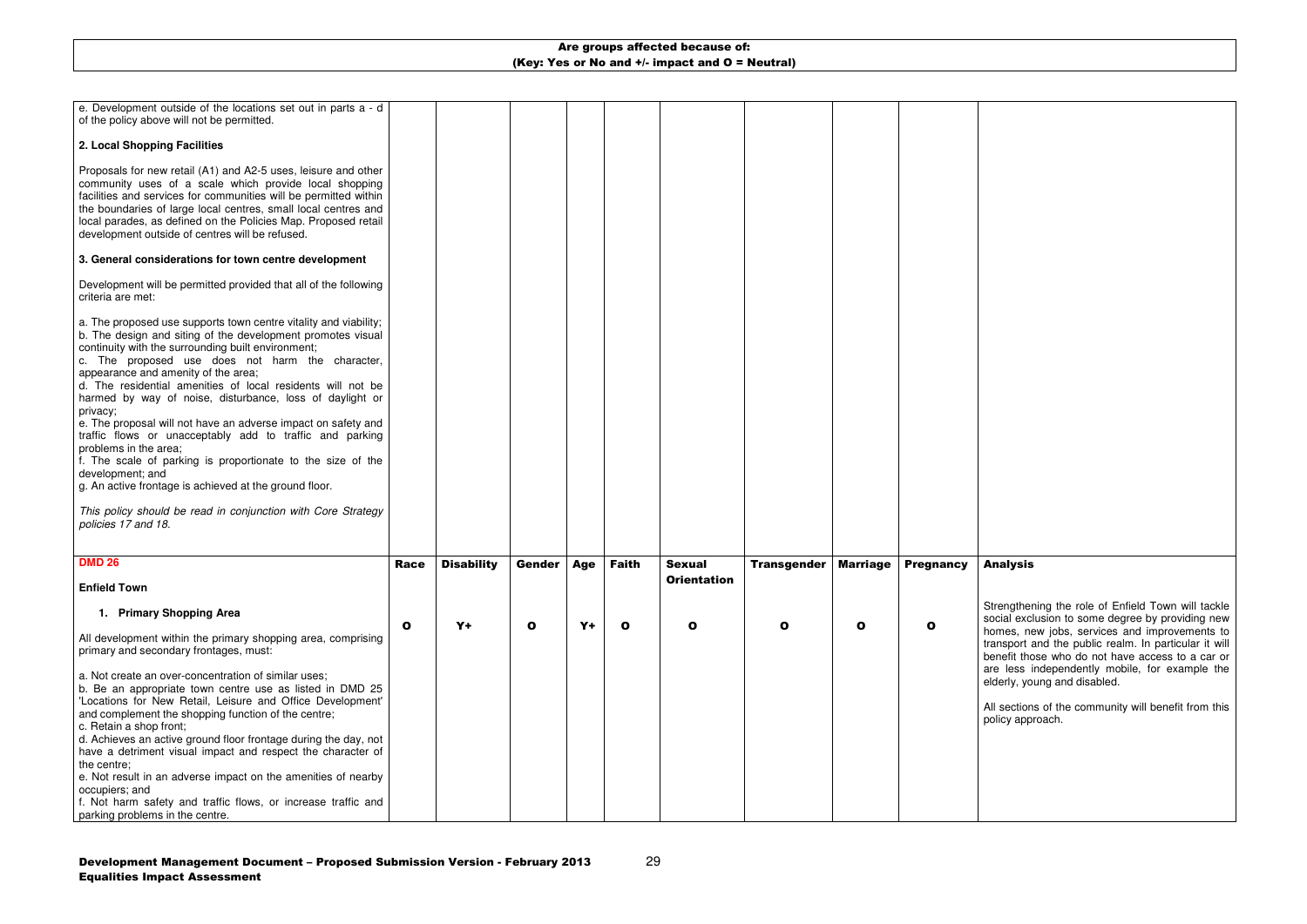30

Strengthening the role of the district centres will tackle social exclusion to some degree by providing new homes, new jobs, services and improvements to transport and the public realm. In particular it will benefit those who do not have access to a car or are less independently mobile, for example the elderly, young and disabled.

| 2. Promoting the retention of A1 retail                                                                                                                                                                                                                                                                                                                                                                                                      |              |                   |              |      |              |                    |                    |                 |                  |
|----------------------------------------------------------------------------------------------------------------------------------------------------------------------------------------------------------------------------------------------------------------------------------------------------------------------------------------------------------------------------------------------------------------------------------------------|--------------|-------------------|--------------|------|--------------|--------------------|--------------------|-----------------|------------------|
| a. Primary Shopping Frontages                                                                                                                                                                                                                                                                                                                                                                                                                |              |                   |              |      |              |                    |                    |                 |                  |
| Proposals involving the change of use to non-A class uses will<br>be refused within the primary shopping frontage.                                                                                                                                                                                                                                                                                                                           |              |                   |              |      |              |                    |                    |                 |                  |
| A change of use on the ground floor to non-A1 (retail) will only<br>be permitted if all of the following criteria are met.<br>Development must not:                                                                                                                                                                                                                                                                                          |              |                   |              |      |              |                    |                    |                 |                  |
| Create two or more adjoining non-A1 uses and not<br>$\bullet$<br>more than two non-A1 units within any six consecutive<br>units;<br>Involve the loss of an A1 retail unit of more than 1,000<br>sqm;<br>Harm the predominant retail character of the primary<br>shopping frontage.                                                                                                                                                           |              |                   |              |      |              |                    |                    |                 |                  |
| The Council will support the conversion of other uses to A1<br>retail.                                                                                                                                                                                                                                                                                                                                                                       |              |                   |              |      |              |                    |                    |                 |                  |
| b. Secondary Shopping Frontages                                                                                                                                                                                                                                                                                                                                                                                                              |              |                   |              |      |              |                    |                    |                 |                  |
| A change of use on the ground floor to non-A1 will only be<br>permitted if the following criteria are met. The proposed use<br>must not create more than two non-A1 uses within any four<br>consecutive units.                                                                                                                                                                                                                               |              |                   |              |      |              |                    |                    |                 |                  |
| c. Vacant Units in primary and secondary frontages                                                                                                                                                                                                                                                                                                                                                                                           |              |                   |              |      |              |                    |                    |                 |                  |
| The change of use from A1 to other town centre uses will be<br>permitted if a shop unit has been vacant for 12 months and<br>robust evidence has been submitted to demonstrate that all<br>efforts have been made to market the unit over that period, in<br>accordance with the details set out in Appendix 13:<br>'Requirements for Market Demand and Viability Assessments'.<br>Developments must still comply with part 1 of this policy |              |                   |              |      |              |                    |                    |                 |                  |
| This policy should be read in conjunction with Core Strategy<br>policies 17 and 18.                                                                                                                                                                                                                                                                                                                                                          |              |                   |              |      |              |                    |                    |                 |                  |
| <b>DMD 27</b>                                                                                                                                                                                                                                                                                                                                                                                                                                | <b>Race</b>  | <b>Disability</b> | Gender       | Age  | <b>Faith</b> | <b>Sexual</b>      | <b>Transgender</b> | <b>Marriage</b> | <b>Pregnancy</b> |
| Angel Edmonton, Edmonton Green, Southgate and<br><b>Palmers Green District Centres</b>                                                                                                                                                                                                                                                                                                                                                       |              |                   |              |      |              | <b>Orientation</b> |                    |                 |                  |
| Within the district centres of Angel Edmonton, Edmonton<br>Green, Southgate and Palmers Green the Council will protect<br>the existing retail uses by managing the loss of A1 retail.                                                                                                                                                                                                                                                        | $\mathbf{o}$ | $Y+$              | $\mathbf{o}$ | $Y+$ | $\mathbf{o}$ | $\bullet$          | $\mathbf{o}$       | $\mathbf{o}$    | O                |
| A change of use from A1 retail to non A1 retail uses on the<br>ground floor will be permitted if all of the following criteria are<br>met:                                                                                                                                                                                                                                                                                                   |              |                   |              |      |              |                    |                    |                 |                  |
| a. The proposed use would not create more than two non-<br>retail uses within any four consecutive units;                                                                                                                                                                                                                                                                                                                                    |              |                   |              |      |              |                    |                    |                 |                  |

# Analysis

All sections of the community will benefit from this policy approach.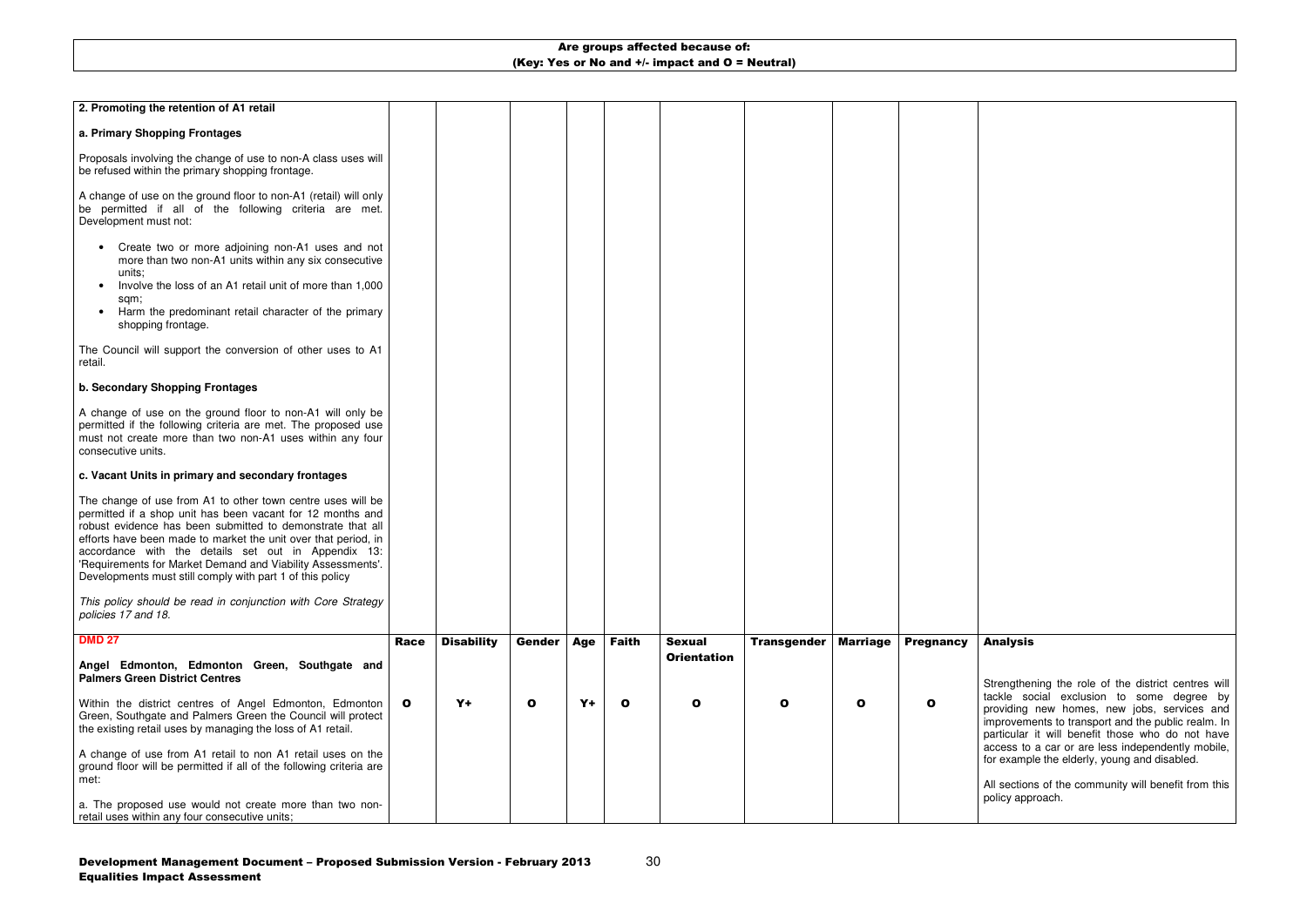| b. The proposed use would not over dominate nor detract from<br>the primary shopping role;<br>c. The proposal does not involve the loss of a retail unit of<br>more than 1,000 sqm;<br>d. The proposed use is an appropriate town centre use and<br>complements the shopping function of the centre;<br>e. The proposed use provides a direct service to the public;<br>f. A shop front is retained;<br>g. The proposed use achieves an active ground floor frontage<br>during the day, does not have a detriment visual impact and<br>respects the character of the centre;<br>h. A local need exists for the proposed use;<br>i. The proposed use does not result in an adverse impact on<br>the amenities of nearby occupiers; and<br>j. There is no local adverse impact on safety and traffic flows,<br>or unacceptable additions to traffic and parking problems in<br>the centre. |              |                   |               |       |              |                    |                    |                 |                  |  |
|------------------------------------------------------------------------------------------------------------------------------------------------------------------------------------------------------------------------------------------------------------------------------------------------------------------------------------------------------------------------------------------------------------------------------------------------------------------------------------------------------------------------------------------------------------------------------------------------------------------------------------------------------------------------------------------------------------------------------------------------------------------------------------------------------------------------------------------------------------------------------------------|--------------|-------------------|---------------|-------|--------------|--------------------|--------------------|-----------------|------------------|--|
| <b>Vacant Units</b>                                                                                                                                                                                                                                                                                                                                                                                                                                                                                                                                                                                                                                                                                                                                                                                                                                                                      |              |                   |               |       |              |                    |                    |                 |                  |  |
| The change of use from A1 to other town centre uses will be<br>permitted if a shop unit has been vacant for 12 months and<br>robust evidence has been submitted to demonstrate that all<br>efforts have been made to market the unit over that period, in<br>accordance with the details set out in Appendix 13:<br>'Requirements for Market Demand and Viability Assessments'.                                                                                                                                                                                                                                                                                                                                                                                                                                                                                                          |              |                   |               |       |              |                    |                    |                 |                  |  |
| This policy should be read in conjunction with Core Strategy<br>policies 17 and 18.                                                                                                                                                                                                                                                                                                                                                                                                                                                                                                                                                                                                                                                                                                                                                                                                      |              |                   |               |       |              |                    |                    |                 |                  |  |
| <b>DMD 28</b>                                                                                                                                                                                                                                                                                                                                                                                                                                                                                                                                                                                                                                                                                                                                                                                                                                                                            | <b>Race</b>  | <b>Disability</b> | <b>Gender</b> | Age   | <b>Faith</b> | <b>Sexual</b>      | <b>Transgender</b> | <b>Marriage</b> | <b>Pregnancy</b> |  |
| Large Local Centres, Small Local Centres and Local<br><b>Parades</b>                                                                                                                                                                                                                                                                                                                                                                                                                                                                                                                                                                                                                                                                                                                                                                                                                     |              |                   |               |       |              | <b>Orientation</b> |                    |                 |                  |  |
| Proposals involving a change of use from A class, leisure or<br>community uses within local centres will be refused unless the<br>proposed use provides a service that is compatible with and<br>appropriate to the local centre.                                                                                                                                                                                                                                                                                                                                                                                                                                                                                                                                                                                                                                                        | $\mathbf{o}$ | $Y+$              | $\mathbf{o}$  | $Y +$ | $\mathbf{o}$ | O                  | $\mathbf{o}$       | $\mathbf{o}$    | $\mathbf{o}$     |  |
| A change of use from retail (A1) to non-retail on the ground<br>floor will only be permitted if all of the following criteria are<br>met:                                                                                                                                                                                                                                                                                                                                                                                                                                                                                                                                                                                                                                                                                                                                                |              |                   |               |       |              |                    |                    |                 |                  |  |
| a. The role and function of the centre remains predominantly<br>retail. The proportion of A1 shop units must be no less that<br>50% of the total number of commercial units within defined<br>centres and there must be no less than 50% of A1 uses within<br>any one parade;<br>b. The use would not result in an adverse impact on the<br>amenities of nearby occupiers, including through littering or<br>fumes;<br>c. The proposal would not have an adverse impact on safety                                                                                                                                                                                                                                                                                                                                                                                                        |              |                   |               |       |              |                    |                    |                 |                  |  |
| and traffic flows or unacceptably add to traffic and parking<br>problems in the area;                                                                                                                                                                                                                                                                                                                                                                                                                                                                                                                                                                                                                                                                                                                                                                                                    |              |                   |               |       |              |                    |                    |                 |                  |  |
| d. Where applicable, the change of use would not result in a                                                                                                                                                                                                                                                                                                                                                                                                                                                                                                                                                                                                                                                                                                                                                                                                                             |              |                   |               |       |              |                    |                    |                 |                  |  |

#### Analysis

Strengthening the role of the local centres and shopping parades will tackle social exclusion to some degree by providing new homes, new jobs, services and improvements to transport and the public realm. In particular it will benefit those who do not have access to a car or are less independently mobile, for example the elderly, young and disabled.

The Council recognises that local shops remain essential to many people and serve an important community function. Local shops have a key role to play in delivering sustainable economic growth and development, providing access to day-to-day necessities within a reasonable walking distance from home, typically food retailers, newsagents, and post offices. The Council considers that local shops are important to retain for sustainability reasons and to cater for future needs created by projected population increase and higher density living.

All sections of the community will benefit from this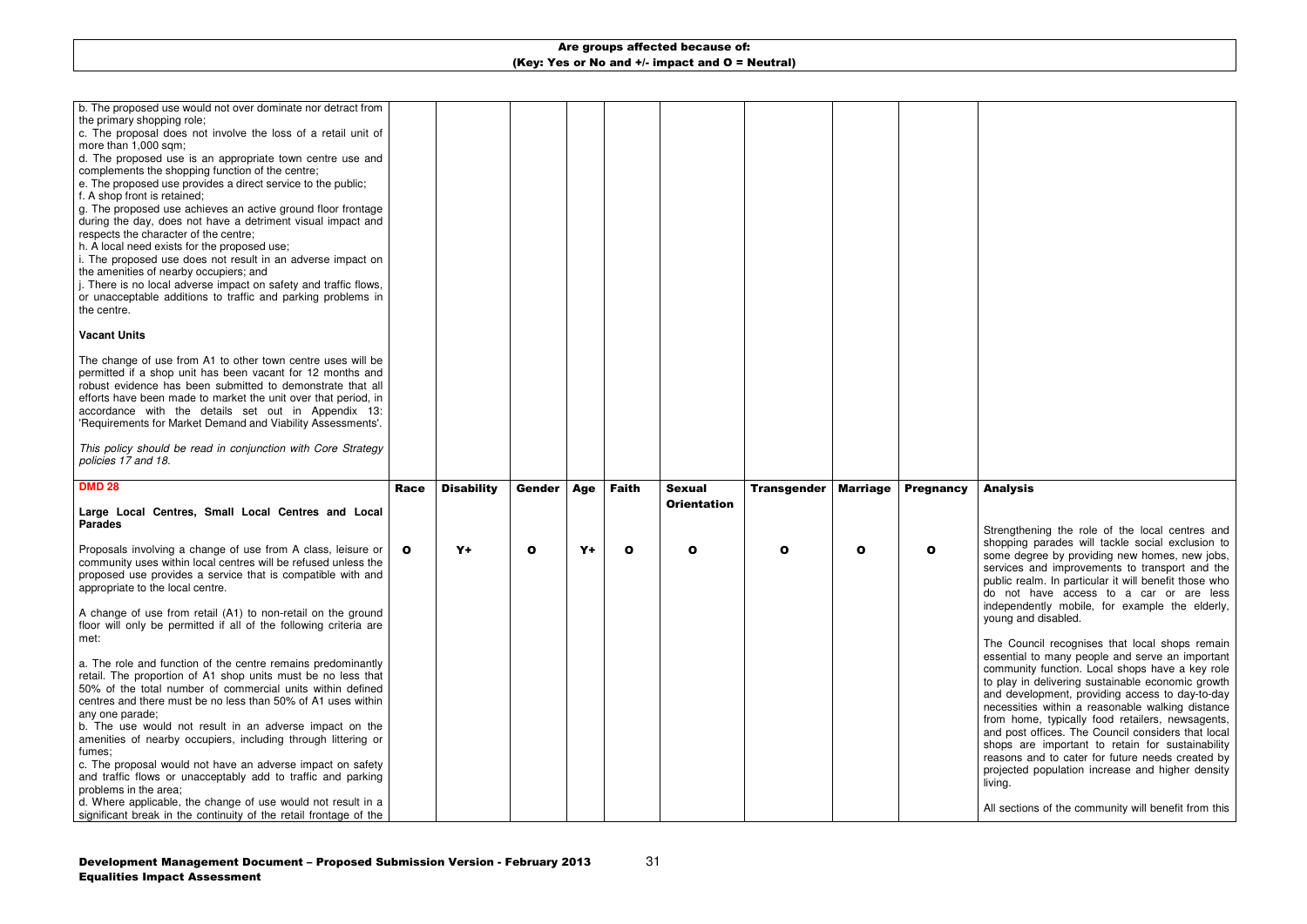policy approach.

| shopping parade; and<br>e. The frontage is retained/ protected and the design of the<br>frontage would be compatible with the use of the premises<br>and the surrounding area and achieves an active frontage at<br>ground floor level.                                                                                                                                                                                                                                                                                                                                |              |                   |             |            |              |                    |                    |                 |                  |  |
|------------------------------------------------------------------------------------------------------------------------------------------------------------------------------------------------------------------------------------------------------------------------------------------------------------------------------------------------------------------------------------------------------------------------------------------------------------------------------------------------------------------------------------------------------------------------|--------------|-------------------|-------------|------------|--------------|--------------------|--------------------|-----------------|------------------|--|
| <b>Vacant Units</b>                                                                                                                                                                                                                                                                                                                                                                                                                                                                                                                                                    |              |                   |             |            |              |                    |                    |                 |                  |  |
| The change of use from A1 to other town centre uses will be<br>permitted if a shop unit has been vacant for 12 months and<br>robust evidence has been submitted to demonstrate that all<br>efforts have been made to market the unit over that period, in<br>accordance with the details set out in Appendix 13:<br>'Requirements for Market Demand and Viability Assessments'.                                                                                                                                                                                        |              |                   |             |            |              |                    |                    |                 |                  |  |
| This policy should be read in conjunction with Core Strategy<br>Policy 17.                                                                                                                                                                                                                                                                                                                                                                                                                                                                                             |              |                   |             |            |              |                    |                    |                 |                  |  |
| <b>DMD 29</b>                                                                                                                                                                                                                                                                                                                                                                                                                                                                                                                                                          | <b>Race</b>  | <b>Disability</b> | Gender      | <b>Age</b> | <b>Faith</b> | <b>Sexual</b>      | <b>Transgender</b> | <b>Marriage</b> | <b>Pregnancy</b> |  |
| <b>Individual Shops and Small Clusters of Shops</b>                                                                                                                                                                                                                                                                                                                                                                                                                                                                                                                    |              |                   |             |            |              | <b>Orientation</b> |                    |                 |                  |  |
| 1. The Council will protect individual local shops and small<br>groups of A1 use shops which serve local needs but which are<br>located outside the designated town centres. A change of use<br>on the ground floor from A1 to non-A1 retail use will only be<br>permitted if all of the following criteria are met:                                                                                                                                                                                                                                                   | $\mathbf{o}$ | $Y+$              | $\mathbf o$ | $Y+$       | $\mathbf{o}$ | $\mathbf{o}$       | O                  | $\mathbf{o}$    | $\mathbf o$      |  |
| a. If the existing unit provides a convenience shopping facility,<br>there should be adequate and equally accessible provision of<br>alternative convenience shopping facility within a reasonable<br>walking distance of 400 metres;<br>b. The existing range of shops would not be adversely<br>affected:<br>c. The proposed use would not harm the character,<br>appearance, and amenity of the area; and<br>d. The proposed use would not harm the existing environment<br>or transport system or unacceptably add to traffic and parking<br>problems in the area. |              |                   |             |            |              |                    |                    |                 |                  |  |
| 2. The change of use from A1 to other town centre uses will<br>be permitted if a shop unit has been vacant for 12 months and<br>robust evidence has been submitted to demonstrate that all<br>efforts have been made to market the unit over that period, in<br>accordance with the details set out in Appendix 13:<br>'Requirements for Market Demand and Viability Assessments'.                                                                                                                                                                                     |              |                   |             |            |              |                    |                    |                 |                  |  |
| 3. Independent and small shops will be encouraged within<br>designated town centres and provision of suitable, affordable<br>units in new developments, or contributions to support the<br>offer and attractiveness of the town centre may be sought.                                                                                                                                                                                                                                                                                                                  |              |                   |             |            |              |                    |                    |                 |                  |  |
| 4. The Council will protect and encourage appropriately<br>located street markets and farmers market within the borough.                                                                                                                                                                                                                                                                                                                                                                                                                                               |              |                   |             |            |              |                    |                    |                 |                  |  |
| This policy should be read in conjunction with Core Strategy<br>Policy 17.                                                                                                                                                                                                                                                                                                                                                                                                                                                                                             |              |                   |             |            |              |                    |                    |                 |                  |  |

#### Analysis

The Council recognises provision of local shopping and related facilities within a reasonable walking distance is a vital part in achieving equality of opportunities and sustainable neighbourhoods.

Individual shops and small clusters of shops provide a valuable service to the local population which is accessible and in some instances can form a vital component of local community cohesion.

All sections of the community will benefit from this policy approach, particularly groups that do not have access to a car or are less independently mobile, such as disabled, young and elderly.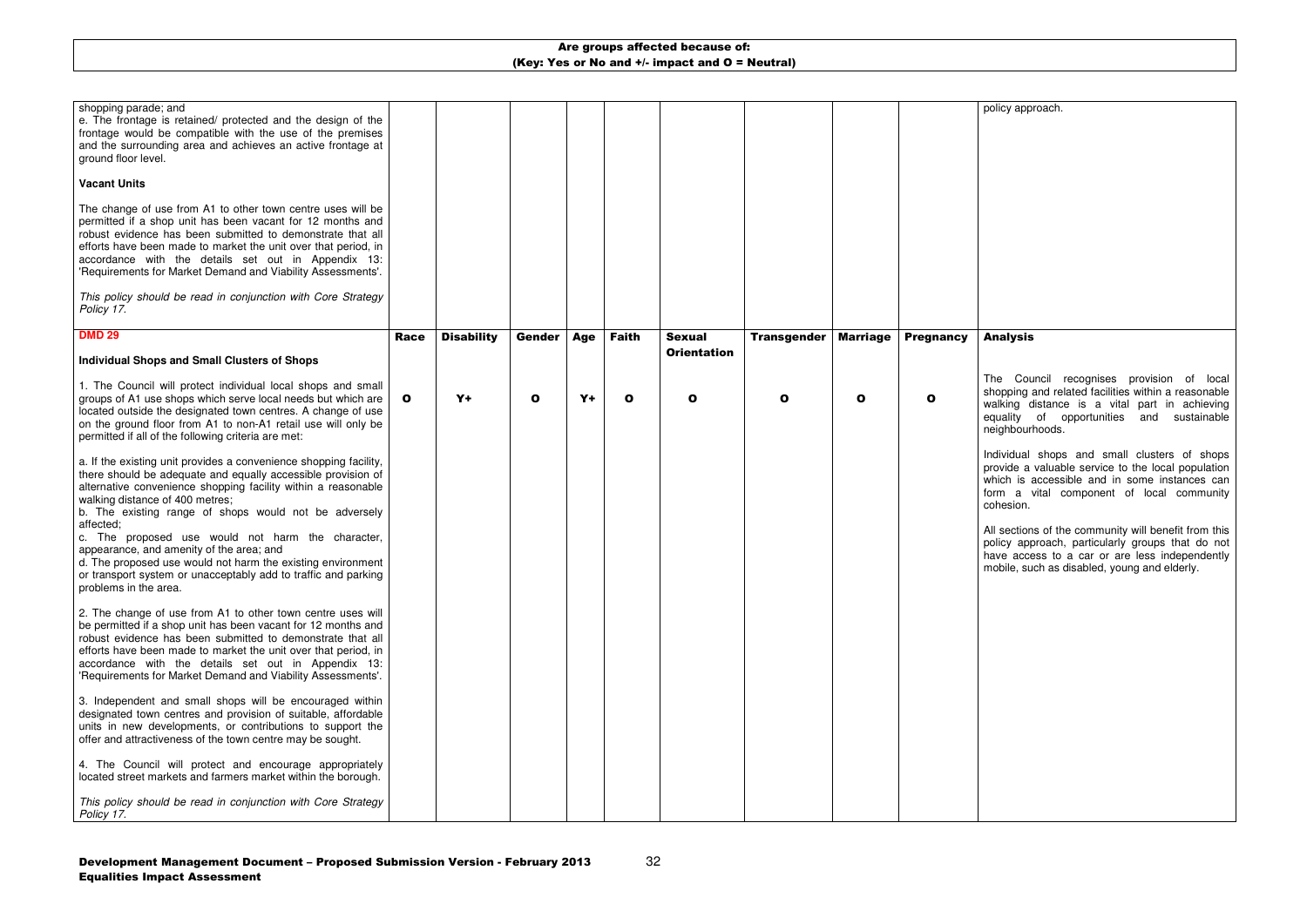33

#### Analysis

| <b>DMD 30</b>                                                                                                                                                                                                                                                                                                                                                                                                                                                                                                                                                                                     | <b>Race</b>  | <b>Disability</b> | Gender       | <b>Age</b> | <b>Faith</b> | <b>Sexual</b>                       | <b>Transgender</b> | <b>Marriage</b> | <b>Pregnancy</b> |  |
|---------------------------------------------------------------------------------------------------------------------------------------------------------------------------------------------------------------------------------------------------------------------------------------------------------------------------------------------------------------------------------------------------------------------------------------------------------------------------------------------------------------------------------------------------------------------------------------------------|--------------|-------------------|--------------|------------|--------------|-------------------------------------|--------------------|-----------------|------------------|--|
| <b>Floorspace above Commercial Premises</b>                                                                                                                                                                                                                                                                                                                                                                                                                                                                                                                                                       |              |                   |              |            |              | <b>Orientation</b>                  |                    |                 |                  |  |
| Proposals for the re-use or refurbishment of the upper floors of<br>shops and/ or commercial premises within Enfield's town<br>centres will be encouraged. Appropriate uses include: leisure,<br>community, commercial or residential. Proposals involving<br>employment-generating opportunities for small businesses,<br>start-ups, and small workshops will be considered favourably.<br>The Council will support the subdivision of existing residential<br>accommodation above shops, where these meet the relevant<br>DMD criteria for this type of development.                            | $\mathbf{o}$ | $\mathbf{o}$      | $\mathbf{o}$ | O          | $\mathbf{o}$ | $\mathbf o$                         | O                  | $\mathbf o$     | O                |  |
| All residential development above shops and other<br>commercial premises must meet all of the following criteria:                                                                                                                                                                                                                                                                                                                                                                                                                                                                                 |              |                   |              |            |              |                                     |                    |                 |                  |  |
| a. The proposal must provide separate and adequate access<br>to the upper floor;<br>b. The proposal must not harm the existing servicing and<br>parking arrangements;<br>c. Adequate arrangement for refuse storage and collection<br>should be made; and<br>d. The proposal must not adversely affect the functioning or<br>appearance of the units and shopping centre or surrounding<br>residential amenity.<br>This policy should be read in conjunction with Core Strategy<br>Policy 17.                                                                                                     |              |                   |              |            |              |                                     |                    |                 |                  |  |
| <b>DMD 31</b><br><b>Tourism</b><br><b>Visitor</b><br><b>Development</b><br>Involving<br>and<br>Accommodation                                                                                                                                                                                                                                                                                                                                                                                                                                                                                      | <b>Race</b>  | <b>Disability</b> | Gender       | Age        | <b>Faith</b> | <b>Sexual</b><br><b>Orientation</b> | <b>Transgender</b> | <b>Marriage</b> | <b>Pregnancy</b> |  |
| 1. Appropriate locations for Development<br>Development involving new hotel facilities will only be<br>permitted in the following locations:<br>a. Town Centre locations of: Enfield Town, Angel Edmonton,<br>Edmonton Green, Southgate, Palmers Green and large local<br>centres; or<br>b. Locations which have good public transport connections to<br>central London and/ or international or national termini; or<br>c. Where there is a large trip-generating tourist attraction; or<br>d. Upper Lee Valley area when accompanied by proposals to<br>improve public transport accessibility. | $\mathbf{o}$ | O                 | $\mathbf{o}$ | O          | O            | O                                   | O                  | O               | O                |  |
| 2. Development Requirements<br>Development involving new<br>tourist<br>attractions<br>and<br>accommodation such as hotels, hostels, boarding and/ or<br>guest houses, bed and breakfast (use class C1) will be                                                                                                                                                                                                                                                                                                                                                                                    |              |                   |              |            |              |                                     |                    |                 |                  |  |

The policy approach recognises that town centres are often the focal point for the local community, and can provide commercial and residential functions. Commercial premises in town centres with vacant units above present an ideal opportunity to increase the numbers of people living within sustainable locations while contributing towards the borough's housing requirements. Encouraging the re-use or refurbishment of units above shops and other commercial premises for appropriate town centre uses, where appropriate, has the benefit of enhancing the character and broadening the range of town centre services, increasing natural surveillance, contributing to regeneration and promoting sustainable utilisation of town centres, while reducing the pressure for out of centre development.

All sections of the community will benefit from this policy approach.

#### Analysis

The policy approach recognises tourism and visitor facilities can create jobs and support the local economy. In determining the location of tourist and visitor accommodation within the borough, the Council considers that town centres offer the most sustainable locations followed by areas with good access to public transport and tourist attractions in the borough.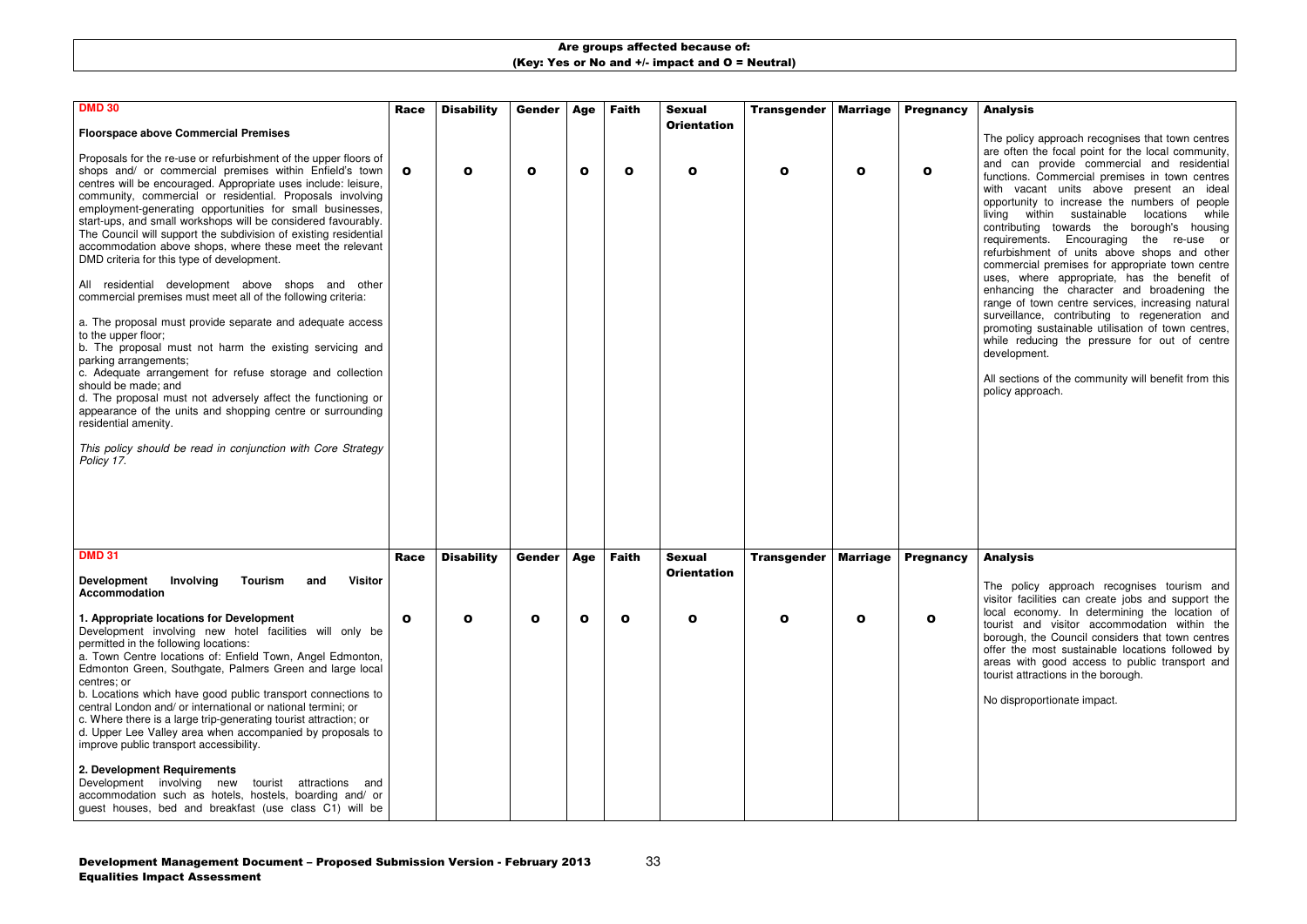| a. The size and character of the site or building are suitable for<br>the proposed use;<br>b. The proposed use will be compatible with the character and<br>appearance of the area;<br>c. The proposal does not result in an over concentration of<br>hotel, boarding and/ or guest houses in that particular locality;<br>d. The residential amenities of local residents will not be<br>adversely affected through noise, disturbance, loss of light or<br>privacy;<br>e. The existing environment or transport system will not be<br>adversely affected by way of unacceptable increases to traffic<br>and parking in the area;<br>f. The proposal has adequate servicing arrangements and<br>provides the necessary off-highway pickup and set down<br>points for taxis and coaches;<br>g. The proposal provides on-site accommodation and training<br>for staff, where the scale of the development allows; and<br>h. At least 10% of all hotel rooms will be provided to<br>wheelchair accessible standards.<br>This policy should be read in conjunction with Core Strategy<br>Policy 12. |              |                   |               |      |              |                    |                    |                 |                  |
|--------------------------------------------------------------------------------------------------------------------------------------------------------------------------------------------------------------------------------------------------------------------------------------------------------------------------------------------------------------------------------------------------------------------------------------------------------------------------------------------------------------------------------------------------------------------------------------------------------------------------------------------------------------------------------------------------------------------------------------------------------------------------------------------------------------------------------------------------------------------------------------------------------------------------------------------------------------------------------------------------------------------------------------------------------------------------------------------------|--------------|-------------------|---------------|------|--------------|--------------------|--------------------|-----------------|------------------|
| <b>DMD 32</b>                                                                                                                                                                                                                                                                                                                                                                                                                                                                                                                                                                                                                                                                                                                                                                                                                                                                                                                                                                                                                                                                                    | <b>Race</b>  | <b>Disability</b> | <b>Gender</b> | Age  | <b>Faith</b> | <b>Sexual</b>      | <b>Transgender</b> | <b>Marriage</b> | <b>Pregnancy</b> |
| Managing the Impact of Food and Drink Establishments                                                                                                                                                                                                                                                                                                                                                                                                                                                                                                                                                                                                                                                                                                                                                                                                                                                                                                                                                                                                                                             |              |                   |               |      |              | <b>Orientation</b> |                    |                 |                  |
| 1. Development involving the establishment of food and drink                                                                                                                                                                                                                                                                                                                                                                                                                                                                                                                                                                                                                                                                                                                                                                                                                                                                                                                                                                                                                                     | $\mathbf{o}$ | $\mathbf{o}$      |               |      |              |                    |                    |                 |                  |
| uses (A3, A4 and A5 $-$ inclusive) will only be permitted in the<br>following locations:<br>a. The secondary shopping frontage of Enfield Town;<br>b. The primary shopping areas of the borough's four district<br>centres: Angel Edmonton, Edmonton Green, Palmers Green<br>and Southgate; and<br>c. Local Centres and Local Parades.                                                                                                                                                                                                                                                                                                                                                                                                                                                                                                                                                                                                                                                                                                                                                           |              |                   | $\mathbf{o}$  | $Y+$ | $\mathbf o$  | O                  | O                  | $\mathbf{o}$    | $\mathbf o$      |
| 2. Development involving the establishment of food and drink<br>uses will only be permitted if all of the following<br>criteria are met:                                                                                                                                                                                                                                                                                                                                                                                                                                                                                                                                                                                                                                                                                                                                                                                                                                                                                                                                                         |              |                   |               |      |              |                    |                    |                 |                  |

#### Analysis

The policy approach recognises that food and drink establishments provide an important and valued service to the borough, meeting demand and generating employment. A3 uses that are open during daytime shopping hours can play a beneficial role in the vibrancy and viability of a town centre or local parade. There are also potential negative impacts of food and drink establishments, in particular A5 uses, which must be considered and mitigated in any development decision.

There is increasing concern nationally and locally over the rising levels of obesity in the population, in particular among young people. The proliferation of takeaway outlets in recent years, frequently selling fried and fatty foods, has increased the availability of such food. Restricting new A5 use applications in close proximity to secondary schools entrances is designed to reduce the opportunities for consumption of such foods, since 400 metres is the average distance people will walk to get hot food.

Health issues relating to food in the borough are highlighted in the Enfield Food Strategy. The policy is also supported by Enfield's 2011 'Childhood Healthy Weight Strategy' which seeks to 'reduce the number of new takeaways opening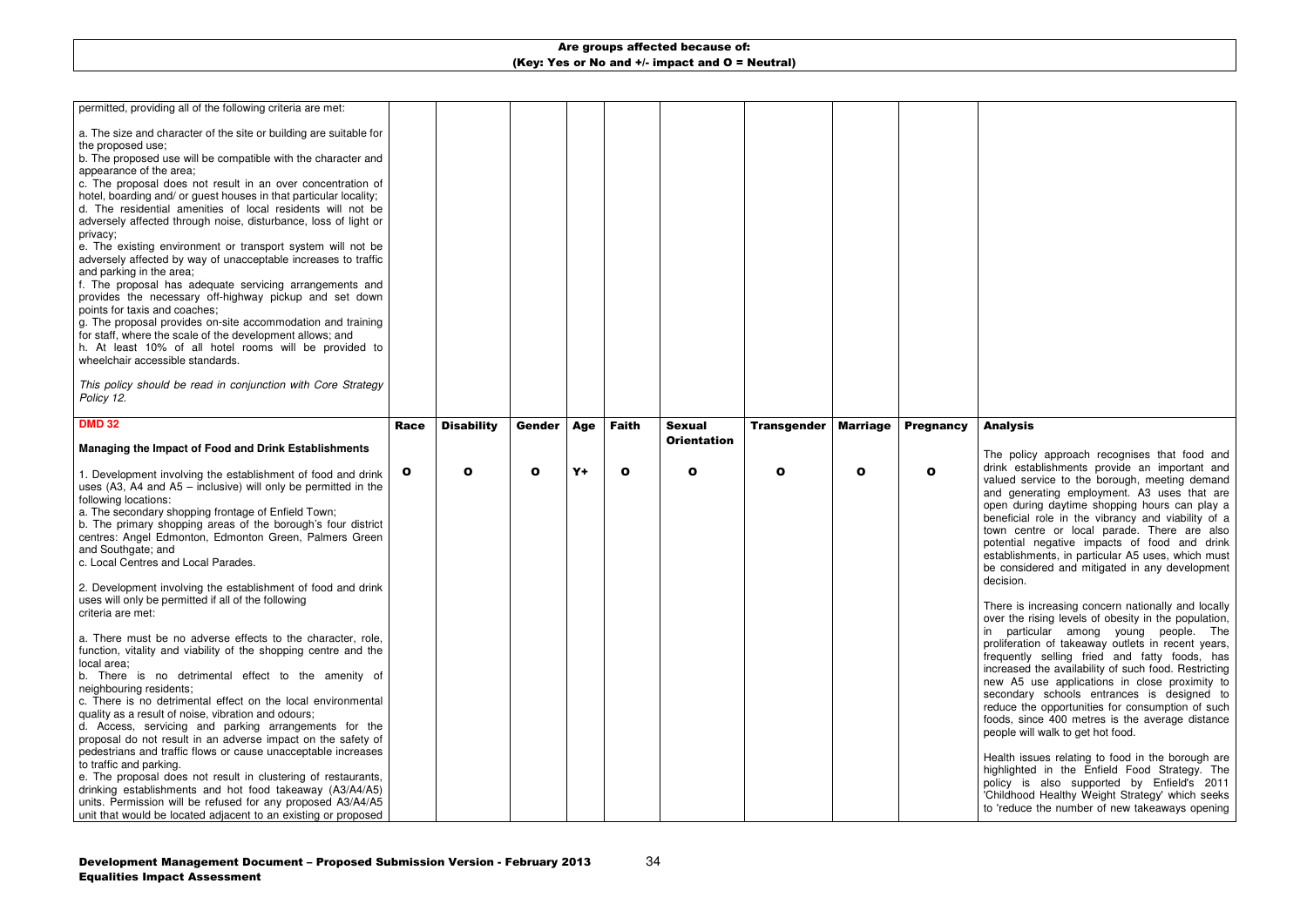in proximity to schools and academies'.

is noted that these types of uses provide a source of local employment for residents.

| A3/A4/A5 unit. There should be a minimum of two non-<br>A3/A4/A5 units, or at least 10 metres, between the units,<br>which ever is greater.<br>f. There should be no loss of active street frontage.<br>4. Development involving hot food takeaway (A5) uses on<br>sites located within 400 metres of an existing or proposed<br>secondary school entrance will not be permitted.<br>5. Conditions on any permission granted may cover the<br>following:<br>a. Levels of odour and fume extraction;<br>b. Disposal of waste products;<br>c. Litter and the provision of litter bins;<br>d. Hours of operation; and<br>e. Any other potential nuisance.<br>This Policy should be read in conjunction with Core Strategy<br>policies 7 and 17. |              |                   |               |              |              |                                     |                    |                 |                  |   |
|----------------------------------------------------------------------------------------------------------------------------------------------------------------------------------------------------------------------------------------------------------------------------------------------------------------------------------------------------------------------------------------------------------------------------------------------------------------------------------------------------------------------------------------------------------------------------------------------------------------------------------------------------------------------------------------------------------------------------------------------|--------------|-------------------|---------------|--------------|--------------|-------------------------------------|--------------------|-----------------|------------------|---|
| <b>DMD 33</b>                                                                                                                                                                                                                                                                                                                                                                                                                                                                                                                                                                                                                                                                                                                                | <b>Race</b>  | <b>Disability</b> | Gender        | Age          | <b>Faith</b> | <b>Sexual</b>                       | <b>Transgender</b> | <b>Marriage</b> | <b>Pregnancy</b> |   |
| <b>Betting Shops</b>                                                                                                                                                                                                                                                                                                                                                                                                                                                                                                                                                                                                                                                                                                                         |              |                   |               |              |              | <b>Orientation</b>                  |                    |                 |                  |   |
| Proposals for betting shops will only be permitted if all of the<br>following criteria are met:                                                                                                                                                                                                                                                                                                                                                                                                                                                                                                                                                                                                                                              | $\mathbf{o}$ | $\mathbf{o}$      | $\mathbf{o}$  | $\mathbf{o}$ | O            | $\mathbf{o}$                        | O                  | $\mathbf{o}$    | О                |   |
| a. The proposed development is located within a local or<br>district centre, or within the secondary shopping frontage of<br>Enfield Town;<br>b. There should be a minimum of five non-betting shop units                                                                                                                                                                                                                                                                                                                                                                                                                                                                                                                                    |              |                   |               |              |              |                                     |                    |                 |                  | S |
| between the proposed site and the next betting shop<br>premises, or at least 25m, between them, whichever is<br>greater; and<br>c. The proposal should be designed such as to provide an<br>active frontage during the daytime and evening, and to have a<br>positive visual impact on the street.                                                                                                                                                                                                                                                                                                                                                                                                                                           |              |                   |               |              |              |                                     |                    |                 |                  |   |
|                                                                                                                                                                                                                                                                                                                                                                                                                                                                                                                                                                                                                                                                                                                                              |              |                   |               |              |              |                                     |                    |                 |                  |   |
| <b>DMD 34</b>                                                                                                                                                                                                                                                                                                                                                                                                                                                                                                                                                                                                                                                                                                                                | <b>Race</b>  | <b>Disability</b> | <b>Gender</b> | Age          | <b>Faith</b> | <b>Sexual</b><br><b>Orientation</b> | <b>Transgender</b> | <b>Marriage</b> | <b>Pregnancy</b> |   |
| <b>Evening Economy</b>                                                                                                                                                                                                                                                                                                                                                                                                                                                                                                                                                                                                                                                                                                                       |              |                   |               |              |              |                                     |                    |                 |                  |   |
| Development proposals which foster a diverse evening<br>economy will be permitted in appropriate locations, provided<br>all of the following criteria are met:                                                                                                                                                                                                                                                                                                                                                                                                                                                                                                                                                                               | $\mathbf{o}$ | $\mathbf{o}$      | $Y+$          | $\mathbf{o}$ | $\mathbf{o}$ | O                                   | О                  | O               | O                | e |
| a. The proposal achieves an active ground floor street<br>frontage during the day and evening;<br>b. There is no adverse effect on the amenity of neighbouring                                                                                                                                                                                                                                                                                                                                                                                                                                                                                                                                                                               |              |                   |               |              |              |                                     |                    |                 |                  | г |
| and local residents due to noise and disturbance;<br>c. Measures are in place to address issues such as                                                                                                                                                                                                                                                                                                                                                                                                                                                                                                                                                                                                                                      |              |                   |               |              |              |                                     |                    |                 |                  |   |

#### Analysis

The policy seeks to control the negative aspects associated with betting shops. Clustering of uses will be prevented to ensure that there is no harm to the vitality and viability of centres, or harm caused through anti-social behaviour.

No disproportionate impact.

#### Analysis

The policy approach recognises that a vibrant and diverse evening economy can bring benefits to the local economy through sustaining businesses and providing jobs, while providing venues for entertainment, culture and socialising to residentsand visitors alike.

However, these benefits will be balanced against the problems that can be caused by the evening economy, such as anti-social behaviour, fear of crime, noise, congestion and disturbance to local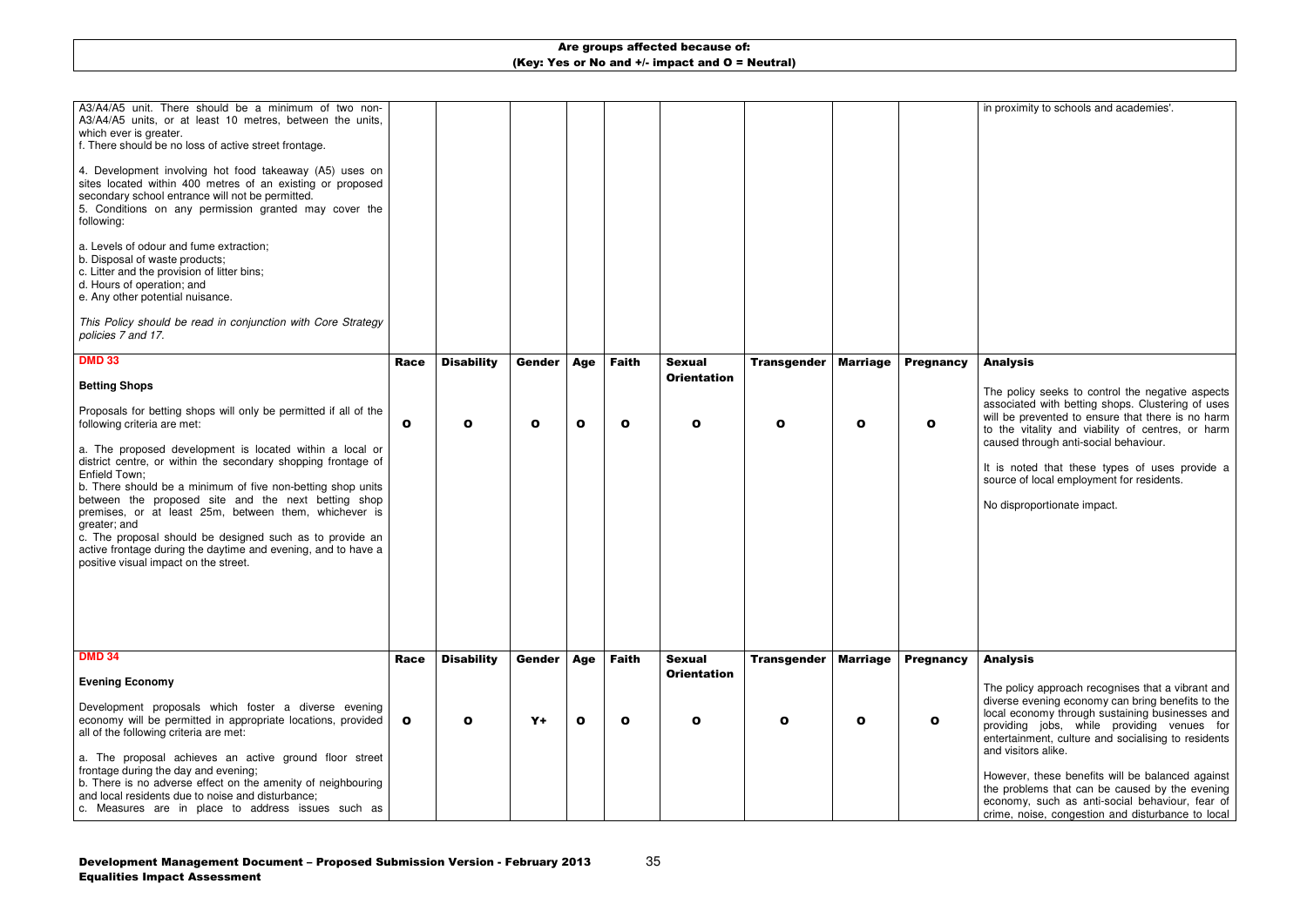residents and other users of the borough's town and district centres, including those people who might be dissuaded from using the town centre due to poor perceptions of public safety after dark.

All sections of the community will benefit from this policy approach. Particularly those that visit shops in the evening time that do not feel safe.

| community safety, policing and litter; and<br>d. The proposed use is in keeping with the scale and<br>character of the surrounding area. Conditions may be used to<br>secure the following:                                                                                                                                                                                                                                                                                                                                                                    |             |                   |               |             |              |                                     |                    |                 |                  |  |
|----------------------------------------------------------------------------------------------------------------------------------------------------------------------------------------------------------------------------------------------------------------------------------------------------------------------------------------------------------------------------------------------------------------------------------------------------------------------------------------------------------------------------------------------------------------|-------------|-------------------|---------------|-------------|--------------|-------------------------------------|--------------------|-----------------|------------------|--|
| a. Maximum noise levels;<br>b. Provision of acoustic glazing;<br>c. Provision of acoustically treated ventilation;<br>d. Provision of acoustic lobby entrances and exits to act as a<br>sound barrier;<br>e. Installation of sound limiters linked to sound amplification<br>equipment;<br>f. Prohibition of external playing of amplified music;<br>g. Restricted delivery times; and<br>h. Restricted hours of operation in accordance with the<br>Appendix 6: 'Commercial Opening Hours'.                                                                   |             |                   |               |             |              |                                     |                    |                 |                  |  |
| This policy should be read in conjunction with Core Strategy<br>policies 11 and 17.                                                                                                                                                                                                                                                                                                                                                                                                                                                                            |             |                   |               |             |              |                                     |                    |                 |                  |  |
| <b>DMD 35</b><br><b>Banqueting Suites</b>                                                                                                                                                                                                                                                                                                                                                                                                                                                                                                                      | <b>Race</b> | <b>Disability</b> | <b>Gender</b> | <b>Age</b>  | <b>Faith</b> | <b>Sexual</b><br><b>Orientation</b> | <b>Transgender</b> | <b>Marriage</b> | <b>Pregnancy</b> |  |
| The Council will support proposals for the provision or<br>expansion of banqueting suites in appropriate locations.<br>Preferred locations include retail parks and the upper floors in<br>town centre buildings, or other similar locations that are<br>accessible by a range of sustainable transport modes and<br>where the impact on residential areas is minimised.<br>Banqueting suites provided as part of a dual use development<br>incorporating a conference suite or integrated with a hotel<br>complex will be supported in appropriate locations. | $Y+$        | $\mathbf{o}$      | $\mathbf{o}$  | $\mathbf o$ | $Y+$         | $\mathbf{o}$                        | O                  | $\mathbf o$     | O                |  |
| Planning Permission will only be granted if the proposal meets<br>all of the following criteria. Development must:                                                                                                                                                                                                                                                                                                                                                                                                                                             |             |                   |               |             |              |                                     |                    |                 |                  |  |
| a. Have no impact on neighbouring residential properties in<br>terms of noise and disturbance:<br>b. Have adequate servicing arrangements and does not result<br>in an increase of on-street parking and traffic congestion in the<br>surrounding area; and<br>c. Comply with opening and closing times set out in the<br>Appendix 6: 'Commercial Opening Hours'.<br>Proposals for banqueting suites on Strategic Industrial<br>Locations (SIL) and Locally Significant Industrial Sites (LSIS)<br>will be refused.                                            |             |                   |               |             |              |                                     |                    |                 |                  |  |
| This policy should be read in conjunction with Core Strategy<br>Policy 6.                                                                                                                                                                                                                                                                                                                                                                                                                                                                                      |             |                   |               |             |              |                                     |                    |                 |                  |  |
|                                                                                                                                                                                                                                                                                                                                                                                                                                                                                                                                                                |             |                   |               |             |              |                                     |                    |                 |                  |  |

#### Analysis

The policy approach recognises for a number of communities within the borough banqueting suites provide an important venue, enabling large numbers of people to congregate and socialise, in particular for special events such as weddings. This would particularly benefit certain ethnic faith groups.

However, the scale of banqueting suite venues can lead to negative impacts on amenity for neighbours due to noise and disturbance from people arriving at and departing from the site, particularly late at night. These venues tend to encourage car borne trips due to the nature of the use and where transport accessibility is poor.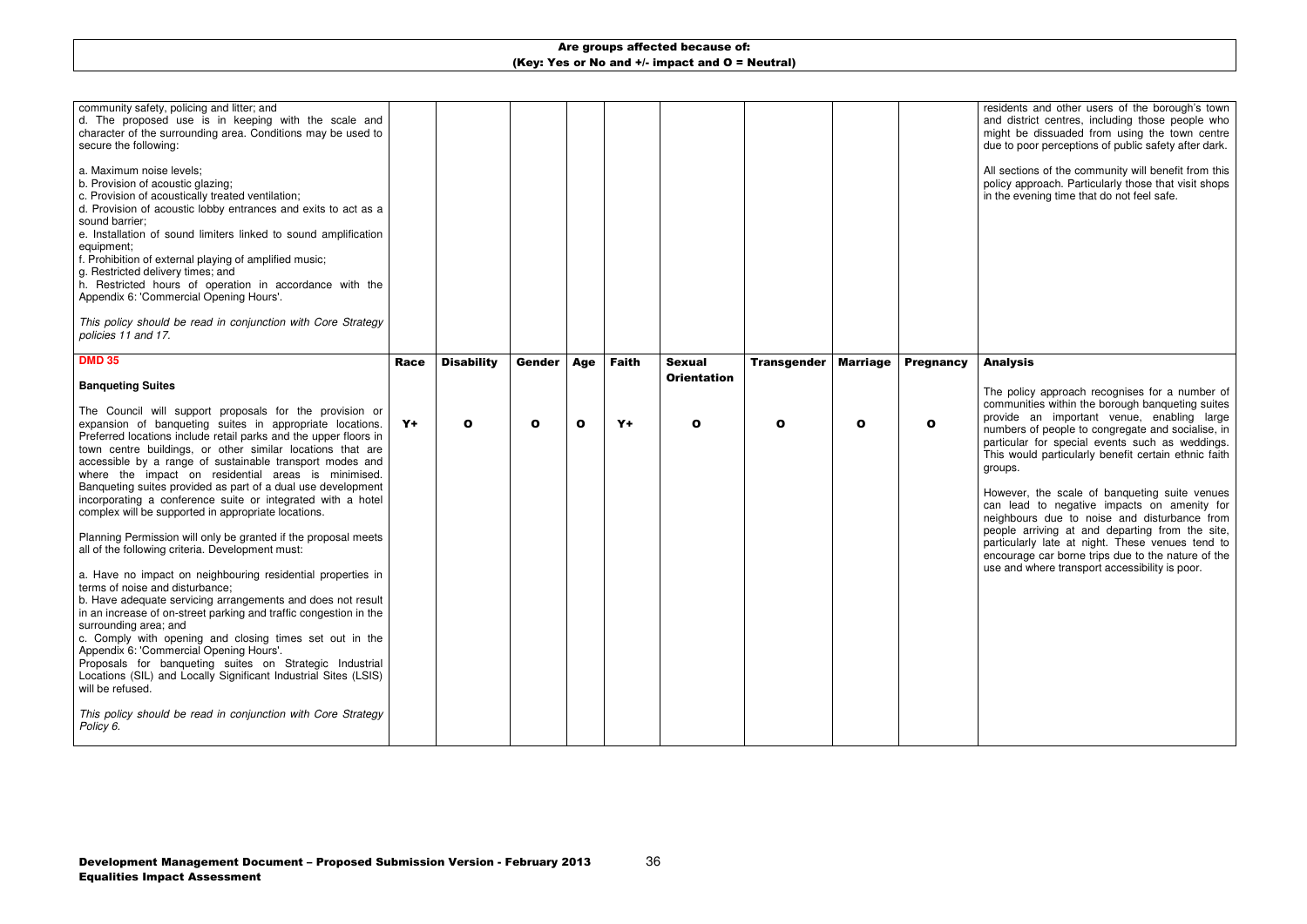| <b>DMD 36</b>                                                                                                                              | <b>Race</b> | <b>Disability</b> | Gender | Age    | <b>Faith</b> | <b>Sexual</b>      | <b>Transgender</b> | <b>Marriage</b> | <b>Pregnancy</b> |  |
|--------------------------------------------------------------------------------------------------------------------------------------------|-------------|-------------------|--------|--------|--------------|--------------------|--------------------|-----------------|------------------|--|
| <b>Social Clubs</b>                                                                                                                        |             |                   |        |        |              | <b>Orientation</b> |                    |                 |                  |  |
| Proposals involving social clubs will be permitted provided all<br>the following criteria are met:                                         | $Y +$       | $\mathbf{o}$      | $Y+/-$ | $Y+/-$ | $Y+$         | $\mathbf{o}$       | O                  | $\mathbf{o}$    | $\mathbf o$      |  |
| a. The proposed development is located within a local or<br>district centre, or within the secondary shopping frontage of<br>Enfield Town; |             |                   |        |        |              |                    |                    |                 |                  |  |
| b. There should be no over-concentration by requiring a<br>minimum of five non-social club units between the proposed                      |             |                   |        |        |              |                    |                    |                 |                  |  |
| site and the next social club premises, or at least 25 metres,<br>between them, whichever is greater;                                      |             |                   |        |        |              |                    |                    |                 |                  |  |
| c. The proposal should be designed to provide an active<br>frontage during the daytime and evening, and to have a                          |             |                   |        |        |              |                    |                    |                 |                  |  |
| positive visual impact on the street; and<br>d. The Opening hours are in accordance with the Appendix 6:                                   |             |                   |        |        |              |                    |                    |                 |                  |  |
| 'Commercial Opening Hours'.                                                                                                                |             |                   |        |        |              |                    |                    |                 |                  |  |
| This policy should be read in conjunction with Core Strategy<br>Policy 6.                                                                  |             |                   |        |        |              |                    |                    |                 |                  |  |
|                                                                                                                                            |             |                   |        |        |              |                    |                    |                 |                  |  |
|                                                                                                                                            |             |                   |        |        |              |                    |                    |                 |                  |  |
|                                                                                                                                            |             |                   |        |        |              |                    |                    |                 |                  |  |
|                                                                                                                                            |             |                   |        |        |              |                    |                    |                 |                  |  |
|                                                                                                                                            |             |                   |        |        |              |                    |                    |                 |                  |  |
|                                                                                                                                            |             |                   |        |        |              |                    |                    |                 |                  |  |

### Analysis

The policy approach recognises that social clubs provide an important meeting place for some ethnic and other groups resident in the borough to congregate and socialise together. However, this can also be exclusive to other equality groups such us women.

Applications are most frequently for premises on retail frontages, often towards the fringes of the town centres and close to residential areas. Social clubs can be a suitable use for premises, particularly in smaller town centres, and can provide for an important community need.

The policy aims to improve and maintain the quality of the built environment through encouraging innovation in building design and the public realm, particularly where this contributes towards community cohesion and local distinctiveness. Strengthening local community

Opening hours are often until late in the evening, when exiting clients can create disturbance to local residents. The needs of the users will be balanced against the wider community interests.

| <b>Chapter 6: Design and Heritage</b>                                                                                                                                                                                                               |      |                   |        |     |              |                    |                    |                 |                  |                        |
|-----------------------------------------------------------------------------------------------------------------------------------------------------------------------------------------------------------------------------------------------------|------|-------------------|--------|-----|--------------|--------------------|--------------------|-----------------|------------------|------------------------|
| <b>DMD 37</b>                                                                                                                                                                                                                                       | Race | <b>Disability</b> | Gender | Age | <b>Faith</b> | <b>Sexual</b>      | <b>Transgender</b> | <b>Marriage</b> | <b>Pregnancy</b> |                        |
| <b>Achieving High Quality and Design-Led Development</b>                                                                                                                                                                                            |      |                   |        |     |              | <b>Orientation</b> |                    |                 |                  |                        |
| 1) Development that is not suitable for its intended function,<br>that is inappropriate to its context, or which fails to have<br>appropriate regard to its surroundings, will be refused.<br>2) Development should capitalise on the opportunities | Y+   | Y+                | Y+     | Y+  | Y+           | O                  |                    |                 | Y+               | C<br><sub>C</sub><br>p |
| available for improving an area in accordance with the<br>following objectives of urban design:                                                                                                                                                     |      |                   |        |     |              |                    |                    |                 |                  |                        |
| <b>Character:</b> Locally distinctive patterns of development,                                                                                                                                                                                      |      |                   |        |     |              |                    |                    |                 |                  |                        |
| landscape and culture that make a positive contribution to<br>quality of life and a place's identity should be reinforced;<br><b>Continuity and Enclosure:</b> Public and private spaces and                                                        |      |                   |        |     |              |                    |                    |                 |                  |                        |
|                                                                                                                                                                                                                                                     |      |                   |        |     |              |                    |                    |                 |                  |                        |

#### Analysis

The policy approach recognises respecting and complementing the distinguishing positive characteristics of an area are key to creating and promoting a sense of identity and place and ntegrating development into its surroundings.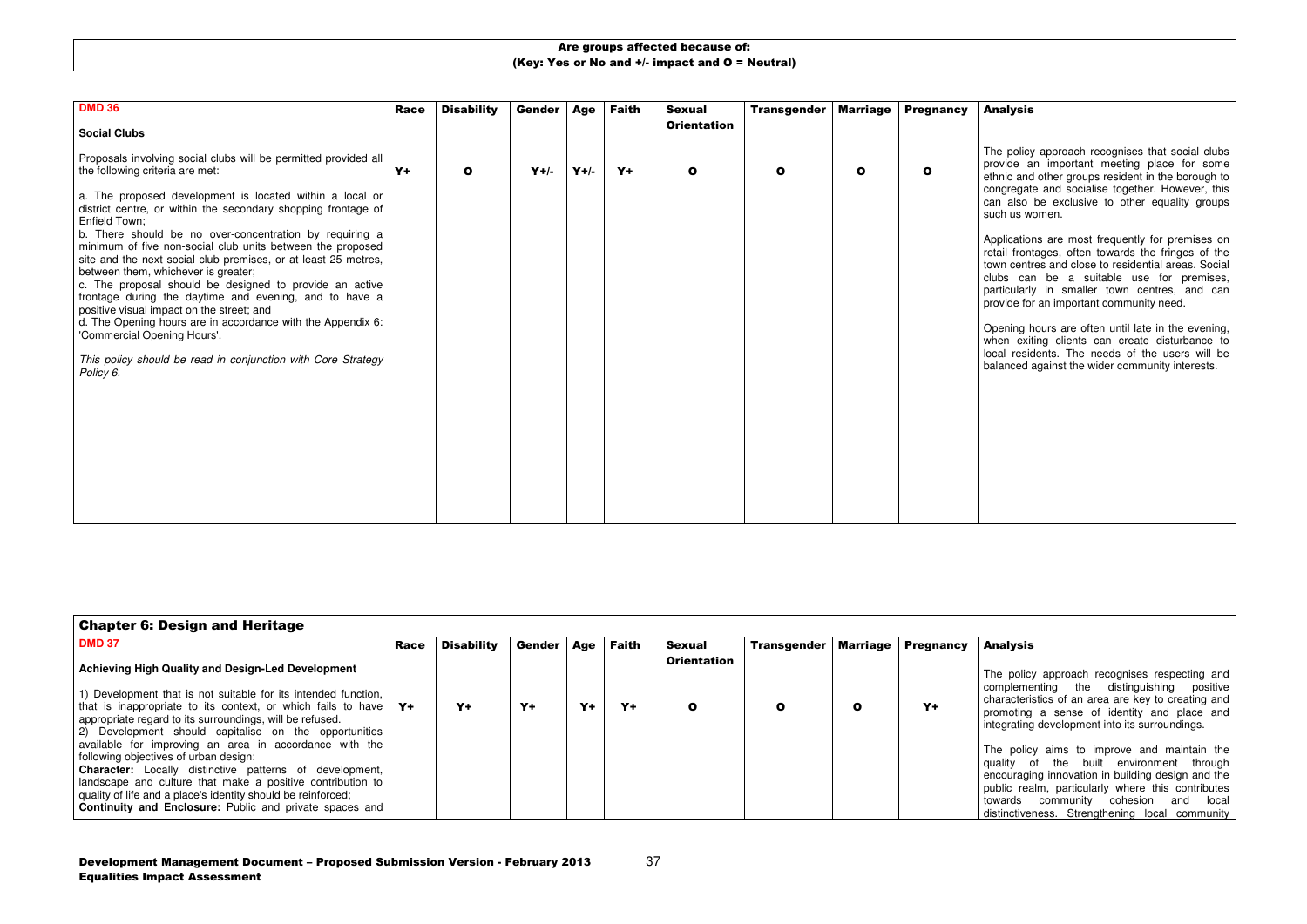distinctiveness and improving environmental conditions will positively contribute to the livingconditions of the most deprived communities.

The policy is particularly beneficial to those who are less mobile, benefiting from increased accessibility, permeability and improved public realm.

| buildings are clearly distinguished, safe and secure;<br>Quality of the Public Realm: Safe, attractive, uncluttered and<br>effective spaces and routes should be provided;<br>Ease of Movement: Development should be inclusive, easy<br>for all to get to and move around, connect well with other<br>places, put people before private vehicles and integrate land<br>uses with sustainable modes of transport;<br>Legibility: Development should be easy to understand with<br>recognisable and intuitive routes, intersections and landmarks;<br>Adaptability and Durability: Development should be durable<br>and flexible enough to respond to social, technological and<br>economic change. Its design and materials should ensure long<br>term resilience and minimise ongoing maintenance;<br>Diversity: Where appropriate, development should provide<br>variety and choice through the provision of a mix of compatible<br>uses that work together to create viable places that respond to<br>local needs. |              |                   |               |              |              |                                     |                    |                 |                  | d<br>C<br>C   |
|-----------------------------------------------------------------------------------------------------------------------------------------------------------------------------------------------------------------------------------------------------------------------------------------------------------------------------------------------------------------------------------------------------------------------------------------------------------------------------------------------------------------------------------------------------------------------------------------------------------------------------------------------------------------------------------------------------------------------------------------------------------------------------------------------------------------------------------------------------------------------------------------------------------------------------------------------------------------------------------------------------------------------|--------------|-------------------|---------------|--------------|--------------|-------------------------------------|--------------------|-----------------|------------------|---------------|
| 3) All development should create safe and secure places and<br>comply with the principles of Secured by Design.                                                                                                                                                                                                                                                                                                                                                                                                                                                                                                                                                                                                                                                                                                                                                                                                                                                                                                       |              |                   |               |              |              |                                     |                    |                 |                  |               |
| This policy should be read in conjunction with Core Policy 30.                                                                                                                                                                                                                                                                                                                                                                                                                                                                                                                                                                                                                                                                                                                                                                                                                                                                                                                                                        |              |                   |               |              |              |                                     |                    |                 |                  |               |
| <b>DMD 38</b>                                                                                                                                                                                                                                                                                                                                                                                                                                                                                                                                                                                                                                                                                                                                                                                                                                                                                                                                                                                                         | Race         | <b>Disability</b> | Gender        | <b>Age</b>   | <b>Faith</b> | <b>Sexual</b><br><b>Orientation</b> | <b>Transgender</b> | <b>Marriage</b> | <b>Pregnancy</b> |               |
| <b>Design Process</b>                                                                                                                                                                                                                                                                                                                                                                                                                                                                                                                                                                                                                                                                                                                                                                                                                                                                                                                                                                                                 |              |                   |               |              |              |                                     |                    |                 |                  |               |
| 1) Applications accompanied by design and access<br>statements that do not clearly document the design evolution<br>and rationale behind the proposal will not be accepted.<br>2) The Design and Access Statement must meet national<br>requirements and include:<br>a. A site analysis including site constraints, opportunities and<br>an assessment of the context and how this may influence the<br>design;<br>b. An explanation of how the design addresses the<br>opportunities and constraints presented by the site;<br>c. Direct references to how the design complies with relevant<br>planning policy and guidance.                                                                                                                                                                                                                                                                                                                                                                                        | $\mathbf{o}$ | O                 | $\mathbf o$   | $\mathbf{o}$ | $\mathbf{o}$ | $\mathbf{o}$                        | O                  | $\mathbf{o}$    | O                |               |
| The scope and level of detail contained in the Design and<br>Access Statement should be proportional to the type of<br>development being proposed.                                                                                                                                                                                                                                                                                                                                                                                                                                                                                                                                                                                                                                                                                                                                                                                                                                                                    |              |                   |               |              |              |                                     |                    |                 |                  |               |
| 3) Where appropriate, applications will be considered at<br>design review panels. The advice of the panel will be a<br>material consideration when assessing the application against<br>policies within this DPD.                                                                                                                                                                                                                                                                                                                                                                                                                                                                                                                                                                                                                                                                                                                                                                                                     |              |                   |               |              |              |                                     |                    |                 |                  |               |
| <b>DMD 39</b>                                                                                                                                                                                                                                                                                                                                                                                                                                                                                                                                                                                                                                                                                                                                                                                                                                                                                                                                                                                                         | Race         | <b>Disability</b> | <b>Gender</b> | Age          | <b>Faith</b> | <b>Sexual</b>                       | <b>Transgender</b> | <b>Marriage</b> | <b>Pregnancy</b> |               |
| The Design of Business Premises                                                                                                                                                                                                                                                                                                                                                                                                                                                                                                                                                                                                                                                                                                                                                                                                                                                                                                                                                                                       |              |                   |               |              |              | <b>Orientation</b>                  |                    |                 |                  |               |
| 1) All new business premises must make efficient use of land<br>and maximise their contribution to the urban environment.                                                                                                                                                                                                                                                                                                                                                                                                                                                                                                                                                                                                                                                                                                                                                                                                                                                                                             |              |                   |               |              |              |                                     |                    |                 |                  | <sub>ir</sub> |

The policy recognises that to secure improvements to the urban environment, create flexible, sustainable buildings, facilitate access to and through employment areas and encourage new businesses to locate to Enfield, providing

### Analysis

No disproportionate impact.

### Analysis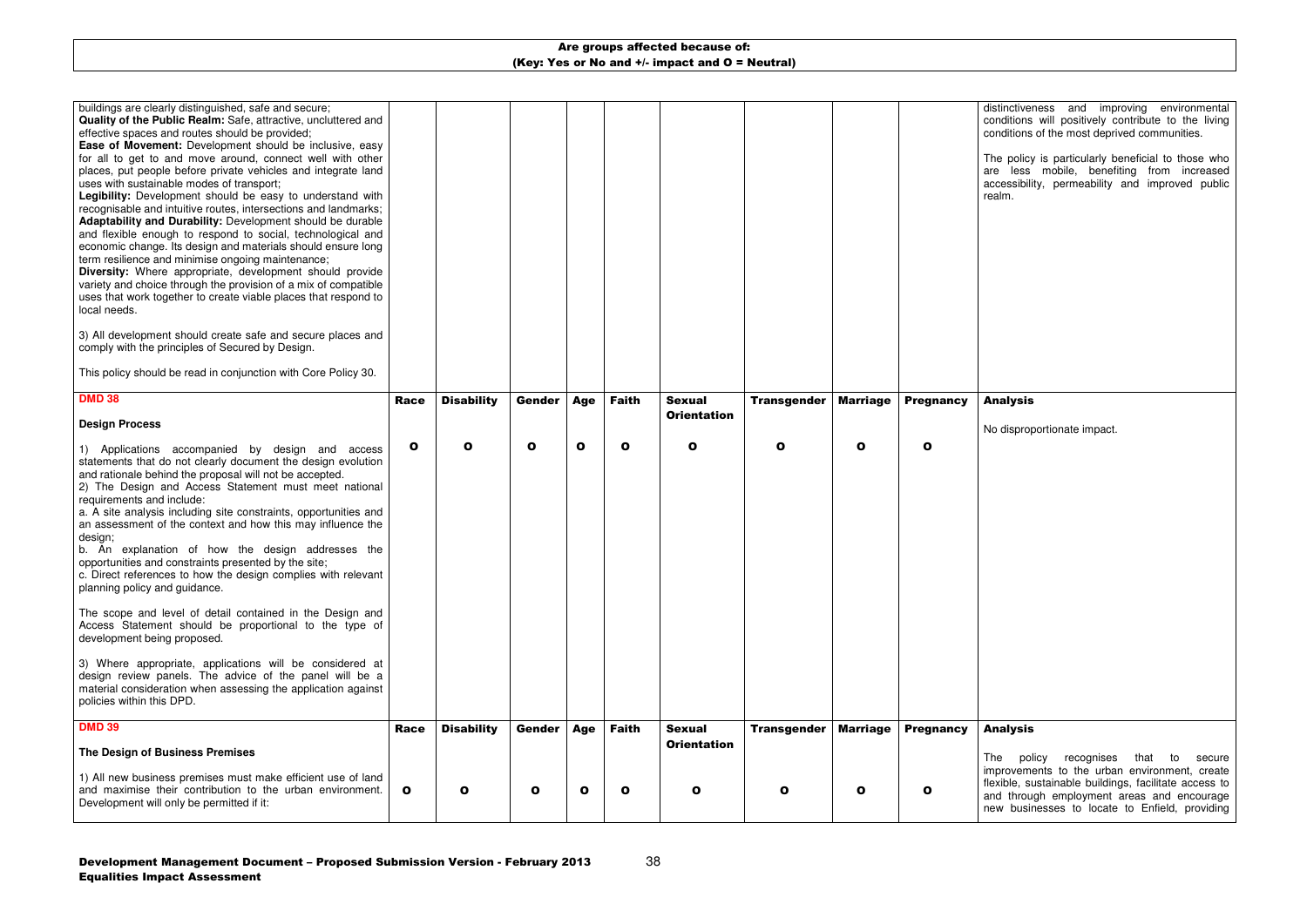39

| a. Facilitates movement through the provision of suitably         |              |                   |              |              |              |                    |                    |                 |                  |  |
|-------------------------------------------------------------------|--------------|-------------------|--------------|--------------|--------------|--------------------|--------------------|-----------------|------------------|--|
| located, safe, naturally lit and publicly accessible routes;      |              |                   |              |              |              |                    |                    |                 |                  |  |
| b. Positively addresses the public realm: publicly accessible     |              |                   |              |              |              |                    |                    |                 |                  |  |
| and more active areas should front the public realm and be        |              |                   |              |              |              |                    |                    |                 |                  |  |
| located close to the site entrance. Building entrances should     |              |                   |              |              |              |                    |                    |                 |                  |  |
| be prominently located and clearly indicated through the          |              |                   |              |              |              |                    |                    |                 |                  |  |
| architecture and/or massing of the building. The amount and       |              |                   |              |              |              |                    |                    |                 |                  |  |
| location of fenestration, landscaping, means of enclosure,        |              |                   |              |              |              |                    |                    |                 |                  |  |
| architectural detailing and lighting should all help to create a  |              |                   |              |              |              |                    |                    |                 |                  |  |
| pleasant and safe environment for pedestrians, cyclists and       |              |                   |              |              |              |                    |                    |                 |                  |  |
| vehicles at all times of the day;                                 |              |                   |              |              |              |                    |                    |                 |                  |  |
| c. Clearly differentiates between public and private areas and    |              |                   |              |              |              |                    |                    |                 |                  |  |
| respects any appropriate, existing building lines. In the         |              |                   |              |              |              |                    |                    |                 |                  |  |
| absence of such a feature, the development should establish       |              |                   |              |              |              |                    |                    |                 |                  |  |
| one;                                                              |              |                   |              |              |              |                    |                    |                 |                  |  |
| d. Provides inclusive access arrangements and encourages          |              |                   |              |              |              |                    |                    |                 |                  |  |
| commuting via cycle and foot, and where                           |              |                   |              |              |              |                    |                    |                 |                  |  |
| possible provide supporting facilities such as showers and        |              |                   |              |              |              |                    |                    |                 |                  |  |
| lockers;                                                          |              |                   |              |              |              |                    |                    |                 |                  |  |
| e. Wherever possible, locates servicing, parking and refuse to    |              |                   |              |              |              |                    |                    |                 |                  |  |
| the rear, sensitively locating and screening these where visible  |              |                   |              |              |              |                    |                    |                 |                  |  |
| from the public realm;                                            |              |                   |              |              |              |                    |                    |                 |                  |  |
| f. Is flexibly designed so as to be suitable for a number of      |              |                   |              |              |              |                    |                    |                 |                  |  |
| different businesses and to facilitate conversion to alternative  |              |                   |              |              |              |                    |                    |                 |                  |  |
| uses, subdivision and/or amalgamation of units;                   |              |                   |              |              |              |                    |                    |                 |                  |  |
| g. Through layout, landscaping and other site features, helps     |              |                   |              |              |              |                    |                    |                 |                  |  |
| to mitigate the potential for negative impacts on surrounding     |              |                   |              |              |              |                    |                    |                 |                  |  |
| uses, including consideration of access arrangements for          |              |                   |              |              |              |                    |                    |                 |                  |  |
| different uses within the site and wider area;                    |              |                   |              |              |              |                    |                    |                 |                  |  |
| h. Ensures that the massing and facades of buildings are          |              |                   |              |              |              |                    |                    |                 |                  |  |
| made visually interesting through architectural detailing, height |              |                   |              |              |              |                    |                    |                 |                  |  |
| variation and fenestration. Consideration will need to be given   |              |                   |              |              |              |                    |                    |                 |                  |  |
| to how the development will appear when viewed from the           |              |                   |              |              |              |                    |                    |                 |                  |  |
| surroundings and in long views;                                   |              |                   |              |              |              |                    |                    |                 |                  |  |
| i. Respects the grain and character of the surrounding area,      |              |                   |              |              |              |                    |                    |                 |                  |  |
|                                                                   |              |                   |              |              |              |                    |                    |                 |                  |  |
| for example by wrapping larger buildings in smaller units to      |              |                   |              |              |              |                    |                    |                 |                  |  |
| maintain activity, character and visual interest;                 |              |                   |              |              |              |                    |                    |                 |                  |  |
| j. Uses materials that are high quality and considers how,        |              |                   |              |              |              |                    |                    |                 |                  |  |
| through the use of local materials and those used in              |              |                   |              |              |              |                    |                    |                 |                  |  |
| surrounding buildings, a distinct character and area identity     |              |                   |              |              |              |                    |                    |                 |                  |  |
| can be created, enhanced or preserved.                            |              |                   |              |              |              |                    |                    |                 |                  |  |
|                                                                   |              |                   |              |              |              |                    |                    |                 |                  |  |
| This policy should be read in conjunction with Core Policy 30.    |              |                   |              |              |              |                    |                    |                 |                  |  |
| <b>DMD 40</b>                                                     |              |                   | Gender       |              | <b>Faith</b> | <b>Sexual</b>      |                    | <b>Marriage</b> |                  |  |
|                                                                   | <b>Race</b>  | <b>Disability</b> |              | <b>Age</b>   |              |                    | <b>Transgender</b> |                 | <b>Pregnancy</b> |  |
| <b>Ground Floor Frontages</b>                                     |              |                   |              |              |              | <b>Orientation</b> |                    |                 |                  |  |
|                                                                   |              |                   |              |              |              |                    |                    |                 |                  |  |
| Development involving the creation of new, or alterations to      | $\mathbf{o}$ | O                 | $\mathbf{o}$ | $\mathbf{o}$ | $\mathbf{o}$ | O                  | O                  | O               | O                |  |
| existing ground floor frontages outside of designated industrial  |              |                   |              |              |              |                    |                    |                 |                  |  |
| areas will only be permitted if all of the following criteria are |              |                   |              |              |              |                    |                    |                 |                  |  |
| met:                                                              |              |                   |              |              |              |                    |                    |                 |                  |  |
|                                                                   |              |                   |              |              |              |                    |                    |                 |                  |  |
| a. The frontage maintains visual interest within the street;      |              |                   |              |              |              |                    |                    |                 |                  |  |
| b. The frontages respects the rhythm, style and proportions of    |              |                   |              |              |              |                    |                    |                 |                  |  |
| the building/group of buildings of which they form a part,        |              |                   |              |              |              |                    |                    |                 |                  |  |
| avoiding damage to existing pilasters, capitals and other         |              |                   |              |              |              |                    |                    |                 |                  |  |
|                                                                   |              |                   |              |              |              |                    |                    |                 |                  |  |

future employment opportunities for all in the borough.

No disproportionate impact.

## Analysis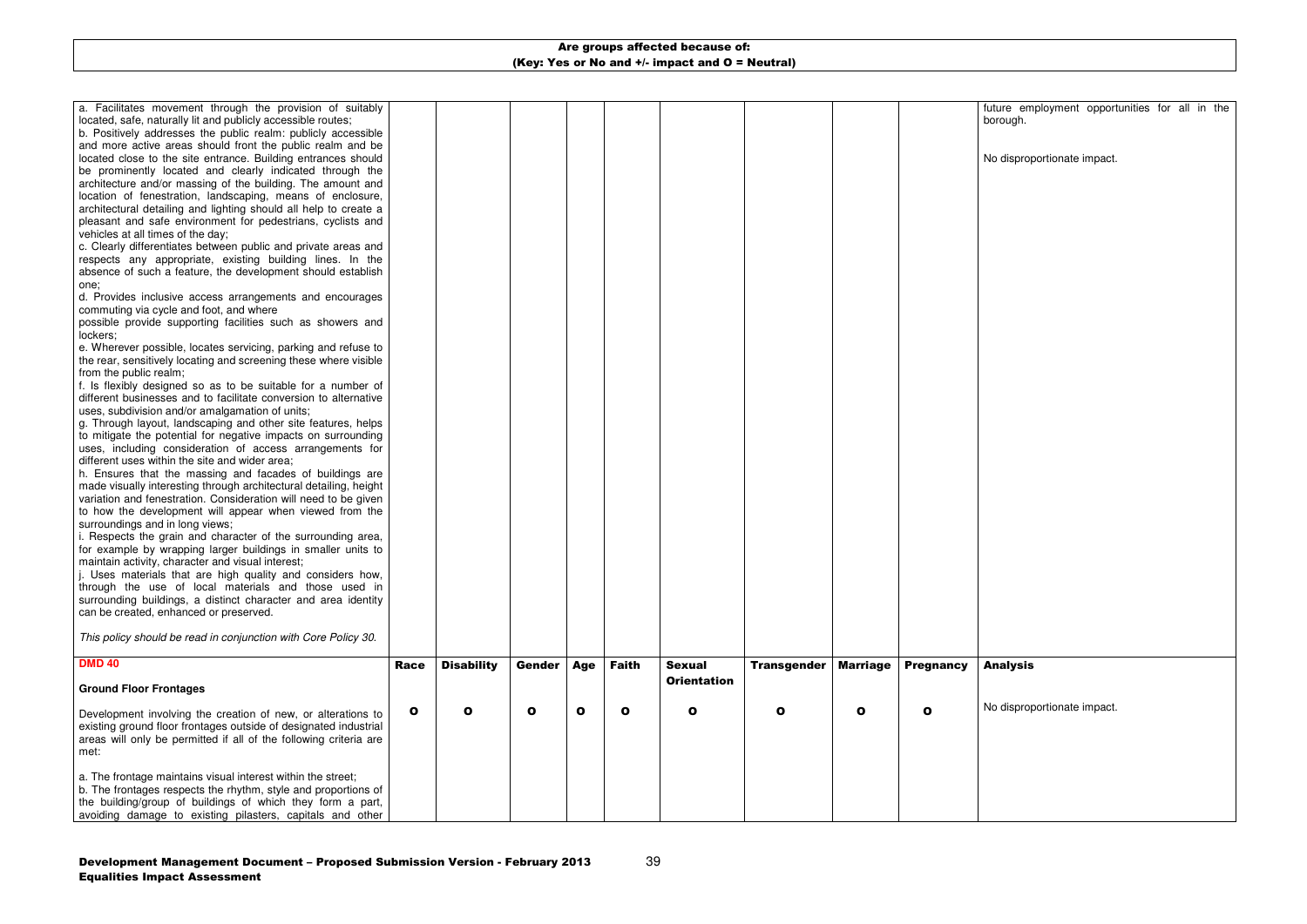| significant features, and where possible reinstating lost<br>features important to the character of the street or building;<br>c. No more than 10% of the glazed area is obscured at any<br>time, and a window display is included and maintained at all<br>times to the reasonable satisfaction of the Council. Window<br>displays should be lit at night using dedicated energy efficient<br>fittings;<br>d. Any security shutters proposed are internally mounted,<br>located behind the fascia and visually permeable; and<br>e. The street number must be displayed within the frontage.<br>This policy should be read in conjunction with Core Policy 30. |              |                   |               |             |              |                                    |                    |                 |                  |  |
|-----------------------------------------------------------------------------------------------------------------------------------------------------------------------------------------------------------------------------------------------------------------------------------------------------------------------------------------------------------------------------------------------------------------------------------------------------------------------------------------------------------------------------------------------------------------------------------------------------------------------------------------------------------------|--------------|-------------------|---------------|-------------|--------------|------------------------------------|--------------------|-----------------|------------------|--|
| <b>DMD 41</b>                                                                                                                                                                                                                                                                                                                                                                                                                                                                                                                                                                                                                                                   | <b>Race</b>  | <b>Disability</b> | Gender        | Age         | <b>Faith</b> | <b>Sexual</b>                      | <b>Transgender</b> | <b>Marriage</b> | <b>Pregnancy</b> |  |
| <b>Advertisements</b><br>1. Advertisements must be of an appropriate size and type in<br>relation to the premises and to the street scene.                                                                                                                                                                                                                                                                                                                                                                                                                                                                                                                      | $\mathbf{o}$ | O                 | $\mathbf{o}$  | $\mathbf o$ | $\mathbf o$  | <b>Orientation</b><br>$\mathbf{o}$ | Ω                  | $\mathbf o$     | O                |  |
| 2. Fascia boards must be of a height and depth consistent<br>with the traditional proportions of the building.                                                                                                                                                                                                                                                                                                                                                                                                                                                                                                                                                  |              |                   |               |             |              |                                    |                    |                 |                  |  |
| 3. Proposals for internally illuminated signs, box fascias or<br>projecting box signs will not be acceptable in conservation<br>areas and will normally be refused elsewhere unless the<br>proposal is slim; recessed into the fascia area; contained<br>between flanking pilasters; or where the proposed                                                                                                                                                                                                                                                                                                                                                      |              |                   |               |             |              |                                    |                    |                 |                  |  |
| advertisement type is a feature of the building upon which it is<br>proposed. Internal illumination of the entire sign will rarely be<br>acceptable. Externally illuminated fascias and bracketed sign<br>boards may offer an acceptable alternative.                                                                                                                                                                                                                                                                                                                                                                                                           |              |                   |               |             |              |                                    |                    |                 |                  |  |
| 4. Within the Area of Special Advert Control and within<br>conservation areas, the size, siting and illumination of new<br>advertisements must protect the special characteristics and<br>overall visual amenity of the relevant designation. Adverts<br>should not become visually dominant, nor result in<br>unnecessary advertisement clutter and must be directly<br>related to activities of the site on which they are displayed.                                                                                                                                                                                                                         |              |                   |               |             |              |                                    |                    |                 |                  |  |
| This policy should be read in conjunction with Core Strategy<br>Policy 30.                                                                                                                                                                                                                                                                                                                                                                                                                                                                                                                                                                                      |              |                   |               |             |              |                                    |                    |                 |                  |  |
| <b>DMD 42</b>                                                                                                                                                                                                                                                                                                                                                                                                                                                                                                                                                                                                                                                   | <b>Race</b>  | <b>Disability</b> | <b>Gender</b> | Age         | <b>Faith</b> | <b>Sexual</b>                      | <b>Transgender</b> | <b>Marriage</b> | <b>Pregnancy</b> |  |
| Design of Civic/Public Buildings and Institutions                                                                                                                                                                                                                                                                                                                                                                                                                                                                                                                                                                                                               |              |                   |               |             |              | <b>Orientation</b>                 |                    |                 |                  |  |
| 1) Civic buildings, institutions and other buildings providing<br>services to the public, must be designed to a high standard<br>and have prominence within their community. Development<br>will only be permitted if it:                                                                                                                                                                                                                                                                                                                                                                                                                                       | $\mathbf{o}$ | O                 | $\mathbf o$   | O           | O            | O                                  |                    | O               | O                |  |
| a. Is located and designed to provide a landmark appropriate<br>to the importance and setting of the function, aiding legibility of<br>the wider area;<br>b. Communicates their importance and function of the building                                                                                                                                                                                                                                                                                                                                                                                                                                         |              |                   |               |             |              |                                    |                    |                 |                  |  |
| through architectural cues and appropriate and attractive                                                                                                                                                                                                                                                                                                                                                                                                                                                                                                                                                                                                       |              |                   |               |             |              |                                    |                    |                 |                  |  |

The combination of their prominence, importance to the community and public accessibility, means that the quality of their design is particularly mportant.

### Analysis

The policy approach recognises that the attractiveness of individual shops and other business premises concentrated within the borough's town and local centres is of prime importance to the vitality of shopping centres and to the perception of the borough as a whole.

will help generate employment within town centres offering a range of opportunities for all in the borough.

No disproportionate impact.

### Analysis

The policy recognises that these buildings are important to all groups of people because they provide a shared resource within communities, and contribute to a shared sense of identity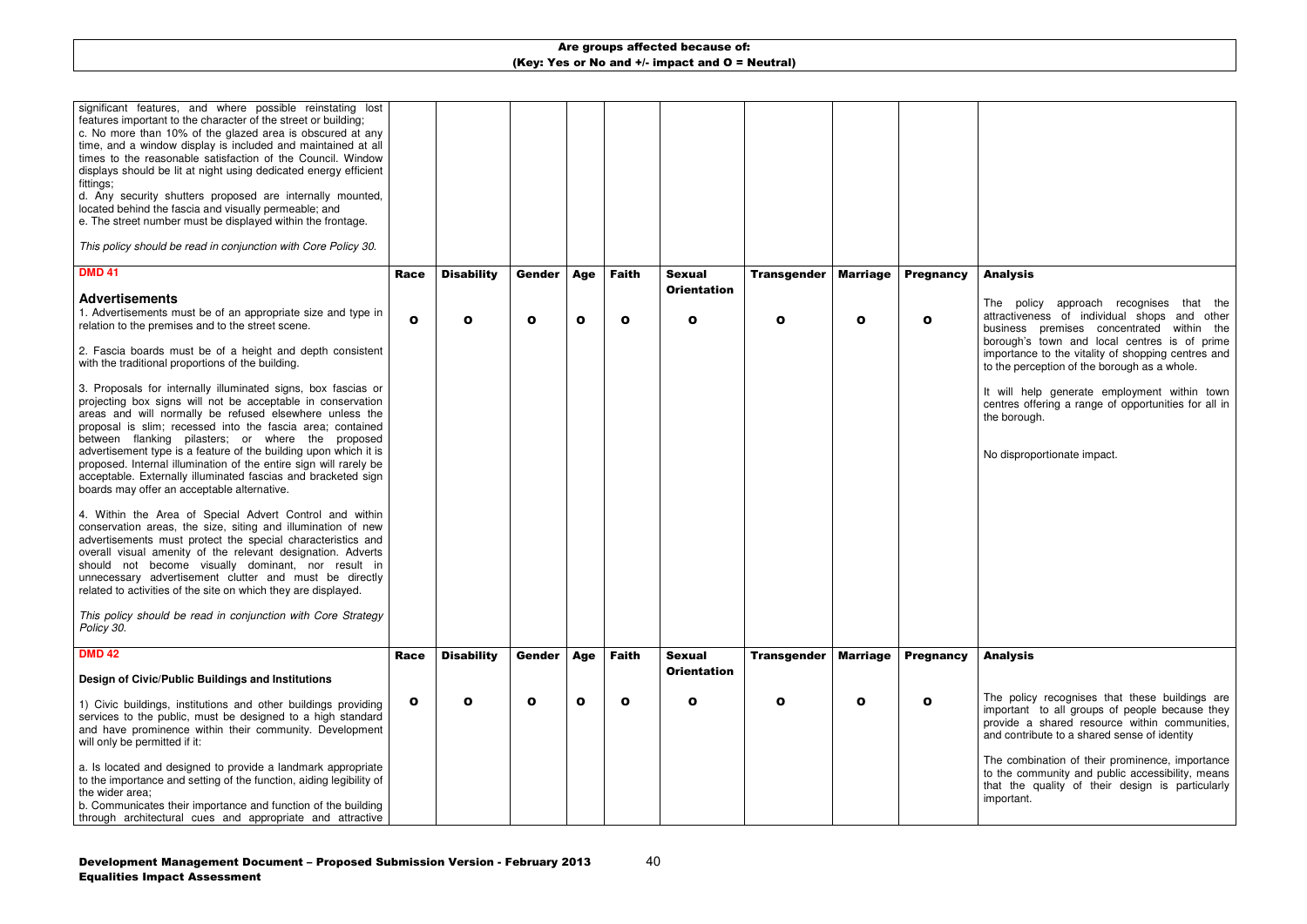41

No disproportionate impact.

| signage (integrated into the built fabric where possible);<br>c. Positively addresses the public realm through means of<br>enclosure, landscaping and the location and design of parking<br>and servicing;<br>d. Has entrances which are prominently and conveniently<br>located. Inclusive access arrangements should not normally<br>be separate from those designed for general access;<br>e. Is primarily designed for the intended purpose, and provides<br>opportunities to facilitate ancillary/alternative uses within the<br>building.<br>2) The layout of larger institutions, especially those occupying |              |                   |               |              |              |                    |                    |                 |                  |  |
|---------------------------------------------------------------------------------------------------------------------------------------------------------------------------------------------------------------------------------------------------------------------------------------------------------------------------------------------------------------------------------------------------------------------------------------------------------------------------------------------------------------------------------------------------------------------------------------------------------------------|--------------|-------------------|---------------|--------------|--------------|--------------------|--------------------|-----------------|------------------|--|
| more than one building, must consider whether public access<br>through the site is necessary facilitate movement within the<br>area. In these cases, way-finding infrastructure may also be<br>required.                                                                                                                                                                                                                                                                                                                                                                                                            |              |                   |               |              |              |                    |                    |                 |                  |  |
| This policy should be read in conjunction with Core Strategy<br>Policy 30                                                                                                                                                                                                                                                                                                                                                                                                                                                                                                                                           |              |                   |               |              |              |                    |                    |                 |                  |  |
| <b>DMD 43</b>                                                                                                                                                                                                                                                                                                                                                                                                                                                                                                                                                                                                       | Race         | <b>Disability</b> | <b>Gender</b> | Age          | <b>Faith</b> | <b>Sexual</b>      | <b>Transgender</b> | <b>Marriage</b> | <b>Pregnancy</b> |  |
| <b>Tall Buildings</b>                                                                                                                                                                                                                                                                                                                                                                                                                                                                                                                                                                                               |              |                   |               |              |              | <b>Orientation</b> |                    |                 |                  |  |
| 1) Tall buildings will not be acceptable in areas classified as<br>inappropriate.                                                                                                                                                                                                                                                                                                                                                                                                                                                                                                                                   | $\mathbf{o}$ | O                 | $\mathbf{o}$  | $\mathbf{o}$ | O            | O                  | O                  | $\mathbf o$     | O                |  |
| Areas inappropriate for tall buildings include those:                                                                                                                                                                                                                                                                                                                                                                                                                                                                                                                                                               |              |                   |               |              |              |                    |                    |                 |                  |  |
| a. within and adjacent to the Green Belt;<br>b. within the boundary or in the immediate vicinity of, or along<br>views to or from:<br>i. Conservation areas;<br>ii. Nationally or locally listed buildings;<br>iii. Scheduled or locally listed ancient monuments; and<br>iv. Nationally or locally registered historic parks and gardens.                                                                                                                                                                                                                                                                          |              |                   |               |              |              |                    |                    |                 |                  |  |
| There will be a presumption against tall buildings in sensitive<br>areas, with the onus being on the developer to demonstrate<br>how the proposal avoids the negative impacts associated with<br>the sensitive classification. Areas<br>likely to be <i>sensitive</i> to tall buildings include:                                                                                                                                                                                                                                                                                                                    |              |                   |               |              |              |                    |                    |                 |                  |  |
| a. Locations where development would infringe upon or<br>detract from important local views;<br>b. Ridges or other areas of high ground where they would<br>have a significant impact on the horizon;<br>c. Locations where existing development is of good quality,<br>and is relatively homogeneous in scale, grain and height,<br>contributing to a strong sense of place (including the areas<br>described as Residential Perimeter Blocks in the Enfield<br>Characterisation Study, 2011).                                                                                                                     |              |                   |               |              |              |                    |                    |                 |                  |  |
| Applications for tall buildings in areas meeting the appropriate<br>criteria may be acceptable in principle. The actual suitability of<br>a proposal will always depend on the context of the site and<br>details of the proposed building. Areas that may be                                                                                                                                                                                                                                                                                                                                                       |              |                   |               |              |              |                    |                    |                 |                  |  |

#### Analysis

The policy approach is inclusive to all in the borough and recognises that tall buildings, by their nature, are more visible, have a greater impact on microclimate and are usually more intensively used than smaller buildings. These impacts can be positive, negative, or a mixture of both, but will always depend on the context within which the building is located.

The policy will ensure that the impact of tall buildings is positively managed by ensuring that tall buildings are located appropriately and are built to the highest standards possible.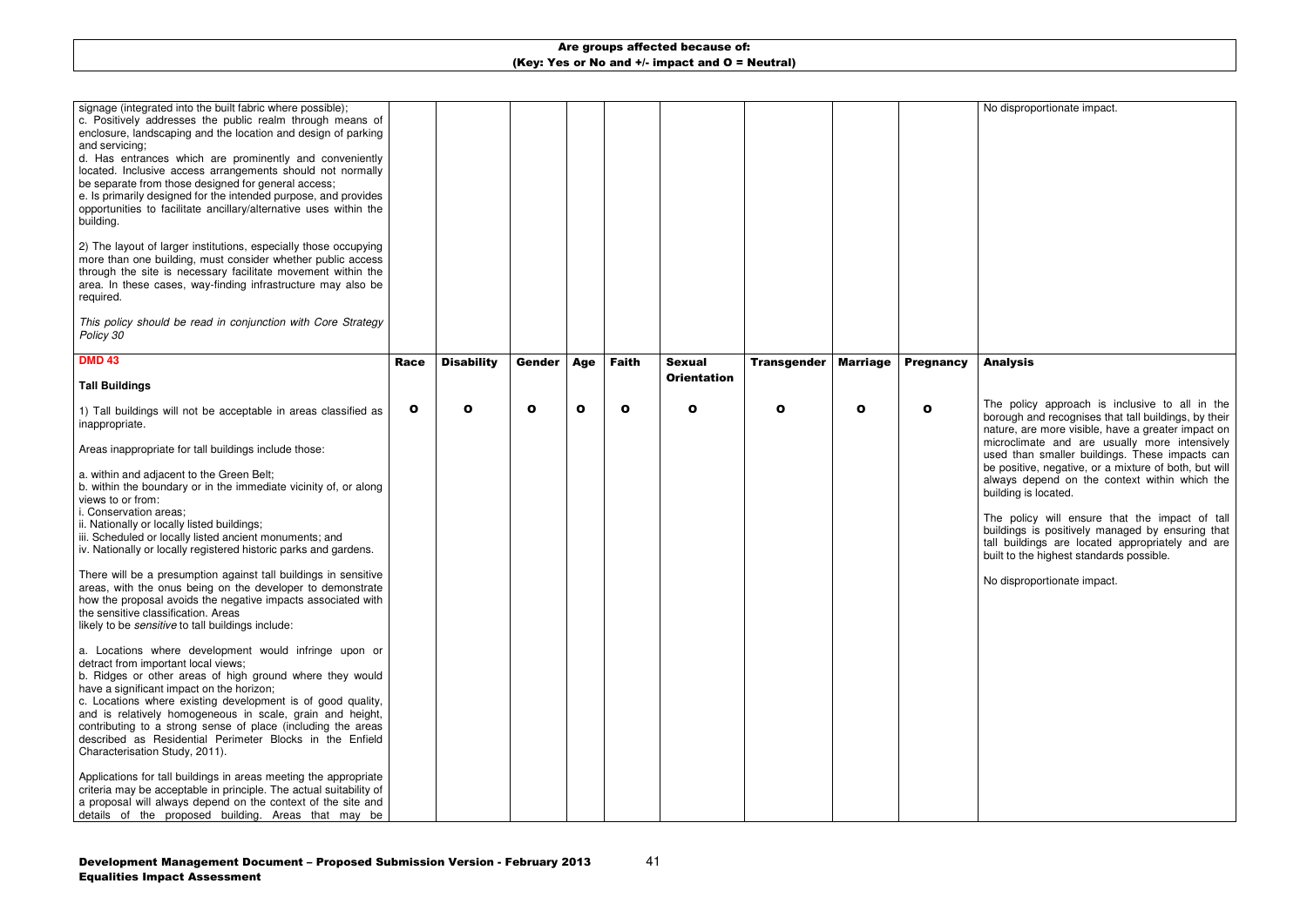

42

| appropriate for tall buildings are areas outside of areas<br>described in 1 and 2 above and which:                                                                                                                                                                                                                                                                                                                                                                                                                                                                                                                                                                                                                                                                                                                                                                                                                                                                                                                                                                                                                                                                                                                                         |  |  |  |  |  |
|--------------------------------------------------------------------------------------------------------------------------------------------------------------------------------------------------------------------------------------------------------------------------------------------------------------------------------------------------------------------------------------------------------------------------------------------------------------------------------------------------------------------------------------------------------------------------------------------------------------------------------------------------------------------------------------------------------------------------------------------------------------------------------------------------------------------------------------------------------------------------------------------------------------------------------------------------------------------------------------------------------------------------------------------------------------------------------------------------------------------------------------------------------------------------------------------------------------------------------------------|--|--|--|--|--|
| a. Have good access to public transport, and/or;<br>b. Existing and <i>appropriate</i> clusters of tall buildings, and/or;<br>c. Are within designated town centres, activity hubs or<br>regeneration areas.                                                                                                                                                                                                                                                                                                                                                                                                                                                                                                                                                                                                                                                                                                                                                                                                                                                                                                                                                                                                                               |  |  |  |  |  |
| In the majority of cases more than one or all of the above<br>criteria will need to be met, depending on the proposal.                                                                                                                                                                                                                                                                                                                                                                                                                                                                                                                                                                                                                                                                                                                                                                                                                                                                                                                                                                                                                                                                                                                     |  |  |  |  |  |
| 4) Further and more detailed urban design analysis will need<br>to be undertaken in all cases to examine the suitability of<br>individual sites. In addition to the requirements set out in<br>policy 7.7 of the London Plan (2011), proposals will only be<br>permitted if all of the following criteria are met. Development<br>must:                                                                                                                                                                                                                                                                                                                                                                                                                                                                                                                                                                                                                                                                                                                                                                                                                                                                                                    |  |  |  |  |  |
| a. Provide a landmark signifying a civic function or<br>location/area of importance and interest and/or add to the<br>legibility of the area;<br>b. Provide adequate amenity space for all residential units;<br>c. Not have a negative impact on existing important and highly<br>visible structures (including other tall buildings);<br>d. Take account of the cumulative impact of tall buildings<br>(including consideration of extant permissions);<br>e. Exhibit high standards of sustainable design and<br>construction and architectural quality, the latter to include<br>consideration of scale, form, massing, proportion and<br>silhouette, facing materials, night-time appearance and<br>relationship to other structures with particular attention to the<br>design of the base and top of the building;<br>f. Contribute to the physical and visual permeability of the site<br>and wider area, aiding legibility and movement;<br>g. Contribute positively to the public realm through the<br>relationship to the surrounding environment and, where<br>appropriate, through the provision of high quality public space;<br>h. Not harm the amenity of properties in the vicinity through<br>shadowing and overlooking. |  |  |  |  |  |
| 5) There are a number of existing tall buildings that are<br>inappropriate to their context. Any proposal for redevelopment<br>of these sites must result in a significant reduction in the<br>negative impact on the surrounding area and a net<br>improvement to the quality of the development. Proposals for<br>replacement tall buildings should seek to comply with the<br>criteria set out in part 4 of this policy. A reduction in height<br>must be achieved for any replacement buildings located in<br>inappropriate locations.                                                                                                                                                                                                                                                                                                                                                                                                                                                                                                                                                                                                                                                                                                 |  |  |  |  |  |
| 6) The requirements of Policy 7.7 of the London Plan (2011)<br>and those detailed in part 4 of this policy should be explicitly<br>addressed in the applicant's Design and Access Statement,<br>which should include a detailed urban design analysis of the<br>proposal showing how it responds to, and impacts upon, its<br>context.                                                                                                                                                                                                                                                                                                                                                                                                                                                                                                                                                                                                                                                                                                                                                                                                                                                                                                     |  |  |  |  |  |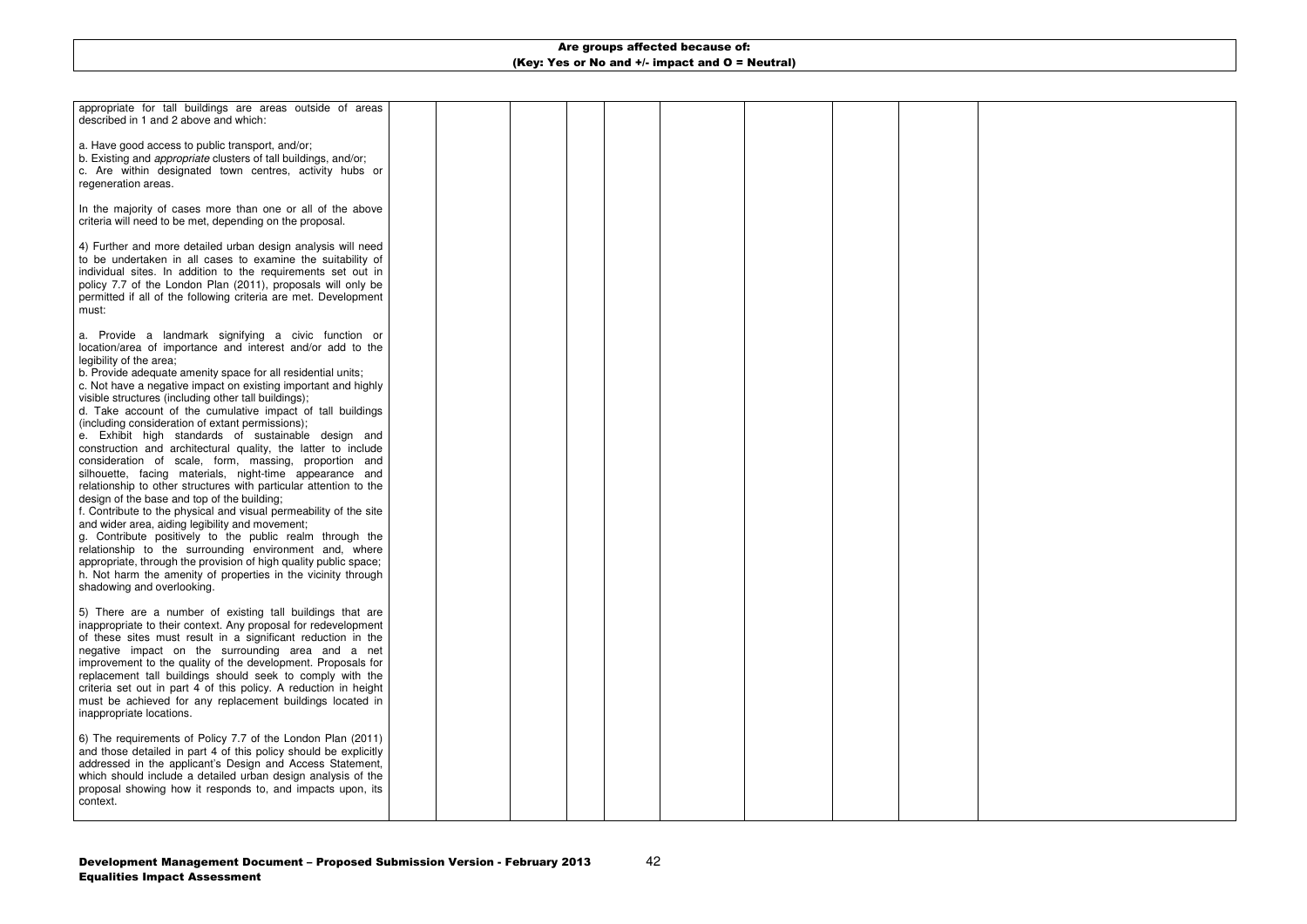43

|                                                                                                                                                                                                                                                                                                                                                                                                                                                                                                                                                                                                                                                                | <b>Marriage</b><br><b>Pregnancy</b>                              | $\mathbf{o}$<br>O<br>Ω                                                                                                                                                                                                                                                                                                                                                                                                                                                                                                                                                                                                                                   |
|----------------------------------------------------------------------------------------------------------------------------------------------------------------------------------------------------------------------------------------------------------------------------------------------------------------------------------------------------------------------------------------------------------------------------------------------------------------------------------------------------------------------------------------------------------------------------------------------------------------------------------------------------------------|------------------------------------------------------------------|----------------------------------------------------------------------------------------------------------------------------------------------------------------------------------------------------------------------------------------------------------------------------------------------------------------------------------------------------------------------------------------------------------------------------------------------------------------------------------------------------------------------------------------------------------------------------------------------------------------------------------------------------------|
|                                                                                                                                                                                                                                                                                                                                                                                                                                                                                                                                                                                                                                                                | <b>Transgender</b>                                               |                                                                                                                                                                                                                                                                                                                                                                                                                                                                                                                                                                                                                                                          |
|                                                                                                                                                                                                                                                                                                                                                                                                                                                                                                                                                                                                                                                                | <b>Sexual</b><br><b>Orientation</b>                              | $\mathbf{o}$                                                                                                                                                                                                                                                                                                                                                                                                                                                                                                                                                                                                                                             |
|                                                                                                                                                                                                                                                                                                                                                                                                                                                                                                                                                                                                                                                                | <b>Faith</b>                                                     | $\mathbf{o}$                                                                                                                                                                                                                                                                                                                                                                                                                                                                                                                                                                                                                                             |
|                                                                                                                                                                                                                                                                                                                                                                                                                                                                                                                                                                                                                                                                | <b>Age</b>                                                       | $\mathbf{o}$                                                                                                                                                                                                                                                                                                                                                                                                                                                                                                                                                                                                                                             |
|                                                                                                                                                                                                                                                                                                                                                                                                                                                                                                                                                                                                                                                                | <b>Gender</b>                                                    | $\mathbf{o}$                                                                                                                                                                                                                                                                                                                                                                                                                                                                                                                                                                                                                                             |
|                                                                                                                                                                                                                                                                                                                                                                                                                                                                                                                                                                                                                                                                | <b>Disability</b>                                                | O                                                                                                                                                                                                                                                                                                                                                                                                                                                                                                                                                                                                                                                        |
|                                                                                                                                                                                                                                                                                                                                                                                                                                                                                                                                                                                                                                                                | <b>Race</b>                                                      | $\mathbf{o}$                                                                                                                                                                                                                                                                                                                                                                                                                                                                                                                                                                                                                                             |
| Applicants will be required to submit accurate visual<br>representations of the proposal as seen from the surrounding<br>area, including from agreed points within important local<br>views. Visual representations will need to accurately display<br>the appearance of the building in a number of conditions (e.g.<br>daytime, night time and in different seasons and atmospheric<br>conditions). Visual representations should be prepared in line<br>with the advice given in part 3 and Appendix C of the London<br>View Management Framework SPG (Mayor of London, 2012).<br>This policy should be read in conjunction with Core Strategy<br>policy 30 | <b>DMD 44</b><br><b>Preserving and Enhancing Heritage Assets</b> | 1) Applications for development which fail to conserve and<br>enhance the special interest, significance or setting of a<br>heritage asset will normally be refused.<br>2) Development affecting heritage assets or their setting<br>should seek to complement the asset in all aspects of it's<br>design, materials and detailing.<br>3) All applications affecting heritage assets or their setting<br>should include a Heritage Statement. The applicant will also<br>be required to record and disseminate detailed information<br>about the asset gained from desk-based and on-site<br>investigations. Information should be provided to the Local |

### Analysis

No disproportionate impact

| <b>Chapter 6: Transport and Parking</b>                                                                                                                  |      |                   |        |       |       |                    |                    |              |                  |  |
|----------------------------------------------------------------------------------------------------------------------------------------------------------|------|-------------------|--------|-------|-------|--------------------|--------------------|--------------|------------------|--|
| <b>DMD 45</b>                                                                                                                                            | Race | <b>Disability</b> | Gender | Age   | Faith | <b>Sexual</b>      | <b>Transgender</b> | Marriage     | <b>Pregnancy</b> |  |
| <b>Parking Standards and Layout</b>                                                                                                                      |      |                   |        |       |       | <b>Orientation</b> |                    |              |                  |  |
| 1. Car Parking<br>Development will only be permitted if appropriate parking                                                                              | $Y+$ | $Y+$              | $Y+$   | $Y +$ | O     | $\mathbf{o}$       |                    | $\mathbf{o}$ | O                |  |
| provision is incorporated into the scheme having regard to the<br>parking standards set out in the London Plan and:                                      |      |                   |        |       |       |                    |                    |              |                  |  |
| a. The scale and nature of the development;<br>b. The public transport accessibility (PTAL) of the site;                                                 |      |                   |        |       |       |                    |                    |              |                  |  |
| c. Existing parking pressures in the locality; and<br>d. Accessibility to local amenities, and the needs of the future<br>occupants of the developments. |      |                   |        |       |       |                    |                    |              |                  |  |
| For developments where no standards exist, parking should                                                                                                |      |                   |        |       |       |                    |                    |              |                  |  |
| be provided to ensure that:<br>e. Operational needs are adequately met, having regard to the                                                             |      |                   |        |       |       |                    |                    |              |                  |  |

#### Analysis

The policy seeks to minimise car parking and to promote sustainable transport options. The Council recognises that a flexible and balanced approach needs to be adopted to prevent excessive car parking provision while at the same time recognising that low on-site provision sometimes increases pressure on existing streets.

Promoting an accessible, low cost and reliable public transport network would be an advantage to all. However, those on low incomes who depend on public transport as their sole means to travel will see the greatest impact. This includes the young, elderly, those groups with disabilities and those groups that fall under low socio-economic bands.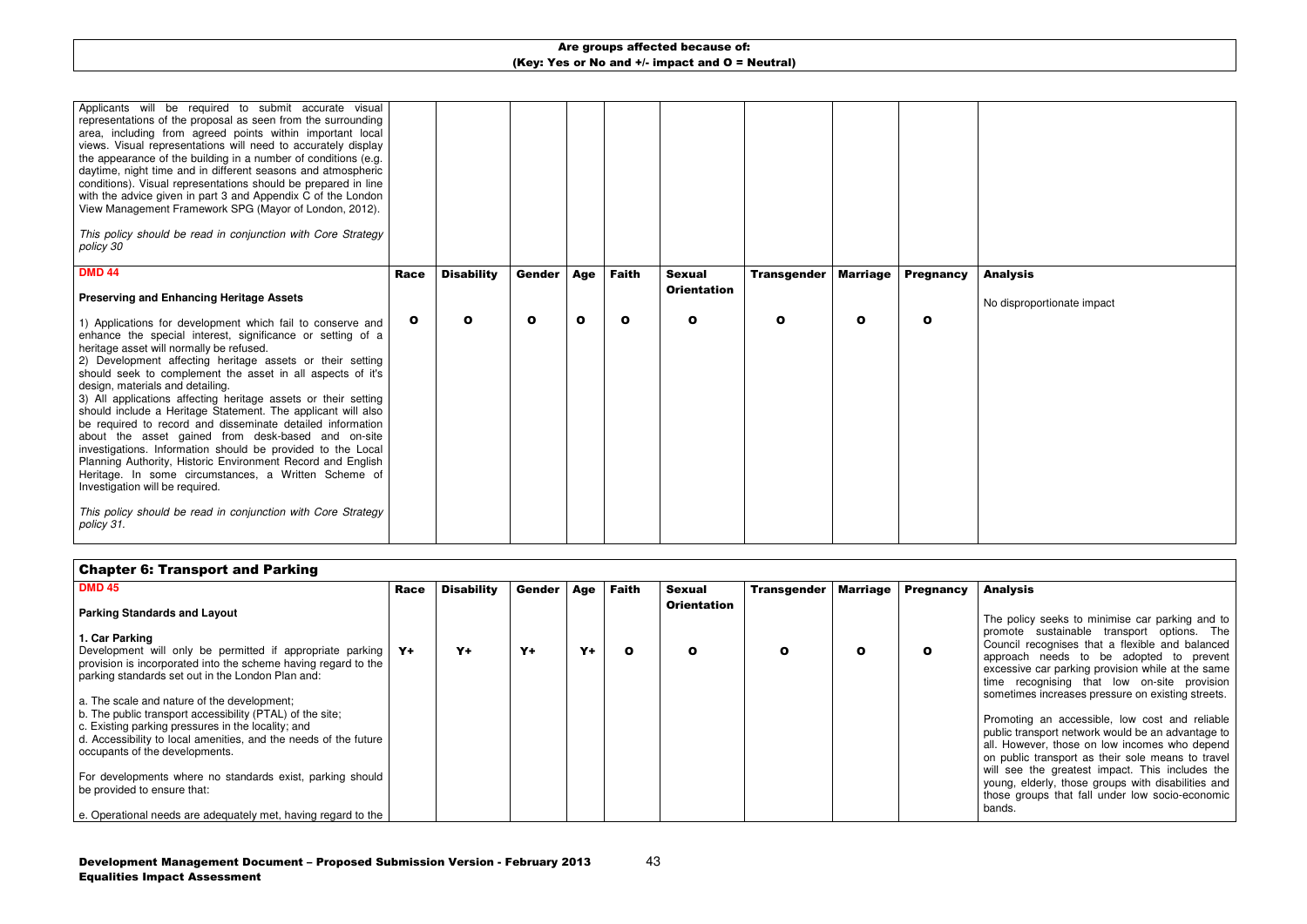

44

| need to maximise use of sustainable modes of transport.                                                                                                                                                                                                                                                                                                                                                                                                                                                                                                                                                                                                                                                                                                                                                                                                |  |  |  |  |  |
|--------------------------------------------------------------------------------------------------------------------------------------------------------------------------------------------------------------------------------------------------------------------------------------------------------------------------------------------------------------------------------------------------------------------------------------------------------------------------------------------------------------------------------------------------------------------------------------------------------------------------------------------------------------------------------------------------------------------------------------------------------------------------------------------------------------------------------------------------------|--|--|--|--|--|
| 2. Cycle and Powered Two Wheelers (P2W) Parking<br>New development should make provision for cyclists and<br>Powered Two Wheelers (P2W) in accordance with the<br>standards set out in the London Plan. Development must<br>provide secure parking in safe, convenient and accessible<br>locations with good natural surveillance.<br>3. Parking Design<br>All new development must be designed to be fully accessible<br>for all mobility requirements and should maximise walkability<br>through the provision of attractive and safe layouts with<br>pedestrian permeability. Major development proposals should<br>include off-carriageway links for cyclists. Car park surfaces<br>requiring sustainable drainage systems (SUDS) must be used<br>and designed to provide HGV access for the maintenance of<br>the attenuation areas or soakaways. |  |  |  |  |  |
| Parking layouts must provide adequate sight lines and meet<br>all manoeuvring requirements, including those for emergency<br>and servicing vehicles. The need for turning facilities should<br>generally be avoided by designing layouts with through routes.<br>Vehicle turn-tables and car stackers will not generally be<br>permitted.                                                                                                                                                                                                                                                                                                                                                                                                                                                                                                              |  |  |  |  |  |
| 4. Limited Parking or Car Free Housing Development<br>Applicants may be required to contribute towards the<br>implementation of parking controls to prevent on-street<br>parking affecting traffic flow. For sites within existing or<br>proposed controlled parking zones, residents of the new<br>development may be prohibited from obtaining a parking<br>permit, where demand for on street space is already high, and<br>this will be secured by a legal agreement. Residential<br>developments providing parking below London Plan<br>Standards will only be considered if the site:                                                                                                                                                                                                                                                            |  |  |  |  |  |
| a. Has a Public Transport Accessibility Level of 5 or above;<br>and<br>b. Is located within or in close proximity to a local or town<br>centre.                                                                                                                                                                                                                                                                                                                                                                                                                                                                                                                                                                                                                                                                                                        |  |  |  |  |  |
| Development involving limited or car free housing<br>developments must demonstrate that any increase in on-street<br>parking would not adversely affect traffic flows, bus<br>movement, road safety or the amenity of local residents or the<br>local environment. Development will only be permitted if:                                                                                                                                                                                                                                                                                                                                                                                                                                                                                                                                              |  |  |  |  |  |
| There is an adequate number of suitably located<br>$\bullet$<br>disabled parking spaces for residents/visitors and,<br>where appropriate, for operational/servicing needs. A<br>drop off point for older people, the disabled and<br>emergency services may also be required;<br>Public transport infrastructure has sufficient capacity<br>accommodate increased<br>demand<br>as<br>a<br>consequence of the development.                                                                                                                                                                                                                                                                                                                                                                                                                              |  |  |  |  |  |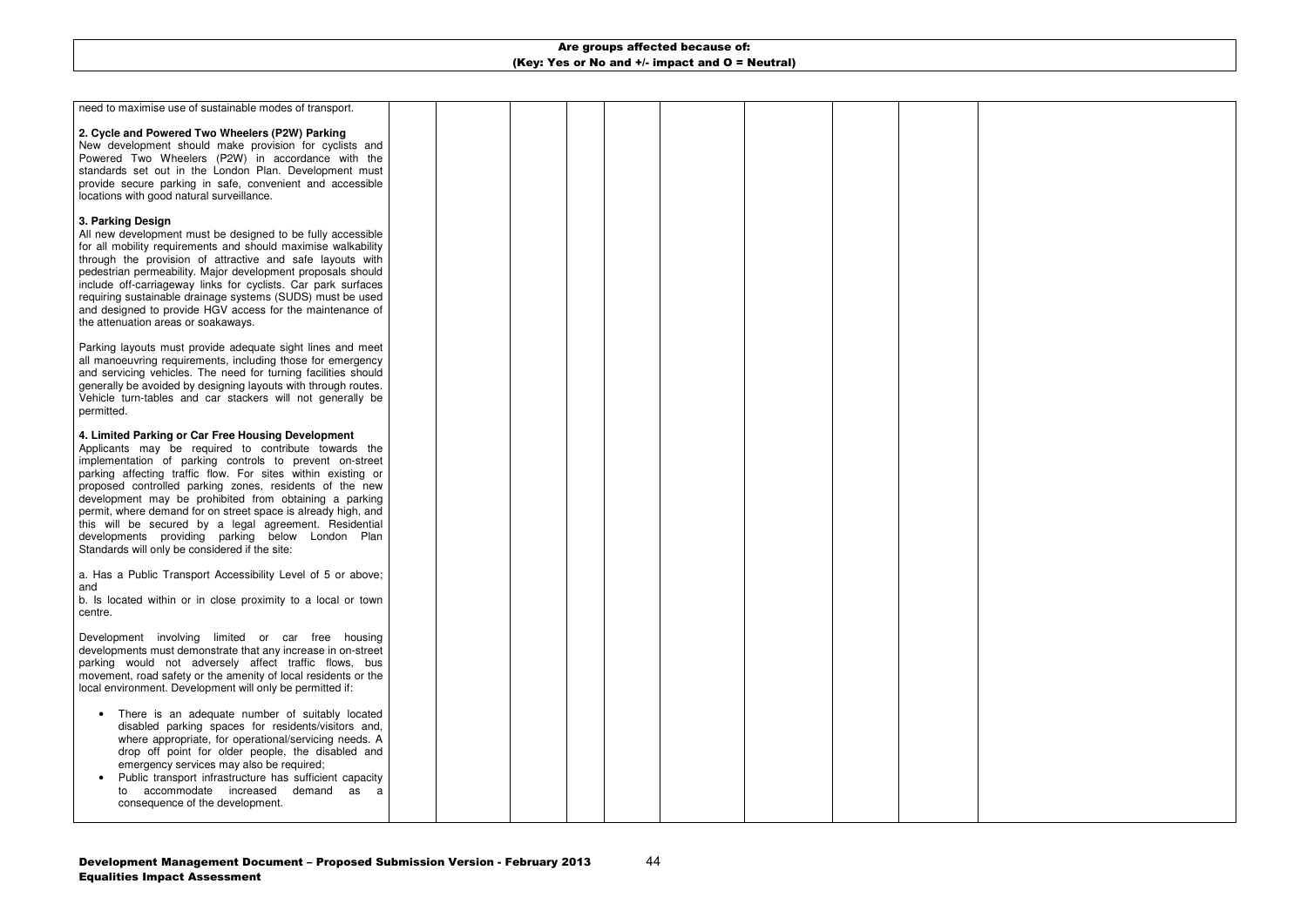The provision of direct frontage crossovers onto busy roads can adversely affect traffic flow and road safety, particularly when their cumulative mpacts are taken into account.

| 5. Car Clubs<br>The Council will require proposals for car clubs in locations<br>where schemes are viable to support lower levels of off-street<br>parking in new developments.                                                                                                                                                                                                                                                                                          |              |                   |             |             |              |                    |                    |                 |                  |  |
|--------------------------------------------------------------------------------------------------------------------------------------------------------------------------------------------------------------------------------------------------------------------------------------------------------------------------------------------------------------------------------------------------------------------------------------------------------------------------|--------------|-------------------|-------------|-------------|--------------|--------------------|--------------------|-----------------|------------------|--|
| This policy should be read in conjunction with Core Strategy<br>Policy 24.                                                                                                                                                                                                                                                                                                                                                                                               |              |                   |             |             |              |                    |                    |                 |                  |  |
| <b>DMD 46</b>                                                                                                                                                                                                                                                                                                                                                                                                                                                            | <b>Race</b>  | <b>Disability</b> | Gender      | Age         | <b>Faith</b> | <b>Sexual</b>      | <b>Transgender</b> | <b>Marriage</b> | <b>Pregnancy</b> |  |
| <b>Vehicle Crossovers and Dropped Kerbs</b>                                                                                                                                                                                                                                                                                                                                                                                                                              |              |                   |             |             |              | <b>Orientation</b> |                    |                 |                  |  |
| Planning permission for a new access onto "A" roads and<br>other busy classified roads will not normally be permitted.<br>Vehicle crossovers and dropped kerbs that allow for off-street<br>parking and access onto a classified road will only be<br>permitted where:                                                                                                                                                                                                   | $\mathbf{o}$ | $\mathbf{o}$      | $\mathbf o$ | $\mathbf o$ | $\mathbf{o}$ | $\mathbf{o}$       | $\mathbf{o}$       | $\mathbf{o}$    | O                |  |
| a. There is no negative impact on the existing character of the<br>area and street scene as a result of the loss of a front garden<br>or grass verges to hardstanding or loss of front garden walls;<br>b. There is no loss of street trees;                                                                                                                                                                                                                             |              |                   |             |             |              |                    |                    |                 |                  |  |
| There is no increase in on street parking pressures as a result<br>of introducing a vehicle crossover in areas already<br>experiencing high on-street parking demand;                                                                                                                                                                                                                                                                                                    |              |                   |             |             |              |                    |                    |                 |                  |  |
| d. There is no adverse impact on the road safety of all<br>highway users;<br>e. There is no adverse impact on the free flow and safety of<br>traffic on the adjoining highway and in particular on the<br>effective movement of bus services;<br>f. The vehicle can enter/exit a driveway/forecourt in forward<br>gear; and<br>g. It has been shown that there are no alternative<br>opportunities for safe access to the property (for example to<br>the rear or side). |              |                   |             |             |              |                    |                    |                 |                  |  |
| This policy should be read in conjunction with Core Strategy<br>policies 24 and 30 and Transport for London's                                                                                                                                                                                                                                                                                                                                                            |              |                   |             |             |              |                    |                    |                 |                  |  |
| Technical Guidance on footways and carriages<br>http://www.tfl.gov.uk/assets/downloads/streetscape-guidance-<br>2009-footways-and-carriageways-107.Pdf.                                                                                                                                                                                                                                                                                                                  |              |                   |             |             |              |                    |                    |                 |                  |  |
| <b>DMD 47</b>                                                                                                                                                                                                                                                                                                                                                                                                                                                            | <b>Race</b>  | <b>Disability</b> | Gender      | Age         | <b>Faith</b> | <b>Sexual</b>      | <b>Transgender</b> | <b>Marriage</b> | <b>Pregnancy</b> |  |
| <b>New Roads, Access and Servicing</b>                                                                                                                                                                                                                                                                                                                                                                                                                                   |              |                   |             |             |              | <b>Orientation</b> |                    |                 |                  |  |
| New development will only be permitted if the access and road<br>junction which serves the development is appropriately sited<br>and is of an appropriate scale and configuration and there is<br>no adverse impact on highway safety and the free flow of<br>traffic.                                                                                                                                                                                                   | $\mathbf{o}$ | O                 | $\mathbf o$ | O           | O            | O                  | O                  | $\mathbf o$     | O                |  |
| New access onto roads with a limit above 40mph must comply<br>with design standards within DMRB (Design Manual for Roads                                                                                                                                                                                                                                                                                                                                                 |              |                   |             |             |              |                    |                    |                 |                  |  |

### Analysis

This policy approach seeks to ensure that proposals for new vehicular crossovers do not adversely affect traffic flow and road safety, lead to increased pressures on on-street parking or affect the character of the area.

No disproportionate impact.

### Analysis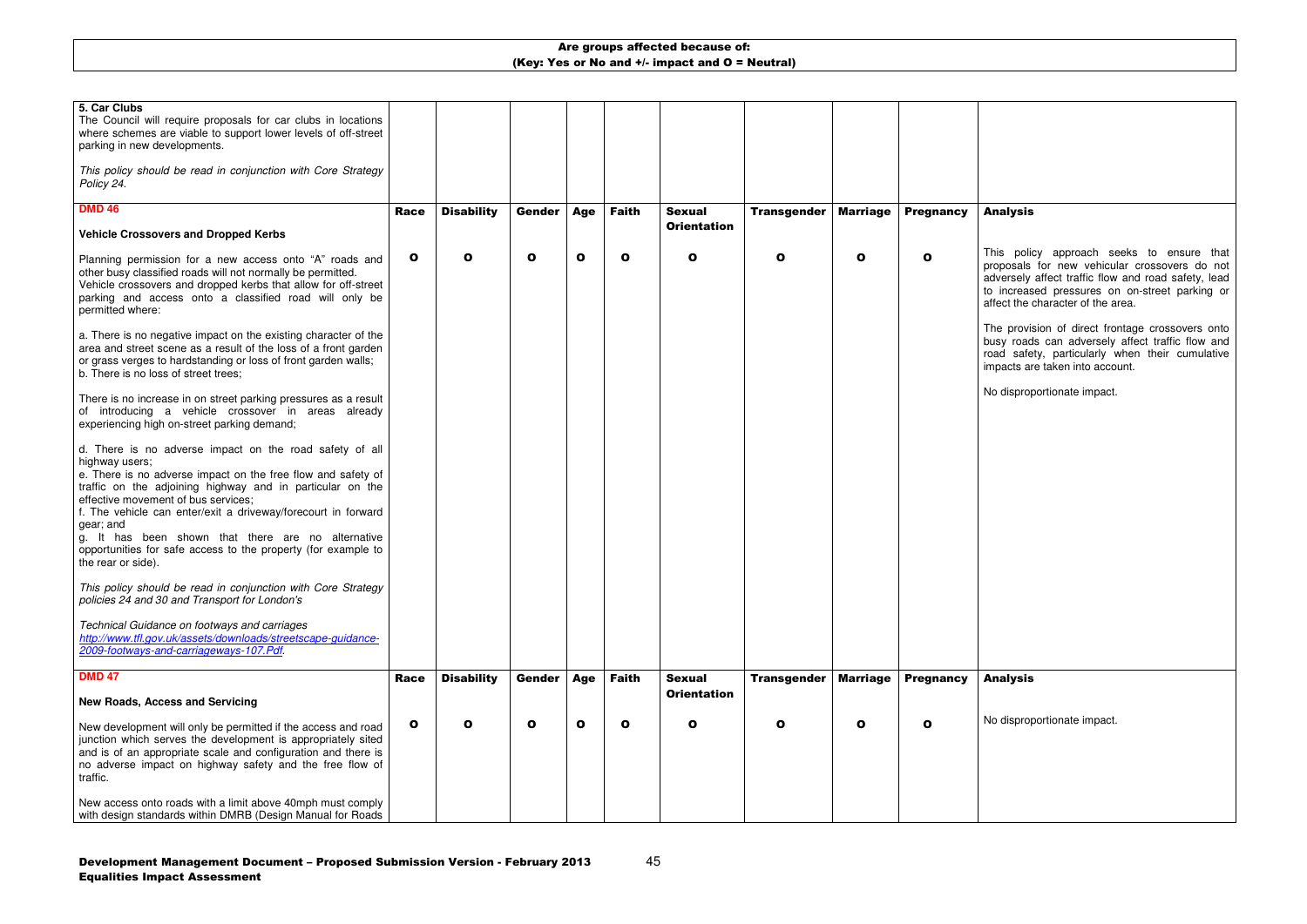| and Bridges) (5) which will apply. New access onto other<br>roads must have regard to the manual for Streets and Manual<br>for Streets 2 or replacement publications.                                                                                                                                                                                                                                                                                                                                                              |              |                   |        |     |              |                                     |                    |                 |                  |  |
|------------------------------------------------------------------------------------------------------------------------------------------------------------------------------------------------------------------------------------------------------------------------------------------------------------------------------------------------------------------------------------------------------------------------------------------------------------------------------------------------------------------------------------|--------------|-------------------|--------|-----|--------------|-------------------------------------|--------------------|-----------------|------------------|--|
| New access and servicing arrangements must ensure vehicles<br>can reach the necessary loading, servicing, and parking<br>areas. Layouts must achieve a safe, convenient and fully<br>accessible environment for pedestrians and cyclists.<br>New development will only be permitted where adequate, safe<br>and functional provision is made for:                                                                                                                                                                                  |              |                   |        |     |              |                                     |                    |                 |                  |  |
| 1. Refuse collection (using 11.0m freighters) and any other<br>service, and delivery vehicles required to serve part of the<br>normal functioning of the development; and<br>2. Emergency services vehicles, (following guidance issued by<br>the London Fire Brigade & Building Regulations); and<br>3. Operational needs for visitor and user "drop-off" and "pick-<br>up" areas (e.g. for parents at nurseries and schools) as<br>appropriate to the functioning of the development and the<br>safety and free-flow of traffic. |              |                   |        |     |              |                                     |                    |                 |                  |  |
| New highways should be built to adoptable design,<br>construction, and safety standards. Should developers wish to<br>have new roads adopted under Section 38 of The Highways<br>Act 1980, then specific guidance is available separately.<br>However the Council will not necessarily adopt all highway<br>layouts and early advice should be sought.                                                                                                                                                                             |              |                   |        |     |              |                                     |                    |                 |                  |  |
| This policy should be read in conjunction with Core Strategy<br>policies 24 and 27.                                                                                                                                                                                                                                                                                                                                                                                                                                                |              |                   |        |     |              |                                     |                    |                 |                  |  |
| <b>DMD 48</b><br><b>Transport Assessments</b>                                                                                                                                                                                                                                                                                                                                                                                                                                                                                      | <b>Race</b>  | <b>Disability</b> | Gender | Age | <b>Faith</b> | <b>Sexual</b><br><b>Orientation</b> | <b>Transgender</b> | <b>Marriage</b> | <b>Pregnancy</b> |  |
| All major development proposals should be accompanied by a<br>Transport Assessment. For minor developments a Transport<br>Statement may be required.                                                                                                                                                                                                                                                                                                                                                                               | $\mathbf{o}$ | O                 | O      | O   | $\bullet$    | $\mathbf{o}$                        | O                  | O               | O                |  |
| In exceptional circumstances, where minor development<br>would place pressure on the existing transport network, the<br>Council will request a Transport Assessment in order to<br>establish the transport implications of the development.                                                                                                                                                                                                                                                                                        |              |                   |        |     |              |                                     |                    |                 |                  |  |
| A Travel Plan will be required where the Transport<br>Assessment or Transport Statement identifies the need to<br>improve pedestrian accessibility, minimise congestion or<br>reduce pollution.                                                                                                                                                                                                                                                                                                                                    |              |                   |        |     |              |                                     |                    |                 |                  |  |
| The development of Servicing and Delivery Plans and<br>Construction Logistic Plans (CLP) will be encouraged for all<br>commercial developments. The Council may stipulate the<br>production of such plans to ensure that developments provide                                                                                                                                                                                                                                                                                      |              |                   |        |     |              |                                     |                    |                 |                  |  |

## Analysis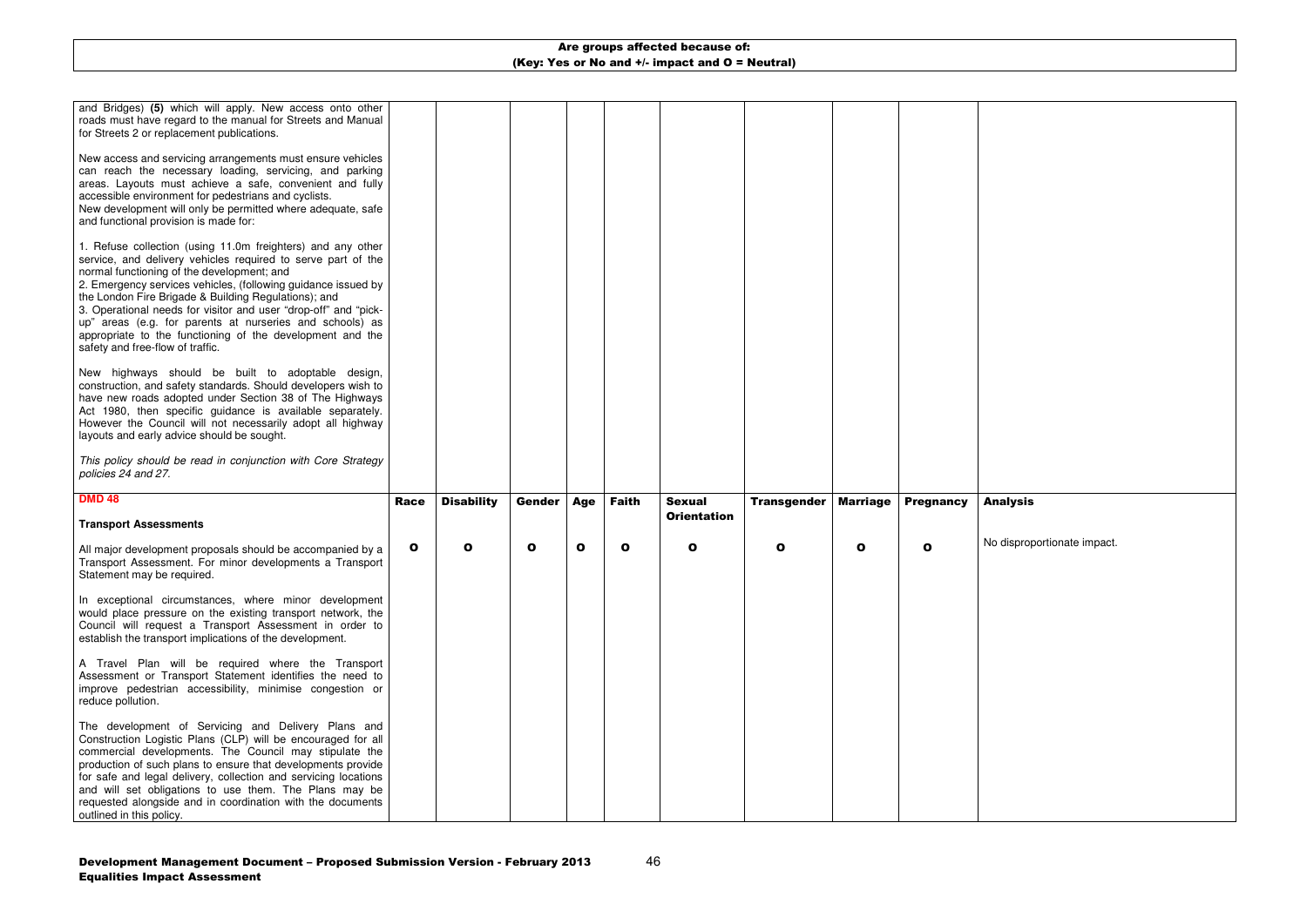| This policy should be read in conjunction with Core Strategy  <br>Policy 24 and London Plan Policy 6.3 |  |  |  |  |  |  |  |  |  |  |
|--------------------------------------------------------------------------------------------------------|--|--|--|--|--|--|--|--|--|--|
|--------------------------------------------------------------------------------------------------------|--|--|--|--|--|--|--|--|--|--|

| <b>Chapter 7: Tackling Climate Change</b>                                                                                                                                                                                                                                             |              |                   |               |              |              |                                     |                    |                 |                  |    |
|---------------------------------------------------------------------------------------------------------------------------------------------------------------------------------------------------------------------------------------------------------------------------------------|--------------|-------------------|---------------|--------------|--------------|-------------------------------------|--------------------|-----------------|------------------|----|
| <b>DMD 49</b>                                                                                                                                                                                                                                                                         | <b>Race</b>  | <b>Disability</b> | <b>Gender</b> | <b>Age</b>   | <b>Faith</b> | <b>Sexual</b><br><b>Orientation</b> | <b>Transgender</b> | <b>Marriage</b> | <b>Pregnancy</b> |    |
| <b>Sustainable Design and Construction Statements</b>                                                                                                                                                                                                                                 | $\mathbf{o}$ | $\mathbf{o}$      | $\mathbf o$   | $\mathbf{o}$ | O            | $\mathbf o$                         | $\mathbf{o}$       | $\mathbf{o}$    | $\mathbf{o}$     |    |
| All new development must achieve the highest sustainable<br>design and construction standards having regard to technical<br>feasibility and economic viability.                                                                                                                       |              |                   |               |              |              |                                     |                    |                 |                  |    |
| All development will be required to include measures capable<br>of mitigating and adapting to climate change to meet future<br>needs.                                                                                                                                                 |              |                   |               |              |              |                                     |                    |                 |                  |    |
| All planning applications must be accompanied by a<br>Design and Construction Statement,<br>Sustainable<br>to<br>demonstrate compliance with Development Plan policies in<br>accordance with the details set out in (Appendix 3:<br>'Sustainable Design and Construction Statements') |              |                   |               |              |              |                                     |                    |                 |                  |    |
| This Policy should be read in conjunction with Core Strategy<br>policies 4, 20, 21 & 22.                                                                                                                                                                                              |              |                   |               |              |              |                                     |                    |                 |                  |    |
| <b>DMD 50</b>                                                                                                                                                                                                                                                                         | <b>Race</b>  | <b>Disability</b> | <b>Gender</b> | <b>Age</b>   | <b>Faith</b> | <b>Sexual</b>                       | <b>Transgender</b> | <b>Marriage</b> | <b>Pregnancy</b> |    |
| <b>Environmental Assessment Methods</b>                                                                                                                                                                                                                                               |              |                   |               |              |              | <b>Orientation</b>                  |                    |                 |                  |    |
| The Council will require developers to demonstrate<br>compliance with targets relating to the relevant adopted<br>environmental assessment methods.                                                                                                                                   | $\mathbf{o}$ | $\mathbf{o}$      | $\mathbf{o}$  | $Y+$         | O            | $\mathbf{o}$                        | $\mathbf{o}$       | $\mathbf{o}$    | $\mathbf{o}$     | tl |
| 1. New build residential development                                                                                                                                                                                                                                                  |              |                   |               |              |              |                                     |                    |                 |                  |    |
| a. Major Development                                                                                                                                                                                                                                                                  |              |                   |               |              |              |                                     |                    |                 |                  |    |
| Proposals must achieve the following standards under the<br>Code for Sustainable Homes, or equivalent scheme or rating if<br>this is updated:                                                                                                                                         |              |                   |               |              |              |                                     |                    |                 |                  |    |
| 2013 to 2015 - Seek to exceed Code Level 4<br>2016 onwards - Code Level 5 and moving towards<br>zero carbon (Code Level 6 often expressed as net<br>zero carbon for regulated and unregulated energy).                                                                                |              |                   |               |              |              |                                     |                    |                 |                  |    |
| b. Minor Development                                                                                                                                                                                                                                                                  |              |                   |               |              |              |                                     |                    |                 |                  |    |

### Analysis

No disproportionate impact.

### Analysis

Energy efficient developments will be more efficient and cheaper to run, which could benefit those on low incomes including the elderly.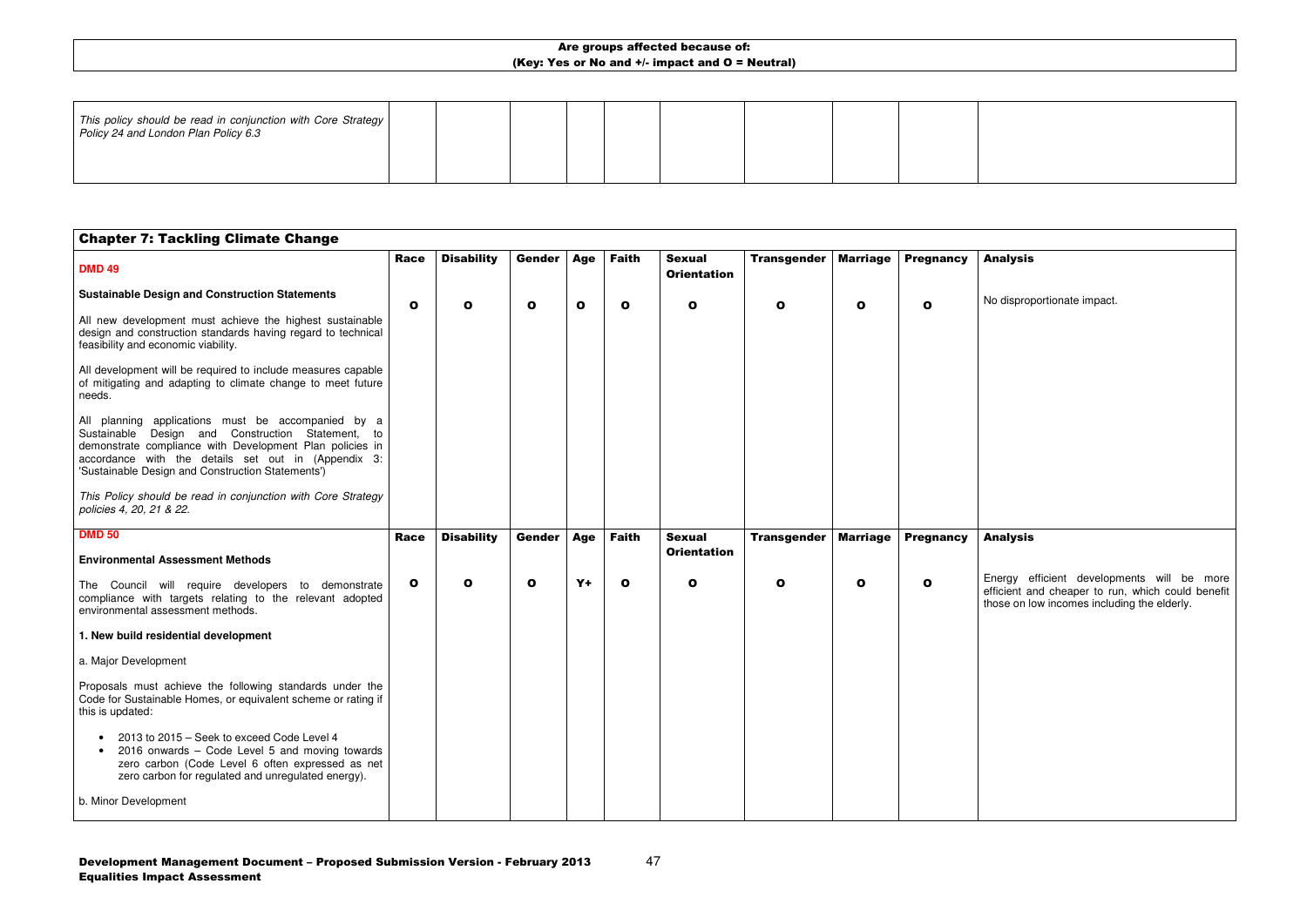48

| Proposals must achieve Code Level 4 (or equivalent rating if<br>this scheme is updated) where it is technically feasible and<br>economically viable to do so.                                                                                                                                                                                                                                      |  |  |  |  |  |
|----------------------------------------------------------------------------------------------------------------------------------------------------------------------------------------------------------------------------------------------------------------------------------------------------------------------------------------------------------------------------------------------------|--|--|--|--|--|
| 2. Residential refurbishments and conversions                                                                                                                                                                                                                                                                                                                                                      |  |  |  |  |  |
| a. Major Development                                                                                                                                                                                                                                                                                                                                                                               |  |  |  |  |  |
| Proposals must achieve the following standards under the<br>BREEAM Domestic Refurbishments standard, or equivalent<br>rating/scheme if this is replaced or updated:                                                                                                                                                                                                                                |  |  |  |  |  |
| 2013 to 2015 – Seek to exceed an "Excellent" rating<br>2016 onwards - Moving towards an "Outstanding"<br>rating (often expressed as net zero carbon<br>development).                                                                                                                                                                                                                               |  |  |  |  |  |
| b. Minor Development                                                                                                                                                                                                                                                                                                                                                                               |  |  |  |  |  |
| Proposals must exceed a 'Very Good' rating under the<br>BREEAM Domestic Refurbishments standard, or their<br>equivalent rating/scheme.                                                                                                                                                                                                                                                             |  |  |  |  |  |
| 3. Non-residential development                                                                                                                                                                                                                                                                                                                                                                     |  |  |  |  |  |
| a. Major Development                                                                                                                                                                                                                                                                                                                                                                               |  |  |  |  |  |
| Proposals must achieve the following standards under the<br>relevant BREEAM 2011 scheme or equivalent rating/scheme if<br>this is replaced or updated:                                                                                                                                                                                                                                             |  |  |  |  |  |
| 2013 to 2015 – Seek to exceed a "Very Good" rating<br>2016 to $2018 -$ "Excellent" rating<br>2019 onwards - Moving towards an "Outstanding"<br>rating (often expressed as net zero carbon<br>development).                                                                                                                                                                                         |  |  |  |  |  |
| b. Minor Development                                                                                                                                                                                                                                                                                                                                                                               |  |  |  |  |  |
| Where appropriate, minor non residential development will be<br>required to submit the relevant BREEAM 2011 (or<br>replacement/equivalent) pre-assessment for consideration in<br>accordance with the Scope Section of the BREEAM Scheme<br>Document, or replacement.                                                                                                                              |  |  |  |  |  |
| There may be exceptional circumstances where other<br>planning requirements or site characteristics mean that the<br>required level of the Code/BREEAM cannot be met (including<br>technical feasibility and economic viability). Unless such<br>circumstances exist and are clearly demonstrated then<br>planning permission will not be granted for proposals which<br>fail achieve the targets. |  |  |  |  |  |
| This Policy should be read in conjunction with Core Strategy<br>policies 4, 20, 21, 22, 28, 32 & 36.                                                                                                                                                                                                                                                                                               |  |  |  |  |  |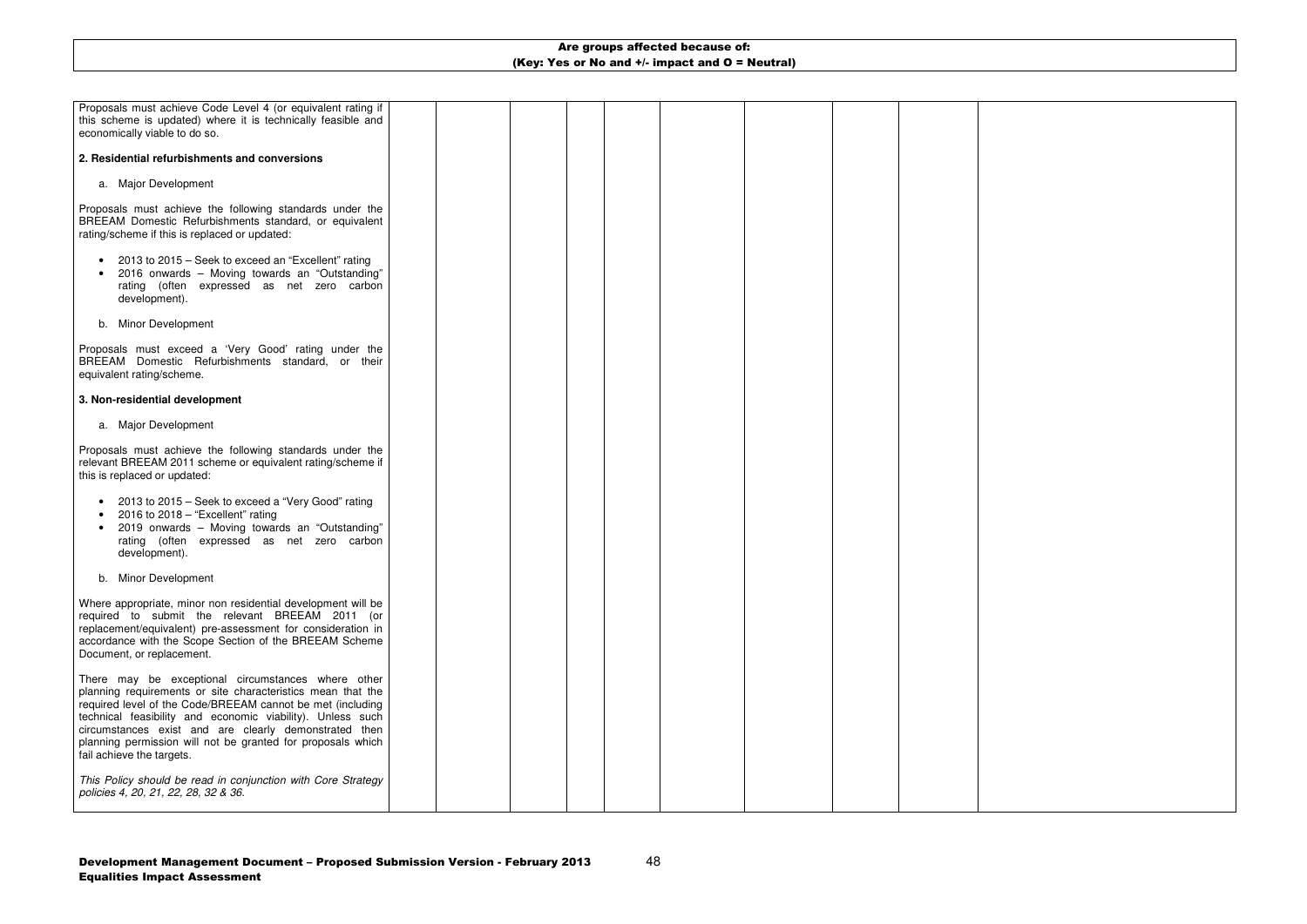| <b>DMD 51</b>                                                                                                                                                                                                                                                                                                                                                                                                                                                                                                                                                                                                                                                                                                                                                                                                               | <b>Race</b>  | <b>Disability</b> | Gender       | Age  | <b>Faith</b> | <b>Sexual</b><br><b>Orientation</b> | <b>Transgender</b> | <b>Marriage</b> | <b>Pregnancy</b> |  |
|-----------------------------------------------------------------------------------------------------------------------------------------------------------------------------------------------------------------------------------------------------------------------------------------------------------------------------------------------------------------------------------------------------------------------------------------------------------------------------------------------------------------------------------------------------------------------------------------------------------------------------------------------------------------------------------------------------------------------------------------------------------------------------------------------------------------------------|--------------|-------------------|--------------|------|--------------|-------------------------------------|--------------------|-----------------|------------------|--|
| <b>Energy Efficiency Standards</b>                                                                                                                                                                                                                                                                                                                                                                                                                                                                                                                                                                                                                                                                                                                                                                                          |              |                   |              |      |              |                                     |                    |                 |                  |  |
| All developments will be required to demonstrate how the<br>proposal minimises energy-related CO2 emissions in<br>accordance with the following energy hierarchy:                                                                                                                                                                                                                                                                                                                                                                                                                                                                                                                                                                                                                                                           | $\mathbf{o}$ | $\mathbf o$       | $\mathbf{o}$ | $Y+$ | $\mathbf o$  | $\mathbf{o}$                        | O                  | $\mathbf{o}$    | O                |  |
| a. Maximising fabric energy efficiency and the benefits of<br>passive design;<br>b. Utilising the potential for connection to an existing or<br>proposed decentralised energy network in accordance with<br>DMD 52 'Decentralised Energy Networks';<br>c. Demonstrating the feasibility and use of low or zero carbon<br>technology in accordance with IDMD 53 'Low and Zero<br>Carbon Technology'; and, where applicable,<br>d. Financial contributions to on, near or off-site carbon<br>reduction strategies in accordance with DMD 54 'Allowable<br>Solutions'.<br>Measures to secure energy efficiencies and reduce the<br>emissions of CO2 must adhere strictly to the principles of the<br>energy hierarchy with each tier utilised fully before a lower tier<br>is employed. Developers must submit detailed Energy |              |                   |              |      |              |                                     |                    |                 |                  |  |
| Statements in accordance with DMD 49 'Sustainable Design<br>and Construction Statements' to demonstrate how they have<br>engaged with the energy hierarchy to maximise the energy<br>efficiency of the proposal.                                                                                                                                                                                                                                                                                                                                                                                                                                                                                                                                                                                                            |              |                   |              |      |              |                                     |                    |                 |                  |  |
| Specific targets for energy efficiency will apply to the following<br>types of development:                                                                                                                                                                                                                                                                                                                                                                                                                                                                                                                                                                                                                                                                                                                                 |              |                   |              |      |              |                                     |                    |                 |                  |  |
| <b>Residential Development</b>                                                                                                                                                                                                                                                                                                                                                                                                                                                                                                                                                                                                                                                                                                                                                                                              |              |                   |              |      |              |                                     |                    |                 |                  |  |
| The Council will require all major residential developments to<br>achieve as a minimum:                                                                                                                                                                                                                                                                                                                                                                                                                                                                                                                                                                                                                                                                                                                                     |              |                   |              |      |              |                                     |                    |                 |                  |  |
| a. 25% reduction in carbon dioxide emissions over Part L1A of<br>Building Regulations (2010) in line with best practice to 2013;<br>b. 40% improvement from 2013 to 2016; and<br>c. Moving towards zero carbon from 2016.                                                                                                                                                                                                                                                                                                                                                                                                                                                                                                                                                                                                   |              |                   |              |      |              |                                     |                    |                 |                  |  |
| <b>Non-residential proposals</b>                                                                                                                                                                                                                                                                                                                                                                                                                                                                                                                                                                                                                                                                                                                                                                                            |              |                   |              |      |              |                                     |                    |                 |                  |  |
| The Council will require major non-residential development<br>involving the replacement or creation of new non-residential<br>floorspace or a combination thereof to achieve as a minimum:                                                                                                                                                                                                                                                                                                                                                                                                                                                                                                                                                                                                                                  |              |                   |              |      |              |                                     |                    |                 |                  |  |
| a. 25% reduction in Carbon Dioxide emissions over Part L2A<br>of Building Regulation (2010) in line with best practice to 2013;<br>b. 40% improvement from 2013 to 2016;<br>c. As per Building Regulations; and<br>d. Moving towards zero carbon from 2019.                                                                                                                                                                                                                                                                                                                                                                                                                                                                                                                                                                 |              |                   |              |      |              |                                     |                    |                 |                  |  |
| All of the reductions specified for residential and non-<br>residential development above should be provided on-site.<br>Where site constraints preclude attainment of the required                                                                                                                                                                                                                                                                                                                                                                                                                                                                                                                                                                                                                                         |              |                   |              |      |              |                                     |                    |                 |                  |  |

### Analysis

Energy efficient developments will be more efficient and cheaper to run, which could benefit those on low incomes including the elderly.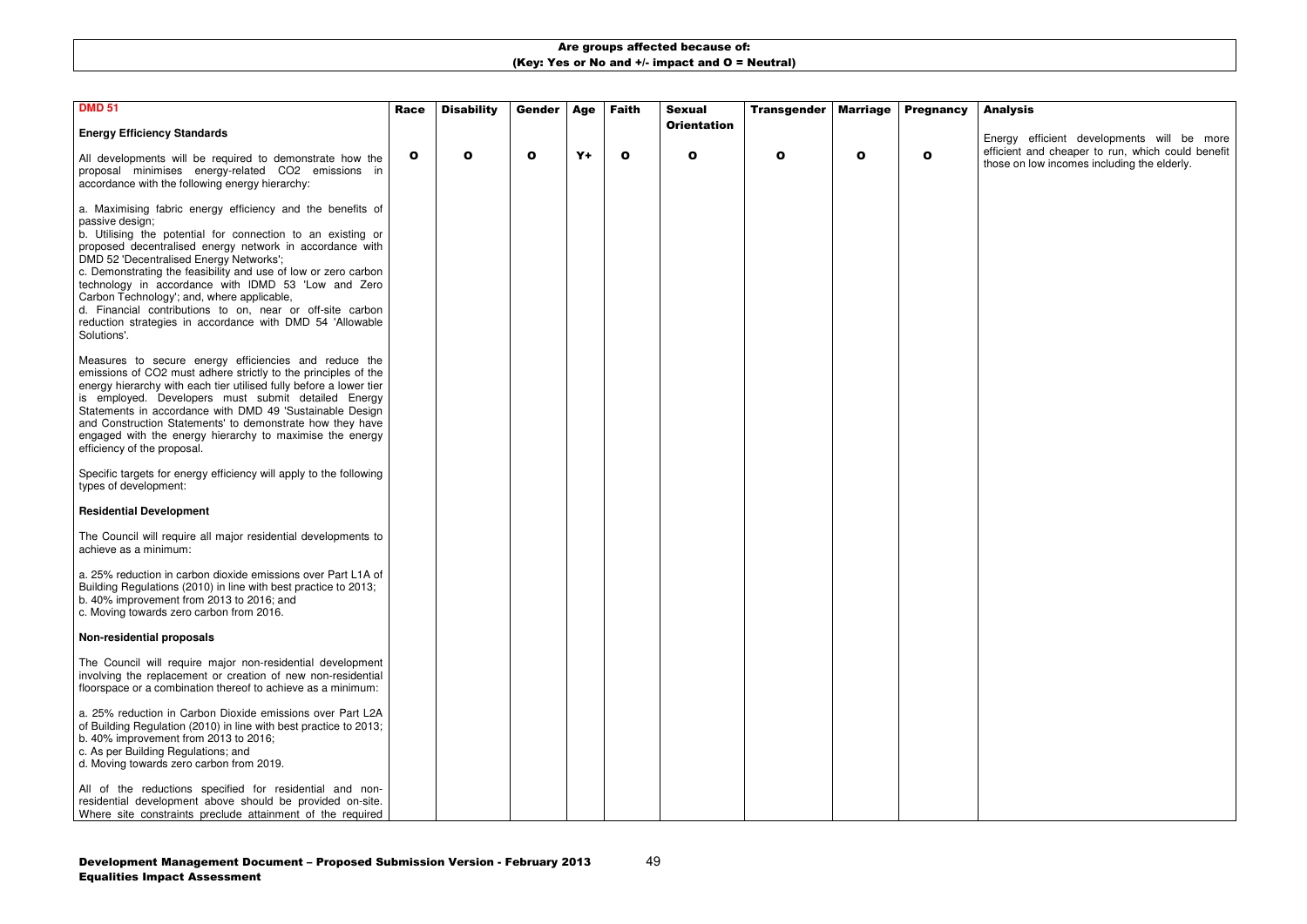50

| reductions and/or the reductions are not technically feasible<br>and this has been evidenced through the Energy Statement, in<br>accordance with DMD 49 'Sustainable Design and<br>Construction Statements' provisions for providing near-site or<br>off-site reductions through a set of agreed allowable solutions<br>or financial contribution will be required to fully off-set the<br>shortfall.                                        |              |                   |              |              |              |                    |                    |                 |                  |  |
|----------------------------------------------------------------------------------------------------------------------------------------------------------------------------------------------------------------------------------------------------------------------------------------------------------------------------------------------------------------------------------------------------------------------------------------------|--------------|-------------------|--------------|--------------|--------------|--------------------|--------------------|-----------------|------------------|--|
| For minor development, the Council will seek to encourage all<br>residential or non-residential developments to achieve the<br>above targets where it is demonstrated that this is technically<br>feasible and economically viable. Developers will be required<br>to take account of unregulated CO2 emissions within their<br>energy statements and will be required to reduce energy<br>consumption for these uses so far as practicable. |              |                   |              |              |              |                    |                    |                 |                  |  |
| This Policy should be read in conjunction with Core Strategy<br>Policy 20.                                                                                                                                                                                                                                                                                                                                                                   |              |                   |              |              |              |                    |                    |                 |                  |  |
| <b>DMD 52</b>                                                                                                                                                                                                                                                                                                                                                                                                                                | <b>Race</b>  | <b>Disability</b> | Gender       | <b>Age</b>   | <b>Faith</b> | <b>Sexual</b>      | <b>Transgender</b> | <b>Marriage</b> | <b>Pregnancy</b> |  |
| <b>Decentralised Energy Networks</b>                                                                                                                                                                                                                                                                                                                                                                                                         |              |                   |              |              |              | <b>Orientation</b> |                    |                 |                  |  |
| Proposals for the development of decentralised energy<br>network infrastructure and related apparatus in the borough<br>will be supported. The Council will support, and in some cases<br>facilitate, the provision of infrastructure to support new and<br>expanding networks including safeguarding routes and land<br>for such use where necessary.                                                                                       | $\mathbf{o}$ | $\mathbf o$       | $\mathbf{o}$ | $\mathbf{o}$ | $\mathbf o$  | $\mathbf{o}$       | O                  | O               | O                |  |
| Proposals for major developments which produce heat and/or<br>energy should contribute to the supply of decentralised energy<br>networks unless it can be demonstrated that this is not<br>technically feasible or economically viable.                                                                                                                                                                                                      |              |                   |              |              |              |                    |                    |                 |                  |  |
| Connection to a decentralised energy network                                                                                                                                                                                                                                                                                                                                                                                                 |              |                   |              |              |              |                    |                    |                 |                  |  |
| All major developments should connect to or contribute<br>towards existing or planned DE networks supplied by low or<br>zero carbon energy.                                                                                                                                                                                                                                                                                                  |              |                   |              |              |              |                    |                    |                 |                  |  |
| Where the proposed development is adjacent to an<br>existing DE network, it should:                                                                                                                                                                                                                                                                                                                                                          |              |                   |              |              |              |                    |                    |                 |                  |  |
| a. Secure the direct connection of all units to that network; and<br>b. Contribute as necessary to the increased capacity of the DE<br>network to support such connection.                                                                                                                                                                                                                                                                   |              |                   |              |              |              |                    |                    |                 |                  |  |
| 2. Where there is an existing DE network that requires<br>extension in order to supply the proposed development,<br>proposed developments should:                                                                                                                                                                                                                                                                                            |              |                   |              |              |              |                    |                    |                 |                  |  |
| a. Contribute to such extension;<br>b. Secure the direct connection of all units to the extended<br>network; and<br>c. Contribute as necessary to the increased capacity of the DE                                                                                                                                                                                                                                                           |              |                   |              |              |              |                    |                    |                 |                  |  |
| network to support such connection.                                                                                                                                                                                                                                                                                                                                                                                                          |              |                   |              |              |              |                    |                    |                 |                  |  |

### Analysis

The Council's policy approach addresses how planning the future of energy provision in the subregion could deliver economic benefits for local residents and businesses including helping to reduce fuel poverty and stability in energy costs.

There are potential benefits for all groups including those on low incomes and the elderly.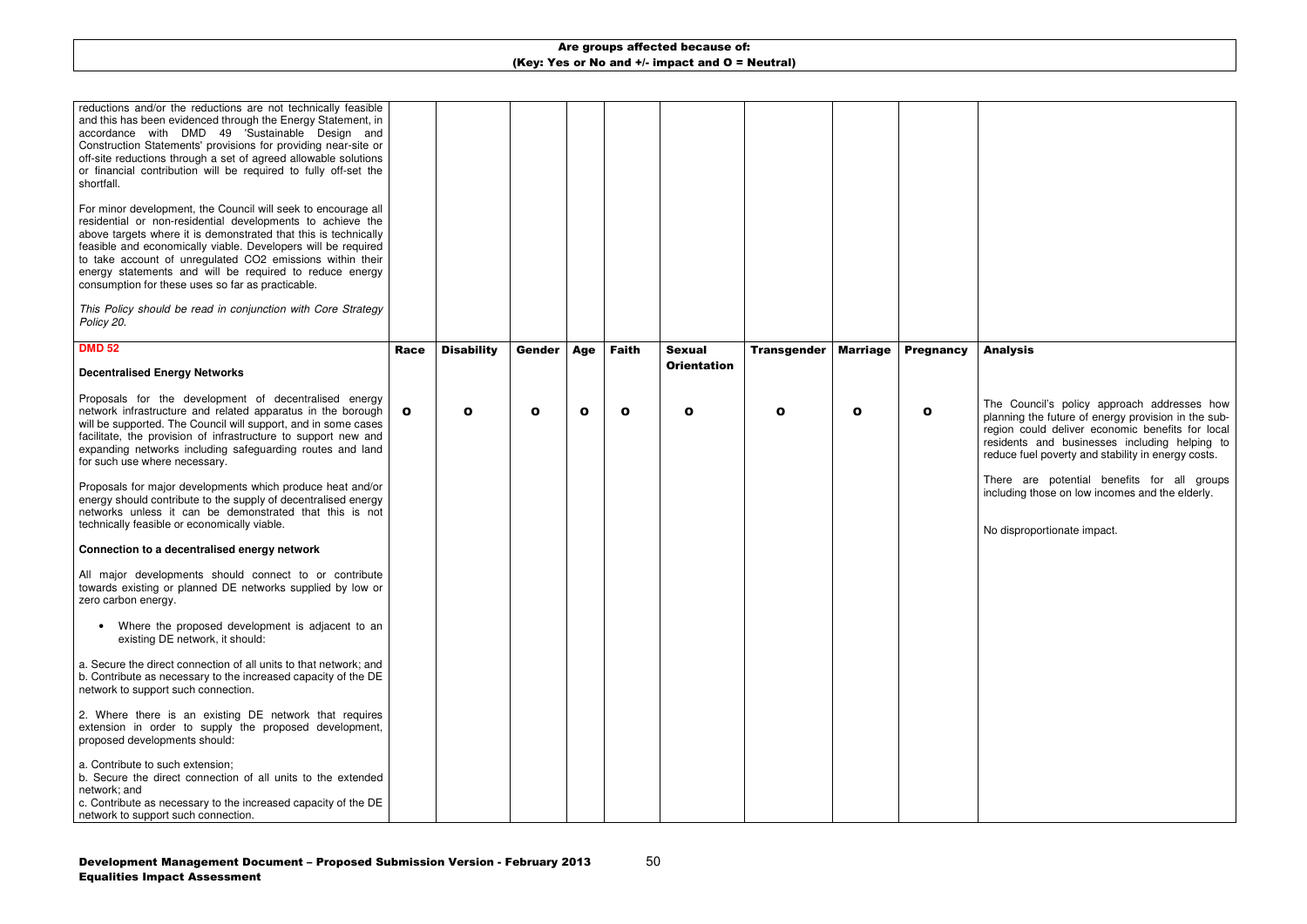## **Analysis**

| 3. Where there is a planned DE network within feasible and<br>viable range of future connection, proposed developments<br>should:                                                                                                                                                                                                                                                                                                                                                                                                                                                                                                                                                                                                                                                                                                                                                                 |             |                   |               |           |              |                                     |                    |          |                  |
|---------------------------------------------------------------------------------------------------------------------------------------------------------------------------------------------------------------------------------------------------------------------------------------------------------------------------------------------------------------------------------------------------------------------------------------------------------------------------------------------------------------------------------------------------------------------------------------------------------------------------------------------------------------------------------------------------------------------------------------------------------------------------------------------------------------------------------------------------------------------------------------------------|-------------|-------------------|---------------|-----------|--------------|-------------------------------------|--------------------|----------|------------------|
| a. Commit to connect to the DE network;<br>b. Incorporate site-wide and/or communal heating systems;<br>c. Provide sufficient space for on-site energy centres or plant<br>rooms to accommodate DE connection equipment such as<br>pipes, heat exchangers and pumps etc;<br>d. Locate the energy centre or plant room to ensure the<br>shortest connection distance to the future network, having<br>regard to the requirements of the network as a whole;<br>e. Maximise the layout, density and mix of development to<br>support identified DE opportunities;<br>f. Provide pipe connections as appropriate to the site<br>boundary or safeguard an identified route within the site for<br>future DE connection infrastructure; and<br>g. Where the planned DE network requires extension to<br>supply the proposed development, proposed developments<br>should contribute to such extension. |             |                   |               |           |              |                                     |                    |          |                  |
| 4. Where there is no connection available to a decentralised<br>energy network and no DE network is planned within range,<br>on-site CCHP or CHP will be expected where the heating<br>demand makes it feasible.                                                                                                                                                                                                                                                                                                                                                                                                                                                                                                                                                                                                                                                                                  |             |                   |               |           |              |                                     |                    |          |                  |
| 5. Where CCHP or CHP would not be technically feasible or<br>financially viable, developments will be required to be<br>designed to enable its connection to a decentralised energy<br>network in the future, or provide a contribution for the<br>expansion of decentralised energy networks, or other carbon<br>reduction measures within the borough, where reasonable and<br>appropriate.                                                                                                                                                                                                                                                                                                                                                                                                                                                                                                     |             |                   |               |           |              |                                     |                    |          |                  |
| 6. Where technically feasible, buildings with high cooling loads<br>that are connected to a DE network should be designed to<br>meet their cooling demand through heat-fed absorption<br>chilling.                                                                                                                                                                                                                                                                                                                                                                                                                                                                                                                                                                                                                                                                                                |             |                   |               |           |              |                                     |                    |          |                  |
| The Council will publish technical specifications to guide the<br>design, capacity and location of CHP DH systems and energy<br>centres on site to ensure that they interface with future DE<br>networks.                                                                                                                                                                                                                                                                                                                                                                                                                                                                                                                                                                                                                                                                                         |             |                   |               |           |              |                                     |                    |          |                  |
| <b>DMD 53</b>                                                                                                                                                                                                                                                                                                                                                                                                                                                                                                                                                                                                                                                                                                                                                                                                                                                                                     | <b>Race</b> | <b>Disability</b> | <b>Gender</b> | Age       | <b>Faith</b> | <b>Sexual</b><br><b>Orientation</b> | <b>Transgender</b> | Marriage | <b>Pregnancy</b> |
| Low and Zero Carbon Technology                                                                                                                                                                                                                                                                                                                                                                                                                                                                                                                                                                                                                                                                                                                                                                                                                                                                    |             |                   |               |           |              |                                     |                    |          |                  |
| Where major developments have secured all possible savings<br>through energy efficiency and decentralised energy networks<br>and still fail to achieve the specified carbon dioxide reductions<br>targets (DMD 51 'Energy Efficiency Standards'), developments<br>will be required to provide on site renewable energy<br>generation through the use of low and zero carbon<br>technologies. Developments will be required to make-up the<br>identified shortfall or provide a 20% carbon dioxide reduction,                                                                                                                                                                                                                                                                                                                                                                                      | O           | $\mathbf{o}$      | $\mathbf{o}$  | $\bullet$ | $\mathbf{o}$ | O                                   | O                  | O        | O                |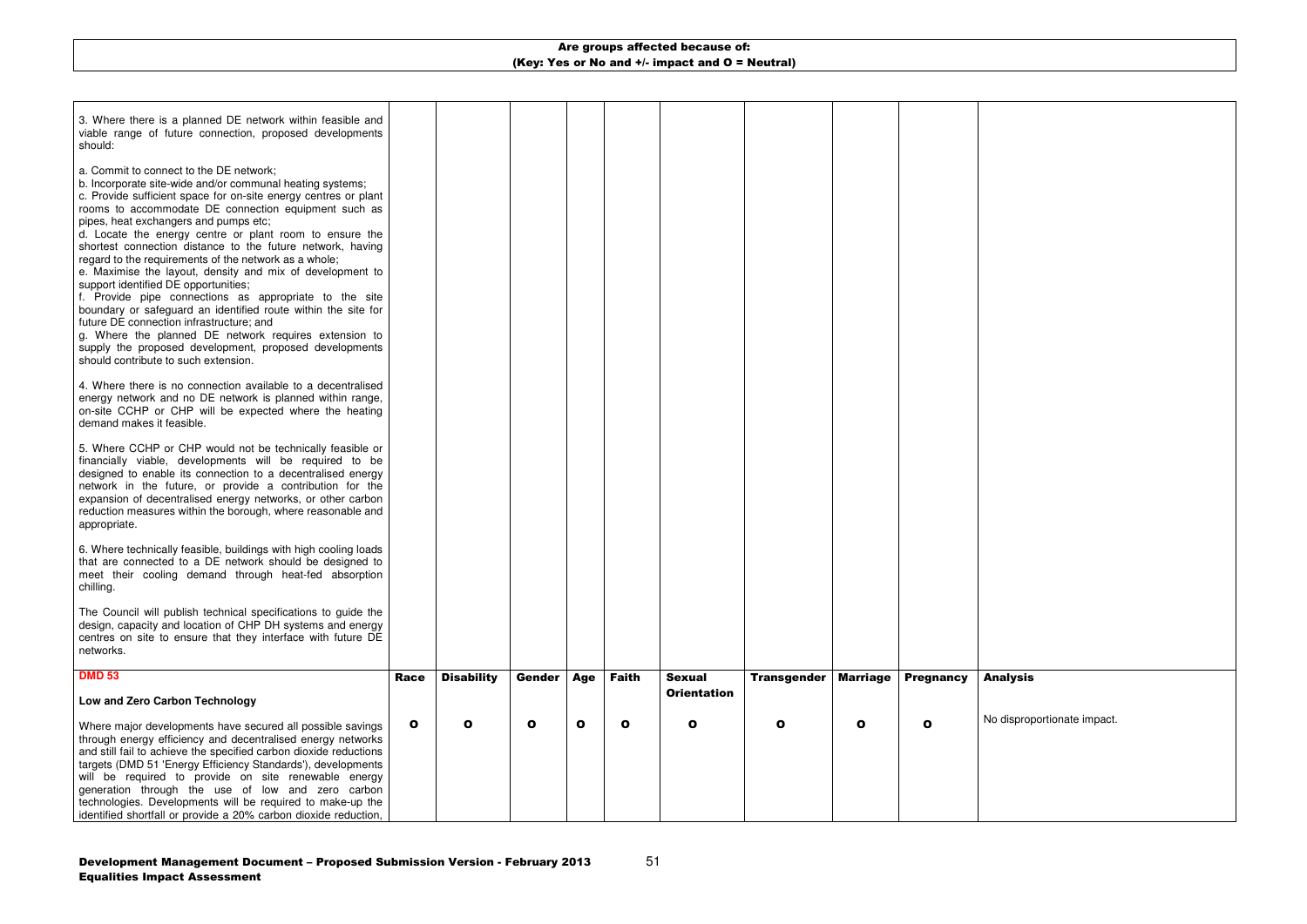| whichever is the greater unless it can be demonstrated that<br>this is not technically feasible or economically viable.<br>For minor applications the Council will seek to encourage<br>further carbon dioxide reductions through the provision and<br>use of on site renewable energy generation through the use of<br>low and zero carbon technologies.<br>Local opportunities to contribute towards decentralised energy<br>supply from low and zero carbon technologies will be<br>encouraged, where there is no overriding adverse local impact<br>including identified impacts to historic assets.<br>Where proposals are located within the Green Belt, elements<br>of many low and zero carbon energy projects would constitute<br>inappropriate development, which may impact on the<br>openness of the Green Belt, the established character of the<br>landscape or its biodiversity. In evaluating the development,<br>the Council will give significant weight to the visual impacts of<br>the project, the potential for disturbance to neighbouring<br>properties and specific ecological considerations. Developers<br>will need to demonstrate very special circumstances that<br>clearly outweigh any harm by reason of inappropriateness and<br>that there are no overriding local impacts for an application to<br>be approved.<br>This Policy should be read in conjunction with Core Strategy<br>Policy 20. |              |                   |               |              |              |                                     |                    |                 |                  |  |
|----------------------------------------------------------------------------------------------------------------------------------------------------------------------------------------------------------------------------------------------------------------------------------------------------------------------------------------------------------------------------------------------------------------------------------------------------------------------------------------------------------------------------------------------------------------------------------------------------------------------------------------------------------------------------------------------------------------------------------------------------------------------------------------------------------------------------------------------------------------------------------------------------------------------------------------------------------------------------------------------------------------------------------------------------------------------------------------------------------------------------------------------------------------------------------------------------------------------------------------------------------------------------------------------------------------------------------------------------------------------------------------------------------------------------------|--------------|-------------------|---------------|--------------|--------------|-------------------------------------|--------------------|-----------------|------------------|--|
| <b>DMD 54</b>                                                                                                                                                                                                                                                                                                                                                                                                                                                                                                                                                                                                                                                                                                                                                                                                                                                                                                                                                                                                                                                                                                                                                                                                                                                                                                                                                                                                                    | <b>Race</b>  | <b>Disability</b> | <b>Gender</b> | <b>Age</b>   | <b>Faith</b> | <b>Sexual</b><br><b>Orientation</b> | <b>Transgender</b> | <b>Marriage</b> | <b>Pregnancy</b> |  |
| <b>Allowable Solutions</b><br>Where developers can demonstrate that the attainment of<br>targets specified in DMD 51 'Energy Efficiency Standards' are<br>not technically feasible or economically viable, the Council will<br>seek a financial contribution to off-set the identified short fall.<br>This will be calculated on the basis of a price per tonne of<br>carbon required to address any short fall.<br>This Policy should be read in conjunction with Core Strategy<br>Policy 20.                                                                                                                                                                                                                                                                                                                                                                                                                                                                                                                                                                                                                                                                                                                                                                                                                                                                                                                                   | $\mathbf{o}$ | $\mathbf o$       | $\mathbf o$   | $\mathbf{o}$ | $\mathbf{o}$ | $\mathbf{o}$                        | O                  | $\mathbf{o}$    | O                |  |
| <b>DMD 55</b>                                                                                                                                                                                                                                                                                                                                                                                                                                                                                                                                                                                                                                                                                                                                                                                                                                                                                                                                                                                                                                                                                                                                                                                                                                                                                                                                                                                                                    | <b>Race</b>  | <b>Disability</b> | <b>Gender</b> | Age          | <b>Faith</b> | <b>Sexual</b><br><b>Orientation</b> | <b>Transgender</b> | <b>Marriage</b> | <b>Pregnancy</b> |  |
| Use of Roof Space/ Vertical Surfaces                                                                                                                                                                                                                                                                                                                                                                                                                                                                                                                                                                                                                                                                                                                                                                                                                                                                                                                                                                                                                                                                                                                                                                                                                                                                                                                                                                                             |              |                   |               |              |              |                                     |                    |                 |                  |  |
| New-build developments, and all major development will be<br>required to use all available roof space and vertical surfaces<br>for the installation of low zero carbon technologies, green<br>roofs, and living walls subject to technical and economic<br>feasibility and other relevant planning considerations.                                                                                                                                                                                                                                                                                                                                                                                                                                                                                                                                                                                                                                                                                                                                                                                                                                                                                                                                                                                                                                                                                                               | $\mathbf{o}$ | $\mathbf{o}$      | $\mathbf{o}$  | $\mathbf{o}$ | $\mathbf{o}$ | $\mathbf{o}$                        | O                  | $\mathbf{o}$    | O                |  |

## Analysis

No disproportionate impact.

## Analysis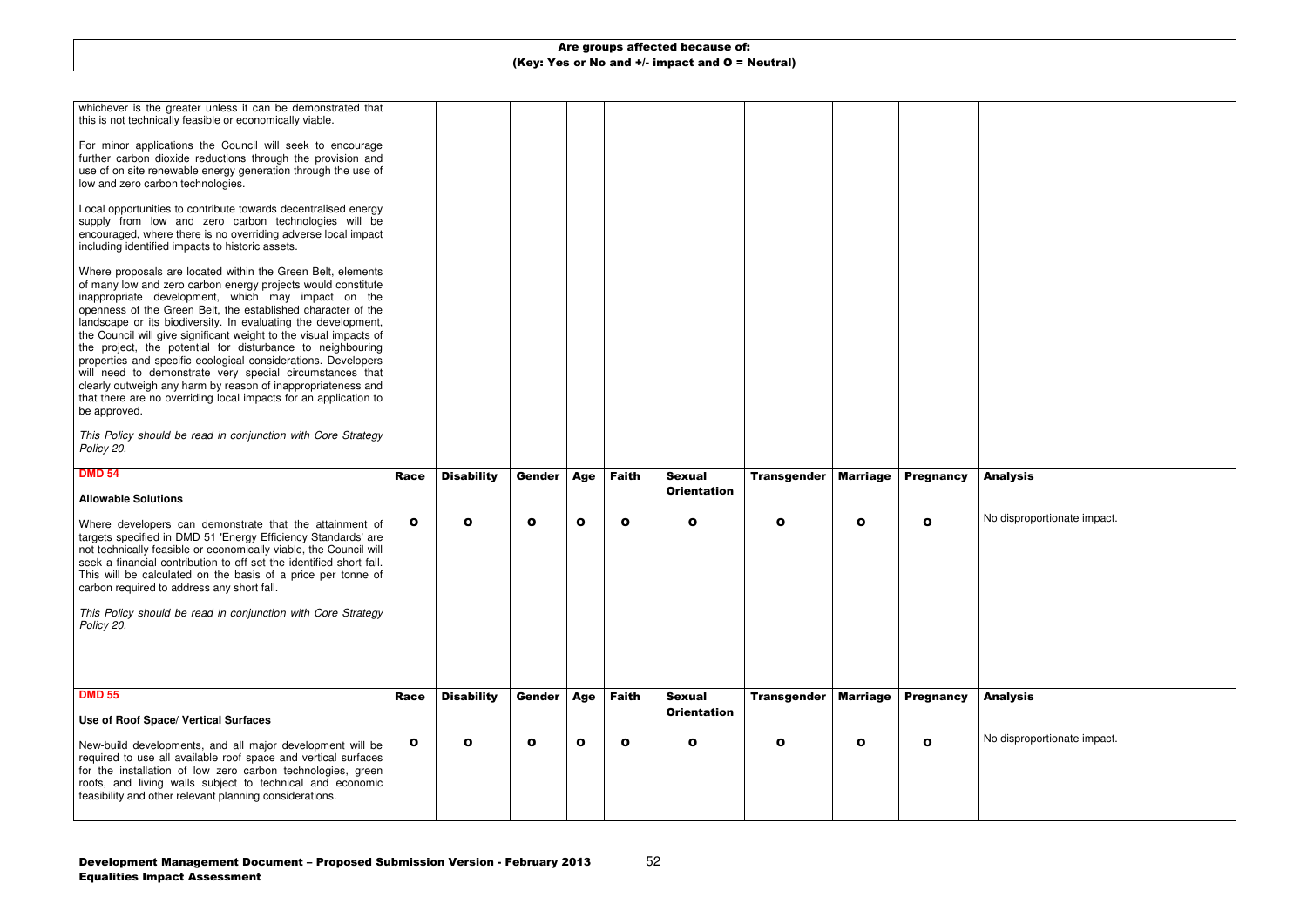53

| Evidence demonstrating the feasibility of complying with this<br>Policy should form part of the sustainable design and<br>construction statement.                                                                                                                                                                                                                                                                                                                                                                                                                                                                                                                                                                                                                                                                                                                                                                                                                                                                                                                    |              |                   |              |     |              |                    |                    |                 |                  |  |
|----------------------------------------------------------------------------------------------------------------------------------------------------------------------------------------------------------------------------------------------------------------------------------------------------------------------------------------------------------------------------------------------------------------------------------------------------------------------------------------------------------------------------------------------------------------------------------------------------------------------------------------------------------------------------------------------------------------------------------------------------------------------------------------------------------------------------------------------------------------------------------------------------------------------------------------------------------------------------------------------------------------------------------------------------------------------|--------------|-------------------|--------------|-----|--------------|--------------------|--------------------|-----------------|------------------|--|
| Where renewable technologies are proven to be feasible,<br>developers are required to give due regard to the Energy<br>Opportunities Plan (EOP) and Opportunity Area Planning<br>Framework (OAPF) and where possible feed into an existing<br>or proposed DEN or district heating network.                                                                                                                                                                                                                                                                                                                                                                                                                                                                                                                                                                                                                                                                                                                                                                           |              |                   |              |     |              |                    |                    |                 |                  |  |
| This Policy should be read in conjunction with Core Strategy<br>policies 20, 21 & 36.                                                                                                                                                                                                                                                                                                                                                                                                                                                                                                                                                                                                                                                                                                                                                                                                                                                                                                                                                                                |              |                   |              |     |              |                    |                    |                 |                  |  |
| <b>DMD 56</b>                                                                                                                                                                                                                                                                                                                                                                                                                                                                                                                                                                                                                                                                                                                                                                                                                                                                                                                                                                                                                                                        | <b>Race</b>  | <b>Disability</b> | Gender       | Age | <b>Faith</b> | <b>Sexual</b>      | <b>Transgender</b> | <b>Marriage</b> | <b>Pregnancy</b> |  |
| <b>Heating and Cooling</b>                                                                                                                                                                                                                                                                                                                                                                                                                                                                                                                                                                                                                                                                                                                                                                                                                                                                                                                                                                                                                                           |              |                   |              |     |              | <b>Orientation</b> |                    |                 |                  |  |
| All new developments (excluding householder applications)<br>will be required to demonstrate how the scheme has been<br>designed to control and manage heat gain and reduce the<br>reliance on mechanical cooling. Development proposals<br>should reduce their reliance on mechanical cooling systems in<br>accordance with the following hierarchy:                                                                                                                                                                                                                                                                                                                                                                                                                                                                                                                                                                                                                                                                                                                | $\mathbf{o}$ | $\mathbf o$       | $\mathbf{o}$ | O   | $\mathbf{o}$ | $\mathbf{o}$       | O                  | $\mathbf{o}$    | $\mathbf{o}$     |  |
| a. The proposal has utilised passive design measures to<br>minimise unwanted heat gain and manage incidental gains to<br>reduce overheating in the summer months and the reduce<br>need for heating in the winter, through orientation, daylighting,<br>green roofs, air tightness, overshading, materials specification,<br>managed thermal mass, construction and end-user operation;<br>b. Passive or natural ventilation techniques have been<br>employed to manage cooling, moisture and air change<br>requirements;<br>c. Where mechanical ventilation/cooling systems are required,<br>development should be designed to include mixed mode<br>ventilation and cooling in the first instance utilising low energy<br>plant and heat recovery systems where appropriate;<br>d. Where mixed mode ventilation/cooling is not appropriate<br>and the development requires full mechanical<br>ventilation/cooling, installed plant shall be (in order of<br>preference) low energy or air conditioning. Heat recovery<br>systems should be used where appropriate. |              |                   |              |     |              |                    |                    |                 |                  |  |
| Measures to manage the heating and cooling demands of<br>development must adhere strictly to the principles of the<br>cooling hierarchy with each tier utilised fully before a lower tier<br>is employed. Where mechanical ventilation/cooling plant is<br>present in a scheme, evidence must be provided to<br>demonstrate that the heating and cooling demands of the<br>development cannot be met by alternative means.                                                                                                                                                                                                                                                                                                                                                                                                                                                                                                                                                                                                                                           |              |                   |              |     |              |                    |                    |                 |                  |  |
| Opportunities to adapt to existing buildings, places and spaces<br>to manage heating and cooling demands must be maximised<br>where practicable.                                                                                                                                                                                                                                                                                                                                                                                                                                                                                                                                                                                                                                                                                                                                                                                                                                                                                                                     |              |                   |              |     |              |                    |                    |                 |                  |  |
| This Policy should be read in conjunction with Core Strategy<br>Policy 20.                                                                                                                                                                                                                                                                                                                                                                                                                                                                                                                                                                                                                                                                                                                                                                                                                                                                                                                                                                                           |              |                   |              |     |              |                    |                    |                 |                  |  |

## Analysis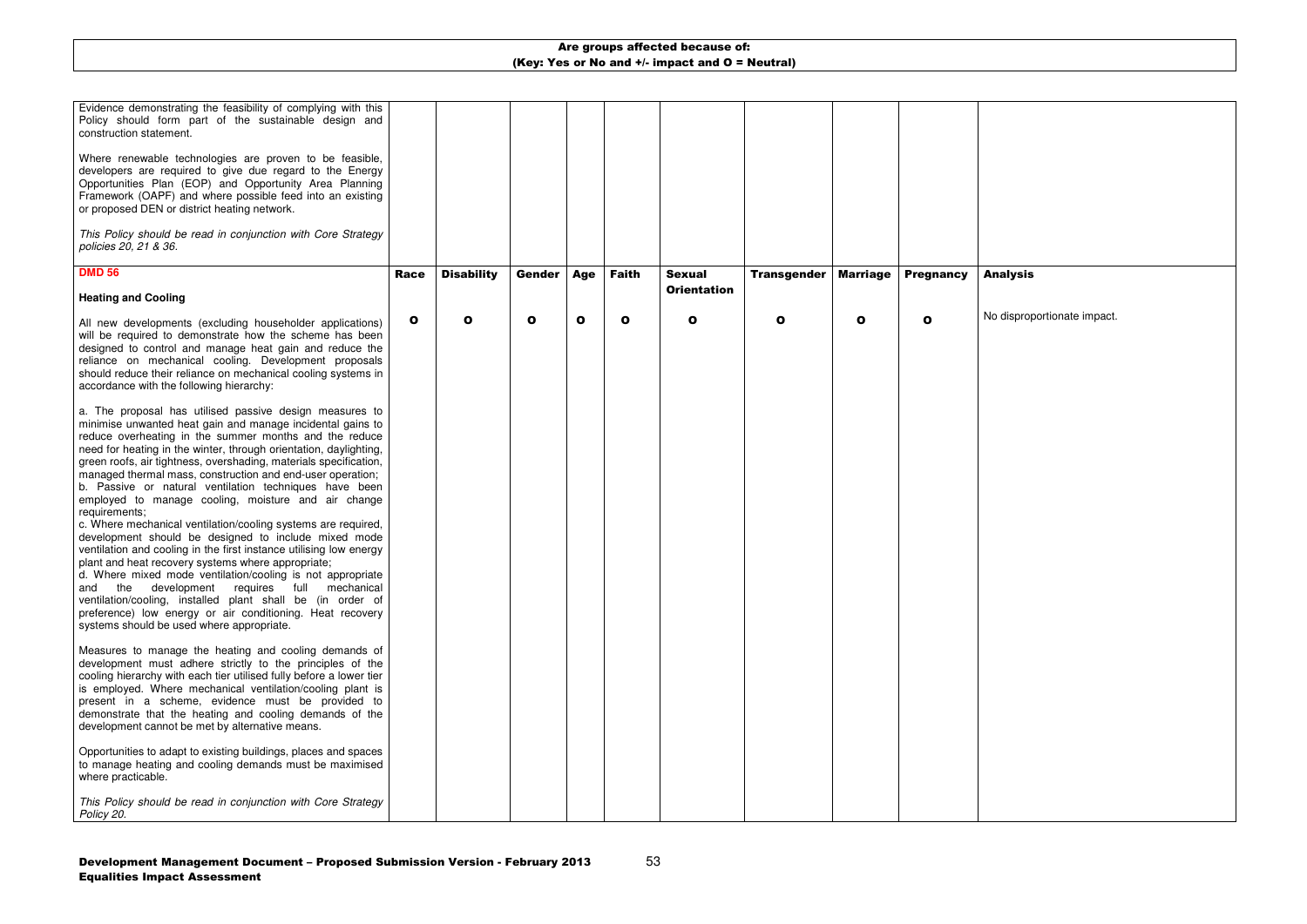| <b>DMD 57</b>                                                                                                                                                                                                                                                                                                                                                                                                                                                                                                                                                       |              |                   |               |     |              |                                     |                    |                 |                  |  |
|---------------------------------------------------------------------------------------------------------------------------------------------------------------------------------------------------------------------------------------------------------------------------------------------------------------------------------------------------------------------------------------------------------------------------------------------------------------------------------------------------------------------------------------------------------------------|--------------|-------------------|---------------|-----|--------------|-------------------------------------|--------------------|-----------------|------------------|--|
|                                                                                                                                                                                                                                                                                                                                                                                                                                                                                                                                                                     | Race         | <b>Disability</b> | <b>Gender</b> | Age | <b>Faith</b> | <b>Sexual</b><br><b>Orientation</b> | <b>Transgender</b> | <b>Marriage</b> | <b>Pregnancy</b> |  |
| Responsible Sourcing of Materials, Waste Minimisation<br>and Green Procurement                                                                                                                                                                                                                                                                                                                                                                                                                                                                                      |              |                   |               |     |              |                                     |                    |                 |                  |  |
|                                                                                                                                                                                                                                                                                                                                                                                                                                                                                                                                                                     | $\mathbf{o}$ | O                 | $\mathbf o$   | O   | $\mathbf o$  | O                                   | Ω                  | $\mathbf{o}$    | Ω                |  |
| All major developments are required to ensure materials used<br>in construction are responsibly sourced. As a minimum<br>development will be required to achieve the following credits<br>under the Materials category of the Code for Sustainable<br>Homes and BREEAM or equivalent rating/scheme if this is<br>replaced or updated:                                                                                                                                                                                                                               |              |                   |               |     |              |                                     |                    |                 |                  |  |
| a. For residential schemes assessed under the Code for<br>Sustainable Homes: a minimum of 10 out of 15 credits under<br>MAT1; 3 out of 6 credits under MAT2; and 1 out of 3 credits<br>under MAT3.                                                                                                                                                                                                                                                                                                                                                                  |              |                   |               |     |              |                                     |                    |                 |                  |  |
| b. For non-residential schemes assessed under relevant<br>BREEAM document: a minimum of 3 out of 6 credits under<br>MAT1; and, a minimum of 2 out of 3 credits under MAT3.                                                                                                                                                                                                                                                                                                                                                                                          |              |                   |               |     |              |                                     |                    |                 |                  |  |
| In addition 100% of timber used on the project must be is<br>sourced in accordance with the UK Government's Timber<br>Procurement Policy.                                                                                                                                                                                                                                                                                                                                                                                                                           |              |                   |               |     |              |                                     |                    |                 |                  |  |
| A Site Waste Management Plan will be required for all Major<br>Developments (and those defined under the Clean<br>Neighbourhoods and Environment Act 2005) to demonstrate<br>procedures for the minimisation of construction waste<br>consistent with the principles of the waste hierarchy: reduce;<br>reuse; recycle; recover. As a minimum, development will be<br>required to divert at least 85% of non-hazardous waste by<br>weight or volume from landfill with a strategic objective to<br>divert a minimum of 95% of waste by weight or volume by<br>2020. |              |                   |               |     |              |                                     |                    |                 |                  |  |
| All new development should:                                                                                                                                                                                                                                                                                                                                                                                                                                                                                                                                         |              |                   |               |     |              |                                     |                    |                 |                  |  |
| a. Make appropriate provision (within individual units and as<br>part of the overall development as appropriate) for waste<br>storage, sorting and recycling, and adequate access for waste<br>collection; and<br>b. Encourage non waste related development to provide on-<br>site solutions for treating/managing waste generated by the<br>development (i.e. composting, dedicated AD plants for food                                                                                                                                                            |              |                   |               |     |              |                                     |                    |                 |                  |  |
| waste).                                                                                                                                                                                                                                                                                                                                                                                                                                                                                                                                                             |              |                   |               |     |              |                                     |                    |                 |                  |  |
| All major developments are required to include a Green<br>Procurement and Construction Plan detailing how the<br>development has sought to minimise the environmental impact<br>of the scheme through responsible sourcing of materials,                                                                                                                                                                                                                                                                                                                            |              |                   |               |     |              |                                     |                    |                 |                  |  |

## Analysis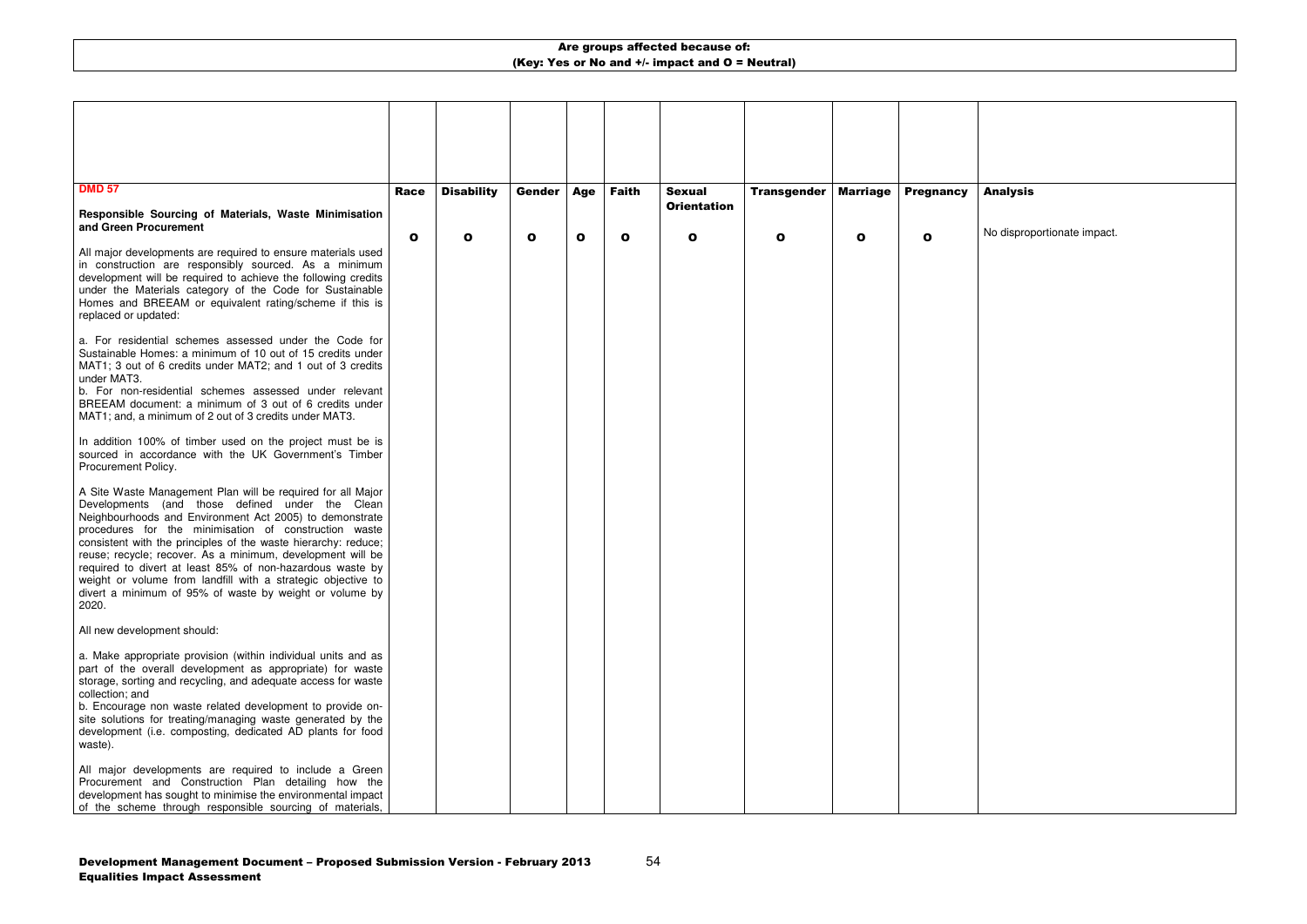55

| minimising construction site impacts, local procurement and<br>employment strategies and the minimisation of construction<br>and demolition waste.<br>This Policy should be read in conjunction with Core Strategy                                                                                                                                   |              |                   |               |            |              |                                     |                    |                 |                  |  |
|------------------------------------------------------------------------------------------------------------------------------------------------------------------------------------------------------------------------------------------------------------------------------------------------------------------------------------------------------|--------------|-------------------|---------------|------------|--------------|-------------------------------------|--------------------|-----------------|------------------|--|
| Policies 20, 22 & 32.                                                                                                                                                                                                                                                                                                                                |              |                   |               |            |              |                                     |                    |                 |                  |  |
| <b>DMD 58</b>                                                                                                                                                                                                                                                                                                                                        | <b>Race</b>  | <b>Disability</b> | <b>Gender</b> | <b>Age</b> | <b>Faith</b> | <b>Sexual</b><br><b>Orientation</b> | <b>Transgender</b> | <b>Marriage</b> | <b>Pregnancy</b> |  |
| <b>Water Efficiency</b>                                                                                                                                                                                                                                                                                                                              |              |                   |               |            |              |                                     |                    |                 |                  |  |
| In accordance with Core Strategy Policy 21 and the objectives<br>for water efficiency set out in the London Plan all new<br>development will be required to maximise its water efficiency.                                                                                                                                                           | $\mathbf{o}$ | O                 | O             | O          | $\mathbf{o}$ | $\mathbf o$                         | O                  | O               | O                |  |
| A. Residential Development                                                                                                                                                                                                                                                                                                                           |              |                   |               |            |              |                                     |                    |                 |                  |  |
| New residential development, including new build and<br>conversions, will be required to achieve as a minimum water<br>use of under 105 litres per person per day. Major residential<br>development will be required to achieve as minimum the<br>following standards unless it can be demonstrated that it is not<br>technically feasible to do so: |              |                   |               |            |              |                                     |                    |                 |                  |  |
| 2013 to $2015 - 90$ litres/person/day<br>2016 onwards - 80 litres/person/day.<br>$\bullet$                                                                                                                                                                                                                                                           |              |                   |               |            |              |                                     |                    |                 |                  |  |
| <b>B. Non Residential Development</b>                                                                                                                                                                                                                                                                                                                |              |                   |               |            |              |                                     |                    |                 |                  |  |
| The Council will require major non-residential development<br>involving the extension, replacement or creation of new non-<br>residential floorspace or a combination thereof will be required<br>to exceed the following standards under WAT1 of BREEAM<br>2011 or equivalent rating/scheme if this is replaced or<br>updated:                      |              |                   |               |            |              |                                     |                    |                 |                  |  |
| 2013 to 2015 – Exceed a 12.5% improvement in water<br>efficiency over notional baseline<br>2016 to 2018 - Exceed a 25% improvement in water<br>efficiency over notional baseline<br>2019 onwards - Move towards 65% improvement in<br>water efficiency over notional baseline.                                                                       |              |                   |               |            |              |                                     |                    |                 |                  |  |
| An assessment of the efficiency of the building's domestic<br>water consuming components is undertaken using the<br>BREEAM Wat 01 calculator. The water consumption<br>(litres/person/day) for the assessed building is compared<br>against a notional baseline performance.                                                                         |              |                   |               |            |              |                                     |                    |                 |                  |  |
| For all other developments including changes of use,<br>conversions, extensions and refurbishments captured by the<br>planning process, the highest level of water efficiency will be<br>sought.                                                                                                                                                     |              |                   |               |            |              |                                     |                    |                 |                  |  |
|                                                                                                                                                                                                                                                                                                                                                      |              |                   |               |            |              |                                     |                    |                 |                  |  |

## Analysis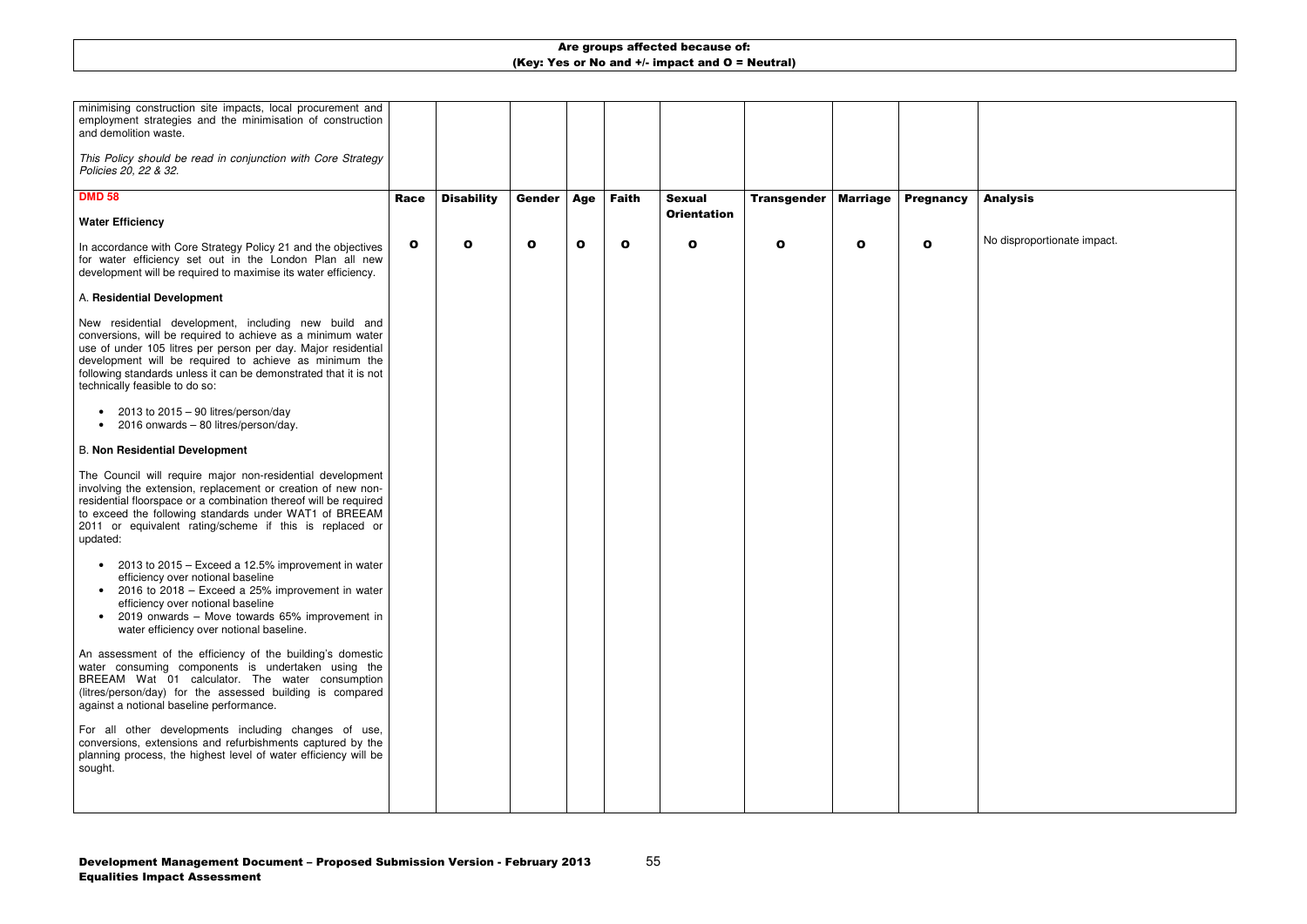| <b>Greywater Collection</b><br>The Council will seek to encourage the inclusion of rainwater<br>collection and greywater recycling. All new major<br>developments should undertake a rainwater and greywater<br>use feasibility study. Where collecting and reusing water is<br>feasible, it should be included in the proposed development.<br>This Policy should be read in conjunction with Core Strategy<br>Policy 21.                                                                                                                                                                                                                                                                       |              |                   |               |              |              |                    |                    |                 |                  |  |
|--------------------------------------------------------------------------------------------------------------------------------------------------------------------------------------------------------------------------------------------------------------------------------------------------------------------------------------------------------------------------------------------------------------------------------------------------------------------------------------------------------------------------------------------------------------------------------------------------------------------------------------------------------------------------------------------------|--------------|-------------------|---------------|--------------|--------------|--------------------|--------------------|-----------------|------------------|--|
| <b>DMD 59</b>                                                                                                                                                                                                                                                                                                                                                                                                                                                                                                                                                                                                                                                                                    | <b>Race</b>  | <b>Disability</b> | <b>Gender</b> | <b>Age</b>   | <b>Faith</b> | <b>Sexual</b>      | <b>Transgender</b> | <b>Marriage</b> | <b>Pregnancy</b> |  |
| <b>Avoiding and Reducing Flood Risk</b>                                                                                                                                                                                                                                                                                                                                                                                                                                                                                                                                                                                                                                                          |              |                   |               |              |              | <b>Orientation</b> |                    |                 |                  |  |
| 1) New development must avoid and reduce the risk of<br>flooding, and not increase the risks elsewhere. New<br>development must:                                                                                                                                                                                                                                                                                                                                                                                                                                                                                                                                                                 | $\mathbf{o}$ | $\mathbf{o}$      | $\mathbf o$   | $\mathbf{o}$ | O            | $\mathbf{o}$       | O                  | $\mathbf{o}$    | O                |  |
| a. Be appropriately located and informed by a site specific<br>Flood Risk Assessment (FRA) if proposed in areas at risk from<br>flooding in line with DMD 62 (Assessing Flood Risk);<br>b. Preserve overland flood and flow routes, where applicable;<br>c. Ensure no net loss of flood storage on site, or in exceptional<br>circumstances, provide adequate off site compensatory<br>storage;<br>d. Manage surface water as part of all development to reduce<br>run off in line with DMD 61 'Managing Surface Water'; and<br>e. Prevent the loss of permeable surfaces/areas of soft<br>landscaping, and maximise the use of green infrastructure as<br>a potential sources of flood storage. |              |                   |               |              |              |                    |                    |                 |                  |  |
| In consultation with the Environment Agency, planning<br>permission will only be granted for proposals which have<br>addressed all sources of flood risk and would not be subject<br>to, or result in, unacceptable levels of flood risk.                                                                                                                                                                                                                                                                                                                                                                                                                                                        |              |                   |               |              |              |                    |                    |                 |                  |  |
| This policy should be read in conjunction with Core Strategy<br>Policy 28.                                                                                                                                                                                                                                                                                                                                                                                                                                                                                                                                                                                                                       |              |                   |               |              |              |                    |                    |                 |                  |  |
| <b>DMD 60</b>                                                                                                                                                                                                                                                                                                                                                                                                                                                                                                                                                                                                                                                                                    | <b>Race</b>  | <b>Disability</b> | Gender        | <b>Age</b>   | <b>Faith</b> | <b>Sexual</b>      | <b>Transgender</b> | <b>Marriage</b> | <b>Pregnancy</b> |  |
| <b>Assessing Flood Risk</b>                                                                                                                                                                                                                                                                                                                                                                                                                                                                                                                                                                                                                                                                      |              |                   |               |              |              | <b>Orientation</b> |                    |                 |                  |  |
| 1) Requirements for a site specific Flood Risk<br><b>Assessment</b>                                                                                                                                                                                                                                                                                                                                                                                                                                                                                                                                                                                                                              | $\mathbf{o}$ | $\mathbf{o}$      | $\mathbf{o}$  | $\mathbf{o}$ | O            | $\mathbf{o}$       | O                  | O               | $\mathbf{o}$     |  |
| Site specific Flood Risk Assessments will be required for the<br>following:<br>a. Development proposals of 1 hectare or greater in Flood<br>Zone 1;<br>b. All proposals for new development located in Flood Zones 2<br>and 3; and<br>c. All proposals in groundwater flood risk areas that involve<br>the creation of useable space below ground;<br>d. All proposals for new development identified as being at risk                                                                                                                                                                                                                                                                           |              |                   |               |              |              |                    |                    |                 |                  |  |

## Analysis

No disproportionate impact.

## Analysis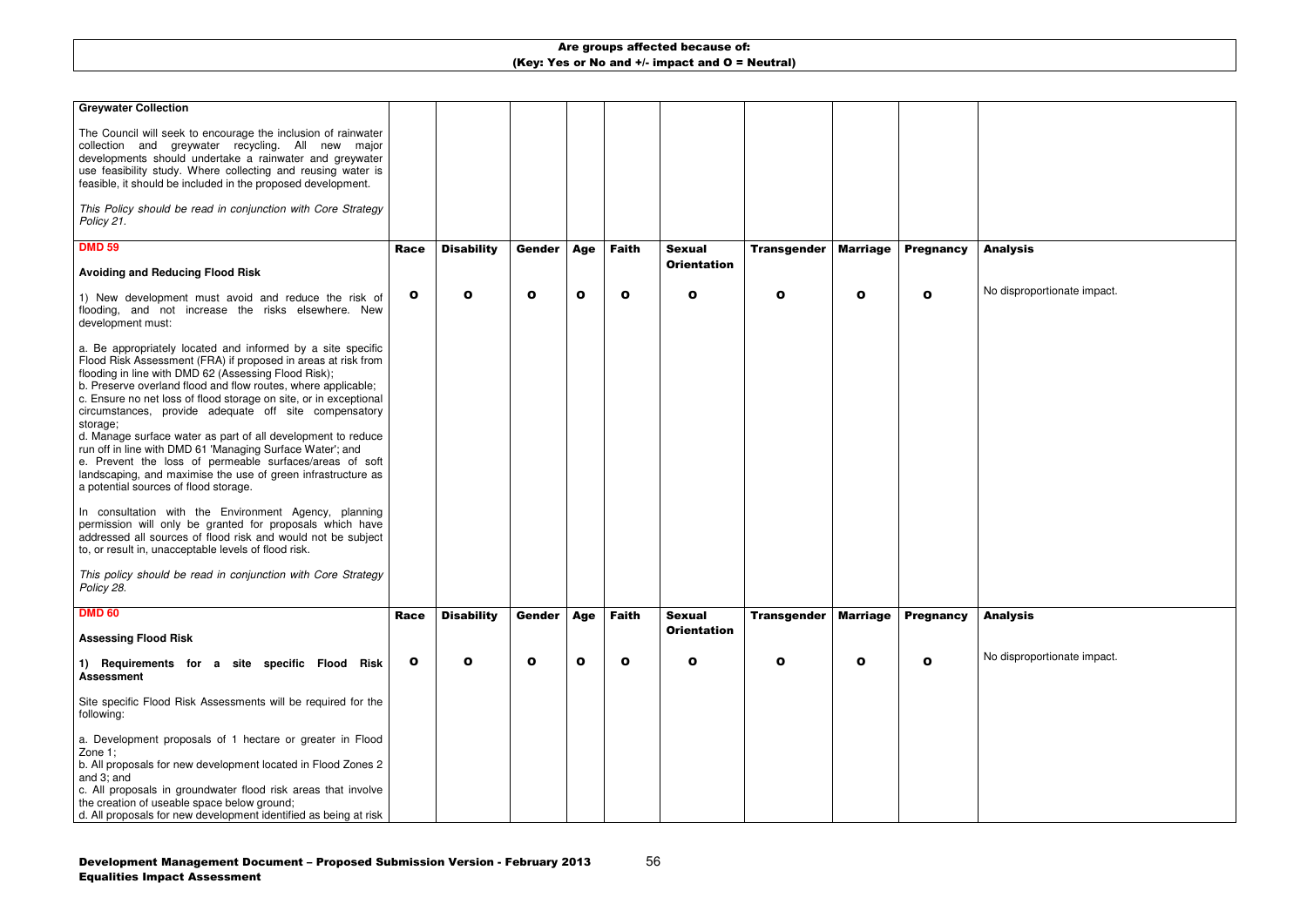| from surface water flooding in the SWMP; or<br>e. Any development that may be subject to other sources of<br>flooding identified in subsequent reviews/updates of the<br>evidence base on flooding.<br>These FRAs must:                                                                                                                                                                                                                                                  |             |                   |               |              |              |                    |                    |                 |                  |  |
|--------------------------------------------------------------------------------------------------------------------------------------------------------------------------------------------------------------------------------------------------------------------------------------------------------------------------------------------------------------------------------------------------------------------------------------------------------------------------|-------------|-------------------|---------------|--------------|--------------|--------------------|--------------------|-----------------|------------------|--|
| f. Where applicable, provide evidence so that the Council can<br>assess whether the requirements of the sequential test of sites<br>across the borough are met, and where an exception test is<br>required, demonstrate that:                                                                                                                                                                                                                                            |             |                   |               |              |              |                    |                    |                 |                  |  |
| The development would provide wider sustainability<br>benefits to the community that outweigh flood risk;<br>The development is on developable previously-<br>developed land or, if this is not the case, that there are<br>no reasonable alternative sites on developable<br>previously-developed land; and<br>The development will be safe (see paragraph 9.2.31),<br>without increasing flood risk elsewhere, and, where<br>possible, will reduce flood risk overall. |             |                   |               |              |              |                    |                    |                 |                  |  |
| 2) Additional requirements for non fluvial flooding                                                                                                                                                                                                                                                                                                                                                                                                                      |             |                   |               |              |              |                    |                    |                 |                  |  |
| Where developments are proposed in areas identified as<br>being at risk of groundwater flooding, consideration should be<br>given to prevention or mitigation measures and the Council<br>may require developers to submit further details to determine<br>the extent of risk and the requirements for mitigation.                                                                                                                                                       |             |                   |               |              |              |                    |                    |                 |                  |  |
| Developments at risk of flooding need to make sure they are<br>safe and incorporate appropriate mitigation measures in line<br>DMD 61 'Managing Surface Water', DMD 62 'Flood Control<br>and Mitigation Measures' and DMD 63 'Protection and<br>Improvement of Watercourses and Flood Defences', and<br>having regard to specific measures identified in the SFRA.                                                                                                       |             |                   |               |              |              |                    |                    |                 |                  |  |
| This Policy should be read in conjunction with Core Strategy<br>Policy 28.                                                                                                                                                                                                                                                                                                                                                                                               |             |                   |               |              |              |                    |                    |                 |                  |  |
| <b>DMD 61</b>                                                                                                                                                                                                                                                                                                                                                                                                                                                            | <b>Race</b> | <b>Disability</b> | <b>Gender</b> | Age          | <b>Faith</b> | <b>Sexual</b>      | <b>Transgender</b> | <b>Marriage</b> | <b>Pregnancy</b> |  |
| <b>Managing Surface Water</b>                                                                                                                                                                                                                                                                                                                                                                                                                                            |             |                   |               |              |              | <b>Orientation</b> |                    |                 |                  |  |
| To manage surface water, all developments must demonstrate<br>how proposed measures follow the drainage hierarchy in the<br>London Plan. All developments must maximise the use of and,<br>where possible, retrofit Sustainable Drainage Systems (SuDS)<br>which meet the following requirements:                                                                                                                                                                        | $\bullet$   | $\mathbf o$       | $\mathbf{o}$  | $\mathbf{o}$ | $\mathbf{o}$ | O                  | O                  | $\mathbf{o}$    | $\mathbf{o}$     |  |
| 1. Suitability<br>a. SuDS measure(s) should be appropriate having regard to<br>the proposed use of site, site conditions/context (including<br>proximity to source protection zones and potential for<br>contamination) and geology.                                                                                                                                                                                                                                     |             |                   |               |              |              |                    |                    |                 |                  |  |
| 2. Quantity<br>a. All developments of more than one property or covering an                                                                                                                                                                                                                                                                                                                                                                                              |             |                   |               |              |              |                    |                    |                 |                  |  |

### Analysis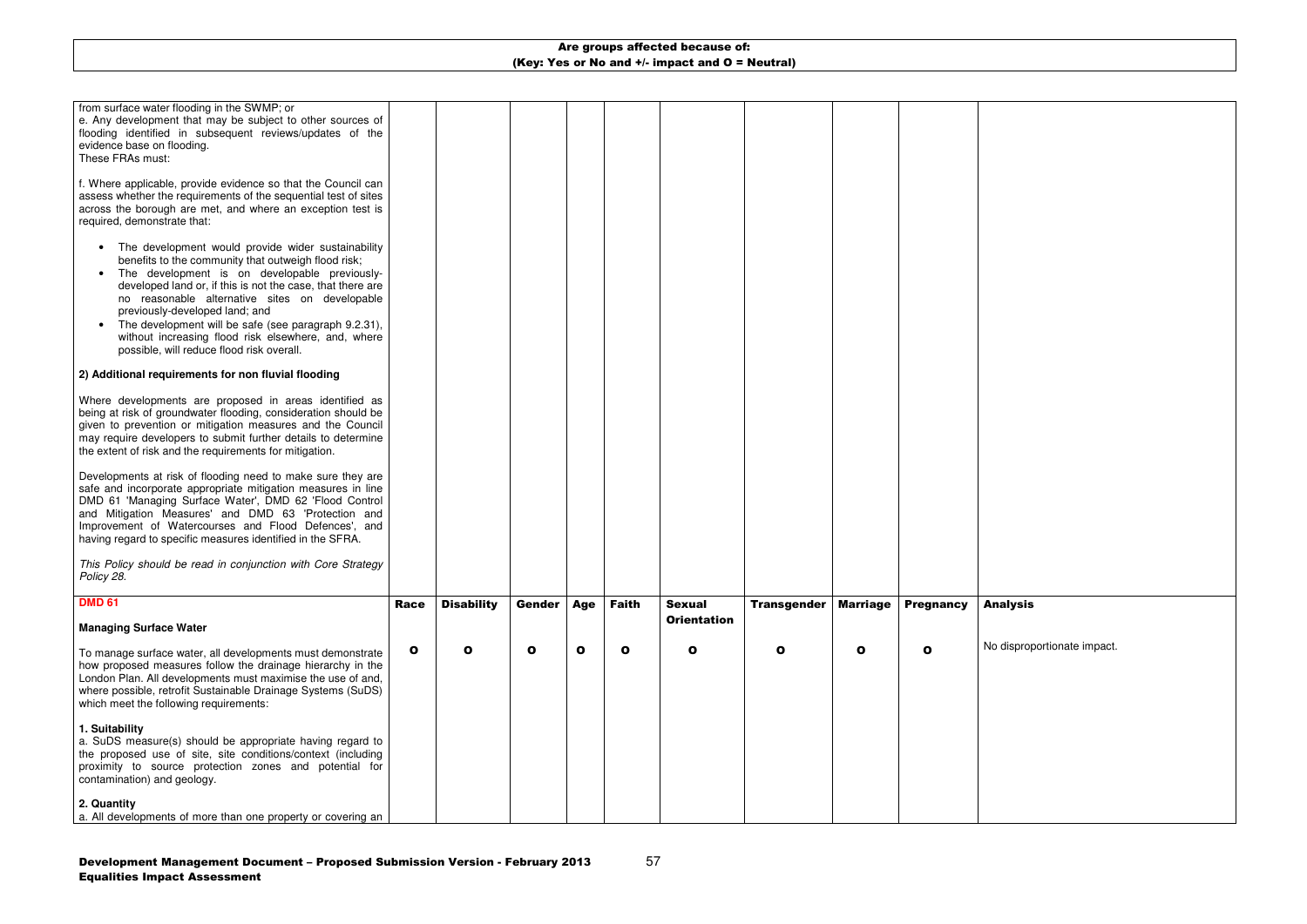| area equal to or greater than 0.1ha must achieve greenfield<br>run off rates, unless the developer can demonstrate that this is<br>not technically feasible or economically viable. Where this is<br>demonstrated, the Council will work with the developer to<br>agree the highest possible rate which can be attained. All<br>other development must include at least one 'at source' SuDS<br>measure, resulting in a net improvement in water quantity or<br>quality discharging to sewer in-line with any SuDS guidance or<br>requirements.                                                        |              |                   |              |              |              |                    |                    |                 |                  |  |
|--------------------------------------------------------------------------------------------------------------------------------------------------------------------------------------------------------------------------------------------------------------------------------------------------------------------------------------------------------------------------------------------------------------------------------------------------------------------------------------------------------------------------------------------------------------------------------------------------------|--------------|-------------------|--------------|--------------|--------------|--------------------|--------------------|-----------------|------------------|--|
| 3. Quality<br>a. Where appropriate, major developments must follow the<br>SuDS management train and, having regard to best practice,<br>provide a number of treatment phases corresponding to their<br>pollution potential and the environmental sensitivities of the<br>locality.<br>b. Measures should be incorporated to maximise opportunities<br>for sustainable development, improve water quality,<br>biodiversity, local amenity and recreation value.                                                                                                                                         |              |                   |              |              |              |                    |                    |                 |                  |  |
| 4. Functionality<br>a. The system should be designed to allow for flows above the<br>design capacity to be conveyed off-site with minimum impact.<br>b. Clear ownership, management and maintenance<br>arrangements should be established.                                                                                                                                                                                                                                                                                                                                                             |              |                   |              |              |              |                    |                    |                 |                  |  |
| 5. Other<br>Where appropriate, developments must incorporate relevant<br>measures identified in the Surface Water Management Plan.                                                                                                                                                                                                                                                                                                                                                                                                                                                                     |              |                   |              |              |              |                    |                    |                 |                  |  |
| The criteria above must be demonstrated through the<br>submission of a site specific FRA, where one is required, or a<br>Sustainable Design and Construction Statement.                                                                                                                                                                                                                                                                                                                                                                                                                                |              |                   |              |              |              |                    |                    |                 |                  |  |
| This Policy should be read in conjunction with Core Strategy<br>Policy 28.                                                                                                                                                                                                                                                                                                                                                                                                                                                                                                                             |              |                   |              |              |              |                    |                    |                 |                  |  |
| <b>DMD 62</b>                                                                                                                                                                                                                                                                                                                                                                                                                                                                                                                                                                                          | <b>Race</b>  | <b>Disability</b> | Gender       | Age          | <b>Faith</b> | <b>Sexual</b>      | <b>Transgender</b> | <b>Marriage</b> | <b>Pregnancy</b> |  |
| <b>Flood Control and Mitigation Measures</b>                                                                                                                                                                                                                                                                                                                                                                                                                                                                                                                                                           |              |                   |              |              |              | <b>Orientation</b> |                    |                 |                  |  |
| All new development that results in increased flood risk should<br>be accompanied by appropriate flood mitigation measures to<br>make development and its users safe. New development<br>should:                                                                                                                                                                                                                                                                                                                                                                                                       | $\mathbf{o}$ | $\mathbf o$       | $\mathbf{o}$ | $\mathbf{o}$ | $\mathbf{o}$ | O                  | Ο                  | $\mathbf{o}$    | O                |  |
| a. Maintain or provide new or upgraded flood infrastructure at<br>a sufficient standard of protection and/or provide a financial<br>contributions towards measures which reduce and mitigate<br>against flood risk. Where new infrastructure or protection<br>results in a loss of floodplain storage volume this must be<br>compensated for in an appropriate manner;<br>b. Maintain adequate distances from rivers/watercourses in<br>line with DMD 63 'Protection and Improvement<br>of Watercourses and Flood Defences';<br>c. Incorporate flood resilient and flood resistant design<br>measures; |              |                   |              |              |              |                    |                    |                 |                  |  |

## Analysis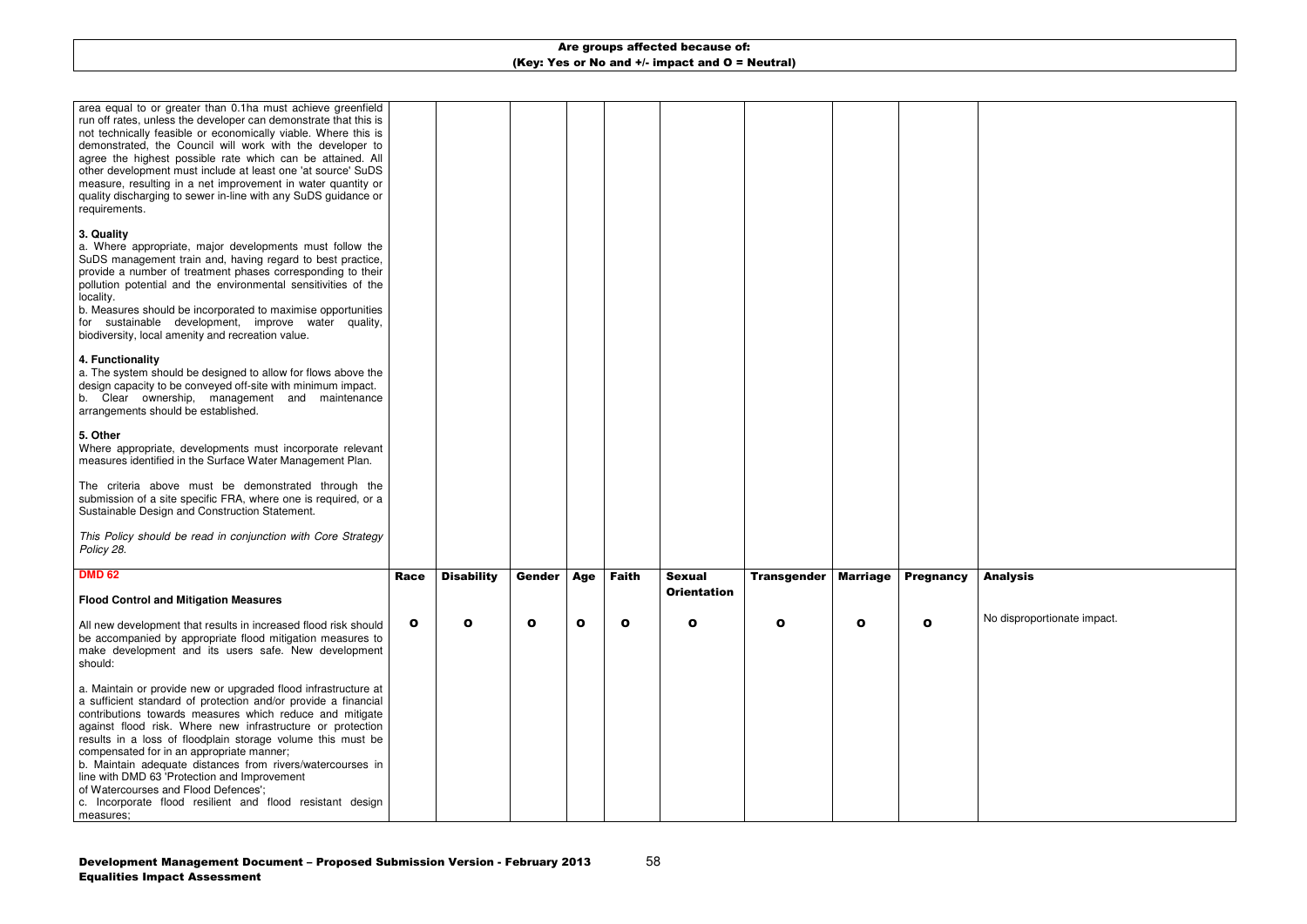| d. Apply appropriate construction techniques to limit the<br>disturbance to natural groundwater flows, such as the use of<br>piled foundations; and<br>e. Provide flood Warning arrangements and Evacuation Plans.<br>Where the development is for essential infrastructure, the<br>measures should ensure that the site is designed to remain<br>operational when floods occur.<br>The Council will refuse proposals which provide an<br>unacceptable standard of safety.<br>This Policy should be read in conjunction with Core Strategy<br>Policy 28. |             |                   |              |              |              |                                     |                    |                 |                  |  |
|----------------------------------------------------------------------------------------------------------------------------------------------------------------------------------------------------------------------------------------------------------------------------------------------------------------------------------------------------------------------------------------------------------------------------------------------------------------------------------------------------------------------------------------------------------|-------------|-------------------|--------------|--------------|--------------|-------------------------------------|--------------------|-----------------|------------------|--|
| <b>DMD 63</b>                                                                                                                                                                                                                                                                                                                                                                                                                                                                                                                                            | <b>Race</b> | <b>Disability</b> | Gender       | Age          | <b>Faith</b> | <b>Sexual</b><br><b>Orientation</b> | <b>Transgender</b> | <b>Marriage</b> | <b>Pregnancy</b> |  |
| Protection and Improvement of Watercourses and Flood<br><b>Defences</b>                                                                                                                                                                                                                                                                                                                                                                                                                                                                                  |             |                   |              |              |              |                                     |                    |                 |                  |  |
| 1. New development must make space for water and not harm<br>the integrity of flood defences. New development should:                                                                                                                                                                                                                                                                                                                                                                                                                                    | O           | $\mathbf{o}$      | $\mathbf{o}$ | $\mathbf{o}$ | $\mathbf{o}$ | $\mathbf{o}$                        | O                  | $\mathbf o$     | O                |  |
| a. Be set back from main rivers and ordinary watercourses, in<br>the case of the former, maintain a 8 metre buffer strip;<br>b. Maintain an adequate distance between new development<br>and ordinary watercourses. The distance applied will be<br>determined having regard to the nature of the development<br>and the type of ordinary watercourse;<br>c. Adopt a presumption in favour of the removal, where<br>possible, of existing culverts; and<br>d. Not involve the culverting of main rivers and ordinary<br>watercourses.                    |             |                   |              |              |              |                                     |                    |                 |                  |  |
| 2. Development on any land required for current and future<br>flood management, which would adversely affect the delivery<br>of flood defence schemes, will be refused.                                                                                                                                                                                                                                                                                                                                                                                  |             |                   |              |              |              |                                     |                    |                 |                  |  |
| 3. Development on or adjacent to watercourses must not:<br>a. Result in a deterioration in the status of a watercourse; or<br>b. Affect its ability to achieve the objectives in the River Basin<br>Management Plan (RBMP); and<br>c. Where possible, it should also implement the mitigation<br>measures identified in the RBMP.                                                                                                                                                                                                                        |             |                   |              |              |              |                                     |                    |                 |                  |  |
| A Water Framework Directive assessment will be required for<br>some works on or adjacent to a watercourse. In these cases,<br>the developer will need to provide information to demonstrate<br>that the above requirements (2a-c) are met or, to otherwise<br>justify the development.                                                                                                                                                                                                                                                                   |             |                   |              |              |              |                                     |                    |                 |                  |  |
| This Policy should be read in conjunction with Core Strategy<br>Policies 28 and 29.                                                                                                                                                                                                                                                                                                                                                                                                                                                                      |             |                   |              |              |              |                                     |                    |                 |                  |  |

## Analysis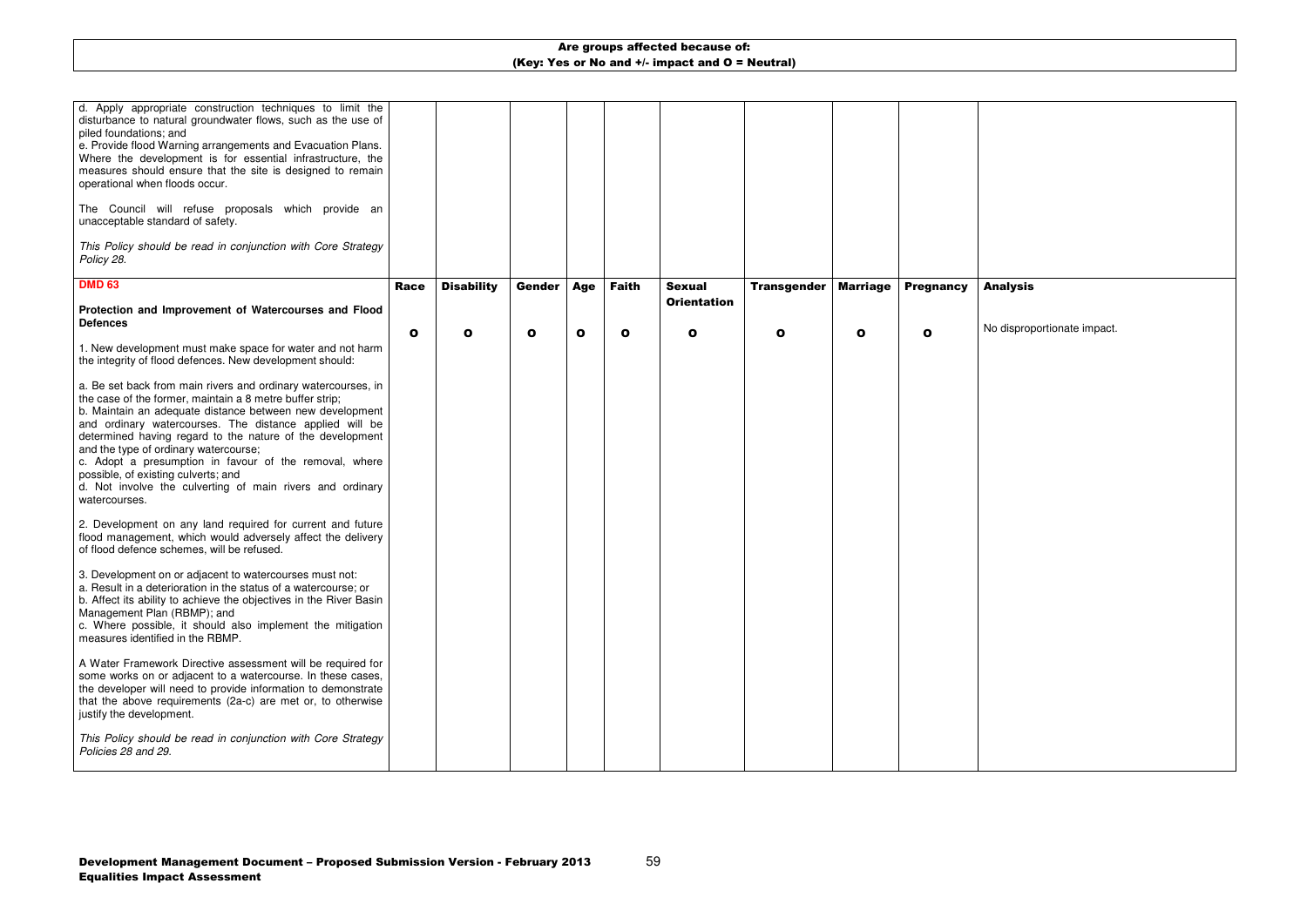## Analysis

No disproportionate impact.

| <b>Chapter 9: Environmental Protection</b>                                                                                                                                                                                                                                                            |             |                   |               |              |              |                                     |                    |                 |                  |  |
|-------------------------------------------------------------------------------------------------------------------------------------------------------------------------------------------------------------------------------------------------------------------------------------------------------|-------------|-------------------|---------------|--------------|--------------|-------------------------------------|--------------------|-----------------|------------------|--|
| <b>DMD 64</b>                                                                                                                                                                                                                                                                                         | Race        | <b>Disability</b> | <b>Gender</b> | Age          | <b>Faith</b> | <b>Sexual</b><br><b>Orientation</b> | <b>Transgender</b> | <b>Marriage</b> | <b>Pregnancy</b> |  |
| <b>Pollution Control and Assessment</b>                                                                                                                                                                                                                                                               |             |                   |               |              |              |                                     |                    |                 |                  |  |
| Developments will only be permitted if pollution and the risk of<br>pollution is prevented, or minimised and mitigated during all<br>development,<br>including<br>phases<br>οf<br>demolition/decommissioning,<br>construction,<br>operations/occupation and maintenance.                              | O           | O                 | $\mathbf{o}$  | $\mathbf{o}$ | O            | $\mathbf o$                         | O                  | O               | O                |  |
| This policy should be read in conjunction with Core Strategy<br>Policies 22 and 32                                                                                                                                                                                                                    |             |                   |               |              |              |                                     |                    |                 |                  |  |
| <b>DMD 65</b>                                                                                                                                                                                                                                                                                         |             |                   |               |              |              |                                     |                    |                 |                  |  |
|                                                                                                                                                                                                                                                                                                       | <b>Race</b> | <b>Disability</b> | <b>Gender</b> | Age          | <b>Faith</b> | <b>Sexual</b><br><b>Orientation</b> | <b>Transgender</b> | <b>Marriage</b> | <b>Pregnancy</b> |  |
| <b>Air Quality</b>                                                                                                                                                                                                                                                                                    |             |                   |               |              |              |                                     |                    |                 |                  |  |
| 1. Planning permission will be refused for developments which<br>would have an adverse impact on air quality unless the<br>developer is able to demonstrate that measures can be<br>implemented that will mitigate these effects. Development will<br>only be permitted if it is air quality neutral. | O           | O                 | $\bullet$     | $\mathbf{o}$ | O            | $\mathbf{o}$                        | O                  | O               | O                |  |
| 2. Major developments located in air quality hotspots and all<br>development that could have significant implications for air<br>quality, should be accompanied by an air quality assessment<br>detailing appropriate mitigation measures.                                                            |             |                   |               |              |              |                                     |                    |                 |                  |  |
| 3. Developments involving sensitive uses will only be<br>permitted if sited away from major sources of pollution or<br>adequate mitigation measures are secured to improve air<br>quality.                                                                                                            |             |                   |               |              |              |                                     |                    |                 |                  |  |
| Policy should be read in conjunction with Core Strategy Policy<br>32.                                                                                                                                                                                                                                 |             |                   |               |              |              |                                     |                    |                 |                  |  |
| <b>DMD 66</b>                                                                                                                                                                                                                                                                                         | <b>Race</b> | <b>Disability</b> | Gender        | <b>Age</b>   | <b>Faith</b> | <b>Sexual</b>                       | <b>Transgender</b> | <b>Marriage</b> | <b>Pregnancy</b> |  |
| <b>Land Contamination and Instability</b>                                                                                                                                                                                                                                                             |             |                   |               |              |              | <b>Orientation</b>                  |                    |                 |                  |  |
| 1. Planning permission will be refused if there are<br>unacceptable risks of contamination and land instability which<br>are not addressed through remediation. Development will only<br>be permitted where appropriate remediation is undertaken to<br>make the development safe.                    | O           | O                 | $\mathbf{o}$  | $\mathbf{o}$ | O            | $\mathbf o$                         | O                  | O               | $\mathbf o$      |  |
| 2. All development on land which is or may be affected by                                                                                                                                                                                                                                             |             |                   |               |              |              |                                     |                    |                 |                  |  |

### Analysis

No disproportionate impact.

## Analysis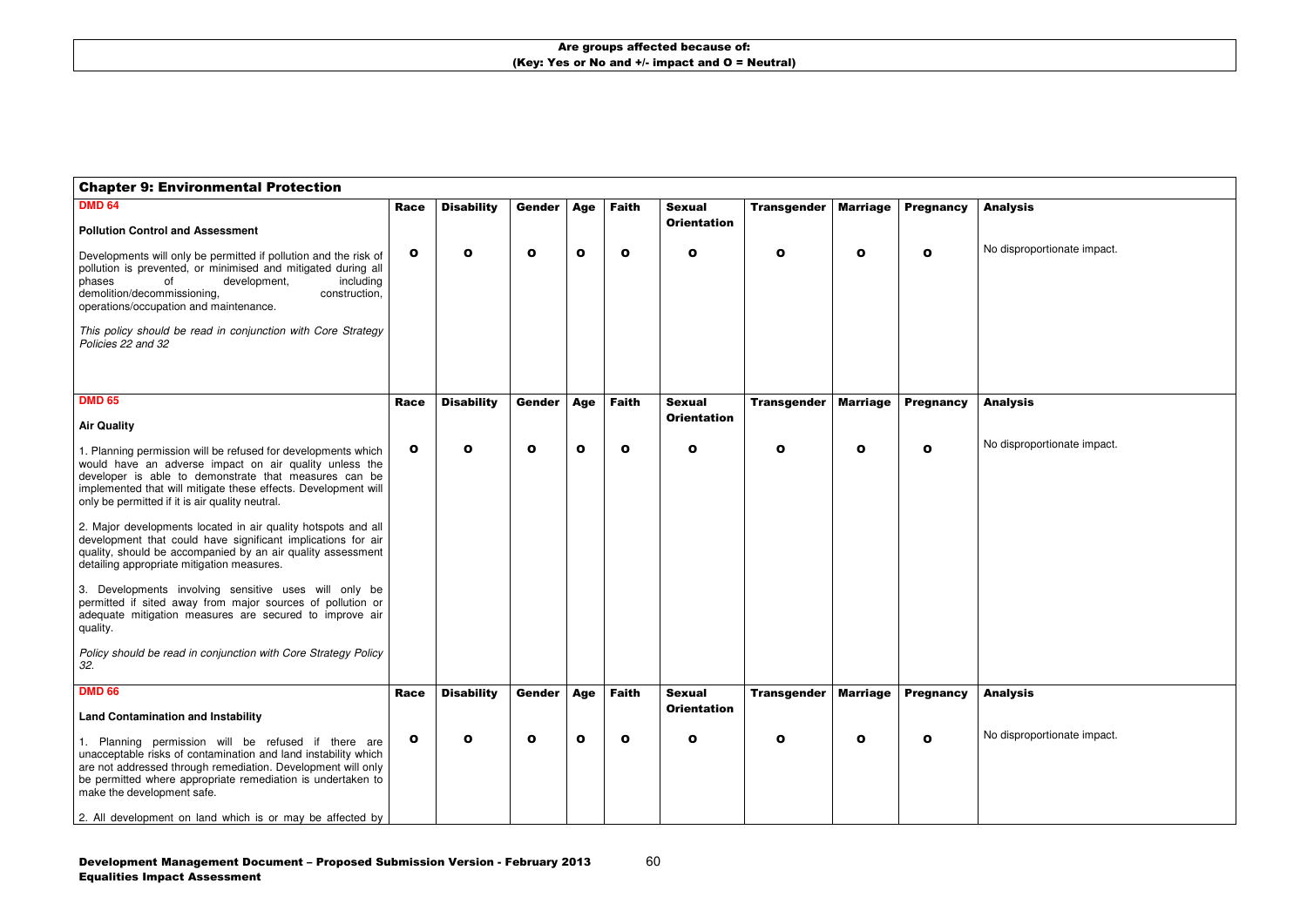| contamination and/or instability must be accompanied by<br>assessments to ensure that any risks are identified.                                                                                                                                                                                                                                                                                                                                                                            |              |                   |               |              |              |                    |                    |                 |                  |  |
|--------------------------------------------------------------------------------------------------------------------------------------------------------------------------------------------------------------------------------------------------------------------------------------------------------------------------------------------------------------------------------------------------------------------------------------------------------------------------------------------|--------------|-------------------|---------------|--------------|--------------|--------------------|--------------------|-----------------|------------------|--|
| 3. An initial assessment should be undertaken for all<br>development to assess:                                                                                                                                                                                                                                                                                                                                                                                                            |              |                   |               |              |              |                    |                    |                 |                  |  |
| a. The previous uses of the site;<br>b. The potential for contamination and/or land instability; and<br>c. Any risks.                                                                                                                                                                                                                                                                                                                                                                      |              |                   |               |              |              |                    |                    |                 |                  |  |
| 4. In circumstances where the initial assessment identifies<br>contamination risks or land instability, the Council will require<br>the developer to provide more detailed investigations/studies<br>to determine the level of contamination, assess the risks and<br>provide details of a remediation and management strategy. On<br>site remediation (treatment in-situ or ex-situ) of contaminated<br>soils will be encouraged, where appropriate, to reduce waste<br>sent to landfill. |              |                   |               |              |              |                    |                    |                 |                  |  |
| 5. The Council will impose planning obligations/conditions to<br>ensure that remediation of the site is secured, the level of<br>remediation is suitable for its intended end use, and the<br>development is safe.                                                                                                                                                                                                                                                                         |              |                   |               |              |              |                    |                    |                 |                  |  |
| This Policy should be read in conjunction with Core Strategy<br>Policies 22 and 32.                                                                                                                                                                                                                                                                                                                                                                                                        |              |                   |               |              |              |                    |                    |                 |                  |  |
| <b>DMD 67</b>                                                                                                                                                                                                                                                                                                                                                                                                                                                                              | <b>Race</b>  | <b>Disability</b> | <b>Gender</b> | Age          | <b>Faith</b> | <b>Sexual</b>      | <b>Transgender</b> | <b>Marriage</b> | <b>Pregnancy</b> |  |
| <b>Hazardous Installations</b>                                                                                                                                                                                                                                                                                                                                                                                                                                                             |              |                   |               |              |              | <b>Orientation</b> |                    |                 |                  |  |
| Development of new hazardous installations or development<br>of sites located within the vicinity of existing installations will<br>only be permitted if necessary safeguards are incorporated to<br>ensure the development is safe. Developers may be required<br>to submit an assessment of risks.                                                                                                                                                                                       | $\mathbf{o}$ | O                 | $\mathbf{o}$  | $\mathbf{o}$ | $\mathbf{o}$ | $\mathbf{o}$       | O                  | $\mathbf o$     | O                |  |
| This Policy should be read in conjunction with Core Strategy<br>Policy 32.                                                                                                                                                                                                                                                                                                                                                                                                                 |              |                   |               |              |              |                    |                    |                 |                  |  |
|                                                                                                                                                                                                                                                                                                                                                                                                                                                                                            |              |                   |               |              |              |                    |                    |                 |                  |  |
| <b>DMD 68</b>                                                                                                                                                                                                                                                                                                                                                                                                                                                                              | <b>Race</b>  | <b>Disability</b> | <b>Gender</b> | <b>Age</b>   | <b>Faith</b> | <b>Sexual</b>      | <b>Transgender</b> | <b>Marriage</b> | <b>Pregnancy</b> |  |
| <b>Noise</b>                                                                                                                                                                                                                                                                                                                                                                                                                                                                               |              |                   |               |              |              | <b>Orientation</b> |                    |                 |                  |  |
| 1. Developments that generate or would be exposed to an<br>unacceptable level of noise will not be permitted.<br>2. Developments must be sensitively designed, managed and<br>operated to reduce exposure to noise and noise generation.<br>Particular regards should be had to the following:                                                                                                                                                                                             | $\mathbf{o}$ | O                 | $\mathbf{o}$  | $\mathbf{o}$ | $\mathbf{o}$ | $\mathbf{o}$       | O                  | $\mathbf o$     | O                |  |
| a. Building design (positioning of façades, selection of<br>materials);<br>b. Layout of uses and rooms;                                                                                                                                                                                                                                                                                                                                                                                    |              |                   |               |              |              |                    |                    |                 |                  |  |

### Analysis

No disproportionate impact.

## Analysis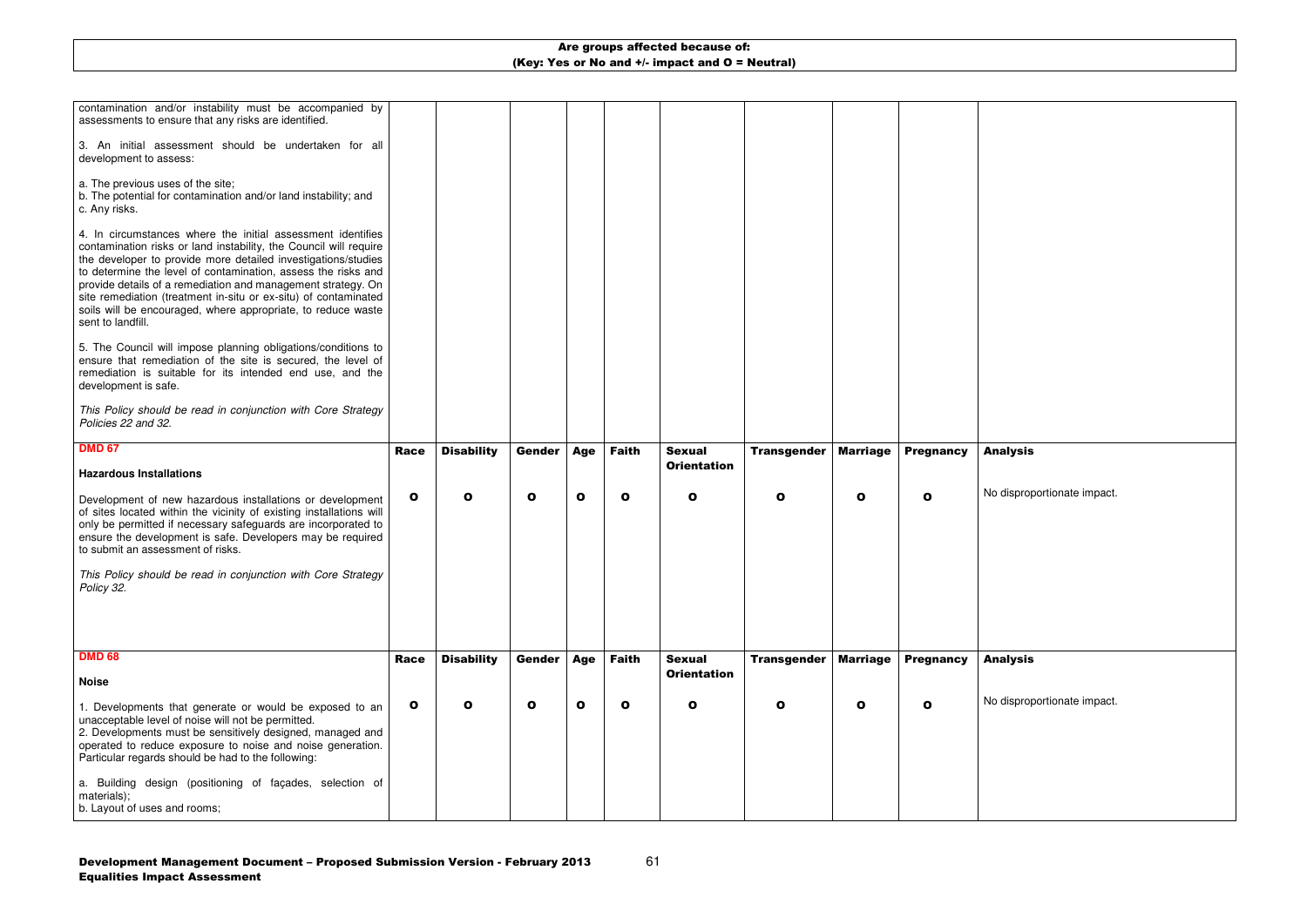#### c. Positioning of building services; d. Landscaping; e. Sound insulation; and f. Hours of operation and deliveries. 3. Development involving noise sensitive uses close to sources of significant noise will only be permitted if mitigation measures reduce noise to an acceptable level to safeguard the amenity of future occupiers. Applications must be accompanied by a noise assessment to demonstrate that occupiers/users will not be exposed to unacceptable levels of noise, having regard to relevant noise exposure categories noise standards and corresponding advice. 4. Development involving potential noise generating development will only be permitted in appropriate locations, where there is compatibility with existing uses and no adverse impact on amenity. 5. Proposals for plant and machinery that result in harm to amenity will not be permitted. Developments must not contribute to cumulatively higher noise levels and, where appropriate, must be designed to achieve an improvement on background levels with an overall aim to achieve animprovement of 10dB. This Policy should be read in conjunction with Core Strategy Policy 32. **DMD 69 Light Pollution** 1. Development which results in light pollution that has a harmful impact on local amenity, nature conservation/wildlife, environment, and will not be permitted. 2. Development should limit and, where possible, reduce the adverse impact of light pollution. 3. Where necessary, the Council will require developers to submit a Light Assessment Report and take measures to control the level of illumination, glare, and spillage of light. Restrictions on the hours of operation may also be imposed. This Policy should be read in conjunction with Core Strategy Policy 32.Race O **Disability**  O Gender O **Age**  O Faith O Sexual **Orientation**  O Transgender O **Marriage**  O **Pregnancy**  O **DMD 70 Water Quality** 1. New development that adversely affects water quality, including waterways, identified Source Protection Zones (SPZ) or Aquifers will not be permitted. 2. In consultation with the Environment Agency, the developer must consider the risks arising to water quality from development. Race O **Disability**  O Gender O **Age**  O Faith O Sexual **Orientation**  O Transgender O Marriage O **Pregnancy** O

#### Analysis

No disproportionate impact.

#### Analysis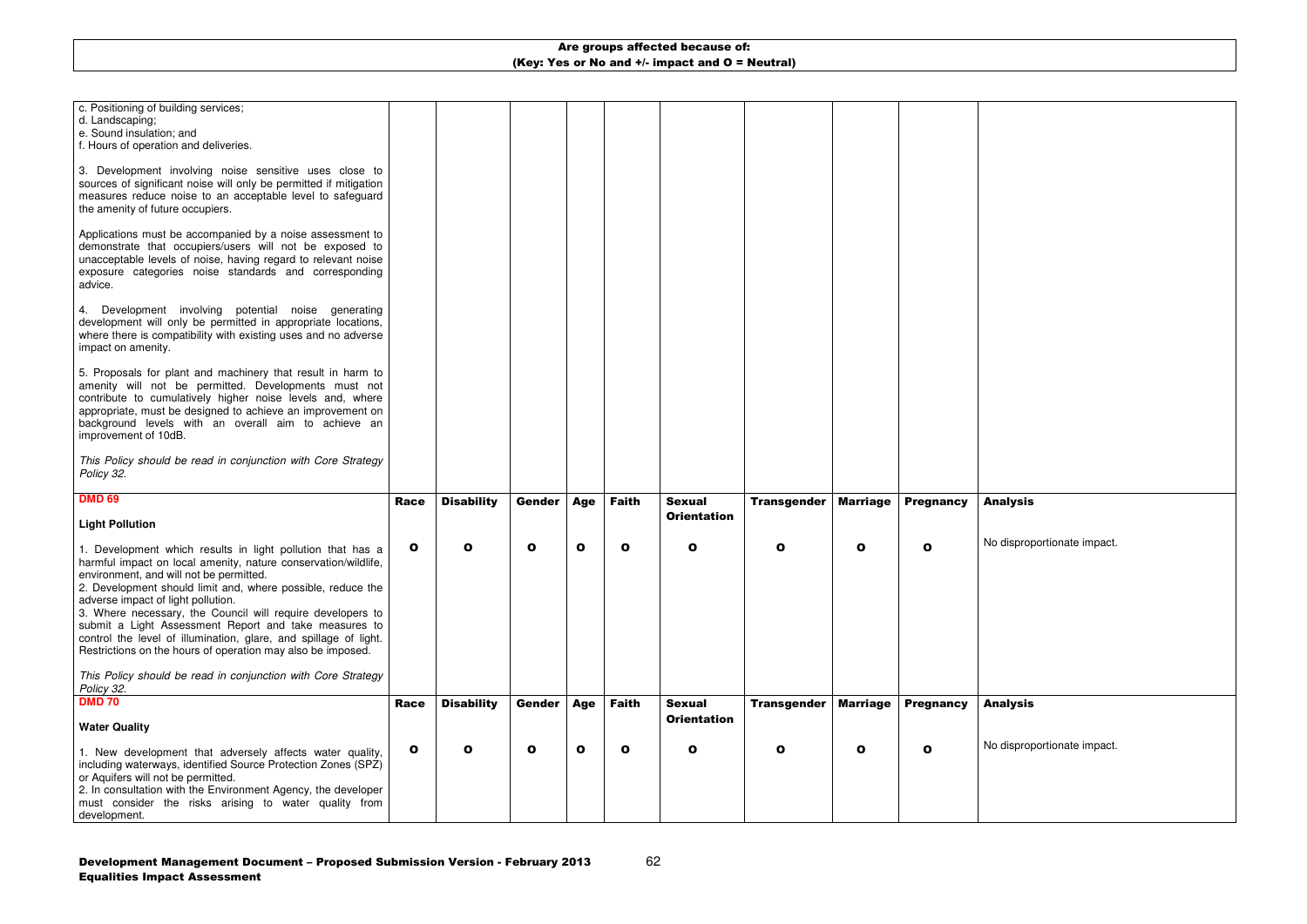| 3. Applications for developments involving high risk activities  <br>in SPZs or Aquifers must be accompanied by a Risk<br>Assessment to determine whether the proposed use would  <br>pose a threat to water quality, and Mitigation and Management  <br>Strategies to identify suitable measures to deal with the risk. |  |  |  |  |  |
|--------------------------------------------------------------------------------------------------------------------------------------------------------------------------------------------------------------------------------------------------------------------------------------------------------------------------|--|--|--|--|--|
| This Policy should be read in conjunction with Core Strategy  <br>Policies 21 and 32.                                                                                                                                                                                                                                    |  |  |  |  |  |

## Chapter 10: Green Infrastructure

### Analysis

| <b>DMD 71</b>                                                                                                                                                                                                                                                                                                                    | <b>Race</b> | <b>Disability</b> | <b>Gender</b> | Age  | <b>Faith</b> | <b>Sexual</b>      | <b>Transgender</b> | <b>Marriage</b> | <b>Pregnancy</b> |  |
|----------------------------------------------------------------------------------------------------------------------------------------------------------------------------------------------------------------------------------------------------------------------------------------------------------------------------------|-------------|-------------------|---------------|------|--------------|--------------------|--------------------|-----------------|------------------|--|
| <b>Protection and Enhancement of Open Space</b>                                                                                                                                                                                                                                                                                  |             |                   |               |      |              | <b>Orientation</b> |                    |                 |                  |  |
| development on land designated<br>Inappropriate<br>as<br>Metropolitan Open Land will be refused except in very special<br>circumstances.                                                                                                                                                                                         | $Y+$        | $Y+$              | $\mathbf{o}$  | $Y+$ | $\mathbf{o}$ | O                  | O                  | $\mathbf{o}$    | O                |  |
| Development involving the loss of other open space will be<br>resisted unless:                                                                                                                                                                                                                                                   |             |                   |               |      |              |                    |                    |                 |                  |  |
| a. Replacement open space can be re-provided in the same<br>locality and of better quality to support the delivery of the<br>Council's adopted Parks and Open Spaces Strategy; or                                                                                                                                                |             |                   |               |      |              |                    |                    |                 |                  |  |
| b. It has been demonstrated through the submission of an<br>assessment that the open space in question is surplus to<br>requirements.                                                                                                                                                                                            |             |                   |               |      |              |                    |                    |                 |                  |  |
| Essential structures and facilities that would support the<br>enjoyment of, and maintain the openness of the open space<br>will be acceptable provided that the size, siting, location,<br>design and materials would be sympathetic and proportionate<br>to the operational requirements of the open space that it<br>supports. |             |                   |               |      |              |                    |                    |                 |                  |  |
| This policy should be read in conjunction with Core Strategy<br>Policy 34.                                                                                                                                                                                                                                                       |             |                   |               |      |              |                    |                    |                 |                  |  |
| <b>DMD 72</b>                                                                                                                                                                                                                                                                                                                    | <b>Race</b> | <b>Disability</b> | Gender        | Age  | <b>Faith</b> | <b>Sexual</b>      | <b>Transgender</b> | <b>Marriage</b> | <b>Pregnancy</b> |  |
| <b>Open Space Provision</b>                                                                                                                                                                                                                                                                                                      |             |                   |               |      |              | <b>Orientation</b> |                    |                 |                  |  |
| All new major residential development must be accompanied<br>by proposals to improve open space provision. The nature of<br>such improvements should reflect the additional open space<br>needs generated as a result of the proposed development.                                                                               | $Y +$       | $Y+$              | $\mathbf{o}$  | $Y+$ | $\mathbf{o}$ | $\mathbf o$        | O                  | $\mathbf{o}$    | O                |  |
| If the proposed development is located within an identified<br>area of deficiency for public park provision it will be necessary<br>for additional land to be brought into public park use to<br>mitigate any adverse impact on the provision of open space.                                                                     |             |                   |               |      |              |                    |                    |                 |                  |  |
| Provision should be provided on-site. New developments will<br>be expected to incorporate open space that is capable of<br>reaching at least 'Good to Very Good' quality in line with the<br>Green Flag Award standards. In exceptional circumstances, a<br>contribution towards off-site provision or improvement to            |             |                   |               |      |              |                    |                    |                 |                  |  |

Accessible provision reduces the need for people to travel making it easier for those with disabilities, the young and elderly groups, and those on low income.

There are also wider health benefits to be had by all. In particular BME groups where poor health is over represented.

#### Analysis

Accessible provision reduces the need for people to travel making it easier for those with disabilities, the young and elderly groups, and those on low income.

There are also wider health benefits to be had by all. In particular BME groups where poor health is over represented.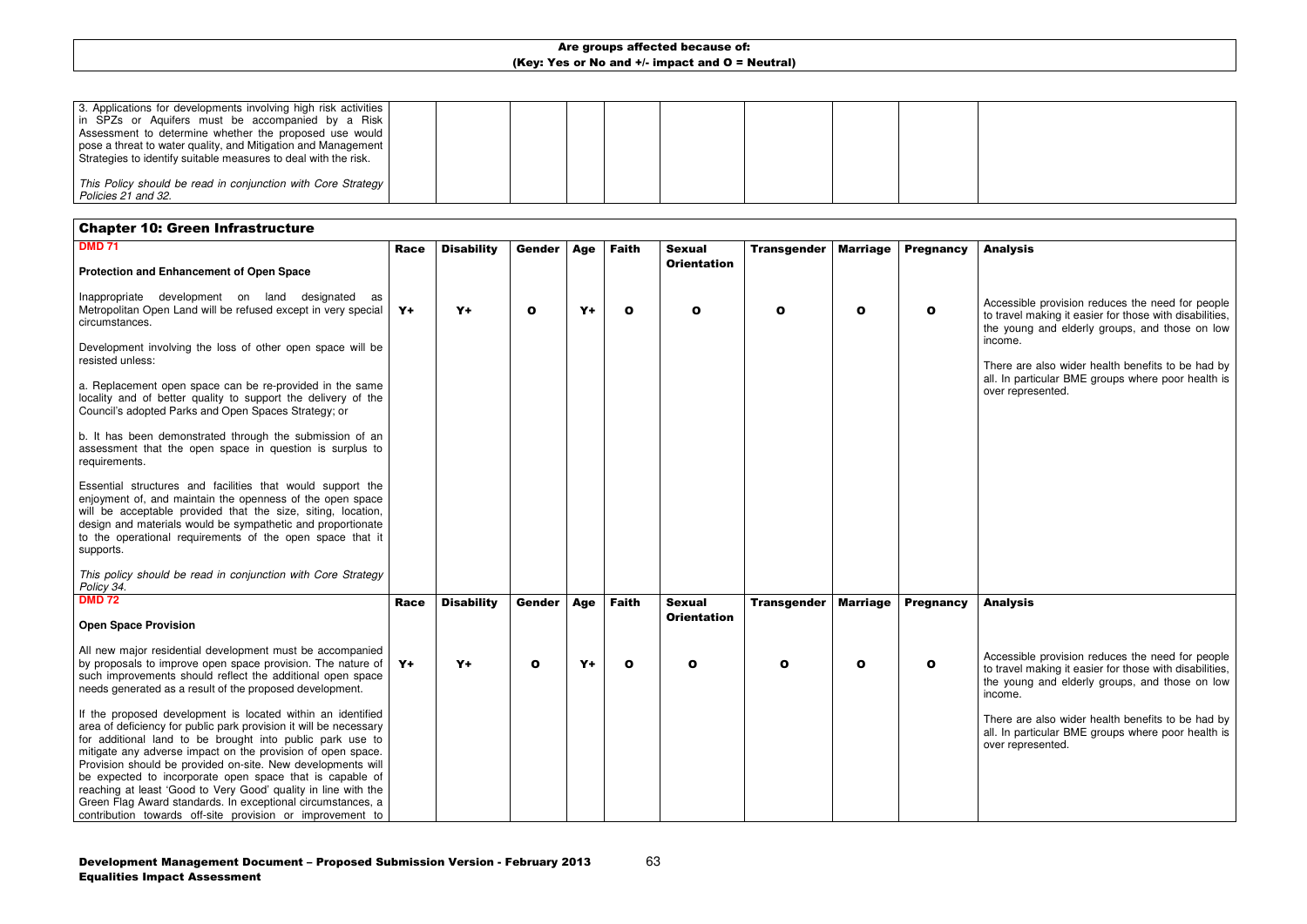| access to open space may be acceptable.<br>If the proposed development is not located within an area<br>which is deficient in either quantity or access to public park<br>provision, then consideration will be given to deficiency in any<br>other type of open space provision, quality or value. It will be<br>necessary for the applicant to make a contribution towards the<br>enhancement of the quality of open space provision including<br>the range of facilities and its condition.<br>This policy should be read in conjunction with Core Strategy<br>Policy 34. |              |                   |              |       |              |                    |                    |                 |                  |  |
|------------------------------------------------------------------------------------------------------------------------------------------------------------------------------------------------------------------------------------------------------------------------------------------------------------------------------------------------------------------------------------------------------------------------------------------------------------------------------------------------------------------------------------------------------------------------------|--------------|-------------------|--------------|-------|--------------|--------------------|--------------------|-----------------|------------------|--|
| <b>DMD 73</b>                                                                                                                                                                                                                                                                                                                                                                                                                                                                                                                                                                | <b>Race</b>  | <b>Disability</b> | Gender       | Age   | <b>Faith</b> | <b>Sexual</b>      | <b>Transgender</b> | <b>Marriage</b> | <b>Pregnancy</b> |  |
| <b>Children's Play Space</b>                                                                                                                                                                                                                                                                                                                                                                                                                                                                                                                                                 |              |                   |              |       |              | <b>Orientation</b> |                    |                 |                  |  |
| Within areas deficient in children's play<br>space,<br>developments with an estimated child occupancy of ten<br>children or more will be required to incorporate on-site play<br>provision to meet the needs arising from the development.<br>Where it is demonstrated to the Council's satisfaction that<br>children's play space cannot be provided on-site, the applicant<br>will be required to make a financial contribution towards<br>ongoing off-site provision. Contributions may also be required<br>for ongoing maintenance of facilities.                        | $\mathbf{o}$ | $\mathbf{o}$      | $\mathbf{o}$ | $Y +$ | $\mathbf{o}$ | $\mathbf{o}$       | O                  | $\mathbf o$     | O                |  |
| 2. New formal play spaces must:                                                                                                                                                                                                                                                                                                                                                                                                                                                                                                                                              |              |                   |              |       |              |                    |                    |                 |                  |  |
| a. Be well located – new facilities should be sited in locations<br>that are overlooked, away from busy roads, noise and<br>pollutants and where possible enable cohesion and integration<br>with existing communities;<br>b. Make use of natural elements and low-value materials;<br>c. Provide a wide range of play experiences;<br>d. Be inclusive to all:<br>e. Provide opportunities to experience risk and challenge;<br>f. Be sustainable and easy to maintain; and<br>g. Allow for change and evolution.                                                            |              |                   |              |       |              |                    |                    |                 |                  |  |
| This policy should be read in conjunction with Core Strategy<br>Policy 34.                                                                                                                                                                                                                                                                                                                                                                                                                                                                                                   |              |                   |              |       |              |                    |                    |                 |                  |  |
| <b>DMD 74</b>                                                                                                                                                                                                                                                                                                                                                                                                                                                                                                                                                                | <b>Race</b>  | <b>Disability</b> | Gender       | Age   | <b>Faith</b> | <b>Sexual</b>      | <b>Transgender</b> | <b>Marriage</b> | <b>Pregnancy</b> |  |
| <b>Playing Pitches</b>                                                                                                                                                                                                                                                                                                                                                                                                                                                                                                                                                       |              |                   |              |       |              | <b>Orientation</b> |                    |                 |                  |  |
|                                                                                                                                                                                                                                                                                                                                                                                                                                                                                                                                                                              |              |                   |              |       |              |                    |                    |                 |                  |  |
| 1. Development involving the loss of sports pitches will not be<br>permitted.                                                                                                                                                                                                                                                                                                                                                                                                                                                                                                | $Y+$         | $Y+$              | $\mathbf{o}$ | $Y+$  | $\mathbf{o}$ | O                  | O                  | O               | O                |  |
| 2. The preference for new sports pitches is natural grass<br>pitches. The Council will only permit artificial grass pitches if<br>all of the following criteria are met:                                                                                                                                                                                                                                                                                                                                                                                                     |              |                   |              |       |              |                    |                    |                 |                  |  |
| a. The location must have very good accessibility by public<br>transport;                                                                                                                                                                                                                                                                                                                                                                                                                                                                                                    |              |                   |              |       |              |                    |                    |                 |                  |  |
| b. The site must have adequate road access and be able to                                                                                                                                                                                                                                                                                                                                                                                                                                                                                                                    |              |                   |              |       |              |                    |                    |                 |                  |  |

### Analysis

This policy will be of particular benefit for children and young people.

### Analysis

Accessible provision reduces the need for people to travel making it easier for those with disabilities, the young, and those on low income.

There are also wider health benefits to be had by all.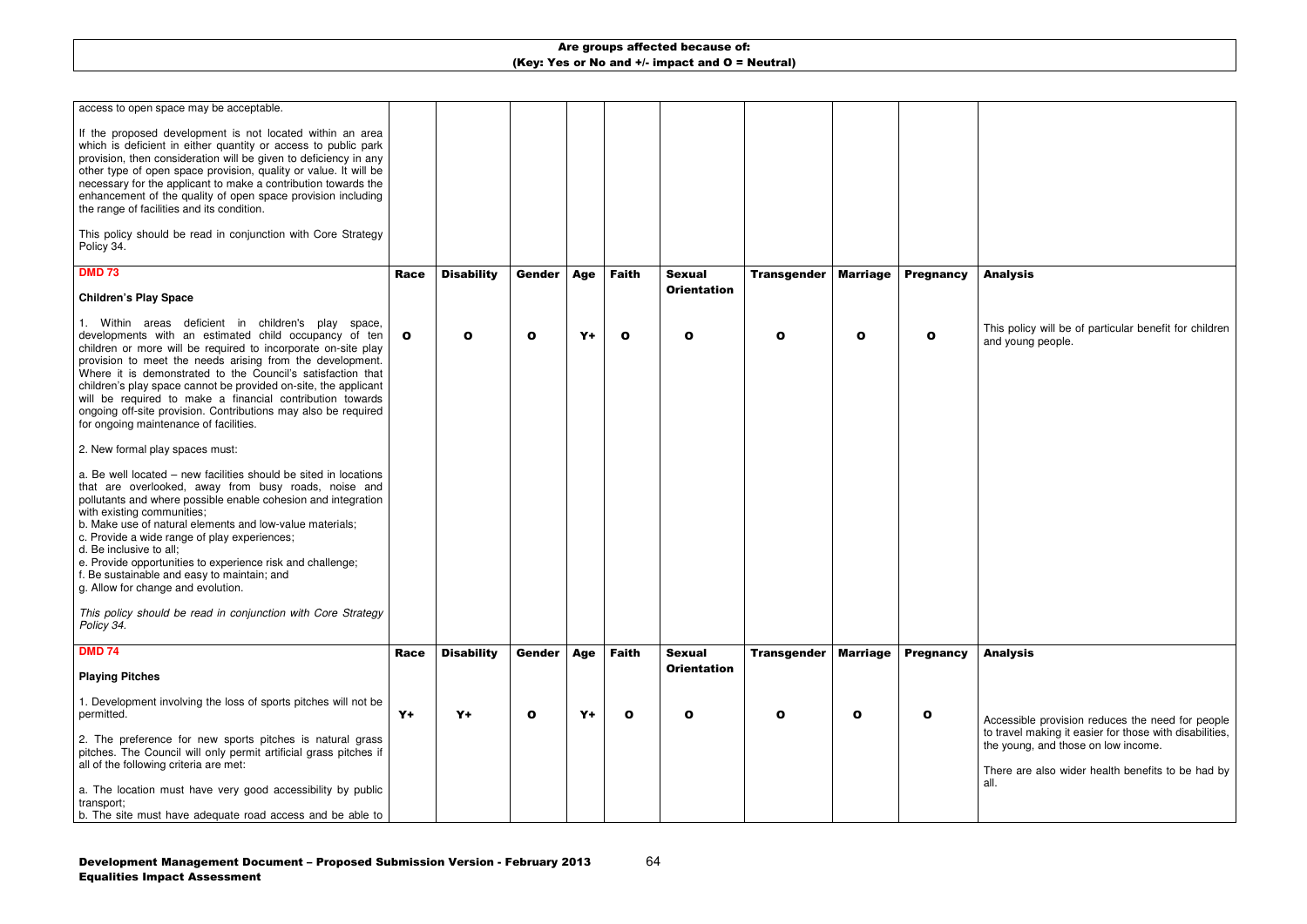| accommodate car parking;<br>c. The site must be level and have suitable ground conditions;<br>d. The proposal must not harm the character or appearance of<br>the area;<br>e. There is no harm to residential properties in terms of noise<br>and light pollution;<br>f. There is no adverse impact on local flora and fauna;<br>3. Applications for new artificial pitches must provide details of<br>proposed landscaping, enclosure and lighting. Applicants must<br>demonstrate how lighting has been designed to prevent loss<br>of amenity to local residents or harm to biodiversity.<br>4. Applications for artificial pitches that incorporate flood<br>lighting on Metropolitan Open Land and in the Green Belt will<br>be refused unless justified through exceptional circumstances.<br>This policy should be read in conjunction with Core Strategy<br>Policy 34. |             |                   |               |      |              |                    |                    |                 |                  |  |
|--------------------------------------------------------------------------------------------------------------------------------------------------------------------------------------------------------------------------------------------------------------------------------------------------------------------------------------------------------------------------------------------------------------------------------------------------------------------------------------------------------------------------------------------------------------------------------------------------------------------------------------------------------------------------------------------------------------------------------------------------------------------------------------------------------------------------------------------------------------------------------|-------------|-------------------|---------------|------|--------------|--------------------|--------------------|-----------------|------------------|--|
| <b>DMD 75</b>                                                                                                                                                                                                                                                                                                                                                                                                                                                                                                                                                                                                                                                                                                                                                                                                                                                                  | <b>Race</b> | <b>Disability</b> | <b>Gender</b> | Age  | <b>Faith</b> | <b>Sexual</b>      | <b>Transgender</b> | <b>Marriage</b> | <b>Pregnancy</b> |  |
| Waterways<br><b>Waterfront Character and Access to Waterways</b>                                                                                                                                                                                                                                                                                                                                                                                                                                                                                                                                                                                                                                                                                                                                                                                                               |             |                   |               |      |              | <b>Orientation</b> |                    |                 |                  |  |
| All development proposed on or close to the riverside must<br>protect and enhance the waterfront character. Developments<br>should maximise opportunities to provide publicly accessible<br>riverside greenways or shared routes.                                                                                                                                                                                                                                                                                                                                                                                                                                                                                                                                                                                                                                              | $Y+$        | $Y+$              | $\mathbf o$   | $Y+$ | $\mathbf o$  | $\mathbf{o}$       | O                  | $\mathbf{o}$    | $\mathbf{o}$     |  |
| Industrial/commercial development which is exposed to a<br>waterway should address the waterway and create pleasant<br>and interesting views from that waterway. The buildings<br>should take architectural cues from the heritage of these<br>features and should present them with an attractive, and<br>where possible, active façade to encourage passive<br>surveillance. In addition, public access to the waterfront<br>should be retained/introduced where possible, with access for<br>staff maintained as a minimum.                                                                                                                                                                                                                                                                                                                                                 |             |                   |               |      |              |                    |                    |                 |                  |  |
| <b>Moorings</b>                                                                                                                                                                                                                                                                                                                                                                                                                                                                                                                                                                                                                                                                                                                                                                                                                                                                |             |                   |               |      |              |                    |                    |                 |                  |  |
| Permanently moored vessels on the River Lee Navigation will<br>be permitted provided they meet all of the following criteria:                                                                                                                                                                                                                                                                                                                                                                                                                                                                                                                                                                                                                                                                                                                                                  |             |                   |               |      |              |                    |                    |                 |                  |  |
| (a) There is no harm to the intrinsic character of the river;<br>(b) There is no detrimental impact on amenity arising from<br>traffic generation or servicing needs;<br>(c) There is no adverse impact on water-borne freight; and<br>(d) There is no adverse ecological impact.                                                                                                                                                                                                                                                                                                                                                                                                                                                                                                                                                                                              |             |                   |               |      |              |                    |                    |                 |                  |  |
| Freight                                                                                                                                                                                                                                                                                                                                                                                                                                                                                                                                                                                                                                                                                                                                                                                                                                                                        |             |                   |               |      |              |                    |                    |                 |                  |  |
| Development which maximises transportation of freight by<br>water will be supported.                                                                                                                                                                                                                                                                                                                                                                                                                                                                                                                                                                                                                                                                                                                                                                                           |             |                   |               |      |              |                    |                    |                 |                  |  |
| This policy should be read in conjunction with Core Strategy                                                                                                                                                                                                                                                                                                                                                                                                                                                                                                                                                                                                                                                                                                                                                                                                                   |             |                   |               |      |              |                    |                    |                 |                  |  |

#### Analysis

Improving access to these natural assets will have particular positive and direct benefits for some of Enfield's most deprived communities. As such many disadvantage groups may experience slightly more proportional benefit. However, the benefits of this policy approach will be universal.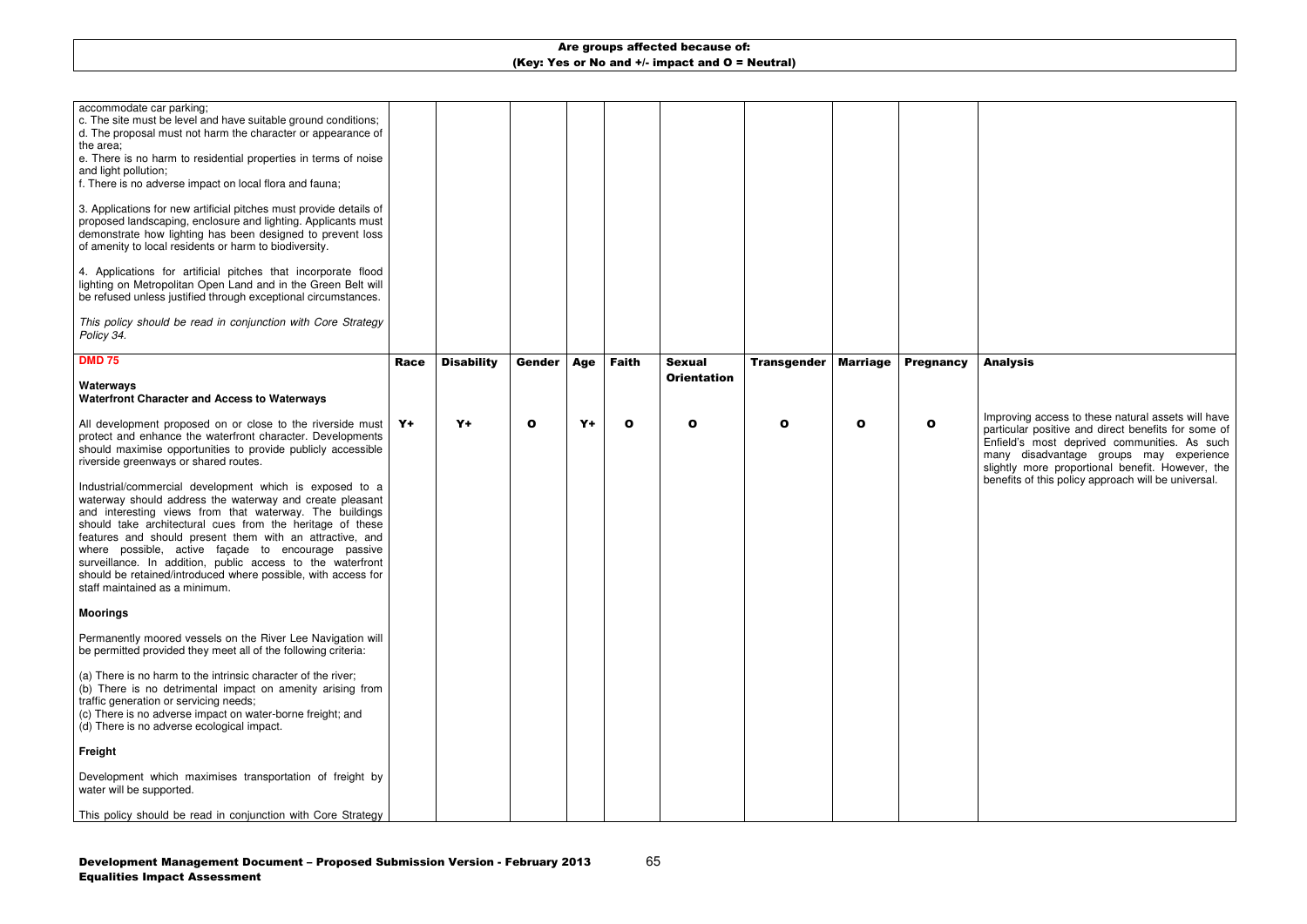### Analysis

Improving access to these natural assets will have particular positive and direct benefits for some of Enfield's most deprived communities. As such many disadvantage groups may experience slightly more proportional benefit. However, the benefits of this policy approach will be universal.

| Policies 34 and 35.                                                                                               |             |                   |               |            |              |                    |                    |                 |                  |  |
|-------------------------------------------------------------------------------------------------------------------|-------------|-------------------|---------------|------------|--------------|--------------------|--------------------|-----------------|------------------|--|
|                                                                                                                   |             |                   |               |            |              |                    |                    |                 |                  |  |
|                                                                                                                   |             |                   |               |            |              |                    |                    |                 |                  |  |
|                                                                                                                   |             |                   |               |            |              |                    |                    |                 |                  |  |
| <b>DMD 76</b>                                                                                                     | <b>Race</b> | <b>Disability</b> | Gender        | Age        | <b>Faith</b> | <b>Sexual</b>      | <b>Transgender</b> | <b>Marriage</b> | <b>Pregnancy</b> |  |
|                                                                                                                   |             |                   |               |            |              | <b>Orientation</b> |                    |                 |                  |  |
| <b>Wildlife Corridors</b>                                                                                         |             |                   |               |            |              |                    |                    |                 |                  |  |
| Development on sites that include or abut a wildlife corridor                                                     |             |                   |               |            |              |                    |                    |                 |                  |  |
| will only be permitted if the proposal protects and enhances<br>the corridor.                                     | $Y+$        | $Y+$              | $\mathbf{o}$  | $Y+$       | $\mathbf{o}$ | $\mathbf{o}$       | O                  | $\mathbf{o}$    | O                |  |
|                                                                                                                   |             |                   |               |            |              |                    |                    |                 |                  |  |
| This policy should be read in conjunction with Core Strategy<br>Policy 36.                                        |             |                   |               |            |              |                    |                    |                 |                  |  |
|                                                                                                                   |             |                   |               |            |              |                    |                    |                 |                  |  |
| <b>DMD 77</b>                                                                                                     | <b>Race</b> | <b>Disability</b> | <b>Gender</b> | Age        | <b>Faith</b> | <b>Sexual</b>      | <b>Transgender</b> | <b>Marriage</b> | <b>Pregnancy</b> |  |
| <b>Green Chains</b>                                                                                               |             |                   |               |            |              | <b>Orientation</b> |                    |                 |                  |  |
|                                                                                                                   |             |                   |               |            |              |                    |                    |                 |                  |  |
| Development within a 5 minute walk or 400 metre radius from<br>a Green Chain must integrate with the network and  | $Y+$        | $Y+$              | $\mathbf{o}$  | $Y+$       | $\mathbf{o}$ | $\mathbf{o}$       | O                  | O               | O                |  |
| development will only be permitted if:                                                                            |             |                   |               |            |              |                    |                    |                 |                  |  |
| a. Any adverse impact on the Green Chain is minimised; and                                                        |             |                   |               |            |              |                    |                    |                 |                  |  |
| b. The proposal protects and where possible improves the                                                          |             |                   |               |            |              |                    |                    |                 |                  |  |
| Green Chain route for cyclists and pedestrians.                                                                   |             |                   |               |            |              |                    |                    |                 |                  |  |
| This policy should be read in conjunction with Core Policy 34.                                                    |             |                   |               |            |              |                    |                    |                 |                  |  |
|                                                                                                                   |             |                   |               |            |              |                    |                    |                 |                  |  |
|                                                                                                                   |             |                   |               |            |              |                    |                    |                 |                  |  |
|                                                                                                                   |             |                   |               |            |              |                    |                    |                 |                  |  |
|                                                                                                                   |             |                   |               |            |              |                    |                    |                 |                  |  |
| <b>DMD 78</b>                                                                                                     | <b>Race</b> | <b>Disability</b> | Gender        | <b>Age</b> | <b>Faith</b> | <b>Sexual</b>      | <b>Transgender</b> | <b>Marriage</b> | <b>Pregnancy</b> |  |
| <b>Nature Conservation</b>                                                                                        |             |                   |               |            |              | <b>Orientation</b> |                    |                 |                  |  |
| Development that has a direct or indirect negative impact                                                         |             |                   |               |            |              |                    |                    |                 |                  |  |
| upon important ecological assets will only be permitted where                                                     | $Y+$        | $Y+$              | $\mathbf{o}$  | $Y+$       | $\mathbf{o}$ | $\mathbf{o}$       | O                  | O               | O                |  |
| the harm cannot reasonably be avoided and it has been<br>demonstrated that appropriate mitigation can address the |             |                   |               |            |              |                    |                    |                 |                  |  |
| harm caused. Mitigation will be secured through planning                                                          |             |                   |               |            |              |                    |                    |                 |                  |  |
| obligations or planning conditions.                                                                               |             |                   |               |            |              |                    |                    |                 |                  |  |
| Major development on sites located within areas of deficiency                                                     |             |                   |               |            |              |                    |                    |                 |                  |  |
| must maximise opportunities to improve access to nature.                                                          |             |                   |               |            |              |                    |                    |                 |                  |  |
| This policy should be read in conjunction with Core Strategy                                                      |             |                   |               |            |              |                    |                    |                 |                  |  |
| Policy 36.                                                                                                        |             |                   |               |            |              |                    |                    |                 |                  |  |
|                                                                                                                   |             |                   |               |            |              |                    |                    |                 |                  |  |
|                                                                                                                   |             |                   |               |            |              |                    |                    |                 |                  |  |

### Analysis

Improving access to natural assets through the creation of green chains will have particular positive and direct benefits for some of Enfield's most deprived communities. As such many disadvantage groups may experience slightly more proportional benefit. However, the benefits of this policy approach will be universal.

#### Analysis

Conserving natural assets in the Borough will have particular positive and direct benefits for some of Enfield's most deprived communities. As such many disadvantage groups may experience slightly more proportional benefit. However, the benefits of this policy approach will be universal.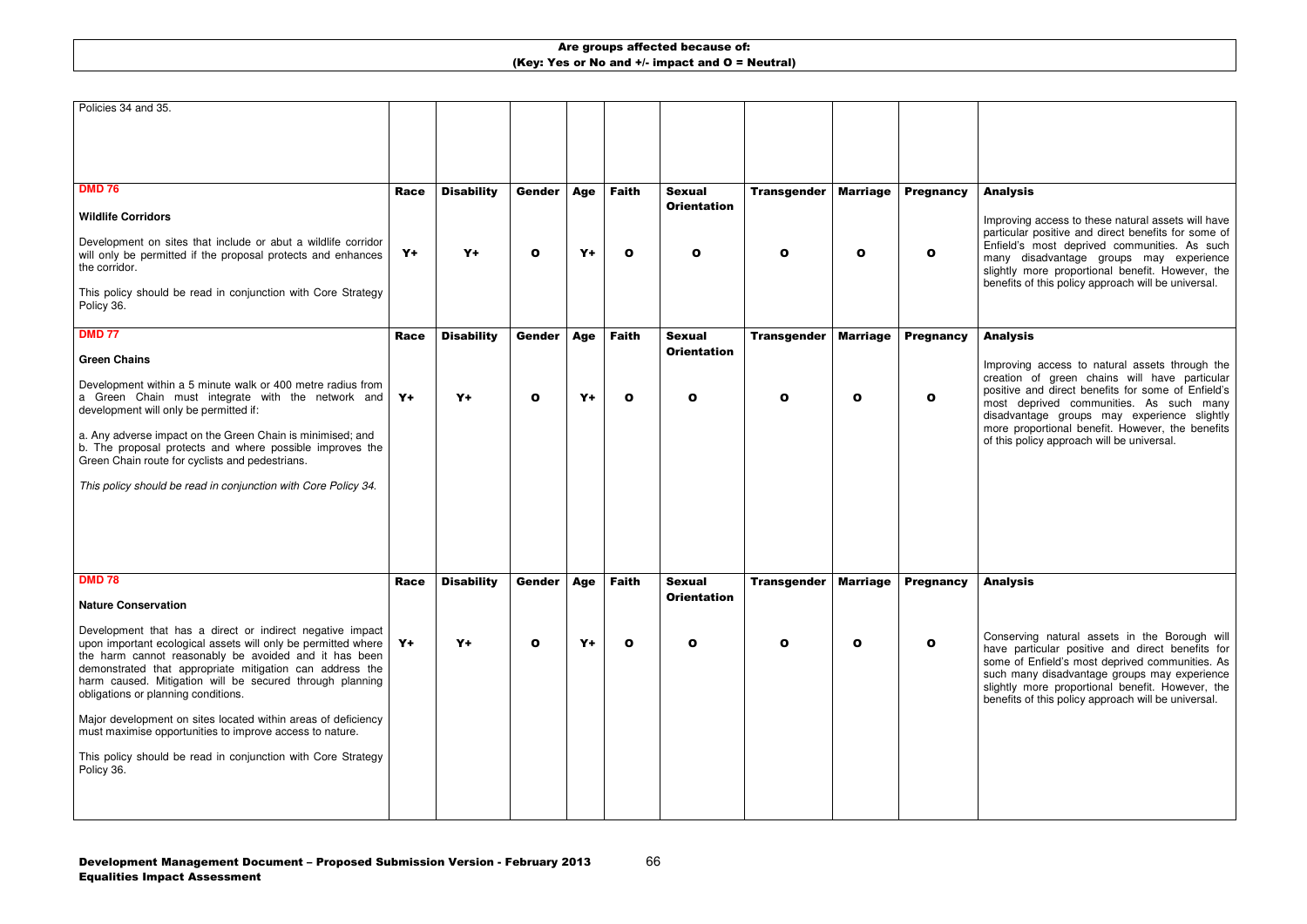### Analysis

Ecological enhancements through new development will have particular positive and direct benefits for some of Enfield's most deprived communities. As such many disadvantage groups may experience slightly more proportional benefit. However, the benefits of this policy approach will be universal.

| <b>DMD 79</b>                                                                                                                                                                                                                                                                                                                                                                | <b>Race</b> | <b>Disability</b> | <b>Gender</b> | <b>Age</b>   | <b>Faith</b> | <b>Sexual</b>      | <b>Transgender</b> | <b>Marriage</b> | <b>Pregnancy</b> |                   |
|------------------------------------------------------------------------------------------------------------------------------------------------------------------------------------------------------------------------------------------------------------------------------------------------------------------------------------------------------------------------------|-------------|-------------------|---------------|--------------|--------------|--------------------|--------------------|-----------------|------------------|-------------------|
| <b>Ecological Enhancements</b>                                                                                                                                                                                                                                                                                                                                               |             |                   |               |              |              | <b>Orientation</b> |                    |                 |                  |                   |
| Developments resulting in the creation of 100m <sub>2</sub> of floorspace<br>or one net dwelling or more should provide on-site ecological<br>enhancements.                                                                                                                                                                                                                  | $Y+$        | $Y+$              | $\mathbf{o}$  | Y+           | $\bullet$    | $\mathbf{o}$       | $\mathbf{o}$       | $\mathbf{o}$    | $\mathbf{o}$     |                   |
| This policy should be read in conjunction with Core Strategy<br>Policy 36.                                                                                                                                                                                                                                                                                                   |             |                   |               |              |              |                    |                    |                 |                  | c<br>n<br>b       |
|                                                                                                                                                                                                                                                                                                                                                                              |             |                   |               |              |              |                    |                    |                 |                  |                   |
| <b>DMD 80</b>                                                                                                                                                                                                                                                                                                                                                                | <b>Race</b> | <b>Disability</b> | <b>Gender</b> | Age          | <b>Faith</b> | <b>Sexual</b>      | <b>Transgender</b> | <b>Marriage</b> | <b>Pregnancy</b> |                   |
| <b>Trees on Development Sites</b>                                                                                                                                                                                                                                                                                                                                            |             |                   |               |              |              | <b>Orientation</b> |                    |                 |                  |                   |
| All development including: subsidiary or enabling works that<br>involve the loss of or harm to trees covered by Tree<br>Preservation Orders, or trees of significant amenity or<br>biodiversity value, will be refused.                                                                                                                                                      | $\bullet$   | O                 | O             | $\mathbf{o}$ | O            | $\mathbf o$        | O                  | $\mathbf o$     | O                | c                 |
| Where there are exceptional circumstances to support the<br>removal of such trees, adequate replacement must be<br>provided.                                                                                                                                                                                                                                                 |             |                   |               |              |              |                    |                    |                 |                  | c<br>а<br>а<br>r( |
| All development and demolition must comply with established<br>good practice, guidelines and legislation for the retention and<br>protection of trees. Proposals must:                                                                                                                                                                                                       |             |                   |               |              |              |                    |                    |                 |                  | o<br>r<br>s<br>p  |
| a. Retain and protect trees of amenity and biodiversity value<br>on the site and in adjacent sites that may be affected by the<br>proposals;<br>b. Ensure that the future long term health and amenity value of<br>the trees is not harmed;<br>c. Provide adequate separation between the built form and the<br>trees including having regard to shading caused by trees and |             |                   |               |              |              |                    |                    |                 |                  | p<br>а            |
| buildings.                                                                                                                                                                                                                                                                                                                                                                   |             |                   |               |              |              |                    |                    |                 |                  |                   |

#### Analysis

Trees enhance the landscape and soften hard areas among buildings and other hard surfaces. Trees enhance visual amenity, help to moderate climate, temperature, sunshine and wind conditions by providing shade and shelter. Trees absorb carbon dioxide, filter and reduce harmful airborne pollution, reduce noise pollution and reduce water run-off thereby reducing the effects of flooding. They provide habitats for a broad range of wildlife, mark the changing of the seasons, provide a sense of well-being and place, provide health benefits, reduce crime and increase property prices.

Benefits of this policy approach will be universal and there will be no disproportionate impact.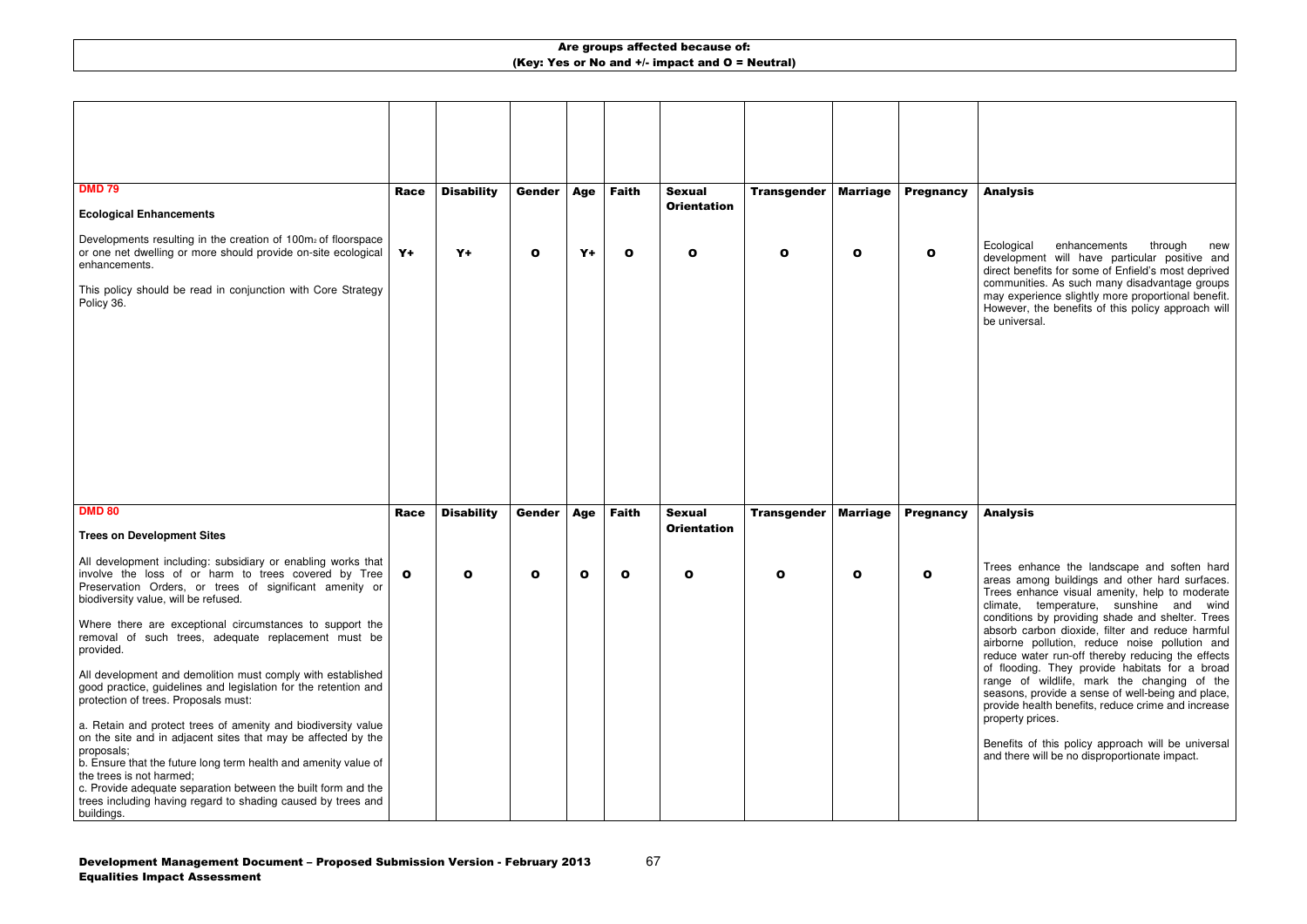| <b>Race</b>                                                 | <b>Disability</b>                                                                                                                                                                                                                                                                                                                                                                                                                                                                                                                                                                                                                                   | <b>Gender</b> | <b>Age</b> | <b>Faith</b> | <b>Sexual</b> | <b>Transgender</b> | <b>Marriage</b> | <b>Pregnancy</b> |             |
|-------------------------------------------------------------|-----------------------------------------------------------------------------------------------------------------------------------------------------------------------------------------------------------------------------------------------------------------------------------------------------------------------------------------------------------------------------------------------------------------------------------------------------------------------------------------------------------------------------------------------------------------------------------------------------------------------------------------------------|---------------|------------|--------------|---------------|--------------------|-----------------|------------------|-------------|
|                                                             |                                                                                                                                                                                                                                                                                                                                                                                                                                                                                                                                                                                                                                                     |               |            |              |               |                    |                 |                  |             |
| $\mathbf{o}$                                                | O                                                                                                                                                                                                                                                                                                                                                                                                                                                                                                                                                                                                                                                   | $\mathbf{o}$  | O          | O            | $\mathbf{o}$  | $\mathbf o$        | O               | O                |             |
|                                                             |                                                                                                                                                                                                                                                                                                                                                                                                                                                                                                                                                                                                                                                     |               |            |              |               |                    |                 |                  | а<br>s<br>a |
|                                                             |                                                                                                                                                                                                                                                                                                                                                                                                                                                                                                                                                                                                                                                     |               |            |              |               |                    |                 |                  | a           |
|                                                             |                                                                                                                                                                                                                                                                                                                                                                                                                                                                                                                                                                                                                                                     |               |            |              |               |                    |                 |                  |             |
|                                                             |                                                                                                                                                                                                                                                                                                                                                                                                                                                                                                                                                                                                                                                     |               |            |              |               |                    |                 |                  |             |
|                                                             |                                                                                                                                                                                                                                                                                                                                                                                                                                                                                                                                                                                                                                                     |               |            |              |               |                    |                 |                  |             |
|                                                             |                                                                                                                                                                                                                                                                                                                                                                                                                                                                                                                                                                                                                                                     |               |            |              |               |                    |                 |                  |             |
| health of the tree, and retain and enhance amenity value to | Works to trees covered by a Tree Preservation Order or trees<br>situated within a Conservation Area must ensure the long term<br>the locality. Works must comply with current arboricultural best<br>This policy should be read in conjunction with Core Strategy<br>Proposed development must provide high quality landscaping<br>Landscaping should add to the local character, benefit<br>biodiversity, help mitigate the impacts of climate change and<br>Priority should be given to planting large, shade-producing<br>trees and indigenous species, or other species of high<br>This policy should be read in conjunction with Core Strategy |               |            |              |               | <b>Orientation</b> |                 |                  |             |

Benefits of this policy approach will be universal and there will be no disproportionate impact.

### Analysis

Landscaping softens hard areas among buildings and other hard surfaces. It enhances visual amenity, help to moderate climate, temperature, sunshine and wind conditions by providing shade and shelter.

| Chapter 11: Green Belt                                                                                                                                                    |             |                   |               |     |              |                    |                    |                 |                  |   |
|---------------------------------------------------------------------------------------------------------------------------------------------------------------------------|-------------|-------------------|---------------|-----|--------------|--------------------|--------------------|-----------------|------------------|---|
| <b>DMD 82</b>                                                                                                                                                             | <b>Race</b> | <b>Disability</b> | <b>Gender</b> | Age | <b>Faith</b> | <b>Sexual</b>      | <b>Transgender</b> | <b>Marriage</b> | <b>Pregnancy</b> | A |
| <b>Protecting the Green Belt</b>                                                                                                                                          |             |                   |               |     |              | <b>Orientation</b> |                    |                 |                  |   |
| Inappropriate development within the Green Belt will not be<br>permitted. Appropriate development will only be permitted if all<br>of the following criteria are met:     | O           |                   |               | O   |              |                    |                    | O               | O                |   |
| a. The siting, scale, height and bulk of the proposed<br>development is sympathetic to and compatible with the prime<br>aim of preserving the openness of the Green Belt; |             |                   |               |     |              |                    |                    |                 |                  |   |

#### Analysis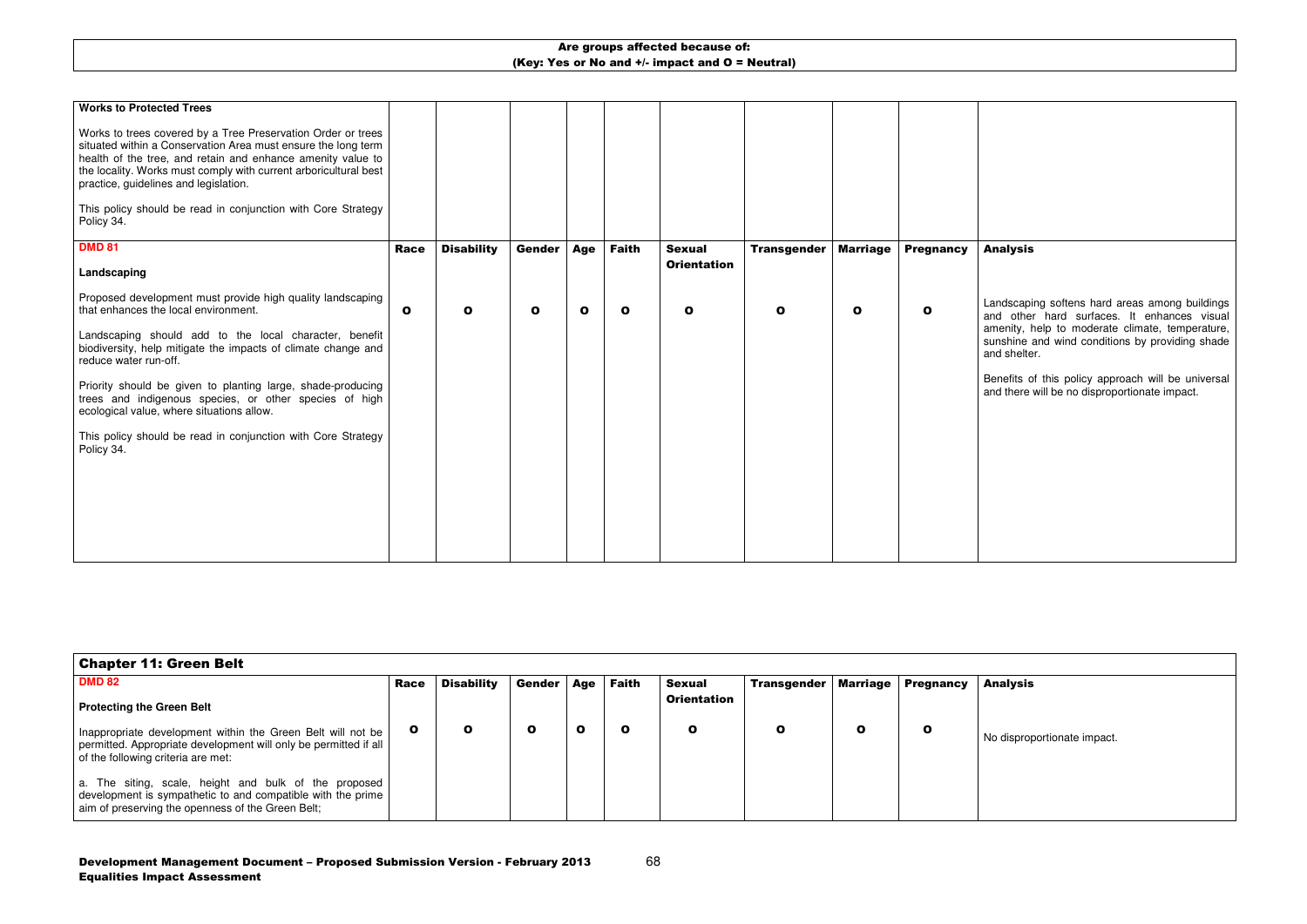| b. The development has regard to site contours, displays a<br>high standard of design and landscaping to complement and<br>improve its setting, and takes all measures to ensure that the<br>visual impact on the Green Belt is minimised;<br>c. The nature, quality, finish and colour of materials blend with<br>the local landscape to harmonise with surrounding natural<br>features;<br>d. Existing trees, hedges, bushes and other natural features<br>are retained and integrated with the scheme to ensure<br>adequate screening;<br>e. Appropriate parking provision, safe access, egress and<br>landscaping is provided to ensure vehicles are parked safely<br>and that the development does not prejudice the openness of<br>the Green Belt.<br>This policy should be read in conjunction with Core Strategy<br>Policy 33. |      |                   |              |              |              |                                     |                    |                 |                  |  |
|----------------------------------------------------------------------------------------------------------------------------------------------------------------------------------------------------------------------------------------------------------------------------------------------------------------------------------------------------------------------------------------------------------------------------------------------------------------------------------------------------------------------------------------------------------------------------------------------------------------------------------------------------------------------------------------------------------------------------------------------------------------------------------------------------------------------------------------|------|-------------------|--------------|--------------|--------------|-------------------------------------|--------------------|-----------------|------------------|--|
| <b>DMD 83</b>                                                                                                                                                                                                                                                                                                                                                                                                                                                                                                                                                                                                                                                                                                                                                                                                                          | Race | <b>Disability</b> | Gender       | Age          | <b>Faith</b> | <b>Sexual</b><br><b>Orientation</b> | <b>Transgender</b> | <b>Marriage</b> | <b>Pregnancy</b> |  |
| Development Adjacent to the Green Belt                                                                                                                                                                                                                                                                                                                                                                                                                                                                                                                                                                                                                                                                                                                                                                                                 |      |                   |              |              |              |                                     |                    |                 |                  |  |
| Proposed developments located next to or within close<br>proximity to the Green Belt will only be permitted if all of the<br>following criteria are met:                                                                                                                                                                                                                                                                                                                                                                                                                                                                                                                                                                                                                                                                               | O    | O                 | $\mathbf{o}$ | $\mathbf{o}$ | O            | $\mathbf{o}$                        | O                  | $\mathbf{o}$    | O                |  |
| (a) There is no increase in the visual dominance and<br>intrusiveness of the built form by way of height, scale and<br>massing<br>(b) There is a clear distinction between the Green Belt and<br>urban area;<br>(c) Views and vistas from the Green Belt into urban areas and<br>vice versa, especially at important access points, are<br>maintained;                                                                                                                                                                                                                                                                                                                                                                                                                                                                                 |      |                   |              |              |              |                                     |                    |                 |                  |  |
| Proposals should maximise opportunities to incorporate<br>measures to improve the character of the urban fringe<br>including environmental improvements (such as planting and<br>earth moulding) and the removal or replacement of visually<br>intrusive elements such as buildings, structures, hard<br>standings, walls, fences or advertisements.                                                                                                                                                                                                                                                                                                                                                                                                                                                                                   |      |                   |              |              |              |                                     |                    |                 |                  |  |
| Development must not restrict future public access/ rights of<br>way from being provided. Where possible proposed<br>development should increase opportunities for public access.                                                                                                                                                                                                                                                                                                                                                                                                                                                                                                                                                                                                                                                      |      |                   |              |              |              |                                     |                    |                 |                  |  |
| This policy is in conjunction with Core Strategy Policies 31 and<br>33.                                                                                                                                                                                                                                                                                                                                                                                                                                                                                                                                                                                                                                                                                                                                                                |      |                   |              |              |              |                                     |                    |                 |                  |  |
| <b>DMD 84</b>                                                                                                                                                                                                                                                                                                                                                                                                                                                                                                                                                                                                                                                                                                                                                                                                                          | Race | <b>Disability</b> | Gender       | Age          | <b>Faith</b> | <b>Sexual</b>                       | <b>Transgender</b> | <b>Marriage</b> | <b>Pregnancy</b> |  |
| <b>Areas of Special Character</b>                                                                                                                                                                                                                                                                                                                                                                                                                                                                                                                                                                                                                                                                                                                                                                                                      |      |                   |              |              |              | <b>Orientation</b>                  |                    |                 |                  |  |
| New development within the Areas of Special Character will<br>only be permitted if features or characteristics which are key to<br>maintaining the quality of the area are preserved and<br>enhanced.                                                                                                                                                                                                                                                                                                                                                                                                                                                                                                                                                                                                                                  | O    | O                 | $\mathbf{o}$ | $\mathbf{o}$ | O            | O                                   |                    | $\mathbf o$     | O                |  |

## Analysis

No disproportionate impact.

# Analysis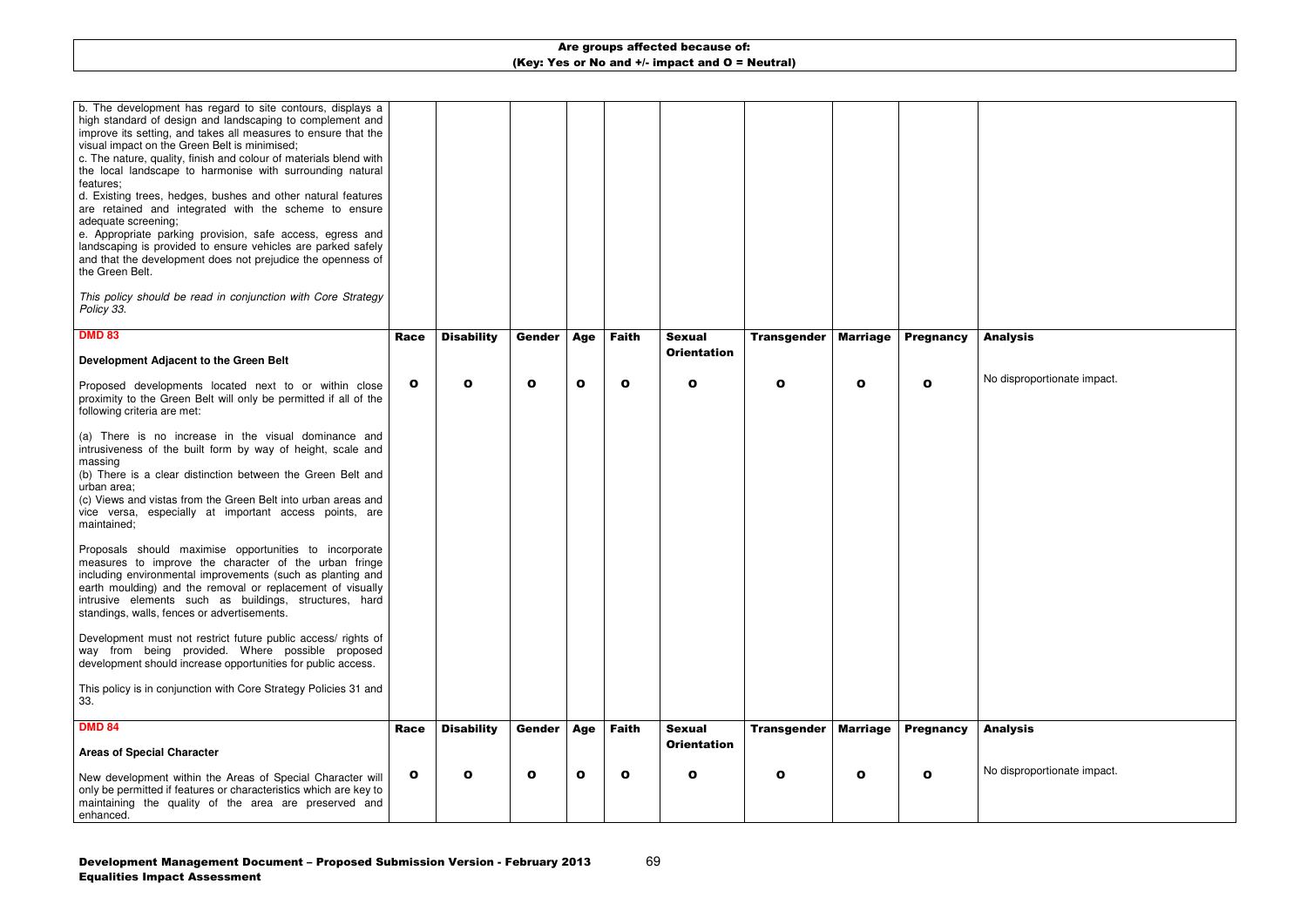| This policy should be read in conjunction with Core Strategy<br>policies 30, 31 and 33.                                                                                                                                                                                                                                                                                                                                                                                                                                                                                                                                                                                                                                                                                  |              |                   |               |             |              |                                     |                    |                 |                  |    |
|--------------------------------------------------------------------------------------------------------------------------------------------------------------------------------------------------------------------------------------------------------------------------------------------------------------------------------------------------------------------------------------------------------------------------------------------------------------------------------------------------------------------------------------------------------------------------------------------------------------------------------------------------------------------------------------------------------------------------------------------------------------------------|--------------|-------------------|---------------|-------------|--------------|-------------------------------------|--------------------|-----------------|------------------|----|
| <b>DMD 85</b>                                                                                                                                                                                                                                                                                                                                                                                                                                                                                                                                                                                                                                                                                                                                                            | Race         | <b>Disability</b> | <b>Gender</b> | <b>Age</b>  | <b>Faith</b> | <b>Sexual</b>                       | <b>Transgender</b> | <b>Marriage</b> | <b>Pregnancy</b> |    |
| <b>Land for Food and Other Agricultural Uses</b>                                                                                                                                                                                                                                                                                                                                                                                                                                                                                                                                                                                                                                                                                                                         |              |                   |               |             |              | <b>Orientation</b>                  |                    |                 |                  |    |
| The use of land for growing food, including commercial and<br>community food growing, will be supported throughout the<br>borough.                                                                                                                                                                                                                                                                                                                                                                                                                                                                                                                                                                                                                                       | $\mathbf{o}$ | O                 | $\mathbf o$   | $\mathbf o$ | O            | $\mathbf{o}$                        | O                  | $\mathbf{o}$    | O                |    |
| Development on agricultural land will be permitted if the all of<br>the following criteria are met:                                                                                                                                                                                                                                                                                                                                                                                                                                                                                                                                                                                                                                                                      |              |                   |               |             |              |                                     |                    |                 |                  |    |
| (a) The proposal delivers diverse and sustainable farming<br>enterprises without harming the quality or character of the<br>countryside;<br>(b)That proposals, when implemented ensure good<br>environmental practice, including long term biodiversity<br>benefits;<br>(c) The proposal safeguards high quality agricultural land from<br>irreversible development;<br>(d) Proposals in relation to renewable energy sources do not<br>over farm the land to the detriment of the local character and<br>ecology; and<br>(e) The type and volume of traffic generated would not result<br>in danger or inconvenience on the public highway or harm the<br>rural character of local roads.<br>This policy should be read in conjunction with Core Strategy<br>Policy 33. |              |                   |               |             |              |                                     |                    |                 |                  |    |
| <b>DMD 86</b><br><b>Agricultural Workers' Dwellings</b>                                                                                                                                                                                                                                                                                                                                                                                                                                                                                                                                                                                                                                                                                                                  | Race         | <b>Disability</b> | Gender        | Age         | <b>Faith</b> | <b>Sexual</b><br><b>Orientation</b> | <b>Transgender</b> | <b>Marriage</b> | <b>Pregnancy</b> |    |
| New dwellings for agricultural and horticultural workers will<br>only be permitted if all of the following criteria are met:<br>(a) The Council is satisfied that the associated agricultural unit<br>is economically viable, and has sound long-term prospects;<br>(b) It can be demonstrated that the dwelling is essential to<br>sustain the viability of the farming enterprise;<br>(c) There is no suitable alternative accommodation in the<br>locality; and<br>(d) No existing dwelling serving the holding has been sold,<br>leased or disposed of in any other way.                                                                                                                                                                                             | O            |                   | О             | o           | Ο            | Ο                                   | Ο                  | О               |                  | J. |
| If the above criteria are met, planning permission will be<br>issued for a temporary building for a period of no more than 3<br>years. Within this 3-year period an application for a permanent<br>building can be submitted and a further assessment will be<br>carried out against the criteria. Proposals will be subject to an                                                                                                                                                                                                                                                                                                                                                                                                                                       |              |                   |               |             |              |                                     |                    |                 |                  |    |

### Analysis

No disproportionate impact.

### Analysis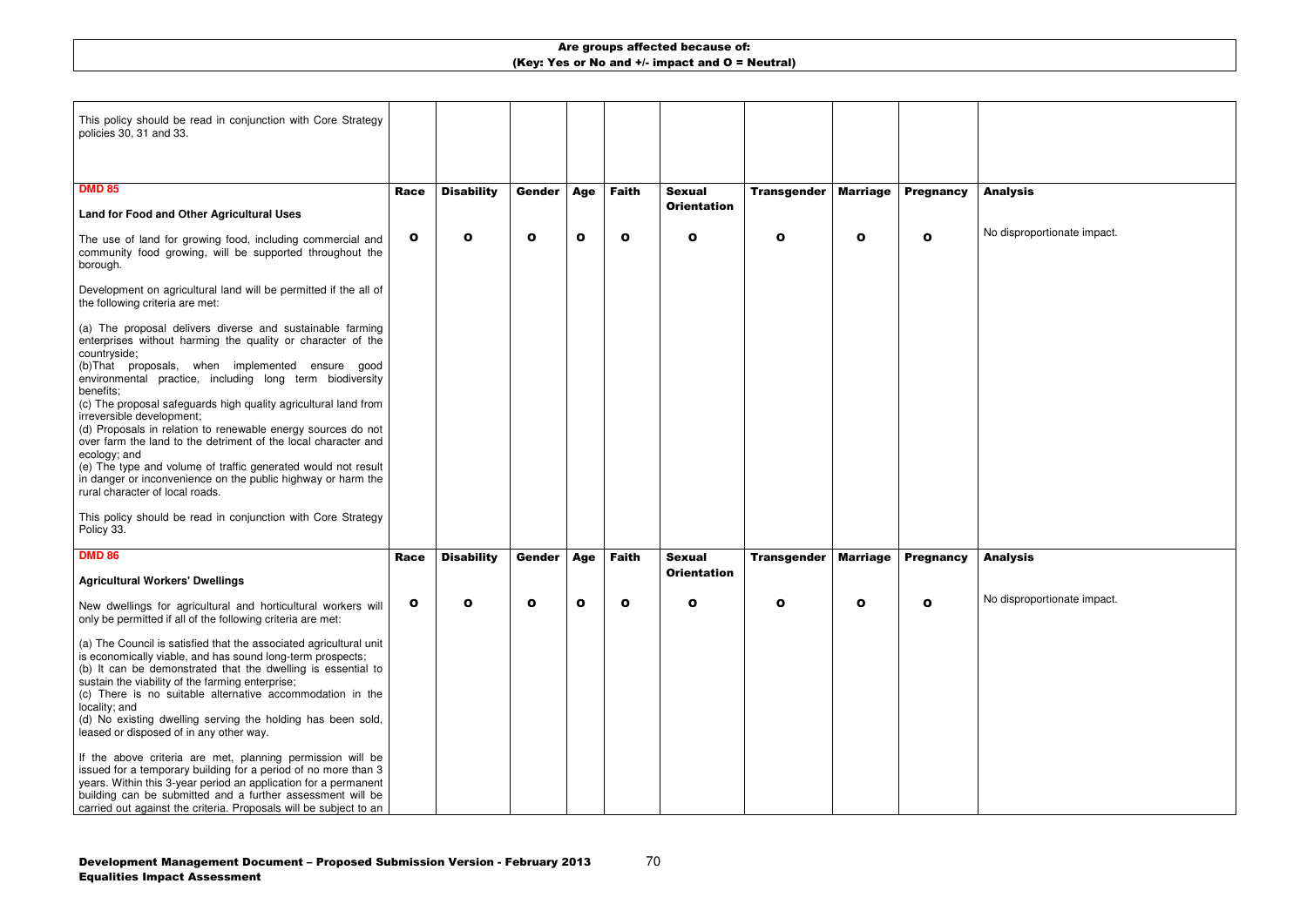## Analysis

No disproportionate impact.

| agricultural worker occupancy condition.                                                                                                                                                                                                                                                                                                                                                                                                                                                                                                                                                                                                                                                                                                                                                                                                                                                                                                                                                                                                |              |                   |              |              |              |                    |                    |                 |                  |  |
|-----------------------------------------------------------------------------------------------------------------------------------------------------------------------------------------------------------------------------------------------------------------------------------------------------------------------------------------------------------------------------------------------------------------------------------------------------------------------------------------------------------------------------------------------------------------------------------------------------------------------------------------------------------------------------------------------------------------------------------------------------------------------------------------------------------------------------------------------------------------------------------------------------------------------------------------------------------------------------------------------------------------------------------------|--------------|-------------------|--------------|--------------|--------------|--------------------|--------------------|-----------------|------------------|--|
| This policy should be read in conjunction with Core Strategy<br>Policy 33.                                                                                                                                                                                                                                                                                                                                                                                                                                                                                                                                                                                                                                                                                                                                                                                                                                                                                                                                                              |              |                   |              |              |              |                    |                    |                 |                  |  |
|                                                                                                                                                                                                                                                                                                                                                                                                                                                                                                                                                                                                                                                                                                                                                                                                                                                                                                                                                                                                                                         |              |                   |              |              |              |                    |                    |                 |                  |  |
| <b>DMD 87</b>                                                                                                                                                                                                                                                                                                                                                                                                                                                                                                                                                                                                                                                                                                                                                                                                                                                                                                                                                                                                                           | Race         | <b>Disability</b> | Gender       | Age          | <b>Faith</b> | <b>Sexual</b>      | <b>Transgender</b> | <b>Marriage</b> | <b>Pregnancy</b> |  |
|                                                                                                                                                                                                                                                                                                                                                                                                                                                                                                                                                                                                                                                                                                                                                                                                                                                                                                                                                                                                                                         |              |                   |              |              |              | <b>Orientation</b> |                    |                 |                  |  |
| <b>Equine- related development</b>                                                                                                                                                                                                                                                                                                                                                                                                                                                                                                                                                                                                                                                                                                                                                                                                                                                                                                                                                                                                      |              |                   |              |              |              |                    |                    |                 |                  |  |
| Proposals for equine related development in the Green Belt,<br>will only be permitted if all of the following criteria are met:                                                                                                                                                                                                                                                                                                                                                                                                                                                                                                                                                                                                                                                                                                                                                                                                                                                                                                         | $\mathbf{o}$ | $\mathbf{o}$      | $\mathbf{o}$ | $\mathbf{o}$ | $\mathbf{o}$ | O                  | O                  | $\mathbf{o}$    | O                |  |
| (a) There is no adverse effect on landscape or nature<br>conservation quality;<br>(b) The agricultural land quality is maintained;<br>(c) Adequate arrangements are made for the management of<br>grazing areas;<br>(d) The size and scale of stables and other development<br>associated with the use, do not harm the openness of the<br>Green Belt; and<br>(e) Hard-surfaced areas are kept to a minimum.<br>This policy should be read in conjunction with Core Strategy                                                                                                                                                                                                                                                                                                                                                                                                                                                                                                                                                            |              |                   |              |              |              |                    |                    |                 |                  |  |
| Policy 33.<br><b>DMD 88</b>                                                                                                                                                                                                                                                                                                                                                                                                                                                                                                                                                                                                                                                                                                                                                                                                                                                                                                                                                                                                             |              |                   |              |              | <b>Faith</b> | <b>Sexual</b>      |                    |                 |                  |  |
|                                                                                                                                                                                                                                                                                                                                                                                                                                                                                                                                                                                                                                                                                                                                                                                                                                                                                                                                                                                                                                         | <b>Race</b>  | <b>Disability</b> | Gender       | Age          |              | <b>Orientation</b> | <b>Transgender</b> | <b>Marriage</b> | <b>Pregnancy</b> |  |
| <b>Farm Diversification</b>                                                                                                                                                                                                                                                                                                                                                                                                                                                                                                                                                                                                                                                                                                                                                                                                                                                                                                                                                                                                             |              |                   |              |              |              |                    |                    |                 |                  |  |
| Proposals involving a change of use from agriculture to other<br>business uses, which contribute to sustainable development<br>and help to sustain the agricultural industry will be supported.                                                                                                                                                                                                                                                                                                                                                                                                                                                                                                                                                                                                                                                                                                                                                                                                                                         | $\mathbf{o}$ | $\mathbf o$       | $\mathbf o$  | $\mathbf{o}$ | $\mathbf{o}$ | O                  | O                  | $\mathbf o$     | O                |  |
| Applications involving the change of use from agriculture will<br>only be permitted if all of the following criteria are met:                                                                                                                                                                                                                                                                                                                                                                                                                                                                                                                                                                                                                                                                                                                                                                                                                                                                                                           |              |                   |              |              |              |                    |                    |                 |                  |  |
| (a) Agriculture remains the dominant use within the holding;<br>(b) Building requirements are met through the re-use or<br>replacement of existing building(s);<br>(c) The proposed use improves the open land character by<br>way of scale, location and design and would respect and<br>preserve the openness and character of the Green Belt;<br>(d) The proposed use does not generate excessive traffic/ or a<br>significant number of additional trips;<br>(e) The proposed use does not prejudice future opportunities<br>for the land to revert back to agriculture use;<br>(f) The proposed use does not unacceptably impact upon the<br>amenities of residents or cause an unacceptable<br>level of noise, light, air or water pollution;<br>(g) The proposed use provides adequate landscaping and<br>screening to minimise its visual impact;<br>(h) There is no detrimental impact on nature conservation,<br>wildlife habitats and historic features; and<br>Proposals that support tourism or increase opportunities for |              |                   |              |              |              |                    |                    |                 |                  |  |
| outdoor sport and recreation will be looked at favourably.                                                                                                                                                                                                                                                                                                                                                                                                                                                                                                                                                                                                                                                                                                                                                                                                                                                                                                                                                                              |              |                   |              |              |              |                    |                    |                 |                  |  |

## Analysis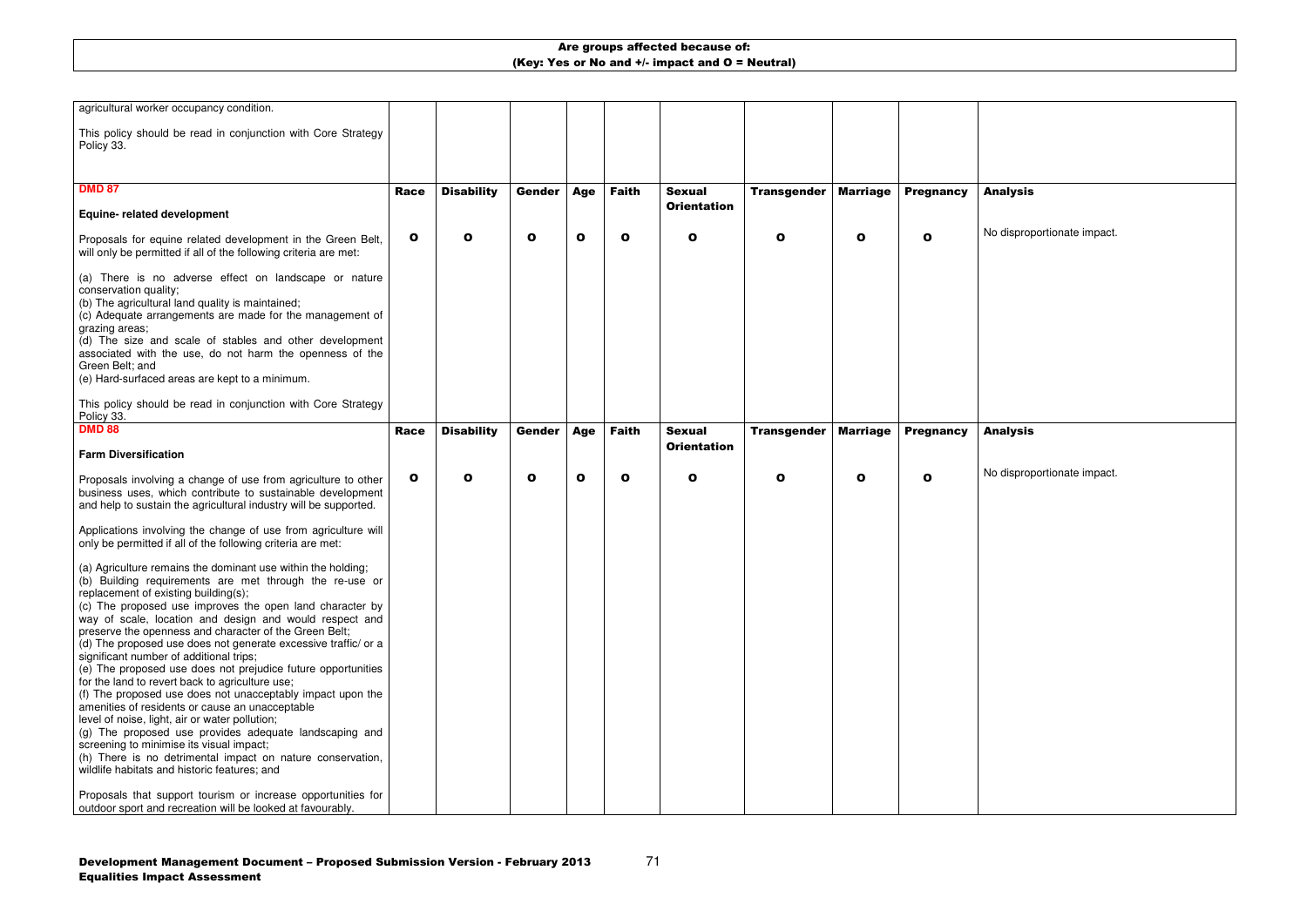| This policy should be read in conjunction with Core Strategy<br>Policies 12 and 33.                                                                                                                                                                                                                                                                                                                                                                                                                                                                                                                                                                                                                                                                                                                                                                                                                                                                                                                                                                                                                                                                      |              |                   |               |             |              |                                     |                    |                 |                  |  |
|----------------------------------------------------------------------------------------------------------------------------------------------------------------------------------------------------------------------------------------------------------------------------------------------------------------------------------------------------------------------------------------------------------------------------------------------------------------------------------------------------------------------------------------------------------------------------------------------------------------------------------------------------------------------------------------------------------------------------------------------------------------------------------------------------------------------------------------------------------------------------------------------------------------------------------------------------------------------------------------------------------------------------------------------------------------------------------------------------------------------------------------------------------|--------------|-------------------|---------------|-------------|--------------|-------------------------------------|--------------------|-----------------|------------------|--|
|                                                                                                                                                                                                                                                                                                                                                                                                                                                                                                                                                                                                                                                                                                                                                                                                                                                                                                                                                                                                                                                                                                                                                          |              |                   |               |             |              |                                     |                    |                 |                  |  |
| <b>DMD 89</b>                                                                                                                                                                                                                                                                                                                                                                                                                                                                                                                                                                                                                                                                                                                                                                                                                                                                                                                                                                                                                                                                                                                                            | Race         | <b>Disability</b> | <b>Gender</b> | Age         | <b>Faith</b> | <b>Sexual</b><br><b>Orientation</b> | <b>Transgender</b> | <b>Marriage</b> | <b>Pregnancy</b> |  |
| <b>Previously Developed Sites in the Green Belt</b>                                                                                                                                                                                                                                                                                                                                                                                                                                                                                                                                                                                                                                                                                                                                                                                                                                                                                                                                                                                                                                                                                                      |              |                   |               |             |              |                                     |                    |                 |                  |  |
| 1. Complete or partial redevelopment if sites will only be<br>permitted on Major Developed Sites (Trent Park University<br>Campus and Picketts Lock) where the proposal improves the<br>character and appearance of the site and appearance from<br>the surrounding Green Belt. New development must not have<br>a greater impact on the openness of the Green Belt than the<br>existing development.<br>2. Limited infilling and re-use will be permitted elsewhere in<br>the Green Belt. Development will only be permitted if all of the<br>following criteria are met:<br>a. New development does not exceed the height of any<br>existing buildings;<br>b. The proposal does not lead to an increase in the developed<br>proportion of the site;<br>c. The proposal is ancillary to, or supports, an existing<br>building;<br>d. The proposal does not lead to any significant increase in<br>motorised traffic generation, as evidenced through a suitable<br>traffic modelling tool;<br>e. The proposal contributes towards the aims of sustainable<br>development.<br>This policy should be read in conjunction with Core Strategy<br>Policy 33. | $\mathbf{o}$ | O                 | $\mathbf{o}$  | $\mathbf o$ | $\mathbf{o}$ | $\mathbf{o}$                        | O                  | $\mathbf{o}$    | O                |  |
| <b>DMD 90</b>                                                                                                                                                                                                                                                                                                                                                                                                                                                                                                                                                                                                                                                                                                                                                                                                                                                                                                                                                                                                                                                                                                                                            | <b>Race</b>  |                   | <b>Gender</b> |             |              | <b>Sexual</b>                       |                    | <b>Marriage</b> |                  |  |
| Appropriate uses in the Crews Hill Defined Area                                                                                                                                                                                                                                                                                                                                                                                                                                                                                                                                                                                                                                                                                                                                                                                                                                                                                                                                                                                                                                                                                                          |              | <b>Disability</b> |               | Age         | <b>Faith</b> | <b>Orientation</b>                  | <b>Transgender</b> |                 | <b>Pregnancy</b> |  |
| 1. Within the Defined Area, proposals for new garden centres<br>on sites which have become redundant or are no longer<br>required for horticultural uses will only be permitted if all of the<br>following criteria are met:<br>a. In the case of a replacement building the new building must<br>not be materially larger than the one it replaces and must be<br>built to reflect an open form of development;<br>b. There is no external display or sale of goods other than<br>trees, shrubs or other plants or horticultural<br>products;<br>c. External display of goods and gardening products related<br>directly to gardening, such as greenhouses, garden sheds,<br>paving or rockery stones or related to leisure in the garden,<br>must not be sited on a main road or any other position that<br>would be visually intrusive or compromise traffic safety;<br>d. Advertisement displays on the site should be appropriate to,                                                                                                                                                                                                               | O            |                   | О             | Ο           | О            | Ω                                   |                    | О               | О                |  |

### Analysis

No disproportionate impact

### Analysis